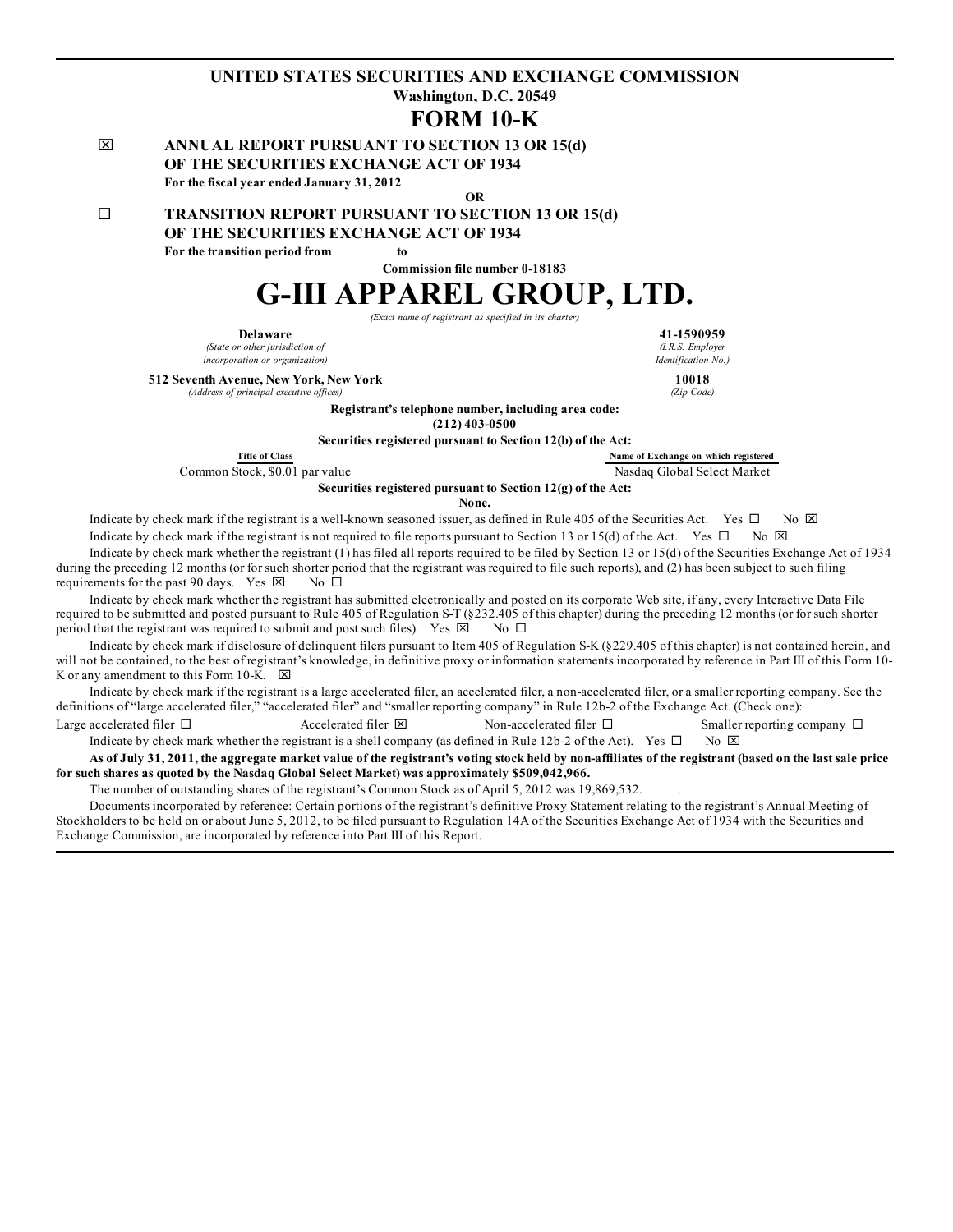## **SPECIAL NOTE REGARDING FORWARD-LOOKING STATEMENTS**

Various statements contained in this Form 10-K or incorporated by reference into this Form 10-K, in future filings by us with the Securities and Exchange Commission (the "SEC"), in our press releases and in oral statements made from time to time by us or on our behalf constitute "forward-looking statements" within the meaning of the Private Securities Litigation Reform Act of 1995. Forward-looking statements are based on current expectations and are indicated by words or phrases such as "anticipate," "estimate," "expect," "project," "we believe," "is or remains optimistic," "currently envisions," "forecasts" and similar words or phrases and involve known and unknown risks, uncertainties and other factors that may cause actual results, performance or achievements to be materially different from the future results, performance or achievements expressed in or implied by such forward-looking statements. Forward-looking statements also include representations of our expectations or beliefs concerning future events that involve risks and uncertainties, including, but not limited to, those described in Part I, "Item 1A. Risk Factors" and the following:

- our dependence on licensed product;
- costs and uncertainties with respect to expansion of our product offerings;
- customer concentration:
- the impact of the current economic and credit environment on our customers, suppliers and vendors;
- the impact of the downturn in the global economy on consumer purchases of products that we offer for sale;
- the performance of our products within the prevailing retail environment;
- customer acceptance of new products;
- our ability to make strategic acquisitions;
- possible disruption from acquisitions;
- consolidation of our retail customers;
- price, availability and quality of materials used in our products;
- seasonal nature of our business;
- dependence on existing management;
- the effects of competition in the markets in which we operate;
- risks of operating a retail business;
- need for additional financing;
- our ability to import products in a timely and cost effective manner;
- our reliance on foreign manufacturers;
- our intention to introduce new products or enter into new alliances;
- our ability to continue to maintain our reputation;
- fluctuations in the price of our common stock; and
- potential effect on the price of our common stock if actual results are worse than financial forecasts.

These forward-looking statements are based largely on our expectations and judgments and are subject to a number of risks and uncertainties, many of which are unforeseeable and beyond our control. A detailed discussion of significant risk factors that have the potential to cause our actual results to differ materially from our expectations is described in Part I of this Form 10-K under the heading of "Risk Factors." We undertake no obligation to publicly update or revise any forward-looking statements, whether as a result of new information, future events or otherwise, except as required by law.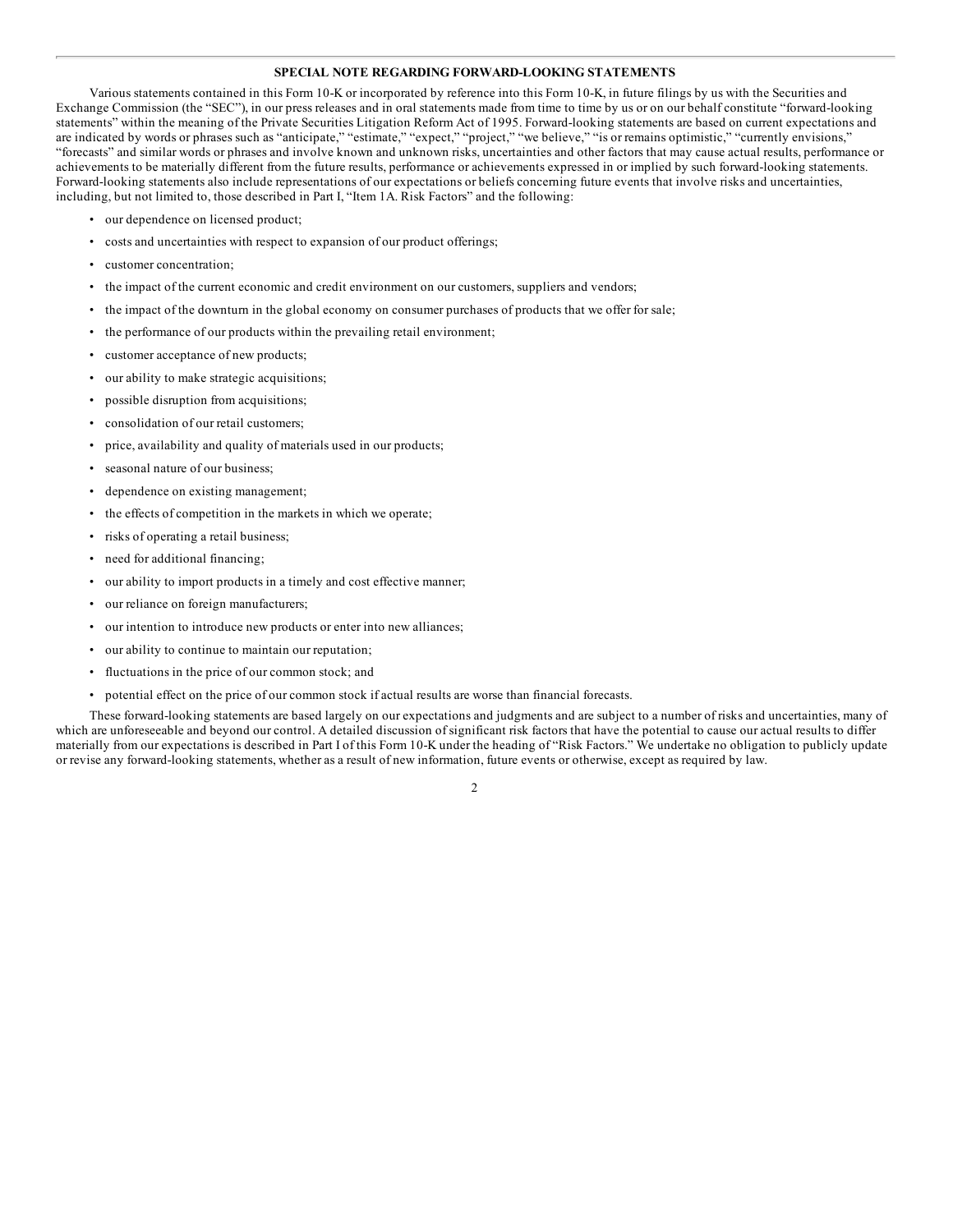#### **WEBSITE ACCESS TO REPORTS**

Our internet website is www.g-iii.com. We make available free of charge on our website (under the heading "Investor Relations") our Annual Reports on Form 10-K, Quarterly Reports on Form 10-Q, Current Reports on Form 8-K and amendments to those reports as soon as reasonably practicable after we electronically file such material with, or furnish it to, the Securities and Exchange Commission. No information contained on our website is intended to be included as part of, or incorporated by reference into, this Annual Report on Form 10-K. Information relating to our corporate governance, including our Code of Ethics and Committee charters, is available at our website under "Investor Relations." Paper copies of these filings and corporate governance documents are available to stockholders free of charge by written request to Investor Relations, G-III Apparel Group, Ltd., 512 Seventh Avenue, New York, New York 10018. Documents filed with the SEC are also available on the SEC's website at www.sec.gov.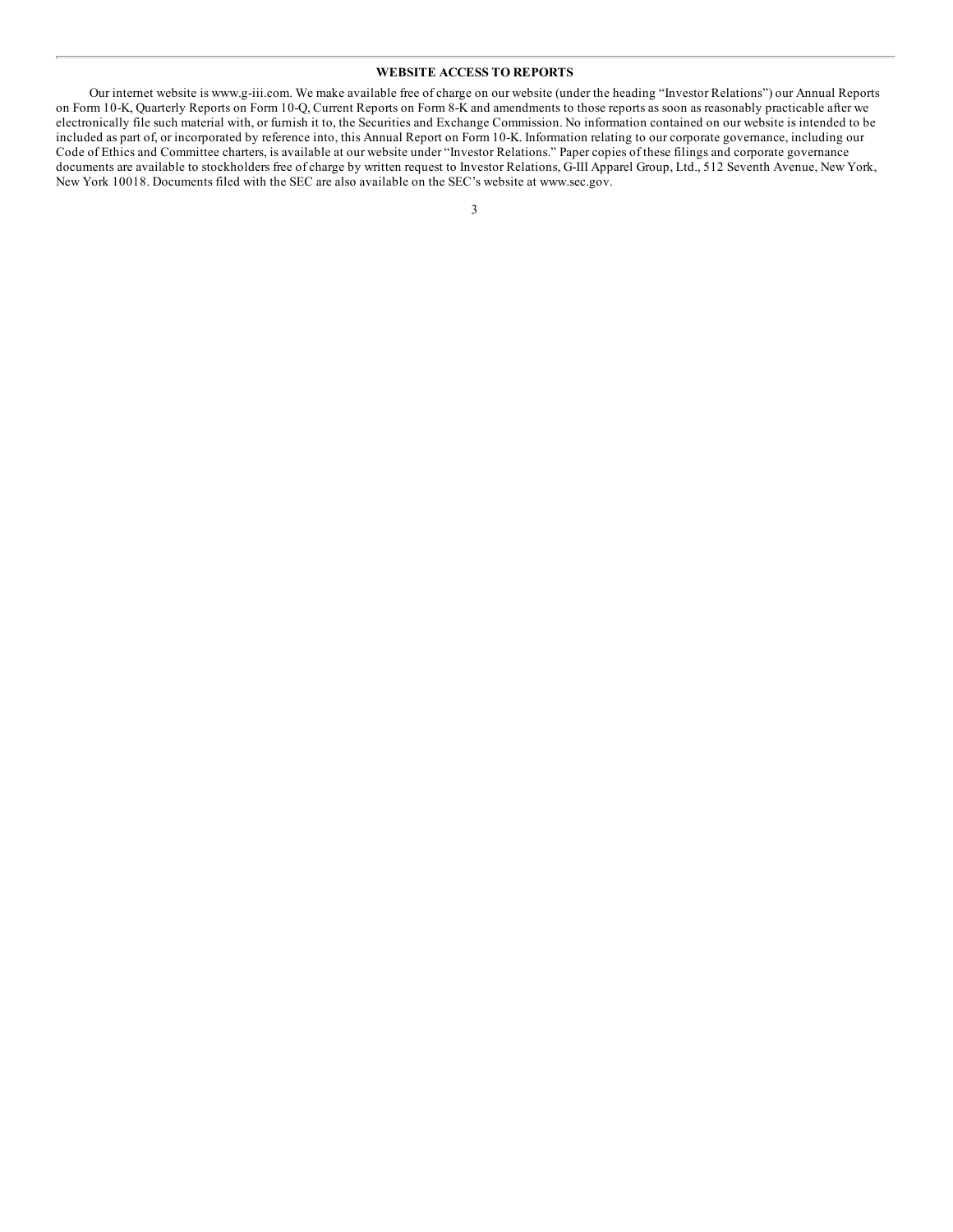#### **ITEM 1.** *BUSINESS.*

Unless the context otherwise requires, "G-III", "us", "we" and "our" refer to G-III Apparel Group, Ltd. and its subsidiaries. References to fiscal years refer to the year ended or ending on January 31 of that year. For example, our fiscal year ended January 31, 2012 is referred to as "fiscal 2012".

#### **Overview**

G-III designs, manufactures and markets an extensive range of apparel, including outerwear, dresses, sportswear, women's suits and women's performance wear, as well as luggage and women's handbags, small leather goods and cold weather accessories. We sell our products under our own proprietary brands, which include Andrew Marc, Marc New York and Marc Moto, licensed brands and private retail labels. We provide high quality apparel under recognized brands to a cross section of leading retailers such as Macy's, Bloomingdale's, Nordstrom, Lord & Taylor, The Bon-Ton Stores, Dillards, JC Penney, Belk and Kohl's. We distribute our products through a diverse mix and a large number of retailers at a variety of price points, as well as through our own retail stores.

As of January 31, 2012, we operated 139 retail stores, of which 135 are outlet stores operated under the Wilsons Leather name and 4 are outlet stores operated under our Andrew Marc brand. During fiscal 2011, we formed a joint venture with The Camuto Group to open and operate footwear and accessory outlet stores under the name "Vince Camuto." The joint venture opened the first Vince Camuto outlet store in April 2011 and, as of January 31, 2012, 11 of these stores were in operation.

We have expanded our portfolio of proprietary and licensed brands through acquisitions and by entering into license agreements for new brands or for additional product categories.

Selling products under well-known licensed brands is an important part of our strategy. We have licenses to produce branded fashion apparel under the Calvin Klein, Kenneth Cole, Cole Haan, Guess?, Tommy Hilfiger, Levi's, Dockers, Jessica Simpson, Ellen Tracy, Kensie, Mac & Jac, Jones New York, Sean John and Nine West brands, among others. We also have sports licenses with the National Football League, National Basketball Association, Major League Baseball, National Hockey League, Touch by Alyssa Milano and over 100 U.S. colleges and universities.

G-III sells outerwear, dresses and handbags under our own Andrew Marc, Marc New York and Marc Moto brands and has licensed these brands to select third parties in certain product categories. Our other owned brands include, among others, Jessica Howard, Eliza J, Black Rivet, G-III, G-III Sports by Carl Banks and Winlit. We also work with a diversified group of retailers, such as JC Penney, Kohl's and Express in developing private label product lines.

We have acquired businesses that have broadened our product offerings, expanded our ability to serve different tiers of distribution and added a retail component to our business. Our acquisitions are part of our strategy to expand our product offerings and increase the portfolio of proprietary and licensed brands that we offer through different tiers of retail distribution. We believe that our two most recent additions, Andrew Marc and the Wilsons outlet business, both of which were completed in fiscal 2009, leverage our core strength in outerwear and provide us with new avenues for growth. We also believe that these acquisitions complement our other licensed brands, G-III owned brands and private label programs.

We operate our business in three segments, wholesale licensed products, wholesale non-licensed products and retail operations. The wholesale licensed products segment includes sales of products under brands licensed by us from third parties. The wholesale non-licensed products segment principally includes sales of products under our own brands and private label brands. The retail operations segment consists almost entirely of our Wilsons outlet stores, and beginning in the second half of fiscal 2012, a limited number of Andrew Marc outlet stores. See Note K to our Consolidated Financial Statements for financial information with respect to these segments.

G-III Apparel Group, Ltd. is a Delaware corporation that was formed in 1989. We and our predecessors have conducted our business since 1974.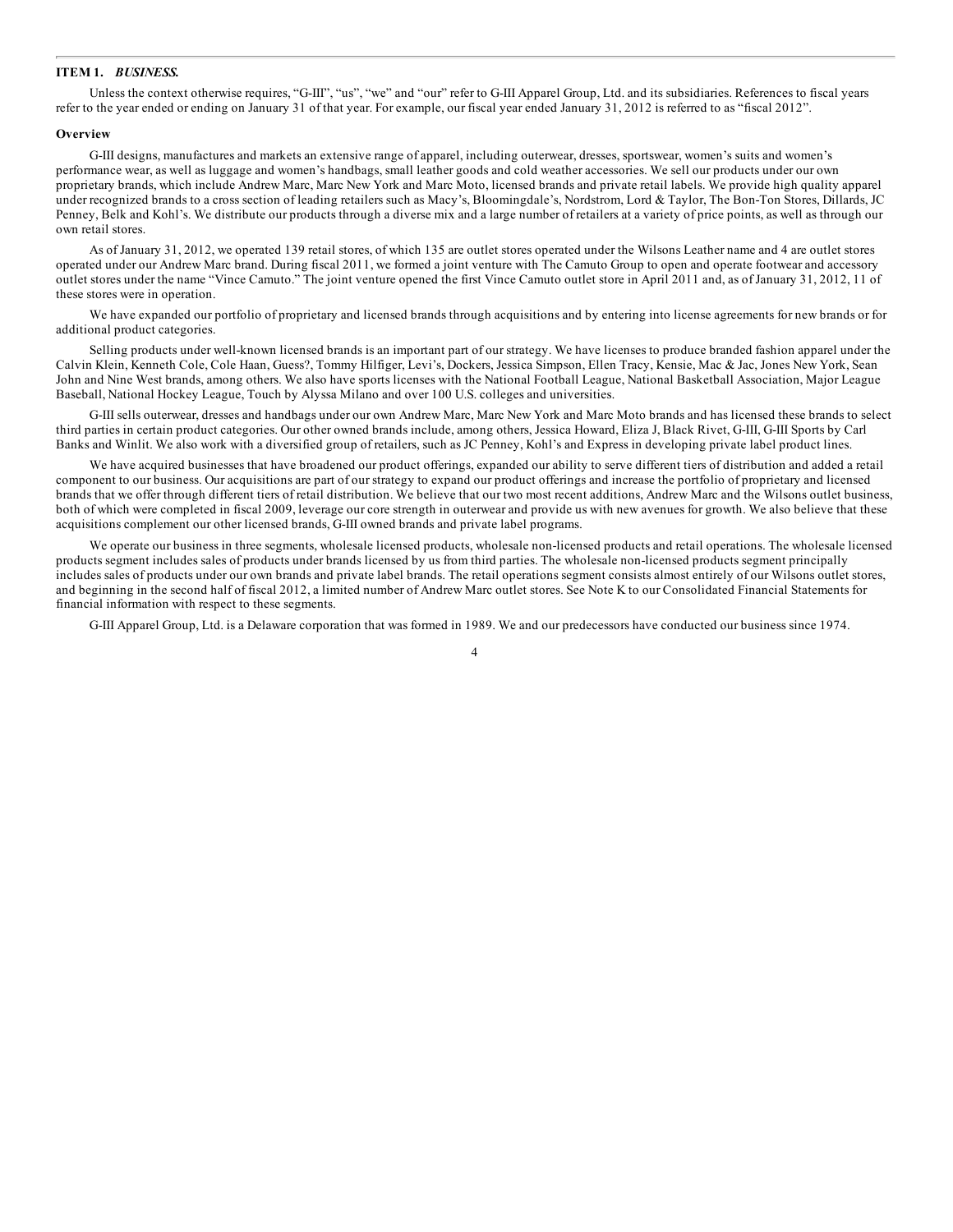#### **Competitive Strengths**

Winlit

We believe that our broad portfolio of high-profile brands combined with our extensive distribution relationships position us for growth. We intend to capitalize on the following competitive strengths in order to achieve our goal of creating an all-season diversified apparel company:

*Broad portfolio of recognized brands.* We have built a broad and deep portfolio of over 30 licensed and proprietary brands. We believe we are a licensee of choice for well-known brands that have built a loyal following of both fashion-conscious consumers and retailers who desire high quality, well designed products. We have selectively added the licensing rights to premier brands in women's, men's and sports categories catering to a wide range of customers. In an environment of rapidly changing consumer fashion trends, we benefit from a balanced mix of well-established and newer brands. In addition to our licensed brands, we own several successful proprietary brands, including Andrew Marc, Marc New York and Marc Moto. Our experience in developing and acquiring licensed brands and proprietary labels, as well as our reputation for producing high quality, well-designed apparel, has led major department stores and retailers to select us as a designer and manufacturer for their private label programs.

We currently market apparel and other products under, among others, the following licensed and proprietary brand names:

| Women's                                                                                                                                                                                                                                    | Men's                                                                                                                                                                           | <b>Sports</b>                                                                                                                                                                                   |  |
|--------------------------------------------------------------------------------------------------------------------------------------------------------------------------------------------------------------------------------------------|---------------------------------------------------------------------------------------------------------------------------------------------------------------------------------|-------------------------------------------------------------------------------------------------------------------------------------------------------------------------------------------------|--|
| Licensed Brands                                                                                                                                                                                                                            |                                                                                                                                                                                 |                                                                                                                                                                                                 |  |
| Calvin Klein<br>ck Calvin Klein<br>Guess<br>Guess?<br>Kenneth Cole NY<br>Reaction Kenneth Cole<br>Cole Haan<br>Sean John<br>Levi's<br>Vince Camuto<br>Jessica Simpson<br>Jones New York<br>Nine West<br>Ellen Tracy<br>Kensie<br>Mac & Jac | Calvin Klein<br>ck Calvin Klein<br>Guess<br>Guess?<br>Kenneth Cole NY<br>Reaction Kenneth Cole<br>Cole Haan<br>Sean John<br>Levi's<br>Vince Camuto<br>Dockers<br>Tommy Hilfiger | National Football League<br>Major League Baseball<br>National Basketball Association<br>National Hockey League<br>Touch by Alyssa Milano<br>Collegiate Licensing Company<br>Major League Soccer |  |
| Proprietary Brands<br>Andrew Marc<br>Marc New York<br>Jessica Howard<br><b>Black Rivet</b><br>$G-III$<br>Eliza J                                                                                                                           | Andrew Marc<br>Marc New York<br>Marc Moto<br><b>Black Rivet</b><br>$G-III$                                                                                                      | G-III Sports by Carl Banks<br>G-III for Her                                                                                                                                                     |  |
| Marvin Richards<br>Siena Studio                                                                                                                                                                                                            |                                                                                                                                                                                 |                                                                                                                                                                                                 |  |

*Diversified distribution base.* We market our products at multiple price points and across multiple channels of distribution, allowing us to provide products to a broad range of consumers, while reducing our reliance on any one demographic segment, merchandise preference or distribution channel. Our products are sold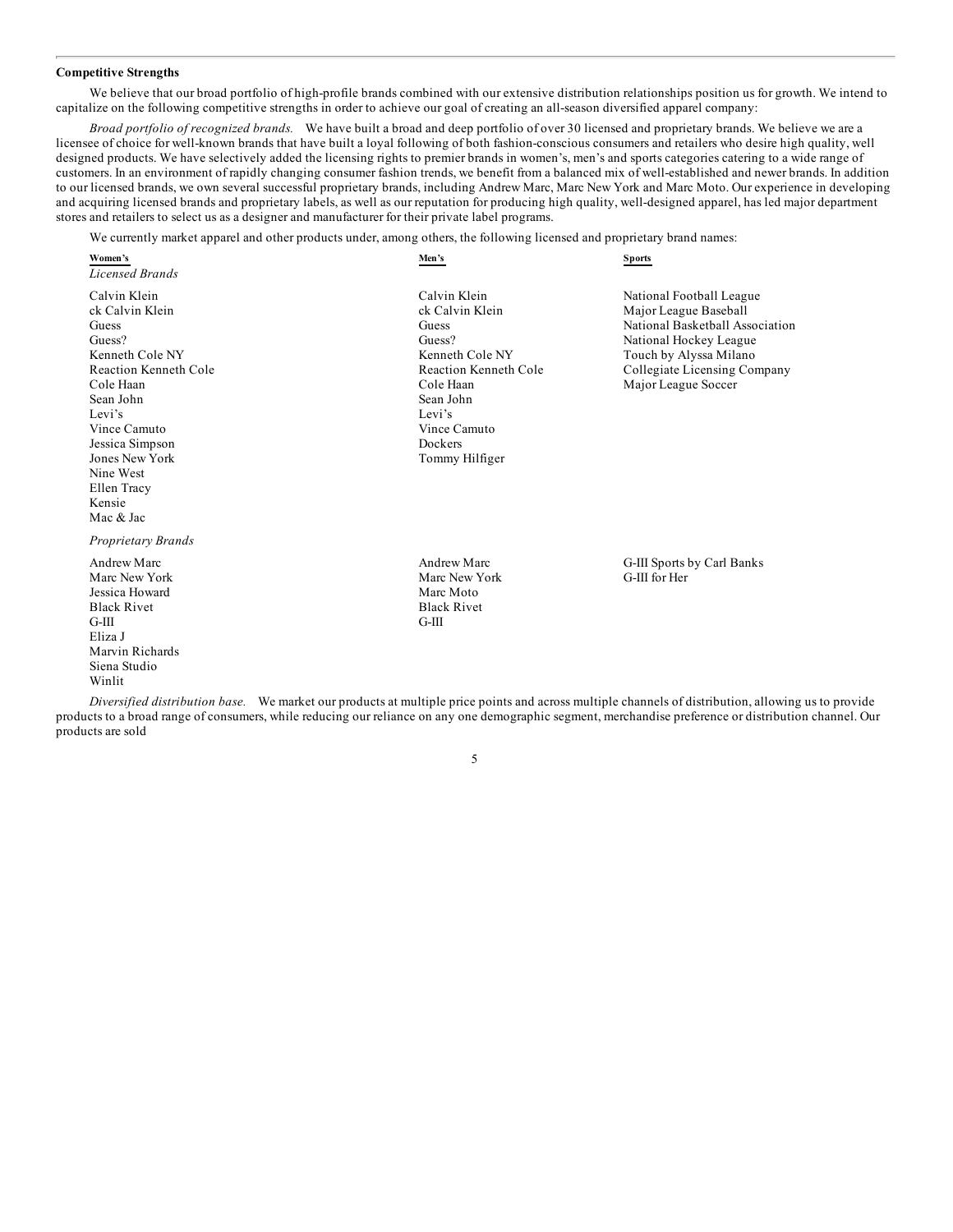to approximately 2,400 customers, including a cross section of leading retailers such as Macy's, Bloomingdale's, Nordstrom, Lord & Taylor, The Bon-Ton Stores, Dillards, JC Penney, Belk and Kohl's, and membership clubs such as Costco and Sam's Club. As a result of our broad distribution platform, we are a licensee and supplier of choice and can more easily adapt to changes in the retail environment. We believe our strong relationships with retailers have been established through many years of personal customer service and adherence to meeting or exceeding retailer expectations. Our Wilsons and Andrew Marc outlet stores provide an additional distribution network for our products.

*Superior design, sourcing and quality control.* Our in-house design and merchandising team designs substantially all of our licensed, proprietary and private label products. Our designers work closely with our licensors and private label customers to create designs and styles that represent the look they want. We believe that our creative design team and our sourcing expertise give us an advantage in product development. We have a network of worldwide suppliers that allows us to negotiate competitive terms without relying on any single vendor. In addition, we employ a quality control team and a sourcing group in China to ensure the quality of our products. We believe we have developed a significant customer following and positive reputation in the industry as a result of our design capabilities, sourcing expertise, on-time delivery and high standards of quality control.

*Leadership position in the wholesale business.* As one of the largest outerwear wholesalers, we are widely recognized within the apparel industry for our high-quality and well-designed products. Our knowledge of the outerwear business and our industry-wide reputation provide us with an advantage when we are competing for outerwear licenses and private label business. Our expertise and reputation in designing, manufacturing and marketing outerwear have enabled us to build strong customer relationships. Our reputation and relationships, as well as the design skill demonstrated by our in-house team, provided us with the ability to become one of the leading dress suppliers in the United States over the past several years. Our historical position in outerwear and our market success after entering the dress business have allowed us to further expand into women's sportswear, suits, performance wear and other product categories, including non-apparel categories such as luggage, handbags, small leather goods and accessories.

*Experienced management team.* Our executive management team has extensive experience in the apparel industry. Morris Goldfarb, our Chief Executive Officer, has been with us for over 35 years. Sammy Aaron, our Vice Chairman who joined us in 2005 when we acquired Marvin Richards, has more than 25 years of experience in the apparel industry, Jeanette Nostra, our President, has been with us for 30 years, and Wayne S. Miller, our Chief Operating Officer, has been with us for over ten years.

#### **Growth Strategy**

Our goal is to build an all-season diversified apparel company with a broad portfolio of brands that we offer in multiple channels of retail distribution through the following growth strategies:

*Execute diversification initiatives.* We are continually seeking opportunities to produce products for all seasons as we attempt to reduce our dependence on our third fiscal quarter for a significant portion of our net sales and our net income. We have initiated the following diversification efforts:

- We have continually expanded our relationship with Calvin Klein, which initially consisted of licenses for men's and women's outerwear. Since August 2005, we have added licenses for women's suits, dresses, women's performance wear and women's better sportswear. In May 2010, we added two licenses with Calvin Klein, one for women's handbags and small leather goods and the other for luggage and, in November 2011, we added a license to operate Calvin Klein Performance retail stores in the United States and China.
- Our acquisition of Andrew Marc added a strong proprietary brand of men's and women's outerwear and women's handbags to our portfolio. We believe the Andrew Marc brand can continue to be leveraged into a variety of new categories as we seek to create a meaningful lifestyle brand. We expanded the Andrew Marc family of brands by creating Marc Moto, a denim lifestyle brand that complements our Andrew Marc and Marc New York brands. We have entered into agreements to license the Andrew Marc, Marc New York and Marc Moto brands to select third parties in certain product categories. We have also developed Marc New York and Andrew Marc dress lines using our own in-house capabilities.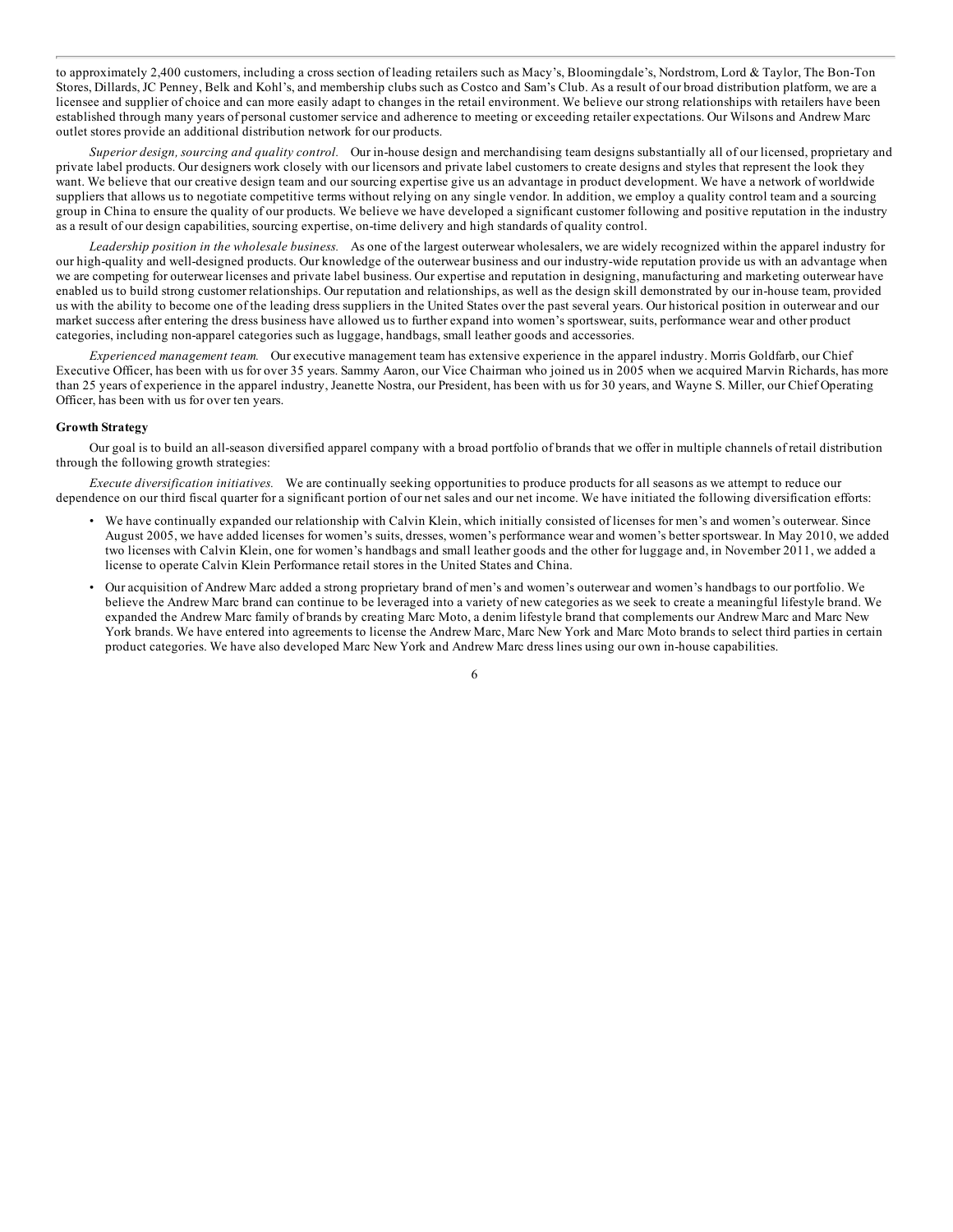• Our acquisition of the Wilsons outlet business in July 2008 added a vertical retail component to our business. These outlet stores have provided an additional distribution network for our outerwear products. Leveraging the capabilities of our Wilsons outlet business, in September 2010, we formed a joint venture to own and operate footwear and accessory outlet stores under the name "Vince Camuto." The joint venture opened the first Vince Camuto outlet store in April 2011 and, as of January 31, 2012, 11 of these stores were in operation. In addition, our Wilsons team oversaw the opening and operation of our Andrew Marc outlet stores in fiscal 2012. As of January 31, 2012, we had 4 Andrew Marc outlet stores in operation.

*Continue to grow our outerwear business.* We have been a leader in the outerwear business for many years and believe there is growth potential for us in this category. Specifically, our Calvin Klein men's and women's outerwear businesses benefit from Calvin Klein's strong brand awareness and loyalty among consumers. Our acquisition of Andrew Marc added two well known proprietary brands in the men's and women's outerwear market, as well as licenses for men's and women's outerwear under the Levi's and Dockers brands. More recently, we added a license for Vince Camuto men's outerwear in May 2011 and Jessica Simpson women's outerwear in November 2011.

*Add new product categories.* We have been able to leverage our expertise and experience in the outerwear business, our relationships with our licensors and our sourcing capabilities to expand our licenses to new product categories such as dresses, sportswear, women's suits and women's performance wear. Most recently, we expanded our licenses with Calvin Klein beyond apparel categories to include luggage, women's handbags, small leather goods and cold weather accessories. In addition, we added luggage to the products we sell under the Tommy Hilfiger brand. We will attempt to expand our distribution of products in these and other categories under licensed brands, our own brands and private label brands.

*Seek attractive acquisitions.* We plan to pursue acquisitions of complementary product lines and businesses. We continually review acquisition opportunities. As a result of our acquisitions, we added name-brand licenses, including Calvin Klein, Guess?, Ellen Tracy, Tommy Hilfiger, Levi's and Dockers, as well as proprietary labels and significant private label programs. We acquired the Jessica Howard and Eliza J dress businesses and Andrew Marc, which added to our portfolio two well-known proprietary brands, Andrew Marc and Marc New York. We also acquired the Wilsons Leather outlet store business. Our acquisitions have increased our portfolio of licensed and proprietary brands, allowed us to realize economies of scale and added a retail component to our business. We believe that our existing infrastructure and management depth will enable us to complete additional acquisitions in the apparel industry.

## **Products — Development and Design**

G-III designs, manufactures and markets women's and men's apparel at a wide range of retail sales prices. Our product offerings primarily include outerwear, dresses, sportswear, women's suits and women's performance wear. We also market accessories including luggage, women's handbags, small leather goods and cold weather accessories.

G-III's licensed apparel consists of both women's and men's products. Our strategy is to seek licenses that will enable us to offer a range of products targeting different price points and different distribution channels.

G-III's proprietary branded apparel also consists of both women's and men's products. The *Andrew Marc* line of women's and men's luxury apparel is sold to upscale department and specialty retail stores. The *Marc New York* line of women's and men's better priced outerwear is sold to upper tier stores. The *Marc Moto* line is a men's denim lifestyle collection of sportswear and accessories. The *Jessica Howard* label is a moderate price dress line that sells to department stores, specialty stores and catalogs. *Eliza J* is a better dress line that sells to better department and specialty stores. The *Black Rivet* line of apparel consists of women's and men's outerwear. We sell men's sports-related apparel under our *G-III Sports by Carl Banks* label.

We also work with a diversified group of retail chains, such as JC Penney, Kohl's and Express, in developing product lines that are sold under their private label programs. We meet frequently with department and specialty chain store buyers who custom order products by color, fabric and style. These buyers may provide

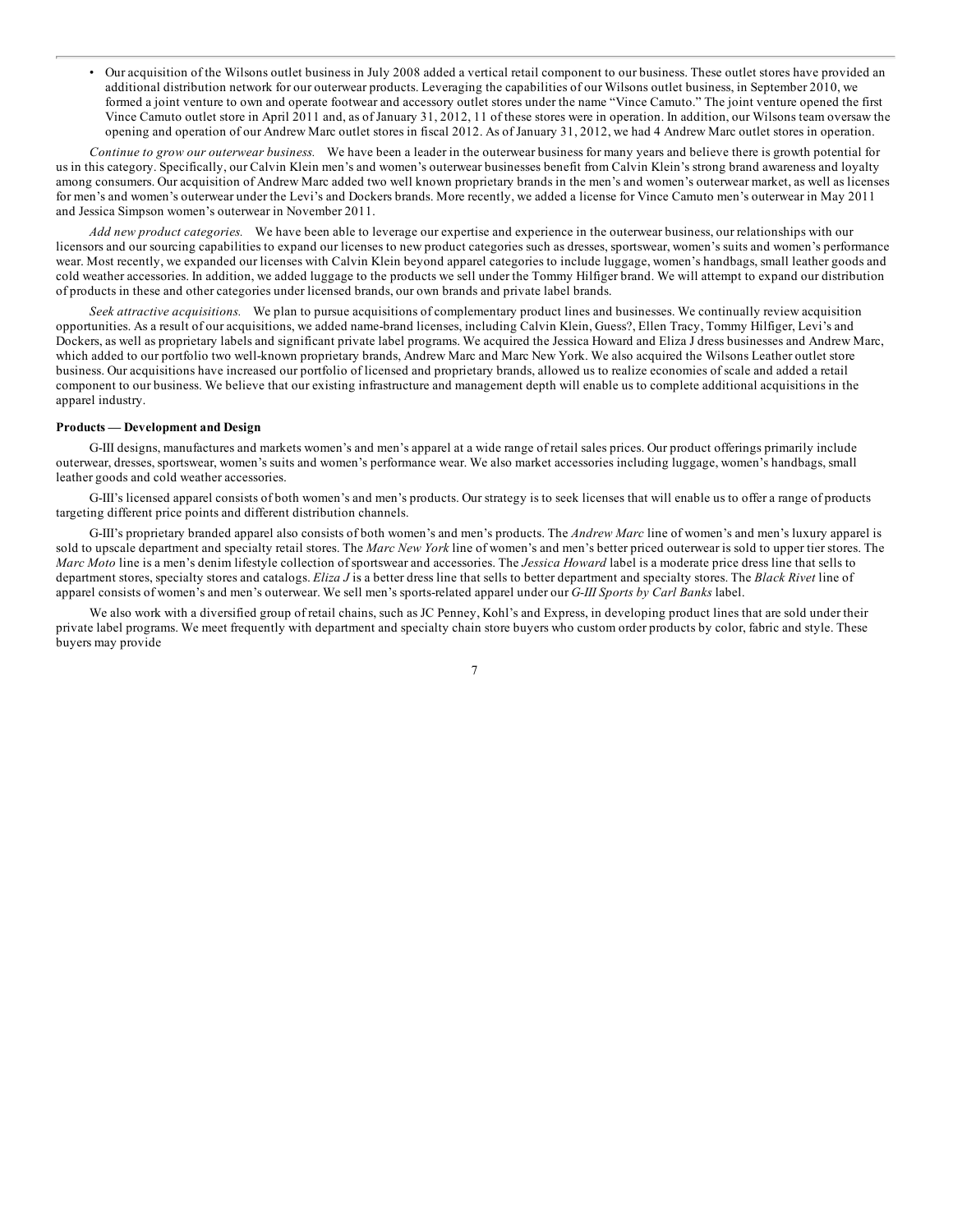samples to us or may select styles already available in our showrooms. We believe we have established a reputation among these buyers for our ability to produce high quality product on a reliable, expeditious and cost-effective basis.

Our in-house designers are responsible for the design and look of our licensed and non-licensed products. We work closely with our licensors to create designs and styles for each of our licensed brands. Licensors generally must approve products to be sold under their brand names prior to production. We respond to style changes in the apparel industry by maintaining a continuous program of style, color, leather and fabric selection. In designing new products and styles, we attempt to incorporate current trends and consumer preferences. We seek to design products in response to trends in consumer preferences, rather than attempt to create new market trends and styles.

Our design personnel meet regularly with our sales and merchandising department, as well as with the design and merchandising staffs of our licensors, to review market trends, sales results and the popularity of our latest products. In addition, our representatives regularly attend trade and fashion shows and shop at fashion forward stores in the United States, Europe and the Far East. Our designers present sample items along with their evaluation of the styles expected to be in demand in the United States. We also seek input from selected customers with respect to product design. We believe that our sensitivity to the needs of retailers, coupled with the flexibility of our production capabilities and our continual monitoring of the retail market, enables us to modify designs and order specifications in a timely fashion.

## **Licensing**

The sale of licensed products is a key element of our strategy and we have continually expanded our offerings of licensed products for more than fifteen years. During the past year, we entered into a new license agreement with respect to Calvin Klein Performance retail stores in the United States and China which is in addition to our existing wholesale license for Calvin Klein performance wear. We expanded our relationship with Tommy Hilfiger by entering into a license for luggage and with Jessica Simpson by entering into a license for women's outerwear. We added to our portfolio of brands with licenses for Vince Camuto dresses and men's outerwear and with three licenses for products bearing the Kensie or Mac & Jac brand, (i) women's sportswear, dresses, suits, active wear and sweaters, (ii) women's cold weather accessories and (iii) women's handbags.

Our new five-year license agreement with the National Football League became effective on April 1, 2012. This new license agreement provides us with exclusive rights to distribute outerwear to mass-market retailers and mid-tier department stores and with other rights to sell outerwear, sportswear and swimwear to better department stores, specialty stores, stadium stores and sporting good stores. Our license with Calvin Klein for women's suits expired December 31, 2011. We continue to design, produce and market product for this line while we discuss the terms of an extension with Calvin Klein.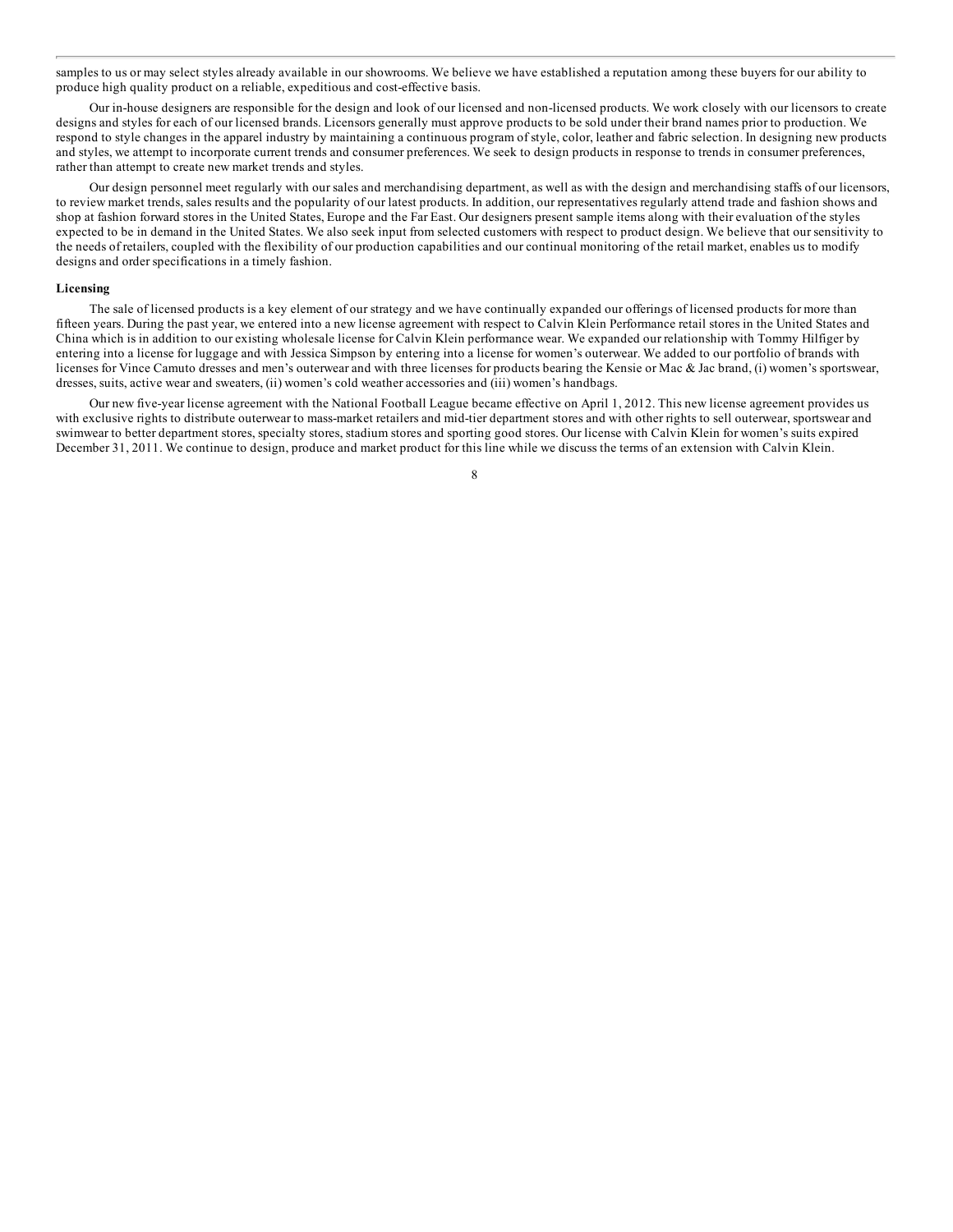The following table sets forth, for each of our principal licenses, the date on which the current term ends and the date on which any potential renewal term ends

| License                                                                         | Date Current<br><b>Term Ends</b> | <b>Date Potential Renewal</b><br><b>Term Ends</b> |
|---------------------------------------------------------------------------------|----------------------------------|---------------------------------------------------|
| <b>Fashion Licenses</b>                                                         |                                  |                                                   |
| Calvin Klein (Men's outerwear)                                                  | December 31, 2015                | None                                              |
| Calvin Klein (Women's outerwear)                                                | December 31, 2013                | None                                              |
| Calvin Klein (Women's dresses)                                                  | December 31, 2016                | None                                              |
| Calvin Klein (Women's suits)                                                    | December 31, 2011                | None                                              |
| Calvin Klein (Women's performance wear)                                         | December 31, 2017                | None                                              |
| Calvin Klein (Women's better sportswear)                                        | December 31, 2012                | December 31, 2017                                 |
| Calvin Klein (Better luggage)                                                   | December 31, 2015                | December 31, 2020                                 |
| Calvin Klein (Women's handbags and small leather goods)                         | December 31, 2015                | December 31, 2020                                 |
| Calvin Klein (Women's performance retail)                                       | December 31, 2017                | None                                              |
| Cole Haan (Men's and women's outerwear)                                         | January 31, 2013                 | January 31, 2015                                  |
| Dockers (Men's outerwear)                                                       | December 31, 2013                | December 31, 2016                                 |
| Ellen Tracy (Women's outerwear, dresses and suits and men's outerwear)          | December 31, 2014                | December 31, 2016                                 |
| Guess/Guess? (Men's and women's outerwear)                                      | December 31, 2013                | None                                              |
| Guess/Guess? (Women's dresses)                                                  | December 31, 2013                | None                                              |
| Jessica Simpson (Women's dresses)                                               | January 31, 2013                 | January 31, 2017                                  |
| Jessica Simpson (Women's outerwear)                                             | December 31, 2014                | December 31, 2017                                 |
| Jones New York (Women's outerwear)                                              | January 31, 2015                 | None                                              |
| Kenneth Cole NY/Reaction Kenneth Cole (Men's and women's outerwear)             | December 31, 2012                | December 31, 2015                                 |
| Kensie/Mac & Jac (Women's sportswear, dresses, suits, active wear and sweaters) | January 31, 2017                 | January 31, 2022                                  |
| Kensie/Mac & Jac (Women's cold weather accessories)                             | January 31, 2017                 | January 31, 2022                                  |
| Kensie/Mac & Jac (Women's handbags)                                             | January 31, 2017                 | January 31, 2022                                  |
| Levi's (Men's and women's outerwear)                                            | December 31, 2013                | December 31, 2016                                 |
| Nine West (Women's outerwear)                                                   | January 31, 2013                 | None                                              |
| Sean John (Men's outerwear)                                                     | January 31, 2014                 | None                                              |
| Sean John (Women's outerwear)                                                   | December 31, 2013                | December 31, 2023                                 |
| Sean John (Boy's outerwear)                                                     | December 31, 2012                | None                                              |
| Tommy Hilfiger (Men's outerwear)                                                | March 31, 2013                   | March 31, 2016                                    |
| Tommy Hilfiger (Luggage)                                                        | December 31, 2014                | None                                              |
| Vince Camuto (Women's dresses)                                                  | December 31, 2014                | December 31, 2017                                 |
| Vince Camuto (Men's outerwear)                                                  | December 31, 2014                | December 31, 2017                                 |
| <b>Sports Licenses</b>                                                          |                                  |                                                   |
| Collegiate Licensing Company                                                    | March 31, 2013                   | None                                              |
| Major League Baseball                                                           | October 31, 2013                 | None                                              |
| National Basketball Association                                                 | September 30, 2012               | None                                              |
| National Football League                                                        | March 31, 2017                   | None                                              |
| National Hockey League                                                          | June 30, 2012                    | None                                              |

Under our license agreements, we are generally required to achieve minimum net sales of licensed products, pay guaranteed minimum royalties, make specified royalty and advertising payments (usually based on a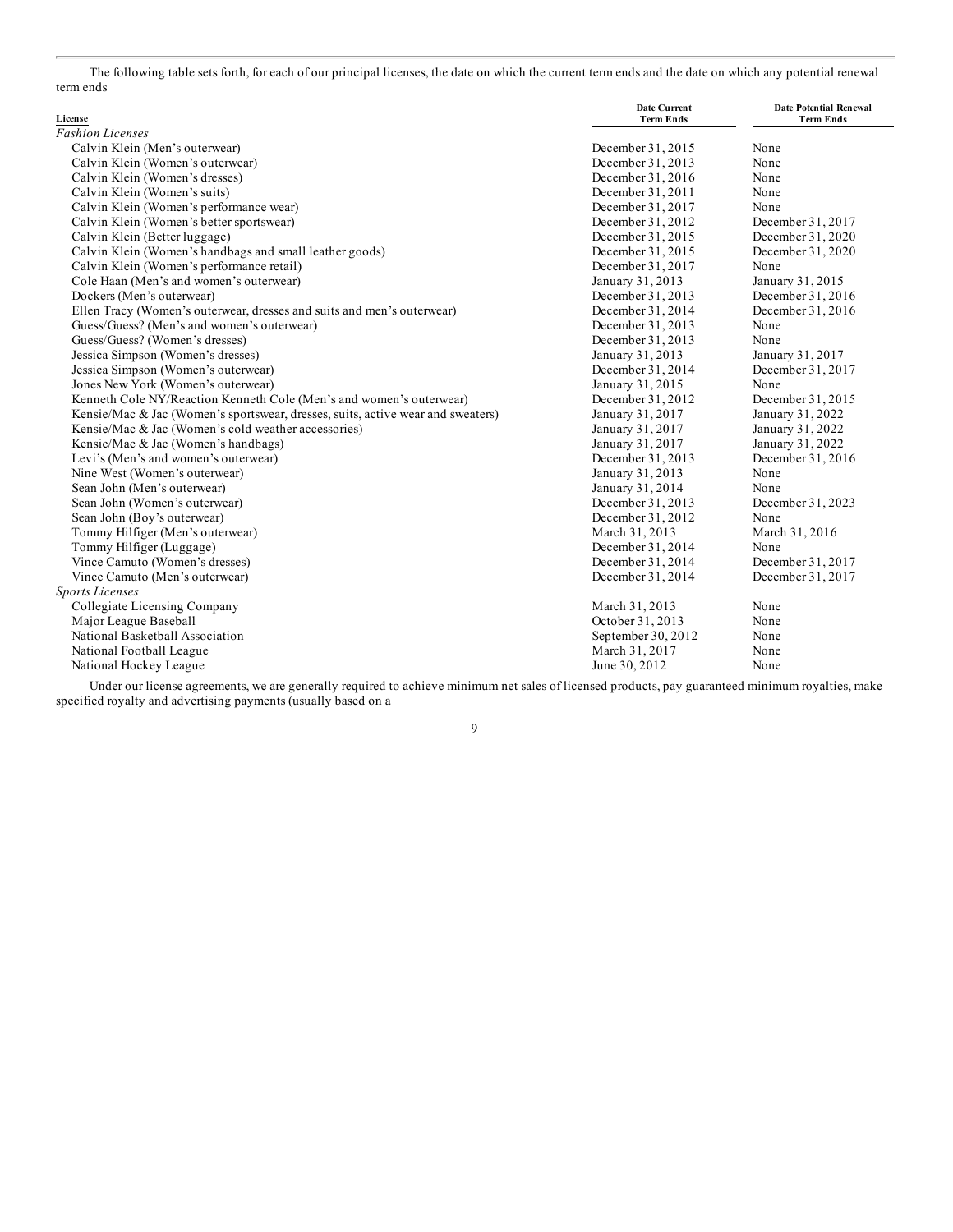percentage of net sales of licensed products), and receive prior approval of the licensor as to all design and other elements of a product prior to production. If we do not satisfy any of these requirements or otherwise fail to meet our obligations under a license agreement, a licensor usually will have the right to terminate our license.

Our ability to renew the current term of a license agreement is usually subject to attaining minimum sales and/or royalty levels and to our compliance with the terms of the agreement. Other criteria may also impact our ability to renew a license. As a result, we cannot be sure that we will be able to renew a license agreement when it expires if we desire to do so. We believe that brand owners are looking to consolidate the number of licensees they engage to develop product and to choose licensees who have a successful track record of developing brands. We continue to seek other opportunities to enter into license agreements in order to expand our product offerings under well-known labels and broaden the markets that we serve.

Revenues from the sale of wholesale licensed products accounted for 65.5% of our net sales in fiscal 2012 compared to 67.6% of our net sales in fiscal 2011 and 65.4% of our net sales in fiscal 2010.

#### **Proprietary Brands**

Dating back to the beginning of our company, G-III has sold apparel under our own proprietary brands. Over the years, we developed or acquired brands such as G-III, Black Rivet, G-III Sports by Carl Banks, Jessica Howard and Eliza J.

We acquired Andrew Marc and Marc New York as additional upscale company owned brands. We have also developed the Marc Moto brand, a men's denim lifestyle collection, as a complement to these two brands. We utilize our own in-house capabilities to create our core women's and men's outerwear, as well as our women's dress lines for Andrew Marc and Marc New York.

One of our important initiatives has been to develop the Andrew Marc family of brands into a meaningful lifestyle brand. In addition to the core products that we develop and market for these brands, we have sought to expand the reach of these brands by entering into license agreements with third parties for women's footwear, women's handbags, men's accessories, men's cold weather accessories, men's denim and related sportswear, men's dress shirts, men's tailored clothing, men's footwear, eyewear, watches, neckwear and sweaters. We have entered into agreements that terminate the license agreements with respect to women's handbags and men's denim and related sportswear, and are pursuing these initiatives in-house. We continually look for new opportunities to leverage these brands.

Revenues from the sale of wholesale non-licensed products accounted for 21.7% of our net sales in fiscal 2012 compared to 22.9% of our net sales in fiscal 2011 and 23.5% of our net sales in fiscal 2010.

#### **Retail Operations**

Our outlet store business is a national retailer of outerwear and accessories, which as of January 31, 2012, operates 139 outlet stores in 38 states, of which 135 are outlet stores operated under the name Wilsons Leather Outlets and 4 are outlet stores operated under our Andrew Marc brand. Substantially all of our outlet stores are located in larger outlet centers and average approximately 3,900 total leased square feet. We currently plan to open approximately 14 new outlet stores in fiscal 2013.

Our outlet stores sell men's and women's outerwear and accessories. Outerwear sold in our stores includes products primarily manufactured by us and accessories which are purchased from third parties. Merchandise for our stores is shipped directly from domestic merchandise vendors or overseas manufacturers to our outlet distribution center located in Brooklyn Park, Minnesota. Merchandise is shipped from our Brooklyn Park, Minnesota distribution center to replenish stores as needed with key styles and to build inventory for the peak holiday selling season.

In August 2010, we formed a joint venture with The Camuto Group to operate footwear and accessory outlet stores under the name "Vince Camuto." The Camuto Group provides product and merchandises the stores. Through our Wilsons team, we provide the infrastructure and expertise for operation of the stores, including real estate, distribution, information systems, finance and administration. Both companies share equally in the capital costs of the joint venture. The joint venture opened the first Vince Camuto outlet store in April 2011 and, as of January 31, 2012, 11 of these stores were in operation.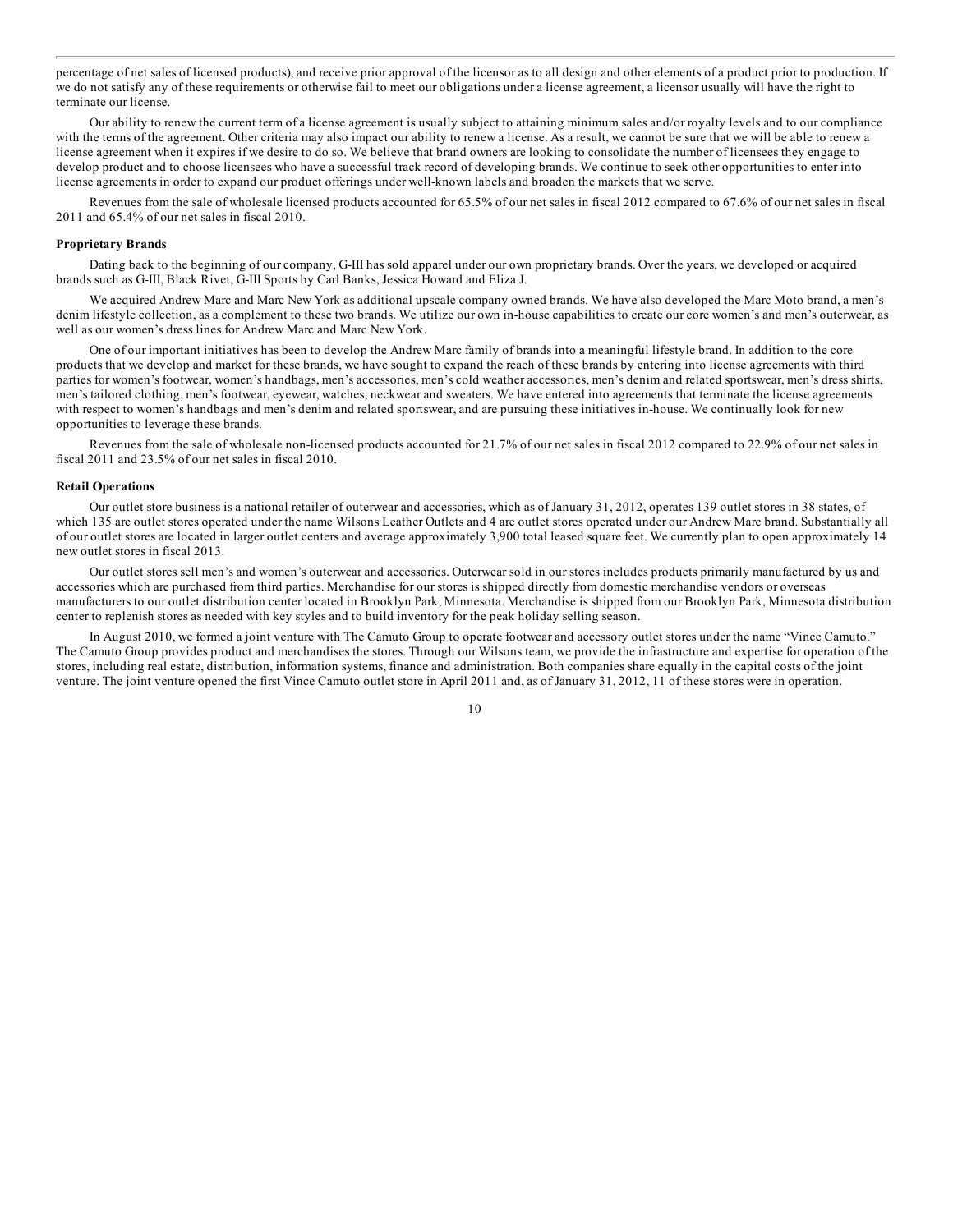In November 2011, we entered into a license agreement to operate Calvin Klein Performance retail stores in the United States and China. We opened our first Calvin Klein Performance store in Scottsdale, Arizona in February 2012 and expect to open approximately 2 additional stores in the U.S. in fiscal 2013. In March 2012, we entered into a joint venture agreement with Finity Apparel Retail Limited to open and operate Calvin Klein Performance retail stores in China and Hong Kong. G-III will retain 51% ownership of the joint venture which expects to begin operating retail locations in major Chinese markets beginning in Fall 2012.

Revenues from our retail operations accounted for 12.8% of our net sales in fiscal 2012 compared to 13.4% of our net sales in fiscal 2011 and 15.8% of our net sales in fiscal 2010.

## **Manufacturing and Sourcing**

G-III arranges for the production of products from independent manufacturers located primarily in China and, to a lesser extent, in Vietnam, India, Indonesia, Thailand, Sri Lanka, Taiwan, Central and South America, Pakistan, Bangladesh and Turkey. A small portion of our garments are manufactured in the United States.

We currently have representative offices in Hangzhou, Nanjing and Qingdao, China. These offices act as a liaison between us and manufacturers in the Far East. At January 31, 2012, we had 158 employees in these representative offices.

G-III's headquarters provides these liaison offices with production orders stating the quantity, quality, delivery time and types of garments to be produced. Liaison office personnel assist in the negotiation and placement of orders with manufacturers. In allocating production among independent suppliers, we consider a number of criteria, including, but not limited to, quality, availability of production capacity, pricing and ability to meet changing production requirements.

To facilitate better service for our customers and accommodate the volume of manufacturing in the Far East, we also have a subsidiary in Hong Kong. The Hong Kong subsidiary supports third party production of products on an agency fee basis. Our Hong Kong office acts as an agent for substantially all of our production. Our China and Hong Kong offices monitor production at manufacturers' facilities to ensure quality control, compliance with our specifications and timely delivery of finished garments to our distribution facilities and, in some cases, direct to our customers. At January 31, 2012, we had 9 employees in our Hong Kong office.

In connection with the foreign manufacture of our products, manufacturers purchase leather, wool and other fabrics under our direction. In addition, they purchase necessary "submaterials" (such as linings, zippers, buttons and trimmings) according to parameters specified by us. Prior to commencing the manufacture of products, samples of raw materials or submaterials are sent to us for approval. We regularly inspect and supervise the manufacture of our products in order to ensure timely delivery, maintain quality control and monitor compliance with our manufacturing specifications. We also inspect finished products at the factory site.

The manufacture of the substantial majority of our products is performed manually. A pattern is used in cutting fabric to panels that are assembled in the factory. All submaterials are also added at this time. We inspect products throughout this process to insure that the design and quality specifications of the order are being maintained as the garment is assembled. After pressing, cleaning and final inspection, the product is labeled and ready for shipment. A final random inspection by us occurs when the products are packed for shipment.

We generally arrange for the production of products on a purchase order basis with completed products manufactured to our design specifications. We assume the risk of loss predominantly on a Freight-On-Board (F.O.B.) basis when goods are delivered to a shipper and are insured against casualty losses arising during shipping.

As is customary, we have not entered into any long-term contractual arrangements with any contractor or manufacturer. We believe that the production capacity of foreign manufacturers with which we have developed, or are developing, a relationship is adequate to meet our production requirements for the foreseeable future. We believe that alternative foreign manufacturers are readily available.

A majority of all finished goods manufactured for us is shipped to our New Jersey warehouse and distribution facilities or to designated third party facilities for final inspection and allocation, as well as reshipment to customers. The goods are delivered to our customers and us by independent shippers. We choose the form of shipment (principally ship, truck or air) based upon a customer's needs, cost and timing considerations.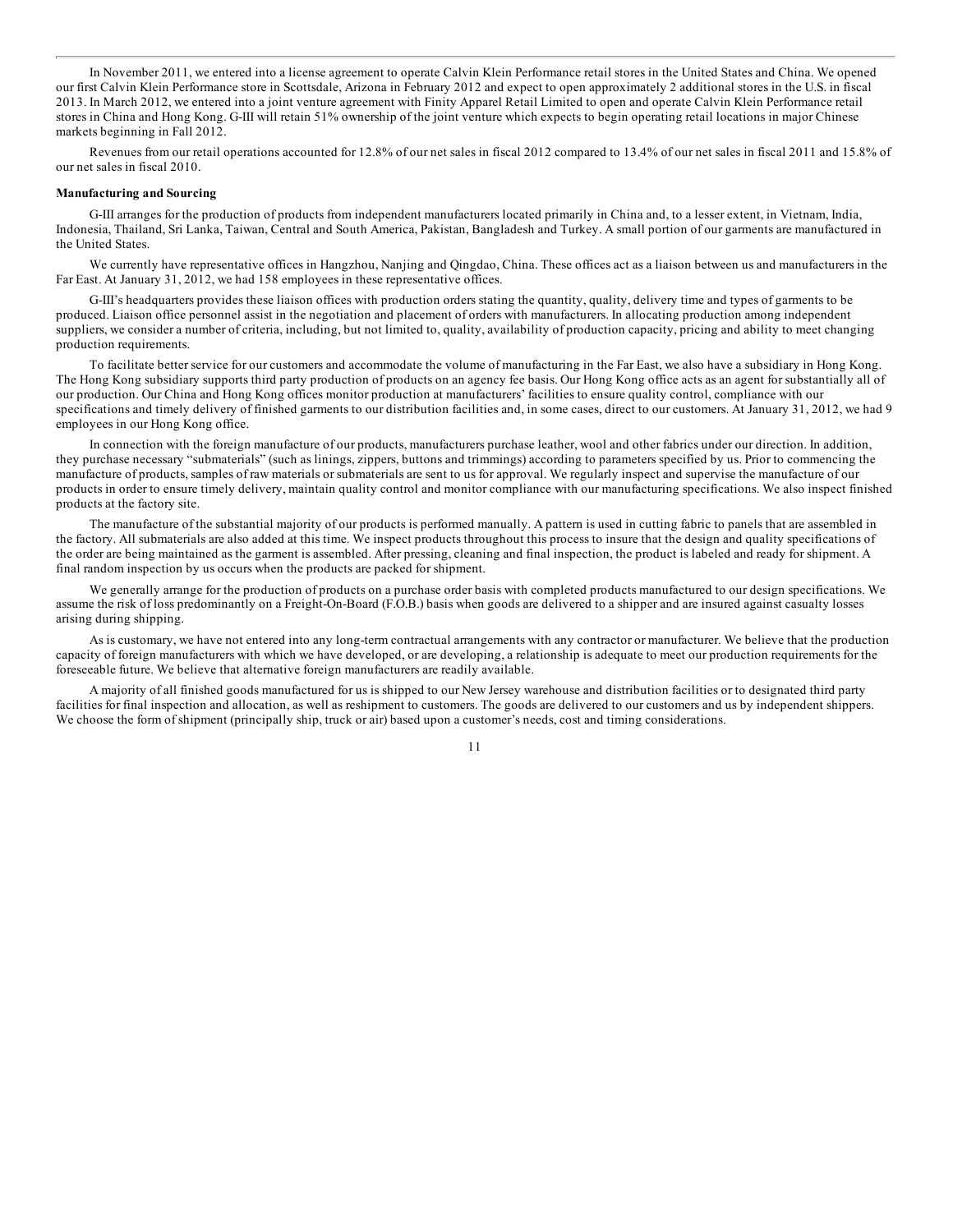#### **Quotas, Customs and Import Restrictions**

Our arrangements with textile manufacturers and suppliers are subject to requisite customs clearances for textile apparel and the imposition of export duties. United States Customs duties on our textile apparel presently range from duty free to 28%, depending upon the type of fabric used, how the garment is constructed and the country of export. Quotas represent the right to export restricted amounts of certain categories of merchandise into a country or territory pursuant to a visa or a license. Countries in which our products are manufactured and sold may, from time to time, impose new duties, tariffs, surcharges or other import controls or restrictions or adjust prevailing duty or tariff levels. The products we are currently importing are not subject to quota restrictions. We continually monitor duty, tariff and other import restriction developments. We seek to minimize our potential exposure to import related risks through, among other measures, geographical diversification of manufacturing sources and shifts of production among countries and manufacturers.

Apparel and other products sold by us are also subject to regulations that relate to product labeling, content and safety requirements, licensing requirements and flammability testing. We believe that we are in substantial compliance with those regulations, as well as applicable federal, state, local, and foreign regulations relating to the discharge of materials hazardous to the environment.

#### **Raw Materials**

During fiscal 2012, demand for raw materials, including textiles, wool and leather, significantly increased while supplies of those raw materials declined due to adverse climate and other factors. As a result, we and other apparel manufacturers experienced increases in raw material prices. These conditions are expected to moderate in fiscal 2013.

We purchase most products manufactured for us on a finished goods basis. We coordinate the sourcing of raw materials used in the production of our products which are generally available from numerous sources. The apparel industry competes with manufacturers of many other products for the supply of raw materials.

#### **Marketing and Distribution**

G-III's products are sold primarily to department, specialty and mass merchant retail stores in the United States. We sell to approximately 2,400 customers, ranging from national and regional chains to small specialty stores. We also distribute our products through our outlet stores and, to a lesser extent, through our Wilson's Leather and Andrew Marc websites.

Sales to our 10 largest customers accounted for 63.3% of our net sales in fiscal 2012 compared to 62.7% of our net sales in fiscal 2011 and 55.0% of our net sales in fiscal 2010. Sales to Macy's, which includes sales to its Macy's and Bloomingdale's store chains, accounted for an aggregate of 18.7% of our net sales in fiscal 2012, 17.3% of our net sales in fiscal 2011 and 16.8% of our net sales in fiscal 2010. Sales to the Marmaxx Group, which includes sales to the T.J. Maxx and Marshalls store chains, accounted for 12.3% of our net sales in fiscal 2012, 12.4% of our net sales in fiscal 2011 and 8.8% of our net sales in fiscal 2010. The loss of either of these customers, or a significant reduction in purchases by these customers, could have a material adverse effect on our results of operations.

Almost all of our sales are made in the United States. We also market our products in Canada, Europe and the Far East, which, on a combined basis, accounted for approximately 4% of our wholesale net sales in fiscal 2012.

G-III's products are sold primarily through a direct sales force consisting of 122 employees at January 31, 2012. Our principal executives are also actively involved in sales of our products. Some of our products are also sold by various retail buying offices and independent sales representatives located throughout the United States. Sales outside of the United States are managed by two salespeople in our China office. The Canadian market is serviced by a sales and customer service team based both in the United States and in Canada.

Brand name products sold by us pursuant to a license agreement are promoted by institutional and product advertisements placed by the licensor. Our license agreements generally require us to pay the licensor a fee, based on a percentage of net sales of licensed product, to pay for a portion of these advertising costs. We may also be required to spend a specified percentage of net sales of a licensed product on advertising placed by us.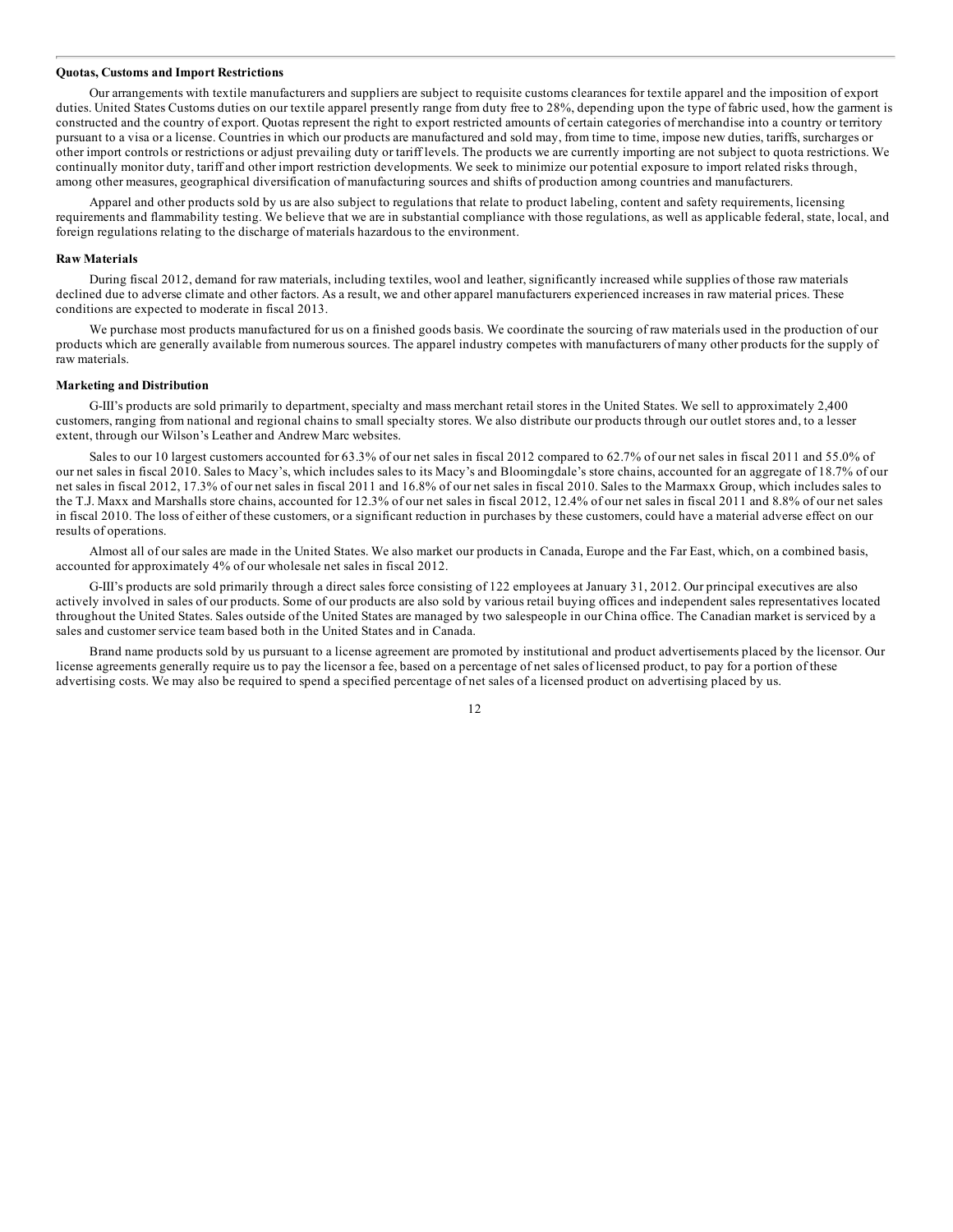We advertise our Andrew Marc brand and are engaged in both cooperative advertising programs with retailers and direct to the consumer. We are focused on creating an image that will broaden the lifestyle appeal of our Andrew Marc brands. Our marketing strategy is focused on media, public relations and channel marketing. Our media strategy for Andrew Marc includes traditional print and outdoor advertising, as well as digital and social media initiatives. We continue to allocate marketing and advertising resources to support the growth of our Andrew Marc brand.

We believe we have developed awareness of our other owned labels primarily through our reputation, consumer acceptance and the fashion press. We primarily rely on our reputation and relationships to generate business in the private label portion of our non-licensed segment. We believe we have developed a significant customer following and positive reputation in the industry as a result of, among other things, our standards of quality control, ontime delivery, competitive pricing and willingness and ability to assist customers in their merchandising of our products.

#### **Seasonality**

Retail sales of outerwear have traditionally been seasonal in nature. Sales of outerwear constitute a significant portion of our sales. In prior years, we have been dependent on our sales from July through November for the substantial majority of our net sales and net income. Although we sell our products throughout the year, net sales in the months of July through November accounted for approximately 60% of our net sales in each of fiscal 2012 and fiscal 2011, and 64% of our net sales in fiscal 2010. Our Wilsons outlet business is also highly seasonal, with the third and fourth fiscal quarters accounting for a significant majority of its sales and operating income. As a result, the second half of our fiscal year is expected to provide a disproportionate amount of our net sales and a substantial majority of our net income.

#### **Order Book**

A portion of our orders consists of short-term purchase orders from customers who place orders on an as-needed basis. Information relative to open purchase orders at any date may also be materially affected by, among other things, the timing of the initial showing of apparel to the trade, as well as by the timing of recording of orders and shipments. As a result, we do not believe that disclosure of the amount of our unfilled customer orders at any time is meaningful.

#### **Competition**

We have numerous competitors with respect to the sale of our products, including distributors that import products from abroad and domestic retailers with established foreign manufacturing capabilities. Some of our competitors have greater financial and marketing resources and greater manufacturing capacity than we do. We also compete with vertically integrated manufacturers that also own retail stores. Our outlet business competes against a diverse group of retailers, including, among others, other outlet stores, department stores, specialty stores, warehouse clubs and e-commerce retailers. Sales of our products are affected by style, price, quality, brand reputation and general fashion trends.

#### **Trademarks**

We own the trademarks used by us in connection with our wholesale non-licensed product segment and act as licensee of certain trademarks owned by third parties that are used in connection with our wholesale licensed product segment. The principal brands that we license are summarized under the heading "Licensing" above. We own a number of proprietary brands that we use in connection with our business and products including, among others, Andrew Marc, Marc New York, Marc Moto, Jessica Howard, Eliza J., Black Rivet, Marvin Richards, Winlit, G-III and G-III Sports by Carl Banks. We have registered, or applied for registration of, many of our trademarks in multiple jurisdictions for use on a variety of apparel and related other products, as well as for retail services.

In markets outside of the U.S., our rights to some of our trademarks may not be clearly established. In the course of our attempts to expand into foreign markets, we may experience conflicts with various third parties

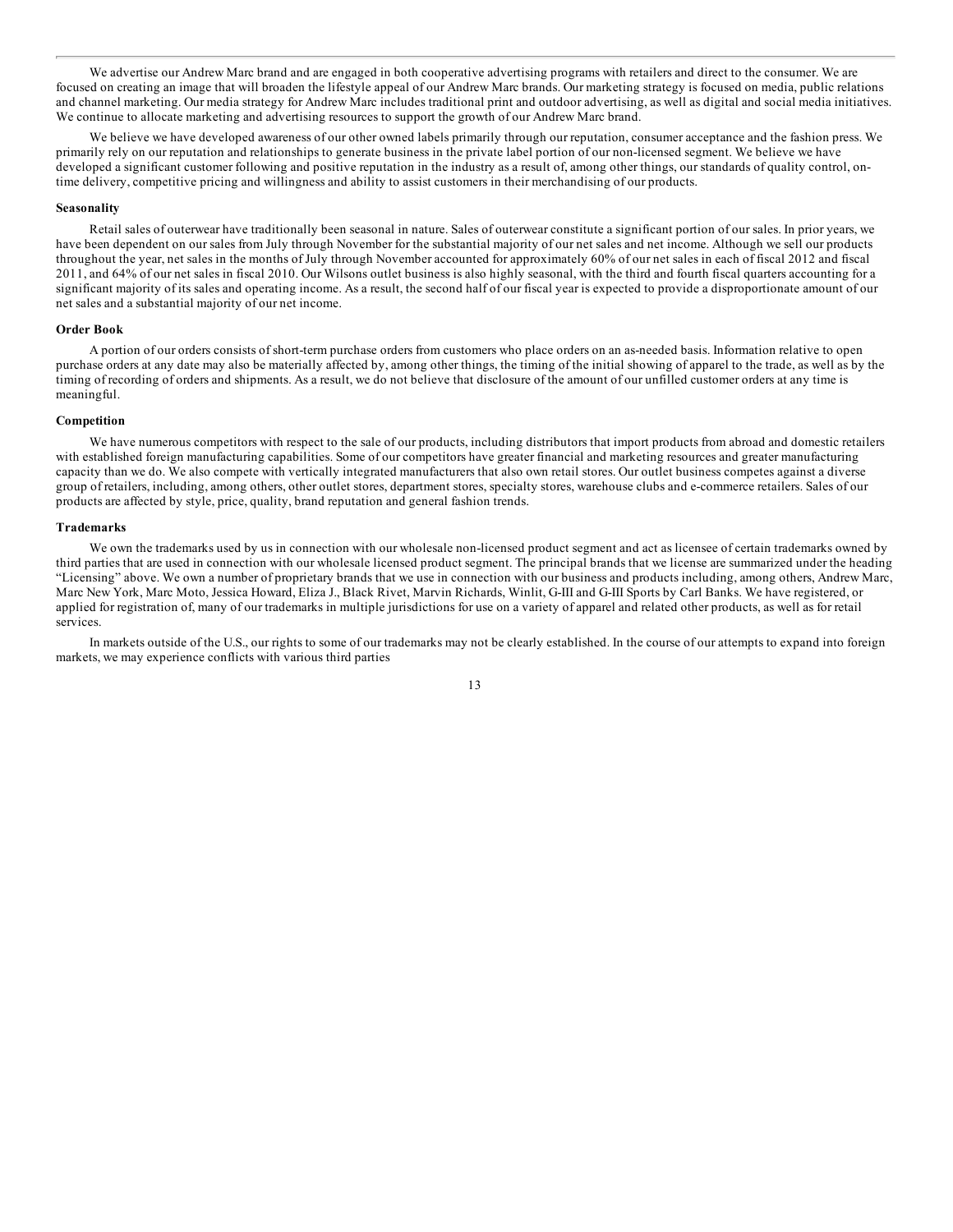who have acquired ownership rights in certain trademarks that would impede our use and registration of some of our trademarks. Such conflicts are common and may arise from time to time as we pursue international expansion. Although we have not in the past suffered any material restraints or restrictions on doing business in desirable markets or in new product categories, we cannot be sure that significant impediments will not arise in the future as we expand product offerings and introduce additional brands to new markets.

We regard our trademarks and other proprietary rights as valuable assets and believe that they have value in the marketing of our products. We vigorously protect our trademarks and other intellectual property rights against infringement.

## **Employees**

As of January 31, 2012, we had 2,592 employees, of whom 228 worked in executive or administrative capacities, 499 worked in design, merchandising and sourcing, 618 worked in warehouse and distribution facilities, 122 worked in wholesale sales, and 1,125 worked in our outlet stores. Additionally, during our peak retail selling season from October through January, we employed approximately 1,038 additional seasonal associates in our outlet stores. We employ both union and non-union personnel and believe that our relations with our employees are good. We have not experienced any interruption of any of our operations due to a labor disagreement with our employees and do not believe any interruption will occur if the labor agreements referred to below are not renewed.

We are a party to agreements with two labor unions. One agreement covers approximately 438 of our full-time employees as of January 31, 2012 and is currently in effect through October 31, 2015. The other agreement covers approximately 10 full-time employees of our Andrew Marc division and is currently in effect through December 31, 2014.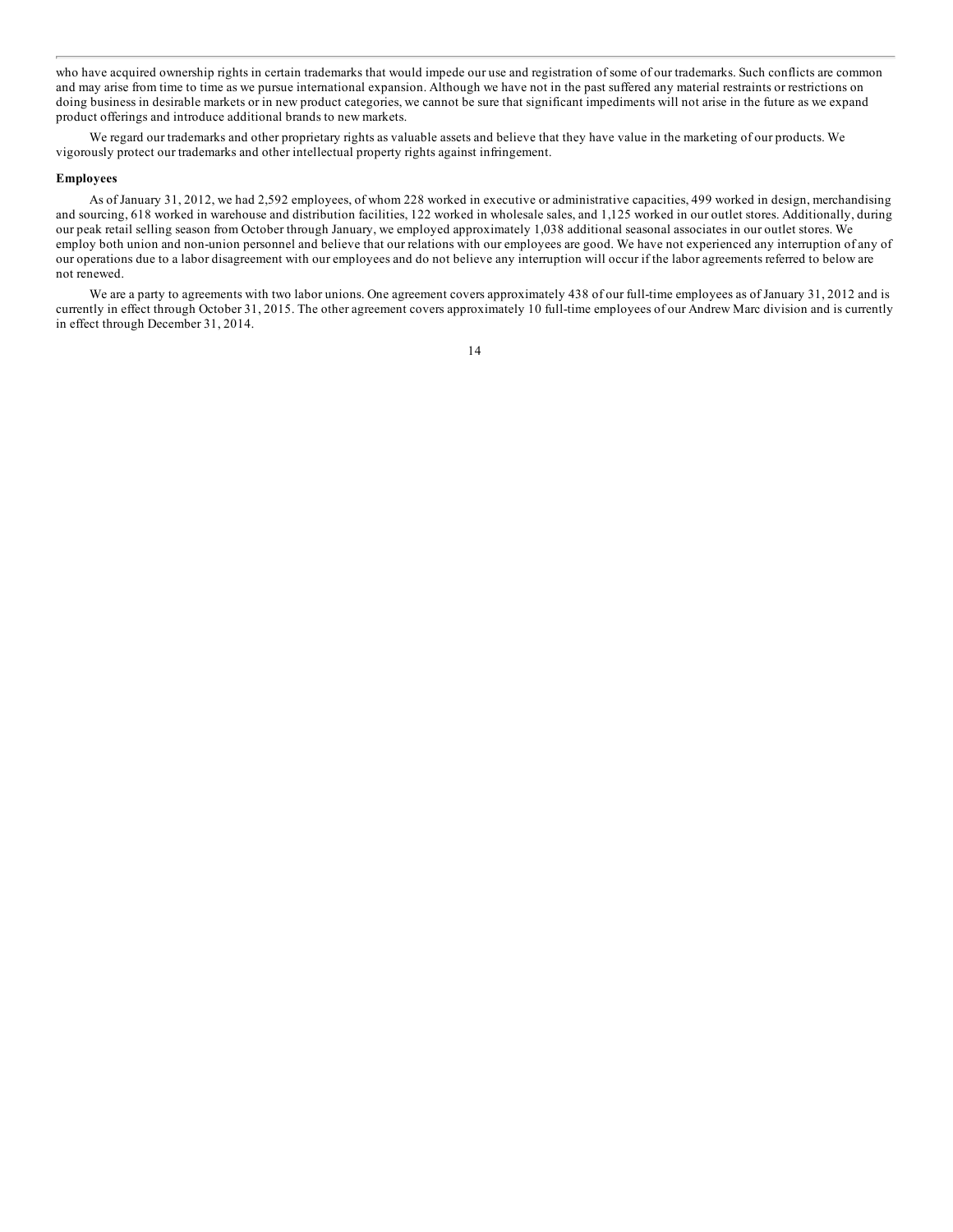## **EXECUTIVE OFFICERS OF THE REGISTRANT**

The following table sets forth certain information with respect to our executive officers.

| Name            | Age | Position                                                    |
|-----------------|-----|-------------------------------------------------------------|
| Morris Goldfarb | 61  | Chairman of the Board, Chief Executive Officer and Director |
| Sammy Aaron     | 52  | Vice Chairman and Director                                  |
| Jeanette Nostra | 60  | President                                                   |
| Wayne S. Miller | 54  | Chief Operating Officer and Secretary                       |
| Neal S. Nackman | 52  | Chief Financial Officer and Treasurer                       |

*Morris Goldfarb* is our Chairman of the Board and Chief Executive Officer, as well as one of our directors. Mr. Goldfarb has served as an executive officer of G-III and our predecessors since our formation in 1974. Mr. Goldfarb is also a director of Christopher & Banks Corporation, RLJ Acquisition, Inc. and Ante5, Inc. Mr. Goldfarb served as a director of Lakes Entertainment, Inc. from June 1998 until March 2010.

*Sammy Aaron* has been our Vice Chairman, as well as one of our directors, since we acquired the Marvin Richards business in July 2005. Mr. Aaron also oversees the operations of our Calvin Klein division. Prior to joining G-III, Mr. Aaron served as the President of Marvin Richards from 1998 until July 2005.

*Jeanette Nostra* became our President in April 1997. From March 2008 to July 2011, Ms. Nostra also acted as President of our Andrew Marc division. Ms. Nostra's responsibilities include sales, marketing, product development and licensing for selected divisions, as well as business development for international sales. We have employed Ms. Nostra since 1981.

*Wayne S. Miller* has been our Chief Operating Officer since December 2003 and our Secretary since November 1998. He also served as our Chief Financial Officer from April 1998 until September 2005 and as our Treasurer from November 1998 until April 2006.

*Neal S. Nackman* has been our Chief Financial Officer since September 2005 and was elected Treasurer in April 2006. Mr. Nackman served as Vice President — Finance from December 2003 until April 2006. Prior to joining G-III, Mr. Nackman was a financial consultant with Jefferson Wells International from January 2003 until December 2003. From May 2001 until October 2002, he was Senior Vice President — Controller of Martha Stewart Living Omnimedia, Inc. From May 1999 until May 2001, he was Chief Financial Officer of Perry Ellis International Inc. From August 1995 until May 1999, he was the Vice-President — Finance with Nautica Enterprises, Inc.

Carl Katz, one of our directors, and Jeanette Nostra are married to each other. Jeffrey Goldfarb, one of our directors and our Director of Business Development, is the son of Morris Goldfarb.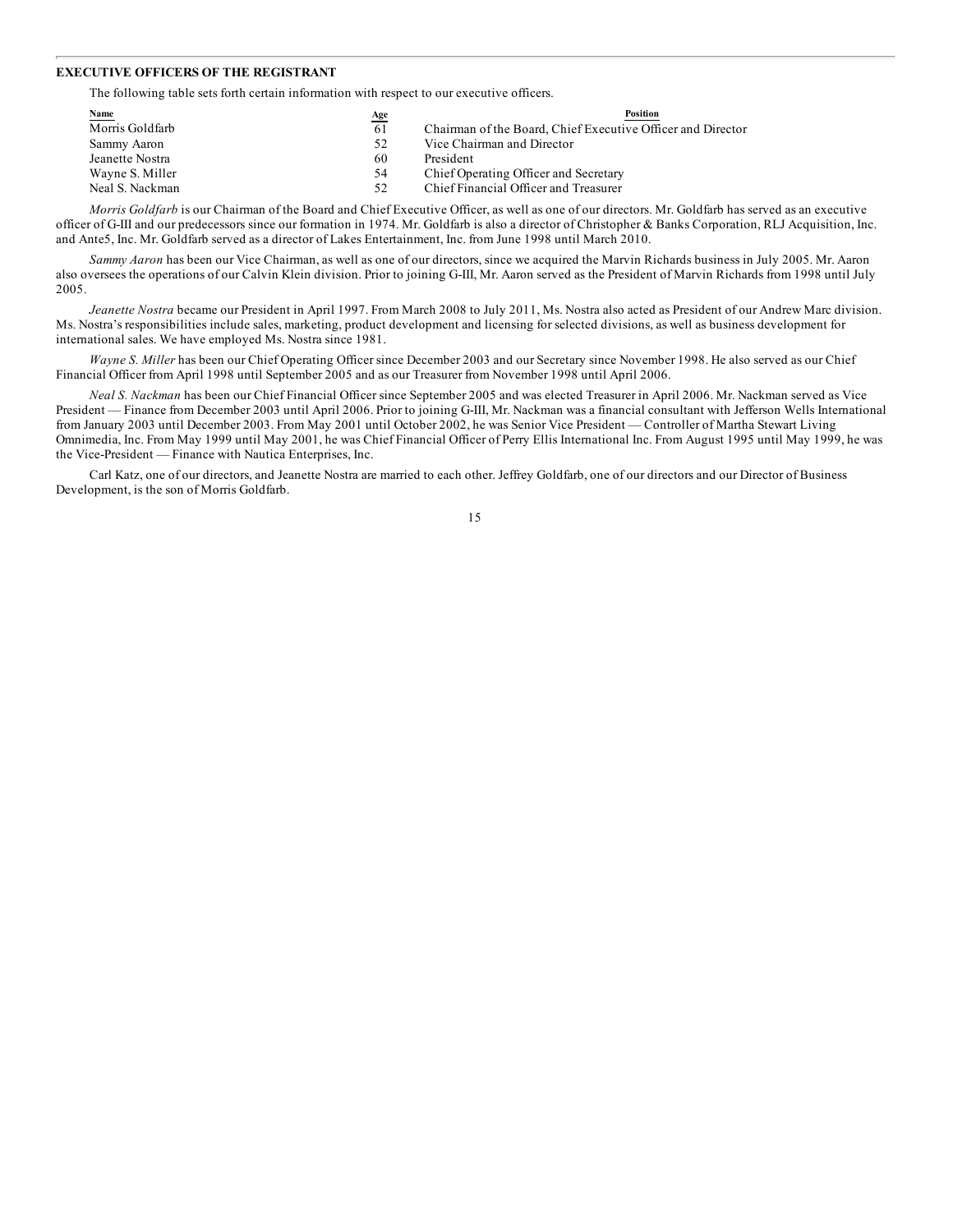## **ITEM 1A.** *RISK FACTORS.*

The following risk factors should be read carefully in connection with evaluating our business and the forward-looking statements contained in this Annual Report on Form 10-K. Any of the following risks could materially adversely affect our business, our prospects, our operating results, our financial condition, the trading prices of our securities and the actual outcome of matters as to which forward-looking statements are made in this report. Additional risks that we do not yet know of or that we currently think are immaterial may also affect our business operations.

## **Risk Factors Relating to Our Licensed and Non-Licensed Wholesale Products Business**

## The failure to maintain our license agreements could cause us to lose significant revenues and have a material adverse effect on our results of *operations.*

We are dependent on sales of licensed product for a substantial portion of our revenues. In fiscal 2012, net sales of wholesale licensed product accounted for 65.5% of our net sales (75.2% of our net sales of wholesale products) compared to 67.6% of our net sales (74.6% of our net sales of wholesale products) in fiscal 2011 and 65.4% of our net sales (73.5% of our net sales of wholesale products) in fiscal 2010.

We are generally required to achieve specified minimum net sales, make specified royalty and advertising payments and receive prior approval of the licensor as to all design and other elements of a product prior to production. License agreements also may restrict our ability to enter into other license agreements for competing products. If we do not satisfy any of these requirements, a licensor usually will have the right to terminate our license. Even if a licensor does not terminate our license, the failure to achieve net sales sufficient to cover our required minimum royalty payments could have a material adverse effect on our results of operations. If a license contains a renewal provision, there are usually minimum sales and other conditions that must be met in order to be able to renew a license. Even if we comply with all the terms of a license agreement, we cannot be sure that we will be able to renew an agreement when it expires even if we desire to do so. The failure to maintain our license agreements could cause us to lose significant revenue and have a material adverse effect on our results of operations.

## Our success is dependent on the strategies and reputation of our licensors, including in particular, Calvin Klein.

Our business strategy is to offer our products on a multiple brand, multiple channel and multiple price point basis. As a part of this strategy, we license the names and brands of numerous recognized companies, designers and celebrities. In entering into these license agreements, we plan our products to be targeted towards different market segments based on consumer demographics, design, suggested pricing and channel of distribution. If any of our licensors decides to "reposition" its products under the brands we license from them, introduce similar products under similar brand names or otherwise change the parameters of design, pricing, distribution, target market or competitive set, we could experience a significant downturn in that brand's business, adversely affecting our sales and profitability. In addition, as licensed products may be personally associated with designers or celebrities, our sales of those products could be materially and adversely affected if any of those individuals' images, reputations or popularity were to be negatively impacted.

We have nine different license agreements relating to a variety of products sold under the Calvin Klein brand that is owned by Phillips-Van Heusen Corporation. Sales of Calvin Klein product constitute a majority of our sales of licensed products. Any change by Phillips-Van Heusen in the marketing of products sold under the Calvin Klein label or any adverse change in the consumer's perception of the Calvin Klein brand could have a material adverse affect on our results of operations. We have two license agreements for products sold under the Tommy Hilfiger brand, which is also owned by Phillips-Van Heusen. Any adverse change in our relationship with Phillips-Van Heusen would have a material adverse affect on our results of operations.

#### If we are unable to successfully translate market trends into attractive product offerings, our sales and profitability could suffer.

Our ability to successfully compete depends on a number of factors, including our ability to effectively anticipate, gauge and respond to changing consumer demands and tastes across multiple product lines and tiers of dis-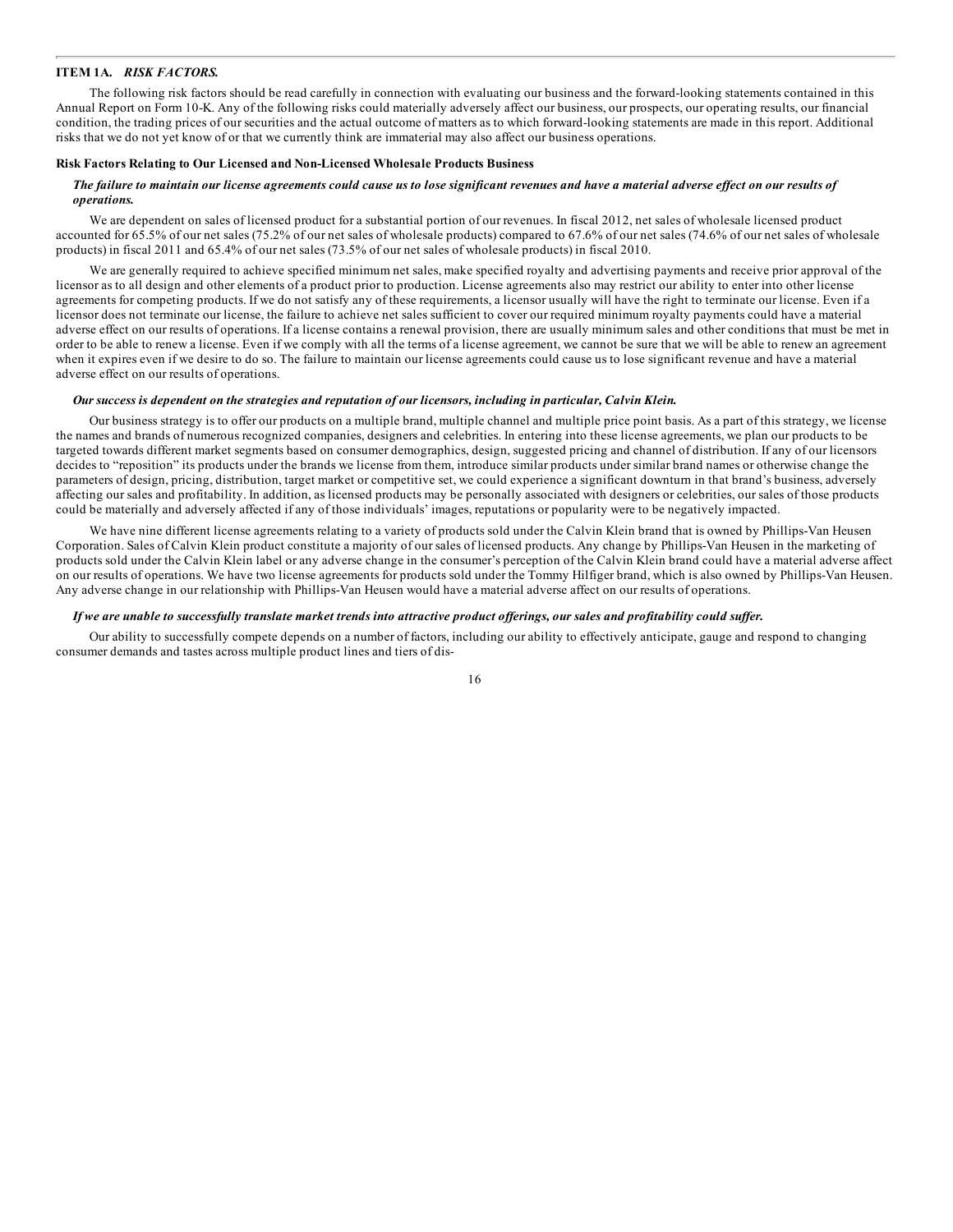tribution. We are required to translate market trends into attractive product offerings and operate within substantial production and delivery constraints. We cannot be sure we will continue to be successful in this regard. We need to anticipate and respond to changing trends quickly, efficiently and effectively in order to be successful.

## Expansion of our product offerings involves significant costs and uncertainty and could adversely affect our results of operations.

An important part of our strategy is to expand the types of products we offer. During the past few years, we have added licenses for new lines of women's suits, dresses, performance wear and sportswear, as well as luggage and women's handbags and small leather goods. In addition, we acquired a dress and sportswear manufacturer. We had limited prior experience designing, manufacturing and marketing these types of products. We intend to continue to add additional product lines in the future. As is typical with new products, demand and market acceptance for any new products we introduce will be subject to uncertainty. Designing, producing and marketing new products require substantial expenditures. We cannot be certain that our efforts and expenditures will successfully generate sales or that sales that are generated will be sufficient to cover our expenditures.

## If our customers change their buying patterns, request additional allowances, develop their own private label brands or enter into agreements with national brand manufacturers to sell their products on an exclusive basis, our sales to these customers could be materially adversely affected.

Our customers' buying patterns, as well as the need to provide additional allowances to customers, could have a material adverse effect on our business, results of operations and financial condition. Customers' strategic initiatives, including developing their own private labels brands, selling national brands on an exclusive basis or reducing the number of vendors they purchase from, could also impact our sales to these customers. There is a trend among major retailers to concentrate purchasing among a narrowing group of vendors. To the extent that any of our key customers reduces the number of its vendors and, as a result, reduces or eliminates purchases from us, there could be a material adverse effect on us.

#### We have significant customer concentration, and the loss of one of our large customers could adversely affect our business.

Our 10 largest customers accounted for approximately 63.3% of our net sales in fiscal 2012, 62.7% of our net sales in fiscal 2011 and 55.0% of our net sales in fiscal 2010, with Macy's Inc. accounting for 18.7% of our net sales and the Marmaxx Group accounting for 12.3% of our net sales in fiscal 2012. Consolidation in the retail industry could increase the concentration of our sales to our largest customers. We do not have long-term contracts with any customers, and sales to customers generally occur on an order-by-order basis that may be subject to cancellation or rescheduling by the customer. A decision by our major customers to decrease the amount of merchandise purchased from us, increase the use of their own private label brands, sell a national brand on an exclusive basis or change the manner of doing business with us could reduce our revenues and materially adversely affect our results of operations. The loss of any of our large customers, or the bankruptcy or serious financial difficulty of any of our large customers, could have a material adverse effect on us.

## If we miscalculate the market for our products, we may end up with significant excess inventories for some products and missed opportunities for others.

We often produce products to hold in inventory in order to meet our customers' delivery requirements and to be able to quickly fulfill reorders. If we misjudge the market for our products, we may be faced with significant excess inventories for some products and missed opportunities for others. In addition, weak sales and resulting markdown requests from customers could have a material adverse effect on our results of operations.

## *We are subject to the risks of doing business abroad.*

Our arrangements with foreign manufacturers are subject to the usual risks of doing business abroad, including currency fluctuations, political or labor instability and potential import restrictions, duties and tariffs. We do not maintain insurance for the potential lost profits due to disruptions of our overseas manufacturers. Because our products are produced abroad, primarily in China, political or economic instability in China or elsewhere could

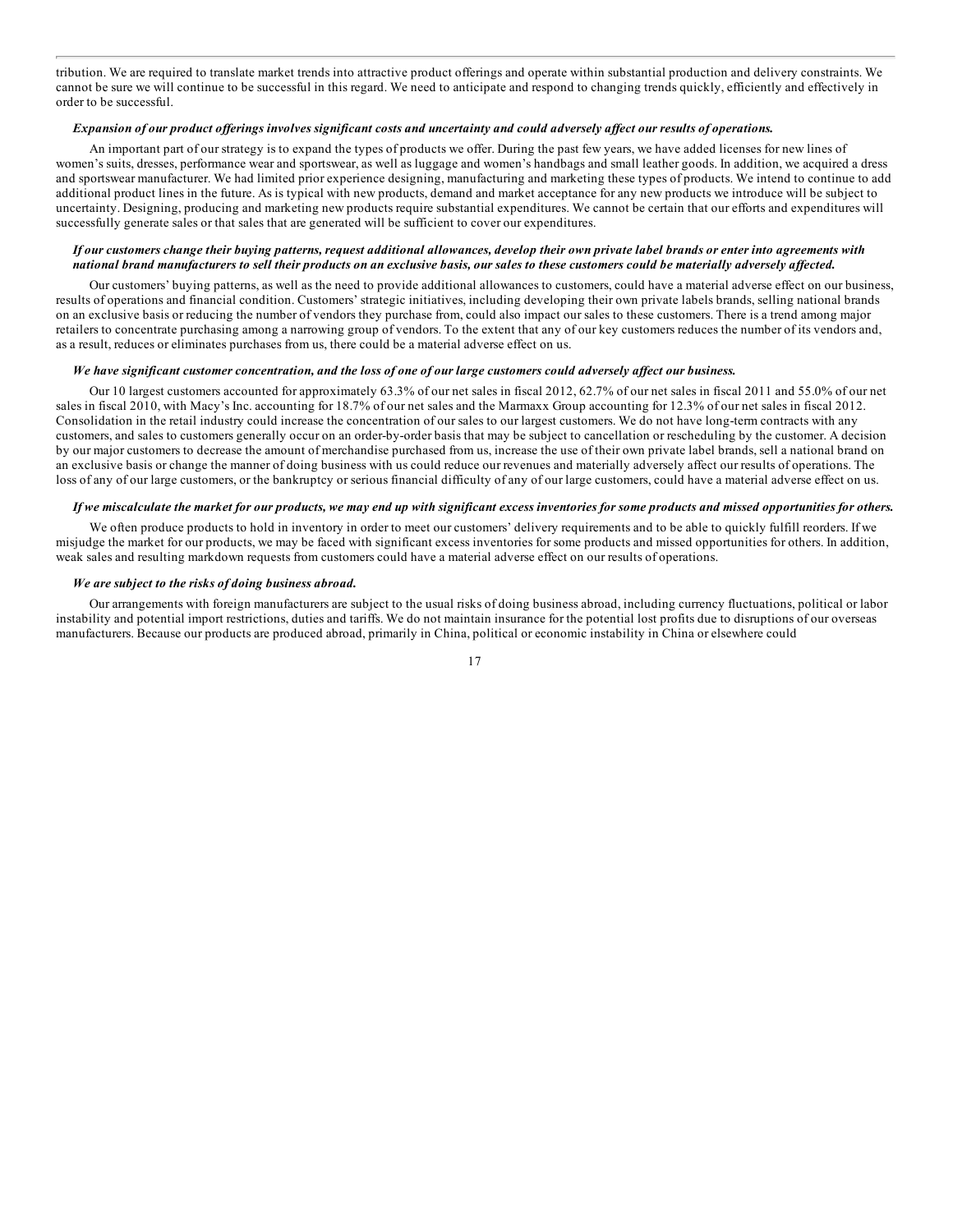cause substantial disruption in the business of our foreign manufacturers. For example, in the past, the Chinese government has reduced tax rebates to factories for the manufacture of textile and leather garments. The rebate reduction resulted in factories seeking to recoup more of their costs from customers, resulting in higher prices for goods imported from China. This tax rebate has been reinstated in certain instances. However, new or increased reductions in this rebate would cause an increase in the cost of finished products from China which could materially adversely affect our financial condition and results of operations.

Heightened terrorism security concerns could subject imported goods to additional, more frequent or more thorough inspections. This could delay deliveries or increase costs, which could adversely impact our results of operations. In addition, since we negotiate our purchase orders with foreign manufacturers in United States dollars, the decline in value of the United States dollar against local currencies would negatively impact our cost in dollars of product sourced from these manufacturers. We are not currently engaged in any hedging activities to protect against currency risks. If there is downward pressure on the value of the dollar, our purchase prices for our products could increase. We may not be able to offset an increase in product costs with a price increase to our customers.

## Fluctuations in the price, availability and quality of materials used in our products could have a material adverse effect on our cost of goods sold and *our ability to meet our customers' demands.*

Fluctuations in the price, availability and quality of raw materials used in our products could have a material adverse effect on our cost of sales or our ability to meet our customers' demands. We compete with numerous entities for supplies of materials and manufacturing capacity. Raw materials are vulnerable to adverse climate conditions, animal diseases and natural disasters that can affect the supply and price of raw materials. We may not be able to pass on all or any portion of higher material prices to our customers. Increases in the price of raw materials, as occurred during fiscal 2012, could have an adverse effect on our results of operations.

Any raw material price increase or increase in costs related to the transport of our products (primarily petroleum costs) could increase our cost of sales and decrease our profitability unless we are able to pass higher prices on to our customers. In addition, if one or more of our competitors is able to reduce its production costs by taking greater advantage of any reductions in raw material prices, favorable sourcing agreements or new manufacturing technologies (which enable manufacturers to produce goods on a more cost-effective basis) we may face pricing pressures from those competitors and may be forced to reduce our prices or face a decline in net sales, either of which could have an adverse effect on our business, results of operations or financial condition.

## *Our trademark and other intellectual property rights may not be adequately protected.*

We believe that our trademarks and other proprietary rights are important to our success and our competitive position. We may, however, experience conflict with various third parties who acquire or claim ownership rights in certain trademarks. We cannot be sure that the actions we have taken to establish and protect our trademarks and other proprietary rights will be adequate to prevent imitation of our products by others or to prevent others from seeking to block sales of our products as a violation of the trademarks and proprietary rights of others.

In the course of our attempts to expand into foreign markets, we may experience conflicts with various third parties who have acquired ownership rights in certain trademarks, which would impede our use and registration of some of our trademarks. Such conflicts are common and may arise from time to time as we pursue international expansion. In addition, the laws of certain foreign countries may not protect proprietary rights to the same extent as the laws of the United States. Enforcing rights to our intellectual property may be difficult and expensive, and we may not be successful in combating counterfeit products and stopping infringement of our intellectual property rights, which could make it easier for competitors to capture market share. Furthermore, our efforts to enforce our trademark and other intellectual property rights may be met with defenses, counterclaims and countersuits attacking the validity and enforceability of our trademark and other intellectual property rights. If we are unsuccessful in protecting and enforcing our intellectual property rights, continued sales of such competing products by third parties could harm our brands and adversely impact our business, financial condition and results of operations.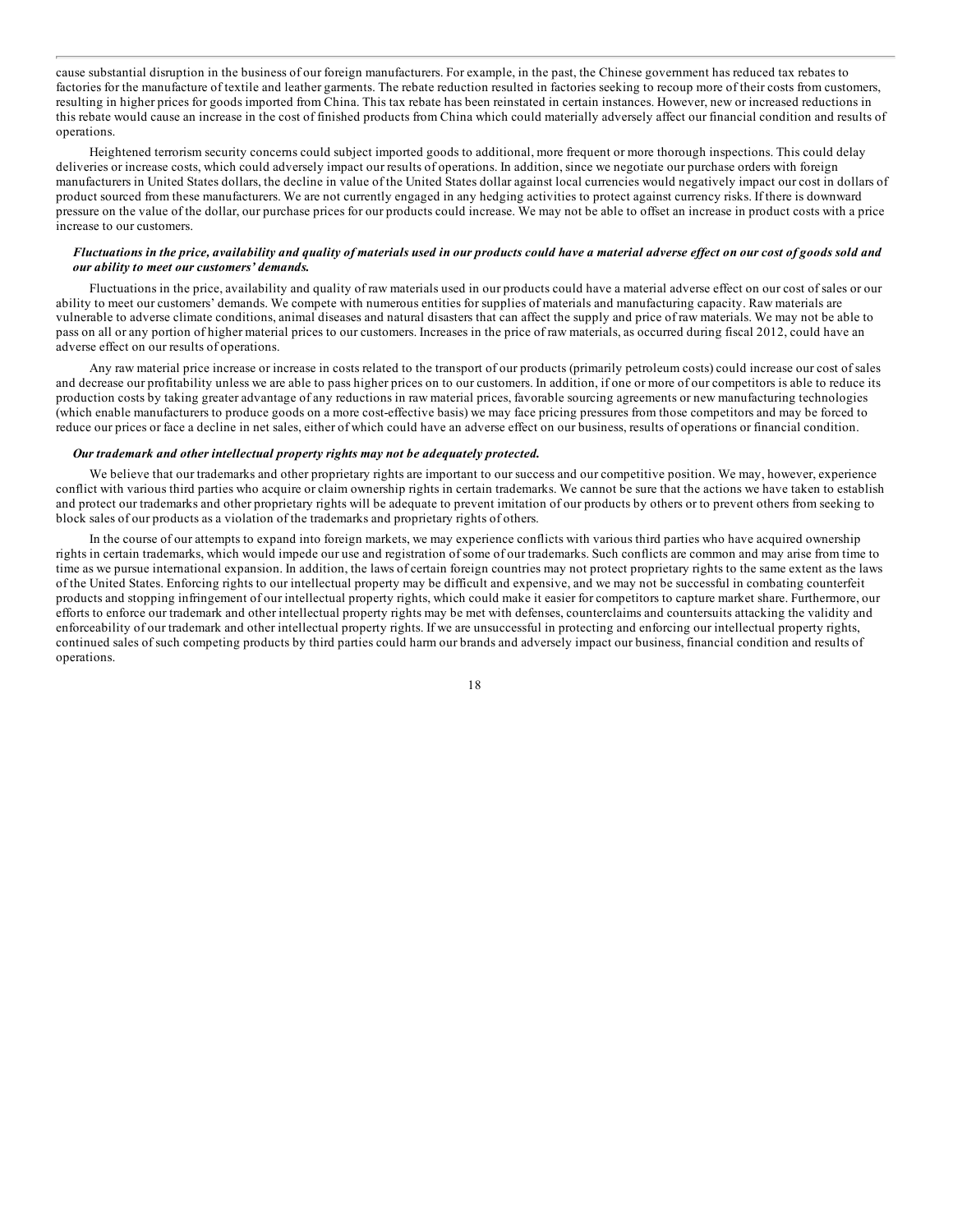#### **Risks Relating to Our Outlet Business**

## Operation of our retail business could divert the attention of our management or impact our relationship with our licensors and customers.

As of January 31, 2012, we operated 139 outlet stores. Managing the outlet stores requires the expenditure of our time and resources. Operation of a retail chain could divert our management's time and resources from our core wholesale apparel business. Operation of a retail chain could be viewed as competitive by our licensors and existing retail customers and adversely affect our relationships with them. Accordingly, the operation of the Wilsons outlet business could negatively impact our results of operations. In addition, the development and opening of Vince Camuto outlet stores and Calvin Klein Performance stores will take up the time of the management of our retail group that could divert their attention from the operation of the Wilsons outlet stores.

## We will need to continue to improve the results of operations of our Wilsons outlet stores in order for these stores to operate profitably for us on an *ongoing basis. We had no experience operating a retail chain prior to our acquisition of Wilsons.*

Prior to our acquisition of the Wilsons outlet stores in 2008, these stores as a whole were experiencing declines in comparable store sales, sales per square foot and gross margins. The operation of these stores negatively impacted our results of operations in fiscal 2009 and 2010. In fiscal 2011 and fiscal 2012, we achieved an operating profit for our Wilsons outlet stores. We will need to further improve store operations and upgrade merchandise offered at these stores in order for these stores to continue to operate profitably for us. We cannot be sure we will be able to improve the operations of these stores on a long-term basis. If we cannot maintain or improve the results of operations of these stores on an ongoing basis, our retail division could have a material adverse effect on our result of operations.

#### *Leasing of significant amounts of real estate exposes us to possible liabilities and losses.*

All of the stores operated by us are leased. Accordingly, we are subject to all of the risks associated with leasing real estate. Store leases generally require us to pay a fixed minimum rent and a variable amount based on a percentage of annual sales at that location. We generally cannot cancel our leases. If an existing or future store is not profitable, and we decide to close it, we may be committed to perform certain obligations under the applicable lease including, among other things, paying rent for the balance of the applicable lease term. As each of our leases expires, if we do not have a renewal option, we may be unable to negotiate a renewal, on commercially acceptable terms or at all, which could cause us to close stores in desirable locations. In addition, we may not be able to close an unprofitable store due to an existing operating covenant, which may cause us to operate the location at a loss and prevent us from finding a more desirable location.

## Our outlet stores are heavily dependent on the ability and desire of consumers to travel and shop. A reduction in the volume of outlet mall traffic could *adversely af ect our retail sales.*

Our outlet stores are located in outlet malls, which are typically located in or near vacation destinations or away from large population centers where department stores and other traditional retailers are concentrated. Factors, such as the current economic uncertainty in the U.S., fuel shortages, increased fuel prices, travel concerns and other circumstances, which would lead to decreased travel, could have a material adverse affect on sales at our outlet stores. Other factors which could affect the success of our outlet stores include:

- the location of the outlet mall or the location of a particular store within the mall;
- the other tenants occupying space at the outlet mall;
- increased competition in areas where the outlet malls are located;
- a continued downturn in the economy generally or in a particular area where an outlet mall is located; and
- the amount of advertising and promotional dollars spent on attracting consumers to the outlet malls.

Sales at our stores are derived, in part, from the volume of traffic at the malls where our stores are located. Our stores benefit from the ability of a mall's other tenants and other area attractions to generate consumer traffic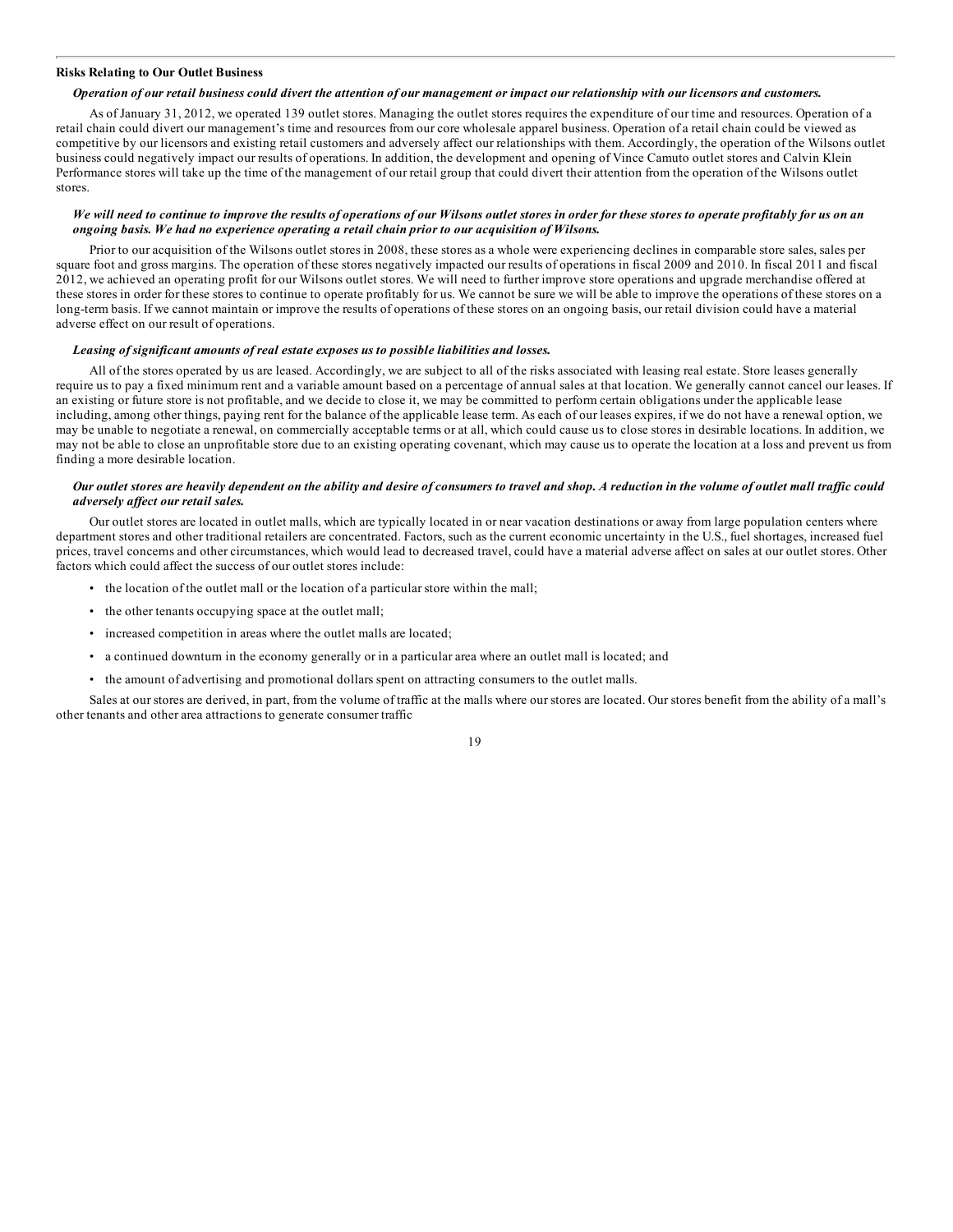in the vicinity of our stores and the continuing popularity of outlet malls as shopping destinations. A reduction in outlet mall traffic as a result of these or other factors could materially adversely affect our business.

## The retail business is intensely competitive and increased or new competition could have a material adverse effect on us.

The retail industry is intensely competitive. We compete against a diverse group of retailers, including, among others, other outlet stores, department stores, specialty stores, warehouse clubs and e-commerce retailers. We also compete in particular markets with a number of retailers that specialize in the products that we sell. A number of different competitive factors could have a material adverse effect on our retail business, results of operations and financial condition including:

- increased operational efficiencies of competitors;
- competitive pricing strategies, including deep discount pricing by a broad range of retailers during periods of poor consumer confidence or economic instability;
- expansion of product offerings by existing competitors;
- entry by new competitors into markets in which we operate retail stores; and
- adoption by existing competitors of innovative retail sales methods.

We may not be able to continue to compete successfully with our existing or new competitors, or be assured that prolonged periods of deep discount pricing by our competitors will not have a material adverse effect on our business.

## *A privacy breach could adversely af ect our business.*

The protection of customer, employee, and company data is critical to us. The regulatory environment surrounding information security and privacy is increasingly demanding, with the frequent imposition of new and constantly changing requirements across business units. In addition, customers have a high expectation that we will adequately protect their personal information. A significant breach of customer, employee, or company data could damage our reputation and result in lost sales, fines, or lawsuits.

## **Risk Factors Relating to the Operation of Our Business**

## *If we lose the services of our key personnel, our business will be harmed.*

Our future success depends on Morris Goldfarb, our Chairman and Chief Executive Officer, and other key personnel. The loss of the services of Mr. Goldfarb and any negative market or industry perception arising from the loss of his services could have a material adverse effect on us and the price of our shares. Our other executive officers have substantial experience and expertise in our business and have made significant contributions to our success. The unexpected loss of services of one or more of these individuals could also adversely affect us.

## We have expanded our business through acquisitions that could result in diversion of resources, an inability to integrate acquired operations and extra *expenses. This could disrupt our business and adversely af ect our financial condition.*

Part of our growth strategy is to pursue acquisitions. The negotiation of potential acquisitions as well as the integration of acquired businesses could divert our management's time and resources. Acquired businesses may not be successfully integrated with our operations. We may not realize the intended benefits of any acquisition. For example, the results of Wilsons adversely affected our results of operations in fiscal 2009 and 2010.

Acquisitions could also result in:

- substantial cash expenditures;
- potentially dilutive issuances of equity securities;
- the incurrence of debt and contingent liabilities;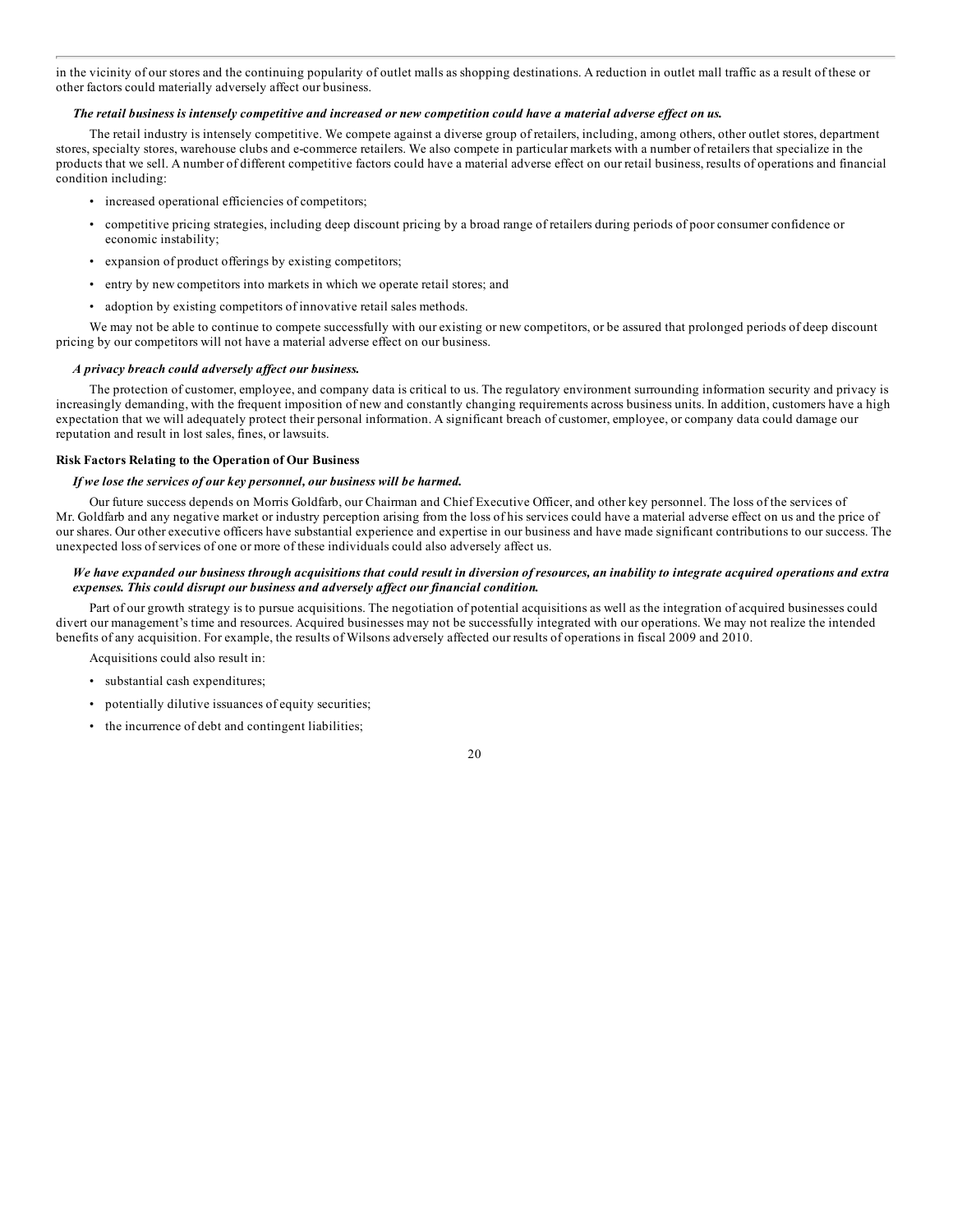- a decrease in our profit margins;
- amortization of intangibles and potential impairment of goodwill;
- reduction of management attention to other parts of our business;
- failure to generate expected financial results or reach business goals; and
- increased expenditures on human resources and related costs.

If acquisitions disrupt our operations, our business may suffer.

#### *We may need additional financing to continue to grow.*

The continued growth of our business depends on our access to sufficient funds to support our growth. Our primary source of working capital to support our growth is our line of credit which currently extends to July 2013. Our need for working capital has increased significantly as a result of our five acquisitions since July 2005, our addition of new licenses and the expansion of our business. The maximum available under our line of credit has increased from \$110 million prior to our acquisitions in July 2005 to its current level of \$300 million. Our growth is dependent on our ability to continue to be able to extend and increase our line of credit. If we are unable to refinance our debt, we cannot be sure we will be able to secure alternative financing on satisfactory terms or at all. The loss of the use of this credit facility or the inability to replace this facility when it expires would materially impair our ability to operate our business.

## Our business is highly seasonal. Our results of operations may suffer in the event that the weather is unusually warm during the peak outerwear selling *season.*

Retail sales of outerwear have traditionally been seasonal in nature. Sales of outerwear constitute a significant portion of our sales. In prior years we have been dependent on our sales from July through November for the substantial majority of our net sales and net income. Net sales in the months of July through November accounted for approximately 60% of our net sales in each of fiscal 2012 and fiscal 2011 and 64% of our net sales in fiscal 2010. Our Wilsons outlet business is also highly seasonal, with the third and fourth fiscal quarters accounting for a significant majority of its sales and operating income. As a result, we are highly dependent on our results of operations during the second half of our fiscal year. Any difficulties we may encounter during this period as a result of weather or disruption of manufacturing or transportation of our products will have a magnified effect on our net sales and net income for the year. In addition, because of the large amount of outerwear we sell at both wholesale and retail, unusually warm weather conditions during the peak fall and winter outerwear selling season, including as a result of any change in historical climate patterns, could have a material adverse effect on our results of operations. Our quarterly results of operations for our retail business also may fluctuate based upon such factors as the timing of certain holiday seasons, the number and timing of new store openings, the acceptability of seasonal merchandise offerings, the timing and level of markdowns, store closings and remodels, competitive factors, weather and general economic conditions. The second half of the year is expected to continue to provide a disproportionate amount of our net sales and a substantial majority of our net income for the foreseeable future.

## *We are dependent upon foreign manufacturers.*

We do not own or operate any manufacturing facilities. We also do not have long-term written agreements with any of our manufacturers. As a result, any of these manufacturers may unilaterally terminate its relationship with us at any time. Almost all of our products are imported from independent foreign manufacturers. The failure of these manufacturers to meet required quality standards could damage our relationships with our customers. In addition, the failure by these manufacturers to ship products to us in a timely manner could cause us to miss the delivery date requirements of our customers. The failure to make timely deliveries could cause customers to cancel orders, refuse to accept delivery of products or demand reduced prices.

We are also dependent on these manufacturers for compliance with our policies and the policies of our licensors and customers regarding labor practices employed by factories that manufacture product for us. Any failure by these manufacturers to comply with required labor standards or any other divergence in their labor or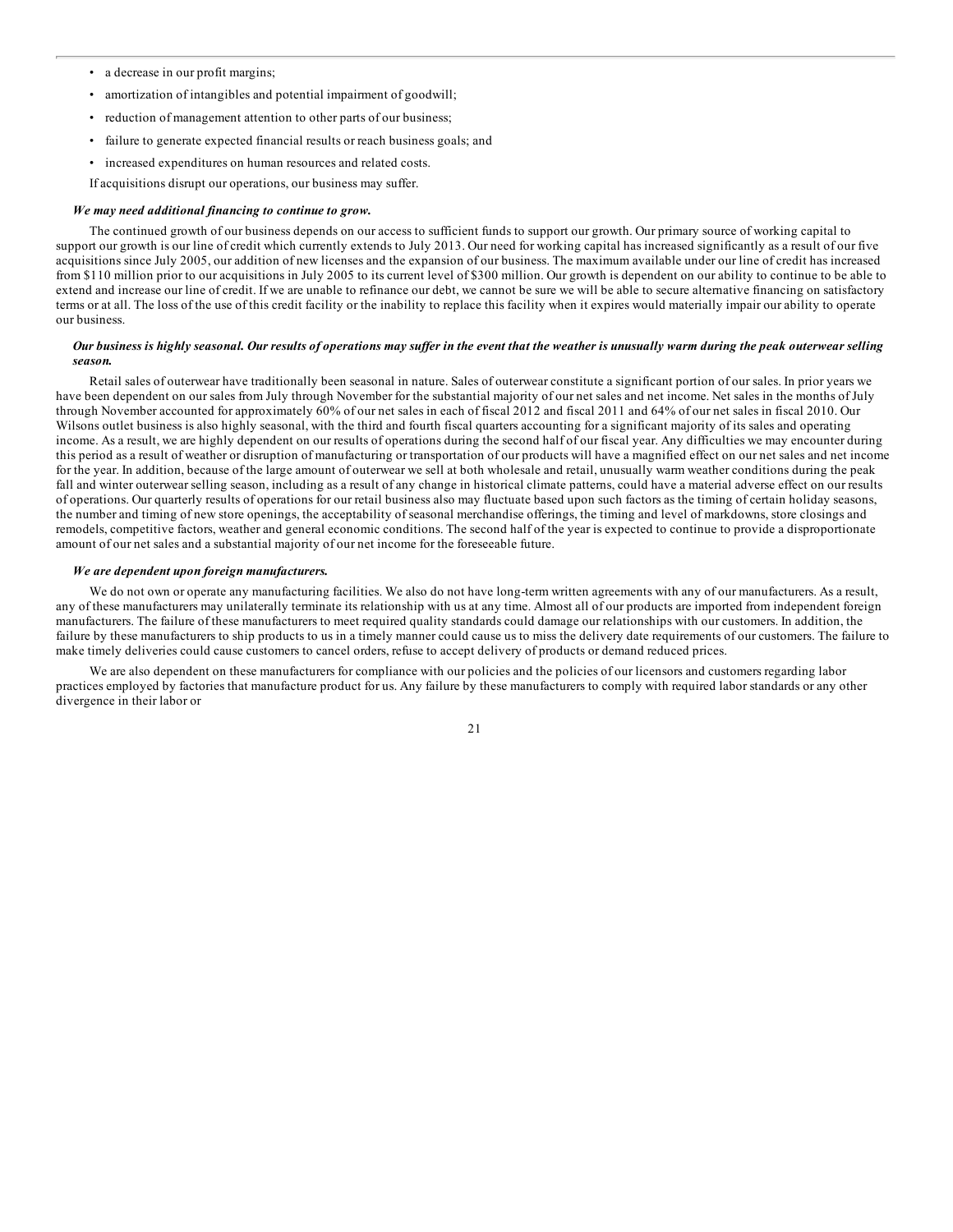other practices from those generally considered ethical in the United States, and the potential negative publicity relating to any of these events, could result in a violation by us of our license agreements and harm us and our reputation. In addition, a manufacturer's failure to comply with safety or content regulations and standards could result in substantial liability and harm to our reputation.

## If we do not successfully upgrade, maintain and secure our information systems to support the needs of our organization, this could have an adverse *impact on the operation of our business.*

We rely heavily on information systems to manage operations, including a full range of financial, sourcing, retail and merchandising systems, and regularly make investments to upgrade, enhance or replace these systems. The reliability and capacity of information systems is critical. Despite our preventative efforts, our systems are vulnerable from time to time to damage or interruption from, among other things, security breaches, computer viruses, power outages and other technical malfunctions. Any disruptions affecting our information systems, or any delays or difficulties in transitioning to new systems or in integrating them with current systems, could have a material adverse impact on the operation of our business. In addition, our ability to continue to operate our business without significant interruption in the event of a disaster or other disruption depends in part on the ability of our information systems to operate in accordance with our disaster recovery and business continuity plans.

## **Risk Factors Relating to the Economy and the Apparel Industry**

## Recent and future economic conditions, including turmoil in the financial and credit markets, may adversely affect our business.

The economic and credit environment has had and could continue to have a negative impact on businesses around the world. The impact of the environment on the apparel industry and our major customers has been significant. Conditions may be depressed or may be subject to deterioration which could lead to a reduction in consumer spending overall, which could have an adverse impact on sales of our products. A disruption in the ability of our significant customers to access liquidity could cause serious disruptions or an overall deterioration of their businesses which could lead to a significant reduction in their orders of our products and the inability or failure on their part to meet their payment obligations to us, any of which could have a material adverse effect on our results of operations and liquidity. A significant adverse change in a customer's financial and/or credit position could also require us to assume greater credit risk relating to that customer's receivables or could limit our ability to collect receivables related to previous purchases by that customer. As a result, our reserves for doubtful accounts and write-offs of accounts receivable may increase.

## Our ability to continue to have the necessary liquidity to operate our business may be adversely impacted by a number of factors, including a continuation of the uncertain conditions in the credit and financial markets which could limit the availability and increase the cost of financing. A deterioration of our results of operations and cash flow resulting from decreases in consumer spending, could, among other things, impact our ability to *comply with financial covenants in our existing credit facility.*

Our historical sources of liquidity to fund ongoing cash requirements include cash flows from operations, cash and cash equivalents, and borrowings through our loan agreement (which includes revolving and trade letter of credit facilities). The sufficiency and availability of credit may be adversely affected by a variety of factors, including, without limitation, the tightening of the credit markets, including lending by financial institutions who are sources of credit for our borrowing and liquidity; an increase in the cost of capital; the reduced availability of credit; our ability to execute our strategy; the level of our cash flows, which will be impacted by retailer and consumer acceptance of our products and the level of consumer discretionary spending; maintenance of financial covenants included in our loan agreement; and interest rate fluctuations. We cannot be certain that any additional required financing, whether debt or equity, will be available in amounts needed or on terms acceptable to us, if at all.

As of January 31, 2012, we were in compliance with the financial covenants in our loan agreement. Compliance with these financial covenants is dependent on the results of our operations, which are subject to a number of factors including current economic conditions. The current economic environment has resulted generally in lower consumer confidence and lower retail sales. A continuation of this trend may lead to reduced consumer spending which could adversely impact our net sales and cash flow, which could affect our compliance with our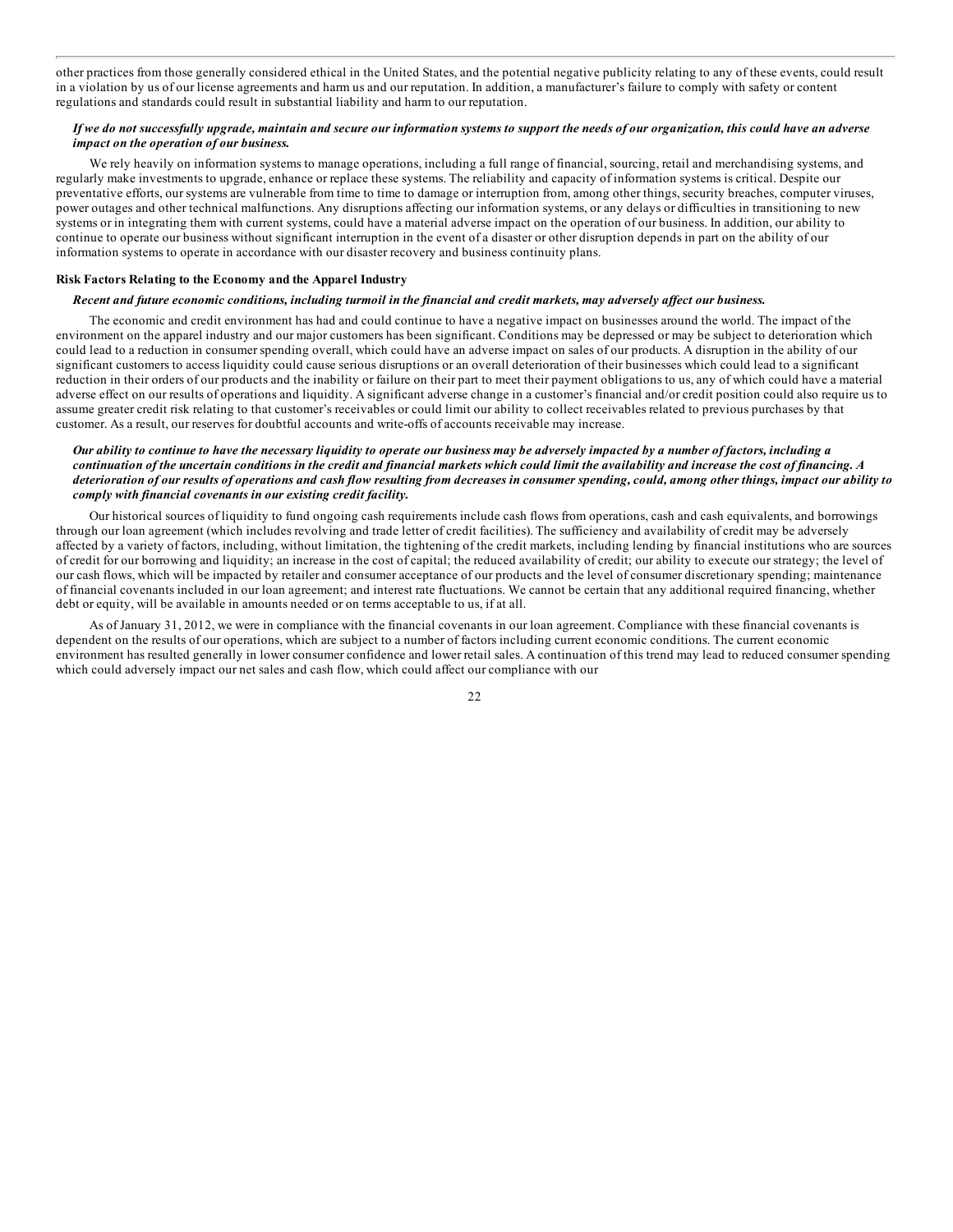financial covenants. A violation of our covenants could limit access to our credit facilities. Should such restrictions on our credit facilities and these factors occur, they could have a material adverse effect on our business and results of operations.

## The cyclical nature of the apparel industry and uncertainty over future economic prospects and consumer spending could have a material adverse effect *on our results of operations.*

The apparel industry is cyclical. Purchases of outerwear, sportswear and other apparel tend to decline during recessionary periods and may decline for a variety of other reasons, including changes in fashion trends and the introduction of new products or pricing changes by our competitors. Uncertainties regarding future economic prospects may affect consumer-spending habits and could have an adverse effect on our results of operations. Uncertainty with respect to consumer spending as a result of weak economic conditions has, at times, caused our customers to delay the placing of initial orders and to slow the pace of reorders during the seasonal peak of our business. Weak economic conditions have had a material adverse effect on our results of operations at times in the past and could have a material adverse effect on our results of operations in the future as well.

## The competitive nature of the apparel industry may result in lower prices for our products and decreased gross profit margins.

The apparel business is highly competitive. We have numerous competitors with respect to the sale of apparel, including distributors that import apparel from abroad and domestic retailers with established foreign manufacturing capabilities. Many of our competitors have greater financial and marketing resources and greater manufacturing capacity than we do. We also compete with vertically integrated apparel manufacturers that also own retail stores. The general availability of contract manufacturing capacity also allows ease of access by new market entrants. The competitive nature of the apparel industry may result in lower prices for our products and decreased gross profit margins, either of which may materially adversely affect our sales and profitability. Sales of our products are affected by style, price, quality, brand reputation and general fashion trends.

#### If major department, mass merchant and specialty store chains continue to consolidate, our business could be negatively affected.

We sell our products to major department, mass merchant and specialty store chains. Continued consolidation in the retail industry could negatively impact our business. Consolidation could reduce the number of our customers and potential customers. With increased consolidation in the retail industry, we are increasingly dependent on retailers whose bargaining strength may increase and whose share of our business may grow. As a result, we may face greater pressure from these customers to provide more favorable terms, including increased support of their retail margins. As purchasing decisions become more centralized, the risks from consolidation increase. A store group could decide to decrease the amount of product purchased from us, modify the amount of floor space allocated to outerwear or other apparel in general or to our products specifically or focus on promoting private label products or national brand products for which it has exclusive rights rather than promoting our products. Customers are also concentrating purchases among a narrowing group of vendors. These types of decisions by our key customers could adversely affect our business.

## *A significant increase in fuel prices could adversely af ect our results of operations.*

Fuel prices have increased significantly at times during the past few years, and continued at relatively high levels in fiscal 2012. Increased gasoline prices could adversely affect consumer spending, including discretionary spending on apparel and accessories. In addition, higher fuel prices have caused our operating expenses to increase, particularly for freight. Any significant decrease in sales or increase in expenses as a result of higher fuel prices could adversely affect our results of operations.

## If new legislation restricting the importation or increasing the cost of textiles and apparel produced abroad is enacted, our business could be adversely *af ected.*

Legislation that would restrict the importation or increase the cost of textiles and apparel produced abroad has been periodically introduced in Congress. The enactment of new legislation or international trade regulation,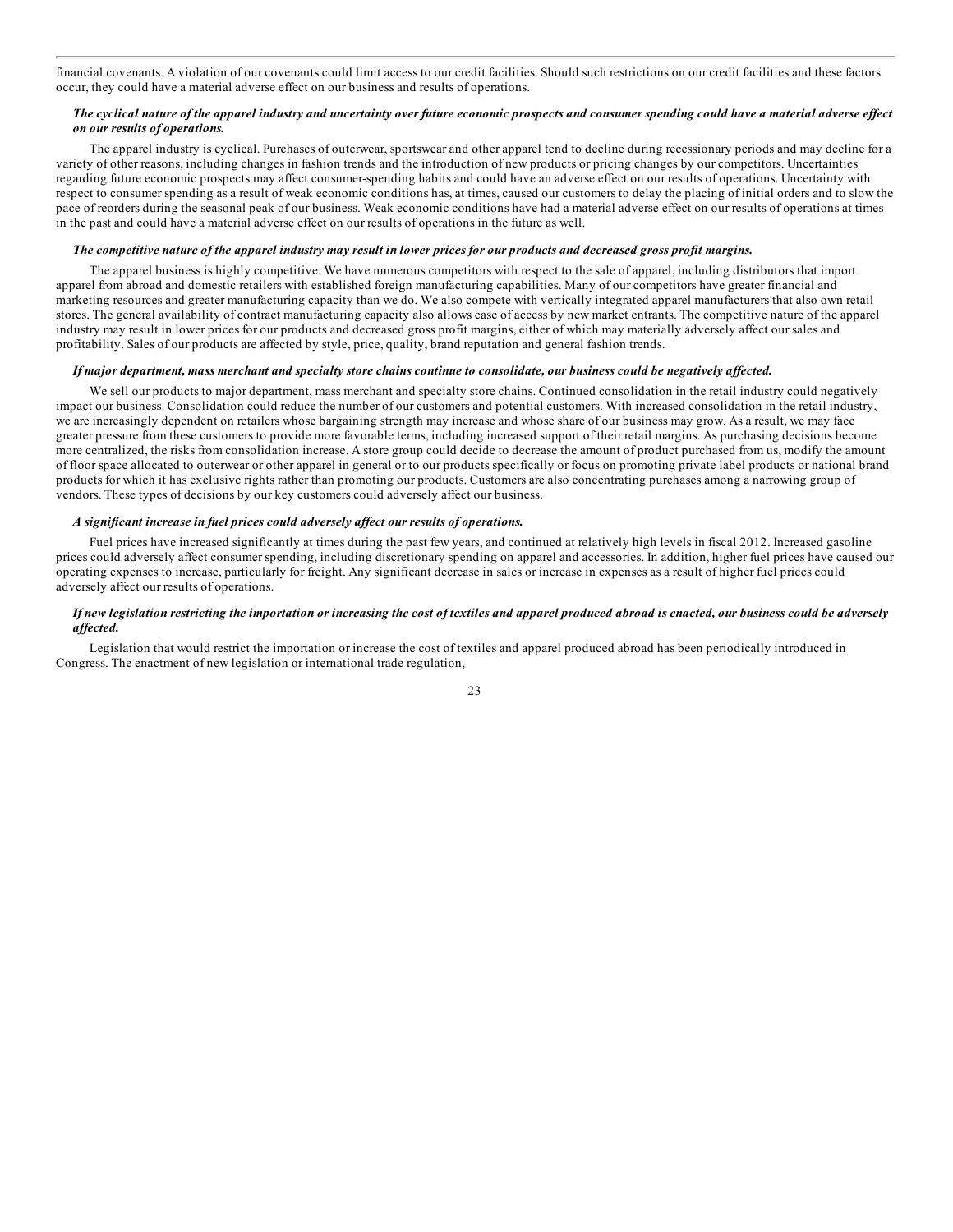or executive action affecting international textile or trade agreements, could adversely affect our business. International trade agreements that can provide for tariffs and/or quotas can increase the cost and limit the amount of product that can be imported.

China's accession agreement for membership in the World Trade Organization provides that member countries, including the United States, may impose safeguard quotas on specific products. In May 2005, the United States imposed unilateral quotas on several product categories, limiting growth in imports of these categories to 7.5% a year. These safeguard quotas were eliminated in 2009. We are unable to assess the potential for future action by the United States government with respect to any product category in the event that the quantity of imported apparel significantly disrupts the apparel market in the United States. Future action by the United States in response to a disruption in its apparel markets could limit our ability to import apparel and increase our costs.

#### *The ef ects of war or acts of terrorism could adversely af ect our business.*

The continued threat of terrorism, heightened security measures and military action in response to acts of terrorism has, at times, disrupted commerce and intensified concerns regarding the United States economy. Any further acts of terrorism or new or extended hostilities may disrupt commerce and undermine consumer confidence, which could negatively impact our sales and results of operations.

#### **Other Risks Relating to Ownership of Our Common Stock**

## Our Chairman and Chief Executive Officer may be in a position to control matters requiring a stockholder vote.

As of April 1, 2012, Morris Goldfarb, our Chairman and Chief Executive Officer, beneficially owned approximately 15.5% of our common stock. His significant role in our management and his reputation in the apparel industry could make his support crucial to the approval of any major transaction involving us. As a result, he may have the ability to control the outcome on matters requiring stockholder approval including, but not limited to, the election of directors and any merger, consolidation or sale of all or substantially all of our assets. He also may have the ability to control our management and affairs.

#### *The price of our common stock has fluctuated significantly and could continue to fluctuate significantly.*

Between February 1, 2009 and April 1, 2012, the market price of our common stock has ranged from a low of \$3.24 to a high of \$45.38 per share. The market price of our common stock may change significantly in response to various factors and events beyond our control, including:

- fluctuations in our quarterly revenues or those of our competitors as a result of seasonality or other factors;
- a shortfall in revenues or net income from that expected by securities analysts and investors;
- changes in securities analysts' estimates of our financial performance or the financial performance of our competitors or companies in our industry generally;
- announcements concerning our competitors;
- changes in product pricing policies by our competitors or our customers;
- general conditions in our industry; and
- general conditions in the securities markets.

## *Our actual financial results might vary from our publicly disclosed financial forecasts.*

From time to time, we publicly disclose financial forecasts. Our forecasts reflect numerous assumptions concerning our expected performance, as well as other factors that are beyond our control and that might not turn out to be correct. As a result, variations from our forecasts could be material. Our financial results are subject to numerous risks and uncertainties, including those identified throughout this "Risk Factors" section and elsewhere in this Annual Report and in the documents incorporated by reference in this Annual Report. If our actual financial results are worse than our financial forecasts, the price of our common stock may decline.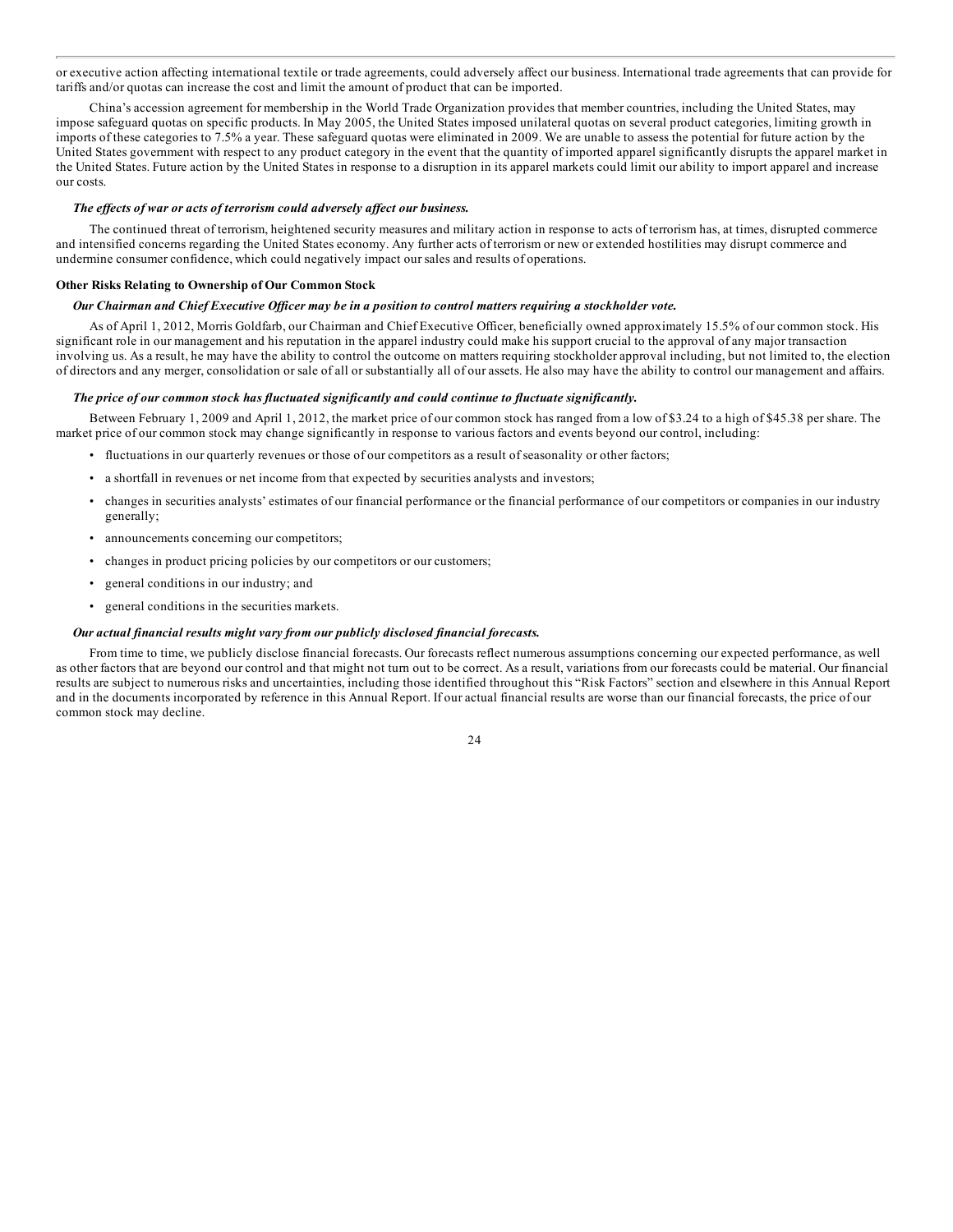## We are subject to significant corporate regulation as a public company and failure to comply with all applicable regulations could subject us to *liability or negatively af ect our stock price.*

As a publicly traded company, we are subject to a significant body of regulation, including the Sarbanes-Oxley Act of 2002 and the Dodd-Frank Wall Street Reform and Consumer Protection Act of 2010. While we have developed and instituted corporate compliance programs and continue to update our programs in response to newly implemented or changing regulatory requirements, we cannot provide assurance that we are or will be in compliance with all potentially applicable corporate regulations. If we fail to comply with any of these regulations, we could be subject to a range of regulatory actions, fines or other sanctions or litigation.

The internal control over financial reporting required by the Section 404 of the Sarbanes-Oxley Act may not prevent or detect misstatements because of certain of its limitations, including the possibility of human error, the circumvention or overriding of controls, or fraud. As a result, even effective internal controls may not provide reasonable assurances with respect to the preparation and presentation of financial statements. We cannot provide assurance that, in the future, our management will not find a material weakness in connection with its annual review of our internal control over financial reporting pursuant to Section 404 of the Sarbanes-Oxley Act. We also cannot provide assurance that we could correct any such weakness to allow our management to assess the effectiveness of our internal control over financial reporting as of the end of our fiscal year in time to enable our independent registered public accounting firm to state that such assessment will have been fairly stated in our Annual Report on Form 10-K or state that we have maintained effective internal control over financial reporting as of the end of our fiscal year. If we must disclose any material weakness in our internal control over financial reporting, our stock price could decline.

## **ITEM 1B.** *UNRESOLVED STAFF COMMENTS.*

None.

#### **ITEM 2.** *PROPERTIES.*

Our executive offices, sales showrooms and support staff are located at 512 Seventh Avenue in New York City. During 2010, we entered into amendments to our leases related to our space in 512 Seventh Avenue that extended the term of our leases and provided for a common expiration date of March 31, 2023 for all of our space in this building, with a five year renewal option. We currently lease approximately 149,000 square feet of office and showroom space in this building. Our rent for our space at 512 Seventh Avenue is expected to be approximately \$4.4 million in fiscal 2013. In March 2012, we added a lease for an additional space in this building of approximately 3,500 square feet which expires in June 2017. The rent for this space is approximately \$128,000 for fiscal 2013.

We also have a lease for showroom and office space located at 209 West 38<sup>th</sup> Street in New York City for a term that commences August 2012 and ends in July 2015. This space consists of approximately 3,740 square feet of space. The rent for the premises is approximately \$59,000 for fiscal 2013.

We had leases in New York City for an additional approximately 21,000 square feet of office and showroom space at 570 Seventh Avenue. A portion of the leased premises was surrendered to the landlord in January 2011 as a result of consolidation of some of these offices into our additional space at 512 Seventh Avenue. The lease for the remaining portion, approximately 16,000 square feet, has been extended through December 31, 2013. The current aggregate annual rent for this space is approximately \$532,000. In October 2011, we added a lease for an additional space in this building of approximately 1,300 square feet which also expires December 31, 2013. Annual rent for this space is approximately \$57,000.

We have a lease for a warehouse and distribution facility, located in Secaucus, New Jersey, through February 2014 covering an aggregate of approximately 205,000 square feet. Annual rent for the premises is approximately \$1.0 million.

We have a lease through January 2014 for another distribution center in South Brunswick, New Jersey. This facility contains approximately 305,000 square feet of space which is used by us for product distribution. Annual rent for this facility is approximately \$1.4 million.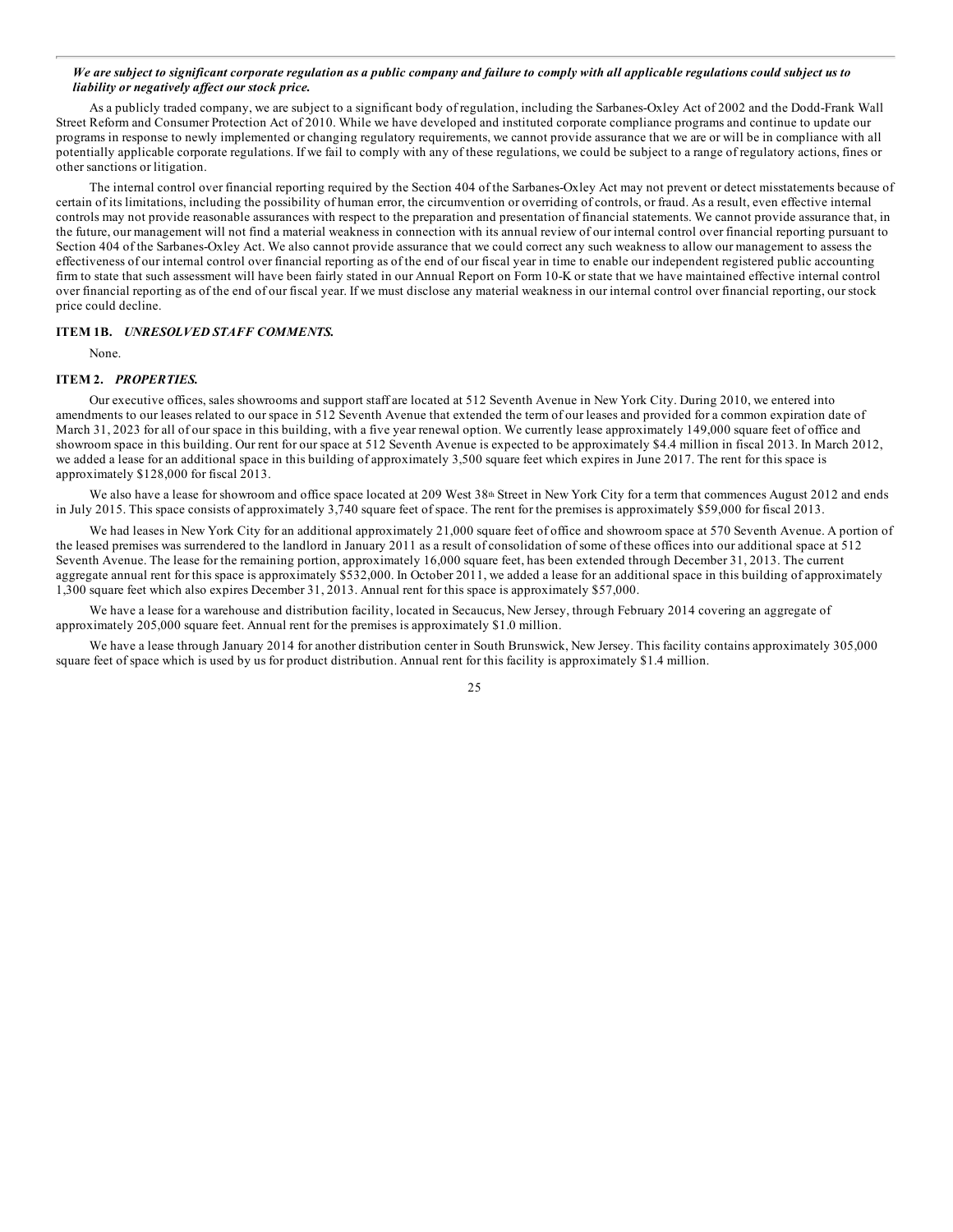We have a lease for another distribution center located in Jamesburg, New Jersey, for a term that commenced June 1, 2010 and ends December 31, 2020. We also have one five year renewal option. The distribution center consists of approximately 583,000 square feet which we utilize for the warehousing and distribution of our products. The initial fixed rent is approximately \$2.0 million per year, with periodic set increases beginning in January 2013.

A majority of our finished goods is shipped to our New Jersey warehouse and distribution facilities for final reshipment to customers. We also use thirdparty warehouses to accommodate our finished goods storage and reshipment needs.

In connection with our retail operations, we have a lease in Brooklyn Park, Minnesota for an office, warehouse and distribution facility of approximately 158,000 square feet at a current aggregate annual rent of approximately \$627,000. This lease commenced in June 2009 and expires in April 2015.

As of January 31, 2012, we operated 139 leased store locations, of which 135 are Wilsons stores located in outlet centers. Most leases require us to pay annual minimum rent plus a contingent rent dependent on the store's annual sales in excess of a specified threshold. In addition, the leases generally require us to pay costs such as real estate taxes and common area maintenance costs. Outlet store leases are typically 5 to 10 years in duration. Our leases expire at varying dates through 2022. During fiscal 2012, we entered into 20 new store leases, renewed 27 store leases and terminated or allowed to expire, 11 store leases. The following table indicates the periods during which our retail leases expire.

|                           | Number of     |
|---------------------------|---------------|
| <b>Fiscal Year Ending</b> | <b>Stores</b> |
| 2013                      | 21            |
| $\frac{2014}{2015}$       | 21<br>∠ ⊥     |
|                           | 8             |
| 2016                      | 17            |
| 2017 and thereafter       | 72            |
| Total                     | 139           |

## **ITEM 3.** *LEGAL PROCEEDINGS.*

In the ordinary course of our business, we are subject to periodic lawsuits, investigations and claims. Although we cannot predict with certainty the ultimate resolution of lawsuits, investigations and claims asserted against us, we do not believe that any currently pending legal proceeding or proceedings to which we are a party will have a material adverse effect on our business, financial condition or results of operations.

## **ITEM 4.** *MINE SAFETY DISCLOSURES.*

Not applicable.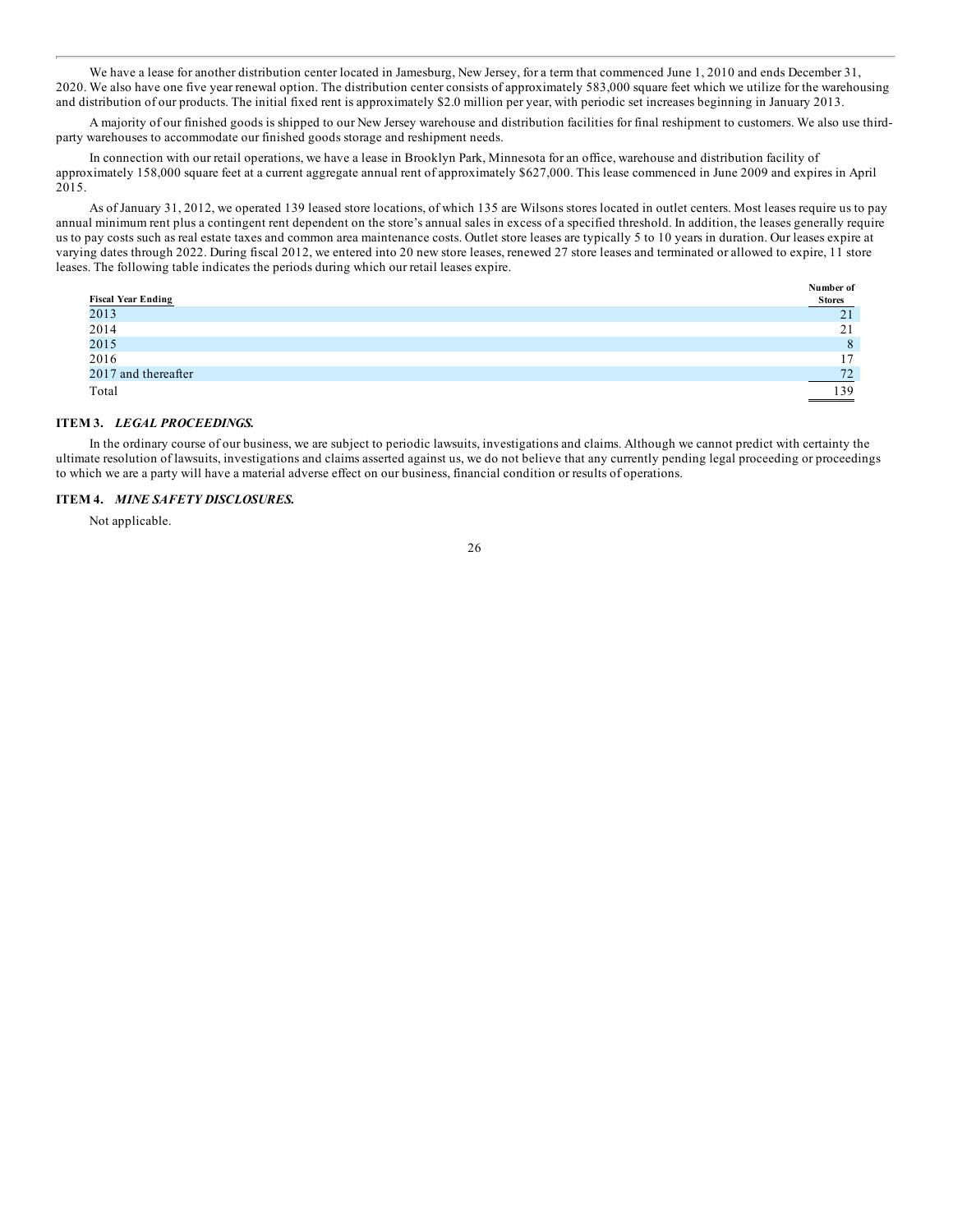## **PART II**

## **ITEM 5.** *MARKET FOR THE REGISTRANT'S COMMON EQUITY, RELATED STOCKHOLDER MATTERS AND ISSUER REPURCHASES OF EQUITY SECURITIES.*

## **Market For Common Stock**

Our Common Stock is quoted on the Nasdaq Global Select Market under the trading symbol "GIII". The following table sets forth, for the fiscal periods shown, the high and low sales prices for our Common Stock, as reported by the Nasdaq.

|                                                              | <b>High Prices</b> | <b>Low Prices</b> |
|--------------------------------------------------------------|--------------------|-------------------|
| Fiscal 2011                                                  |                    |                   |
| Fiscal Quarter ended April 30, 2010                          | S.<br>30.99        | \$16.88           |
| Fiscal Quarter ended July 31, 2010                           | \$31.20            | \$20.99           |
| Fiscal Quarter ended October 31, 2010                        | \$32.58            | \$22.02           |
| Fiscal Quarter ended January 31, 2011                        | \$36.99            | \$24.40           |
| Fiscal 2012                                                  |                    |                   |
| Fiscal Quarter ended April 30, 2011                          | \$45.38            | \$33.34           |
| Fiscal Quarter ended July 31, 2011                           | \$45.15            | \$29.26           |
| Fiscal Quarter ended October 31, 2011                        | \$31.33            | \$20.44           |
| Fiscal Quarter ended January 31, 2012                        | \$28.99            | \$17.31           |
| Fiscal 2013                                                  |                    |                   |
| Fiscal Quarter ending April 30, 2012 (through April 5, 2012) | \$29.62            | \$22.87           |

The last sales price of our Common Stock as reported by the Nasdaq Global Select Market on April 5, 2012 was \$27.54 per share.

On April 5, 2012, there were 42 holders of record and, we believe, approximately 3,300 beneficial owners of our Common Stock.

## **Dividend Policy**

Our Board of Directors currently intends to follow a policy of retaining any earnings to finance the growth and development of our business and does not anticipate paying cash dividends in the foreseeable future. Any future determination as to the payment of cash dividends will be dependent upon our financial condition, results of operations and other factors deemed relevant by the Board. Our loan agreement limits payments for cash dividends and stock redemptions to \$1.5 million plus an additional amount based on the proceeds of sales of equity securities. See "Management's Discussion and Analysis of Financial Condition and Results of Operations — Liquidity and Capital Resources" in Item 7 below and Note E to our Condensed Consolidated Financial Statements.

## **Performance Graph**

The following Performance Graph and related information shall not be deemed to be "soliciting material" or "filed" with the Securities and Exchange Commission, nor shall such information be incorporated by reference into any future filing under the Securities Act of 1933 or the Securities Exchange Act of 1934, each as amended, except to the extent that we specifically request that it be treated as soliciting material or incorporate it by reference into such filing.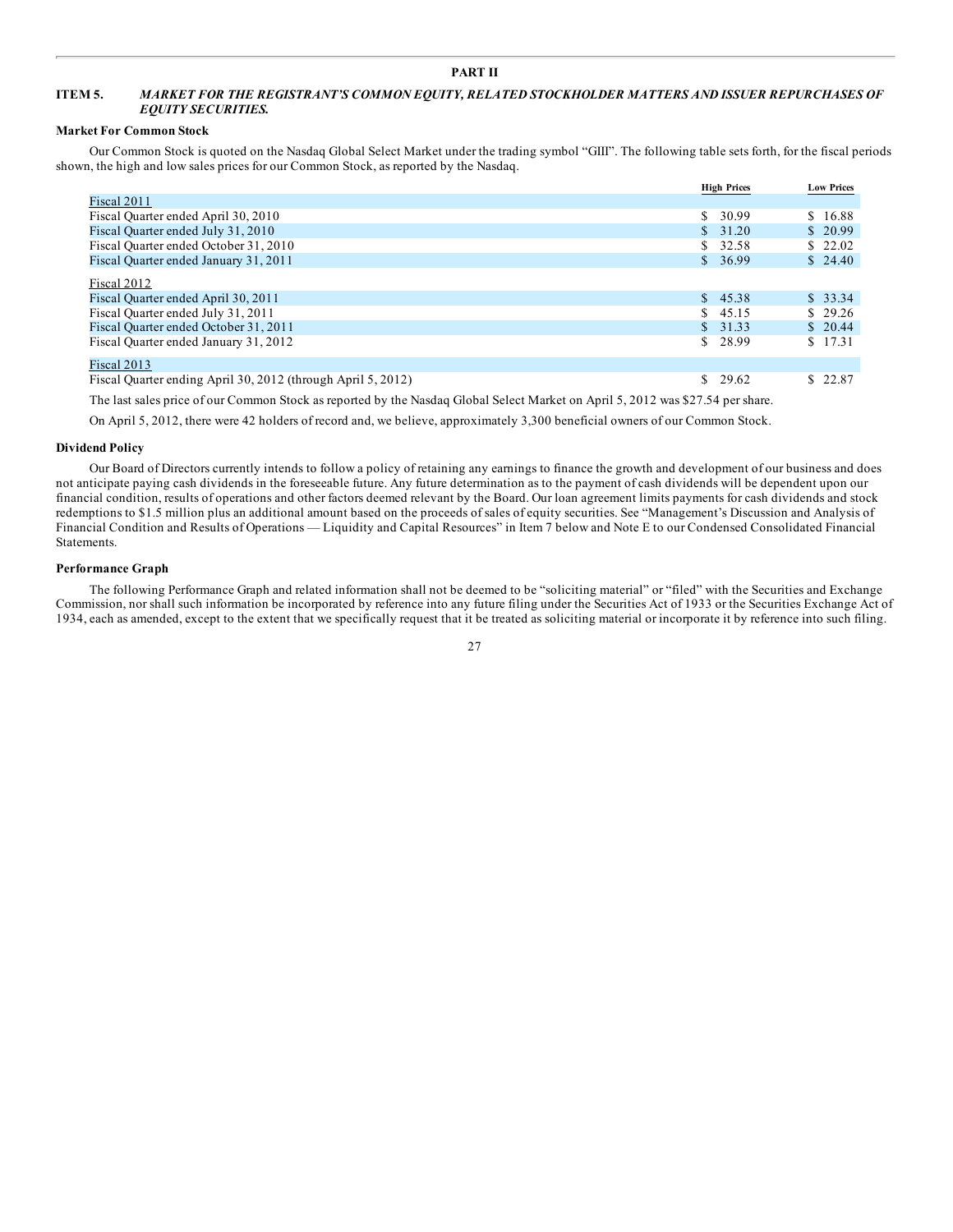The Securities and Exchange Commission requires us to present a chart comparing the cumulative total stockholder return on our Common Stock with the cumulative total stockholder return of (i) a broad equity market index and (ii) a published industry index or peer group. This chart compares the Common Stock with (i) the S&P 500 Composite Index and (ii) the S&P Textiles Index, and assumes an investment of \$100 on January 31, 2007 in each of the Common Stock, the stocks comprising the S&P 500 Composite Index and the stocks comprising the S&P Textile Index.



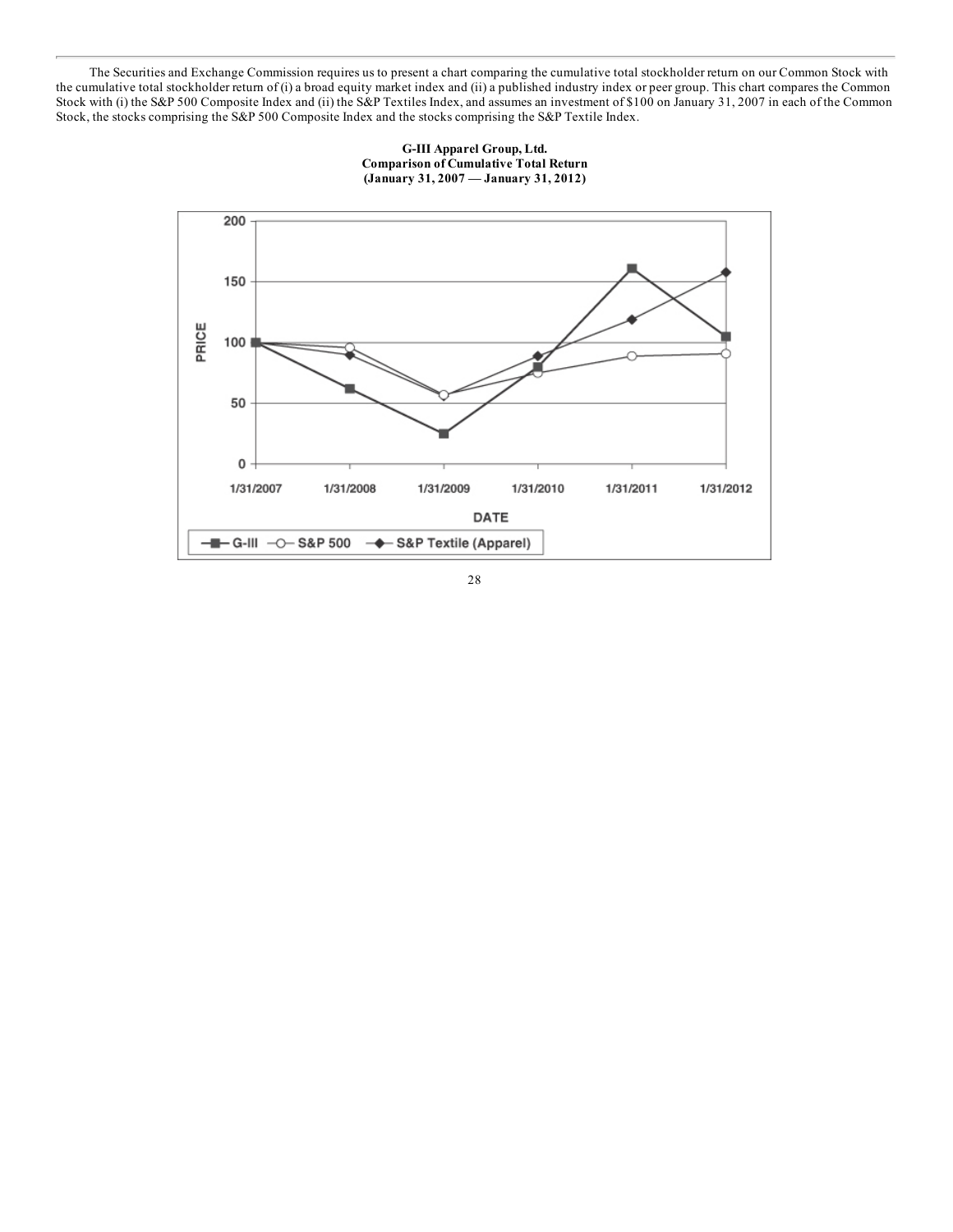## **ITEM 6.** *SELECTED FINANCIAL DATA.*

The selected consolidated financial data set forth below as of and for the years ended January 31, 2008, 2009, 2010, 2011 and 2012, have been derived from our audited consolidated financial statements. Our audited consolidated balance sheets as of January 31, 2008, 2009 and 2010, and our audited consolidated statements of income for the years ended January 31, 2008 and 2009 are not included in this filing. The selected consolidated financial data should be read in conjunction with "Management's Discussion and Analysis of Financial Condition and Results of Operations" (Item 7 of this Report) and the audited consolidated financial statements and related notes thereto included elsewhere in this Annual Report on Form 10-K.

|                                               |           | Year Ended January 31,                |           |             |             |  |
|-----------------------------------------------|-----------|---------------------------------------|-----------|-------------|-------------|--|
|                                               | 2008      | 2009                                  | 2010      | 2011        | 2012        |  |
|                                               |           | (In thousands, except per share data) |           |             |             |  |
| <b>Consolidated Income Statement Data:</b>    |           |                                       |           |             |             |  |
| Net sales                                     | \$518,868 | \$711,146                             | \$800,864 | \$1,063,404 | \$1,231,201 |  |
| Cost of goods sold                            | 379,417   | 510,455                               | 533,996   | 712,359     | 860,485     |  |
| Gross profit                                  | 139,451   | 200,691                               | 266,868   | 351,045     | 370,716     |  |
| Selling, general and administrative expenses  | 101,669   | 164,098                               | 205,281   | 248,380     | 277,019     |  |
| Depreciation and amortization                 | 5,427     | 6,947                                 | 5,380     | 5,733       | 7,473       |  |
| Goodwill and trademark impairment             |           | 33,523                                |           |             |             |  |
| Operating profit (loss)                       | 32,355    | (3,877)                               | 56,207    | 96,932      | 86,224      |  |
| Equity loss in joint venture                  |           |                                       |           |             | 1,271       |  |
| Interest and financing charges, net           | 3,158     | 5,564                                 | 4,705     | 4,027       | 5,713       |  |
| Income (loss) before income taxes             | 29,197    | (9,441)                               | 51,502    | 92,905      | 79,240      |  |
| Income tax expense                            | 11,707    | 4,588                                 | 19,784    | 36,223      | 29,620      |  |
| Net income (loss)                             | \$17,490  | \$(14,029)                            | \$31,718  | 56,682      | 49,620      |  |
| Basic earnings (loss) per share               | 1.09      | (0.85)<br>S.                          | 1.87      | 2.96        | 2.51        |  |
| Weighted average shares outstanding $-$ basic | 16,119    | 16,536                                | 16,990    | 19,175      | 19,796      |  |
| Diluted earnings (loss) per share             | 1.05      | (0.85)<br>S.                          | 1.83      | 2.88        | 2.46        |  |
| Weighted average shares outstanding — diluted | 16,670    | 16,536                                | 17,358    | 19,705      | 20,192      |  |

|                                         |           | As of January 31. |           |                 |         |
|-----------------------------------------|-----------|-------------------|-----------|-----------------|---------|
|                                         | 2008      | 2009              | 2010      | 2011            | 2012    |
| <b>Consolidated Balance Sheet Data:</b> |           |                   |           |                 |         |
| Working capital                         | \$120.414 | \$99.154          | \$174,082 | \$239,494       | 288,259 |
| Total assets                            | 237,698   | 280,960           | 332,015   | 447.921         | 546,103 |
| Short-term debt                         | 13.060    | 29,048            | $\sim$    | $\qquad \qquad$ | 30,050  |
| Total stockholders' equity              | 173.874   | 162.229           | 232,210   | 303,494         | 357,972 |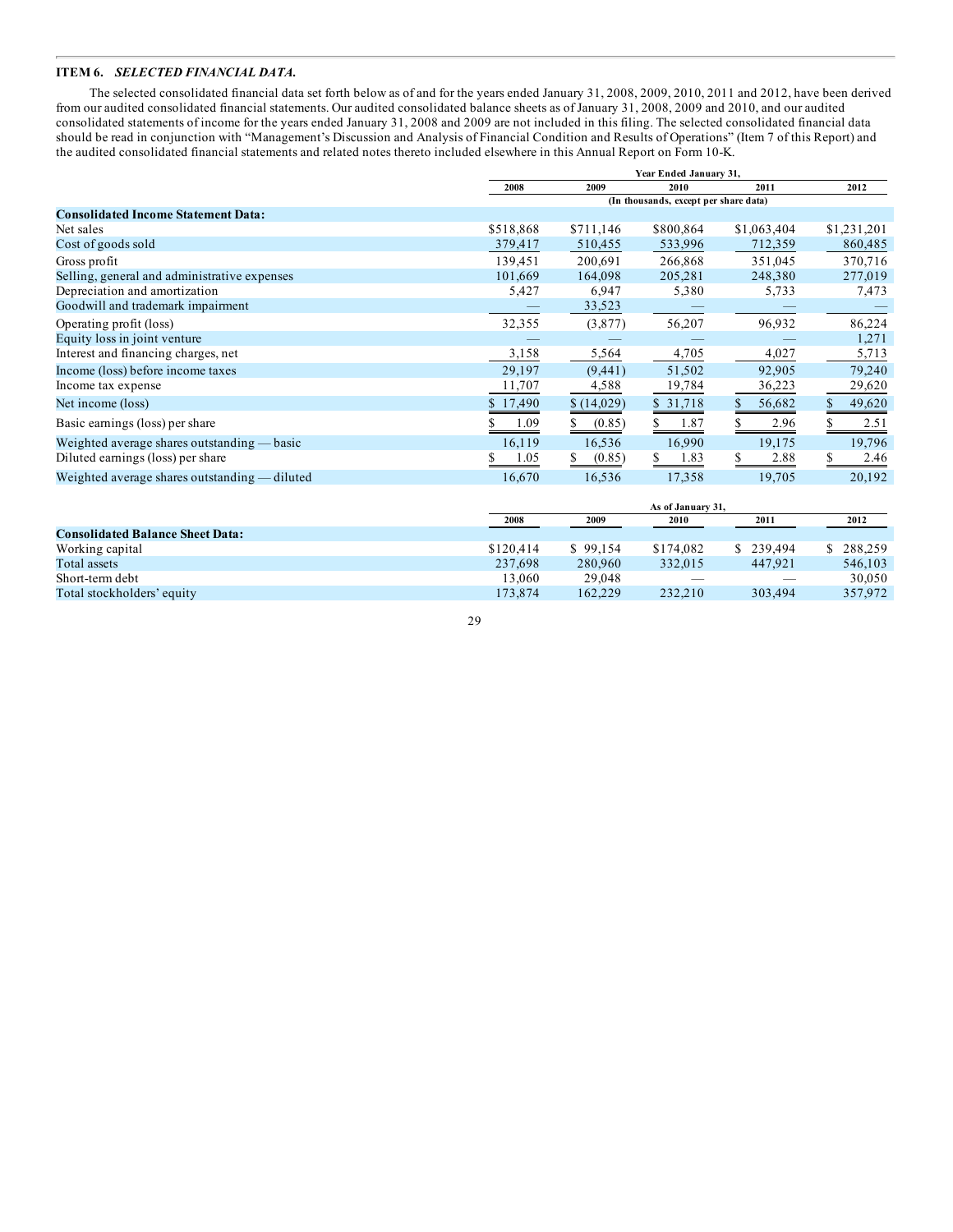## **ITEM 7.** *MANAGEMENT'S DISCUSSION AND ANALYSIS OF FINANCIAL CONDITION AND RESULTS OF OPERATION.*

Unless the context otherwise requires, "G-III", "us", "we" and "our" refer to G-III Apparel Group, Ltd. and its subsidiaries. References to fiscal years refer to the year ended or ending on January 31 of that year. For example, our fiscal year ended January 31, 2012 is referred to as "fiscal 2012."

The following presentation of management's discussion and analysis of our consolidated financial condition and results of operations should be read in conjunction with our financial statements, the accompanying notes and other financial information appearing elsewhere in this Report.

### **Overview**

G-III designs, manufactures, and markets an extensive range of apparel, including outerwear, dresses, sportswear, women's suits and women's performance wear, as well as luggage and women's handbags, small leather goods and cold weather accessories. We sell our products under our own proprietary brands, which include Andrew Marc, Marc New York and Marc Moto, licensed brands and private retail labels. As of January 31, 2012, G-III operated 139 retail stores, of which 135 are outlet stores operated under the Wilsons Leather name and 4 are outlet stores operated under our Andrew Marc brand. As of January 31, 2012, our joint venture with the Camuto Group operated 11 Vince Camuto outlet stores.

While our products are sold at a variety of price points through a broad mix of retail partners and our own outlet stores, a majority of our sales are concentrated with our ten largest customers. Sales to our ten largest customers comprised 55.0% of our net sales in fiscal 2010, 62.7% of our net sales in 2011 and 63.3% of our net sales in fiscal 2012.

Our business is dependent on, among other things, retailer and consumer demand for our products. We believe that economic uncertainty and a slowdown in the global macroeconomic environment continue to negatively impact the level of consumer spending for discretionary items. The current uncertain economic environment has been characterized by a decline in consumer discretionary spending that may affect retailers and sellers of consumer goods, particularly those whose goods are viewed as discretionary purchases, such as fashion apparel and related products, such as ours. We cannot predict the direction in which the current economic environment will move. Continued uncertain macroeconomic conditions may have a negative impact on our results for fiscal 2013.

We operate in fashion markets that are intensely competitive. Our ability to continuously evaluate and respond to changing consumer demands and tastes, across multiple market segments, distribution channels and geographies is critical to our success. Although our portfolio of brands is aimed at diversifying our risks in this regard, misjudging shifts in consumer preferences could have a negative effect on our business. Our success in the future will depend on our ability to design products that are accepted in the marketplace, source the manufacture of our products on a competitive basis, and continue to diversify our product portfolio and the markets we serve.

We operate our business in three segments, wholesale licensed products, wholesale non-licensed products and retail operations. The wholesale licensed products segment includes sales of products under brands licensed by us from third parties. The wholesale non-licensed products segment includes sales of products under our own brands and private label brands. The retail operations segment consists almost entirely of the operations of our Wilsons outlet stores, and beginning in the second half of fiscal 2012, a limited number of Andrew Marc outlet stores.

We have expanded our portfolio of proprietary and licensed brands through acquisitions and by entering into license agreements for new brands or for additional products under previously licensed brands. Our acquisitions have helped to broaden our product offerings, expand our ability to serve different tiers of distribution and add a retail component to our business.

Our acquisitions are part of our strategy to expand our product offerings and increase the portfolio of proprietary and licensed brands that we offer through different tiers of retail distribution and at a variety of price points.

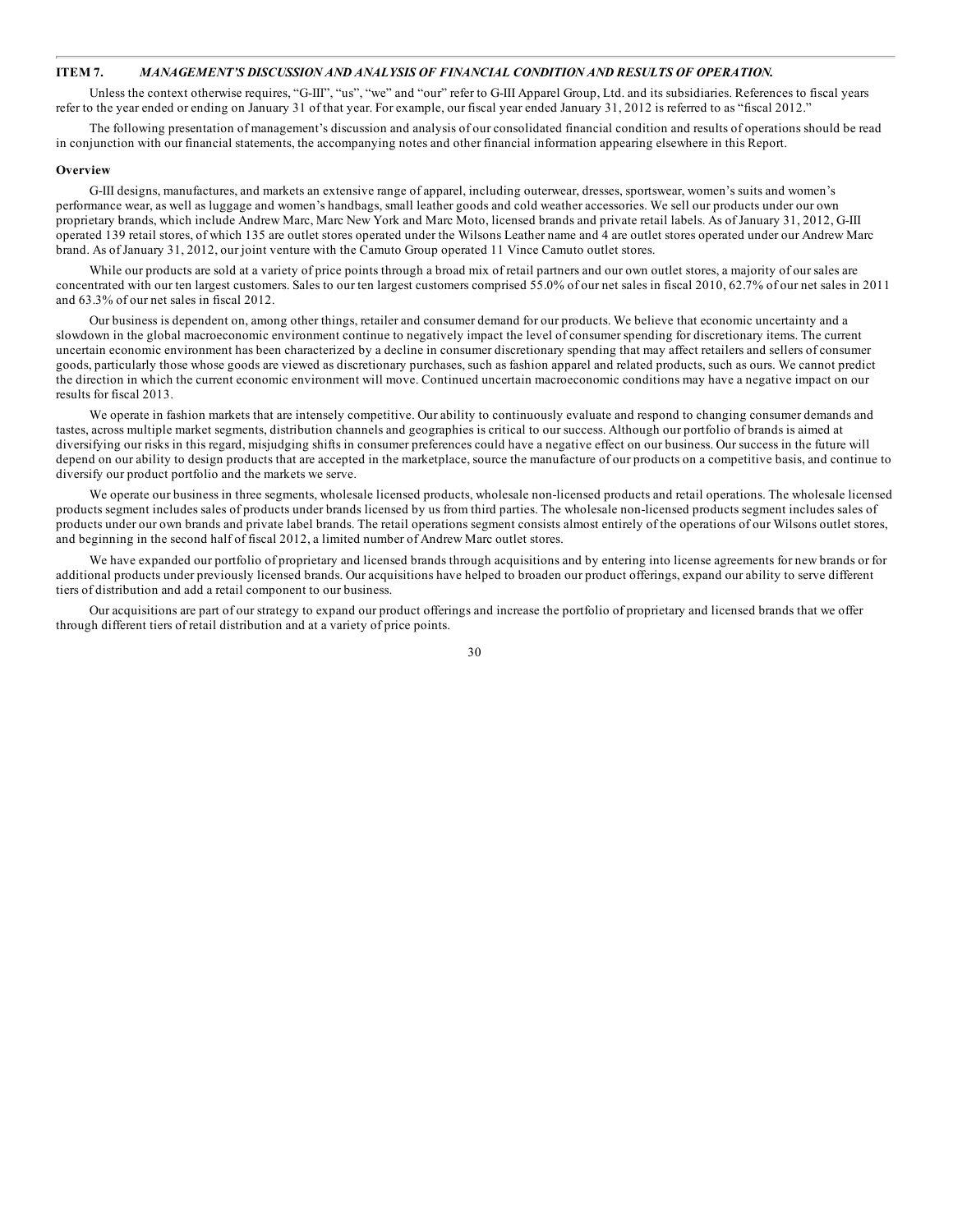We believe that both Andrew Marc and the Wilsons outlet business leverage our core strength in outerwear and provide us with new avenues for growth. We also believe that these acquisitions complement our other licensed brands, G-III owned labels and private label programs.

We have used the capabilities of companies we acquired to help us expand our product offerings. The Jessica Howard dress operations we acquired expanded and complemented our dress business that began shipping under the Calvin Klein label in September 2006. We added to our dress business when we expanded our license with Ellen Tracy to include dresses and again when we entered into a license agreement for Jessica Simpson dresses. We continued to grow our dress business when we expanded our relationship with Guess in 2010 to include dresses and added licenses in 2011 for dresses with each of Vince Camuto and Kensie. We also intend to grow our Jessica Howard and Eliza J brands and expand private label programs to further develop our dress business.

When we acquired Andrew Marc, it was a supplier of fine outerwear and handbags for both men and women to upscale specialty and department stores. We have since expanded our product categories and product offerings for Andrew Marc, both in house and through licensing arrangements. We have expanded the distribution of outerwear by penetrating additional doors and selling into new channels of distribution. We enhanced our website for Andrew Marc (www.andrewmarc.com) to expand our online product offerings. We launched Andrew Marc and Marc New York dress lines which began shipping in Fall 2009, leveraging our G-III dress capabilities and our manufacturing sources.

We added to the Andrew Marc family of brands by creating the Marc Moto brand, The Marc Moto offering contains vintage inspired product that embraces legendary style. It is a denim lifestyle collection targeted toward young, independent men.

We began a program to license our Andrew Marc and Marc New York brands and have entered into agreements to license these brands for women's footwear, men's accessories, women's handbags, men's cold weather accessories, men's denim and related sportswear, eyewear, men's dress shirts, men's tailored clothing, men's footwear, watches, neckwear and sweaters. We have entered into agreements that terminate the license agreements with respect to women's handbags and men's denim and related sportswear, and are now pursuing these initiatives in-house.

Our retail operations segment, which consists almost entirely of our Wilsons outlet store business, had an operating loss during fiscal 2009 and fiscal 2010, although it achieved an operating profit in fiscal 2011 and fiscal 2012. Beginning in fiscal 2010, we undertook the following initiatives to improve the performance of our outlet business:

- Improve the merchandise mix of outerwear at our stores, with increased emphasis on leather outerwear and a stronger assortment of private label product;
- Emphasize presentation of product in our stores and training of our sales associates; and
- Incorporate an improved mix of private label and branded accessories.

As a result of these initiatives, the amount of the operating loss in our retail segment was reduced in fiscal 2010, and the retail segment achieved an operating profit in each of fiscal 2011 and 2012. We continue to believe that operation of the Wilsons outlet stores is part of our core competency, as outerwear comprised about one-half of our net sales at Wilsons in fiscal 2012. We expect to continue to implement and refine these initiatives with a view to creating a store concept that is capable of building growth and profitability over the long-term. During fiscal 2012, we increased the number of our Wilson outlet stores by 5 and opened 4 new Andrew Marc outlet stores. We expect to add approximately 14 new outlet stores in fiscal 2013.

During the third quarter of fiscal 2011, we formed a joint venture with The Camuto Group to operate footwear and accessory outlet stores under the name "Vince Camuto." The Camuto Group provides product and merchandises the stores. We provide the infrastructure and expertise for operation of the stores, including real estate, distribution, information systems, finance and administration. Both companies share equally in the capital costs of the joint venture. The joint venture opened the first Vince Camuto outlet store in April 2011 and, as of January 31, 2012, 11 of these stores were in operation. We are accounting for our share of this joint venture under the equity method.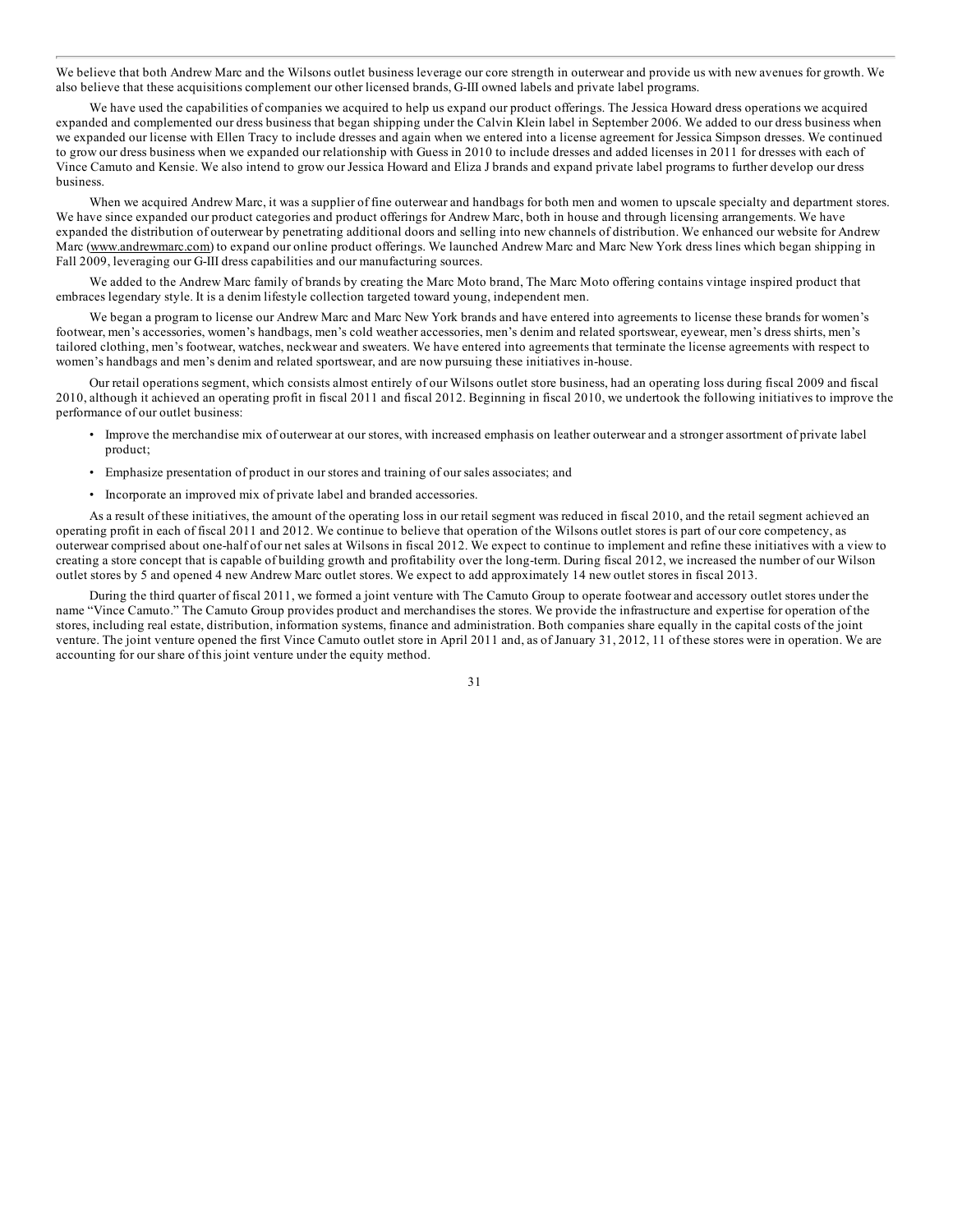In November 2011, we entered into a license agreement granting us the retail rights to distribute and market Calvin Klein women's performance apparel in the United States and China. We opened our first Calvin Klein Performance store in Scottsdale, Arizona in February 2012 and expect to open approximately 2 additional stores in the U.S. in fiscal 2013. In March 2012, we entered into a joint venture agreement with Finity Apparel Retail Limited to open and operate Calvin Klein Performance retail stores in China and Hong Kong. G-III will retain 51% ownership of the joint venture which expects to begin operating retail locations in major Chinese markets beginning in Fall 2012.

The sale of licensed product has been a key element of our business strategy for many years. Sales of wholesale licensed product accounted for 65.5% of our net sales in fiscal 2012, 67.6% of our net sales in fiscal 2011 and 65.4% of our net sales in fiscal 2010.

Our most significant licensor is Calvin Klein with whom we have nine different license agreements. In May 2010, we added licenses for Calvin Klein luggage and for Calvin Klein women's handbags and small leather goods. The first shipment of these products in the United States commenced for the Spring 2011 season. We have also entered into distribution agreements with respect to Calvin Klein luggage in a limited number of countries in Asia, Europe and North America.

In September 2010, we entered into an extended and expanded license agreement with the National Football League to manufacture and market men's and women's outerwear, sportswear, and swimwear products in the United States under a variety of NFL trademarks. This license agreement is for five additional years and commenced on April 1, 2012.

In May 2011, we entered into two new agreements with the Camuto Group, expanding our relationship with Camuto to include licenses for dresses and men's outerwear. Dresses under the Camuto label begin shipping for Spring 2012 and men's outerwear is expected to begin shipping for the Fall 2012 season. In June 2011, we also expanded our product categories with Tommy Hilfiger to include luggage, which began shipping in August 2011. In November 2011, we entered into a license agreement to develop sportswear, dresses, tailored clothing, active wear and sweaters under the Kensie and Mac & Jac brands for the U.S. and Canadian markets. In December 2011, we added licenses under these brands for women's handbags and women's cold weather accessories. We began shipping Kensie sportswear in the first quarter of fiscal 2012 and plan to follow with the launch of additional categories. In December 2011, we entered into a license agreement that expanded our Jessica Simpson products to include women's outerwear. We expect to begin shipping Jessica Simpson outerwear for the Fall 2012 season.

We believe that consumers prefer to buy brands they know and we have continually sought licenses that would increase the portfolio of name brands we can offer through different tiers of retail distribution, for a wide array of products and at a variety of price points. We believe that brand owners will look to consolidate the number of licensees they engage to develop product and they will seek licensees with a successful track record of expanding brands into new categories. It is our objective to continue to expand our product offerings and we are continually discussing new licensing opportunities with brand owners.

#### **Trends**

Significant trends that affect the apparel industry include increases in raw material, manufacturing and transportation costs, the continued consolidation of retail chains and the desire on the part of retailers to consolidate vendors supplying them.

During fiscal 2012, we and other apparel manufacturers experienced increases in raw material prices and other costs. These conditions are expected to moderate during fiscal 2013.

Retailers are seeking to expand the differentiation of their offerings by devoting more resources to the development of exclusive products, whether by focusing on their own private label products or on products produced exclusively for a retailer by a national brand manufacturer. Retailers are placing more emphasis on building strong images for their private label and exclusive merchandise. Exclusive brands are only made available to a specific retailer, and thus customers loyal to their brands can only find them in the stores of that retailer.

A number of retailers are experiencing financial difficulties, which in some cases has resulted in bankruptcies, liquidations and/or store closings. The financial difficulties of a retail customer of ours could result in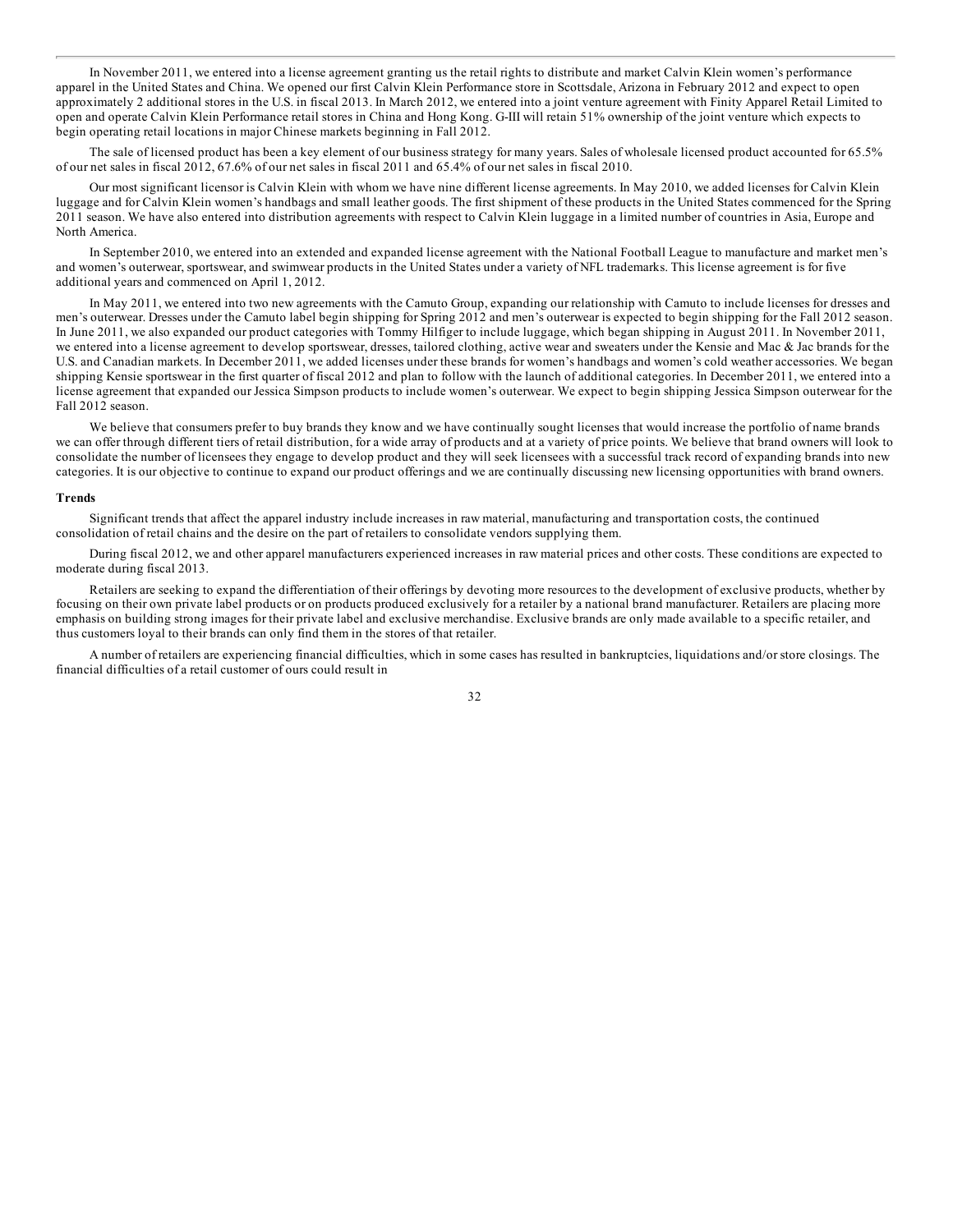reduced business with that customer. We may also assume higher credit risk relating to receivables of a retail customer experiencing financial difficulty that could result in higher reserves for doubtful accounts or increased write-offs of accounts receivable. We attempt to lower credit risk from our customers by closely monitoring accounts receivable balances and shipping levels, as well as the ongoing financial performance and credit standing of customers.

We have attempted to respond to these trends by continuing to focus on selling products with recognized brand equity, by attention to design, quality and value and by improving our sourcing capabilities. We have also responded with the strategic acquisitions made by us and new license agreements entered into by us that have added additional licensed and proprietary brands and helped diversify our business by adding new product lines, additional distribution channels and a retail component to our business. We believe that our broad distribution capabilities help us to respond to the various shifts by consumers between distribution channels and that our operational capabilities will enable us to continue to be a vendor of choice for our retail partners.

#### **Use of Estimates and Critical Accounting Policies**

The preparation of financial statements in conformity with generally accepted accounting principles requires management to make estimates and assumptions that affect the reported amounts of assets and liabilities at the date of the financial statements and revenues and expenses during the reporting period. Significant accounting policies employed by us, including the use of estimates, are presented in the notes to our consolidated financial statements.

Critical accounting policies are those that are most important to the portrayal of our financial condition and our results of operations, and require management's most difficult, subjective and complex judgments, as a result of the need to make estimates about the effect of matters that are inherently uncertain. Our most critical accounting estimates, discussed below, pertain to revenue recognition, accounts receivable, inventories, income taxes, goodwill and intangible assets and equity awards. In determining these estimates, management must use amounts that are based upon its informed judgments and best estimates. On an on-going basis, we evaluate our estimates, including those related to customer allowances and discounts, product returns, bad debts and inventories, and carrying values of intangible assets. We base our estimates on historical experience and on various other assumptions that we believe are reasonable under the circumstances. The results of these estimates form the basis for making judgments about the carrying values of assets and liabilities that are not readily apparent from other sources. Actual results may differ from these estimates under different assumptions and conditions.

## *Revenue Recognition*

Goods are shipped to retailers in accordance with specific customer orders. We recognize wholesale sales when the risks and rewards of ownership have transferred to the customer, determined by us to be when title to the merchandise passes to the customer. In addition, we act as an agent in brokering sales between customers and overseas factories. On these transactions, we recognize commission fee income on sales that are financed by and shipped directly to our customers. Title to goods shipped by overseas vendors, transfers to customers when the goods have been delivered to the customer. We recognize commission income upon the completion of the delivery by our vendors to the customer. We recognize retail sales upon customer receipt of our merchandise, generally at the point of sale. Our sales are recorded net of applicable sales tax. Net sales take into account reserves for returns and allowances. We estimate the amount of reserves and allowances based on current and historical information and trends. Sales are reported net of returns, discounts and allowances. Discounts, allowances and estimates of future returns are recognized when the related revenues are recognized.

#### *Accounts Receivable*

In the normal course of business, we extend credit to our wholesale customers based on pre-defined credit criteria. Accounts receivable, as shown on our consolidated balance sheet, are net of allowances and anticipated discounts. In circumstances where we are aware of a specific customer's inability to meet its financial obligation (such as in the case of bankruptcy filings, extensive delay in payment or substantial downgrading by credit sources), a specific reserve for bad debts is recorded against amounts due to reduce the net recognized receivable to the amount

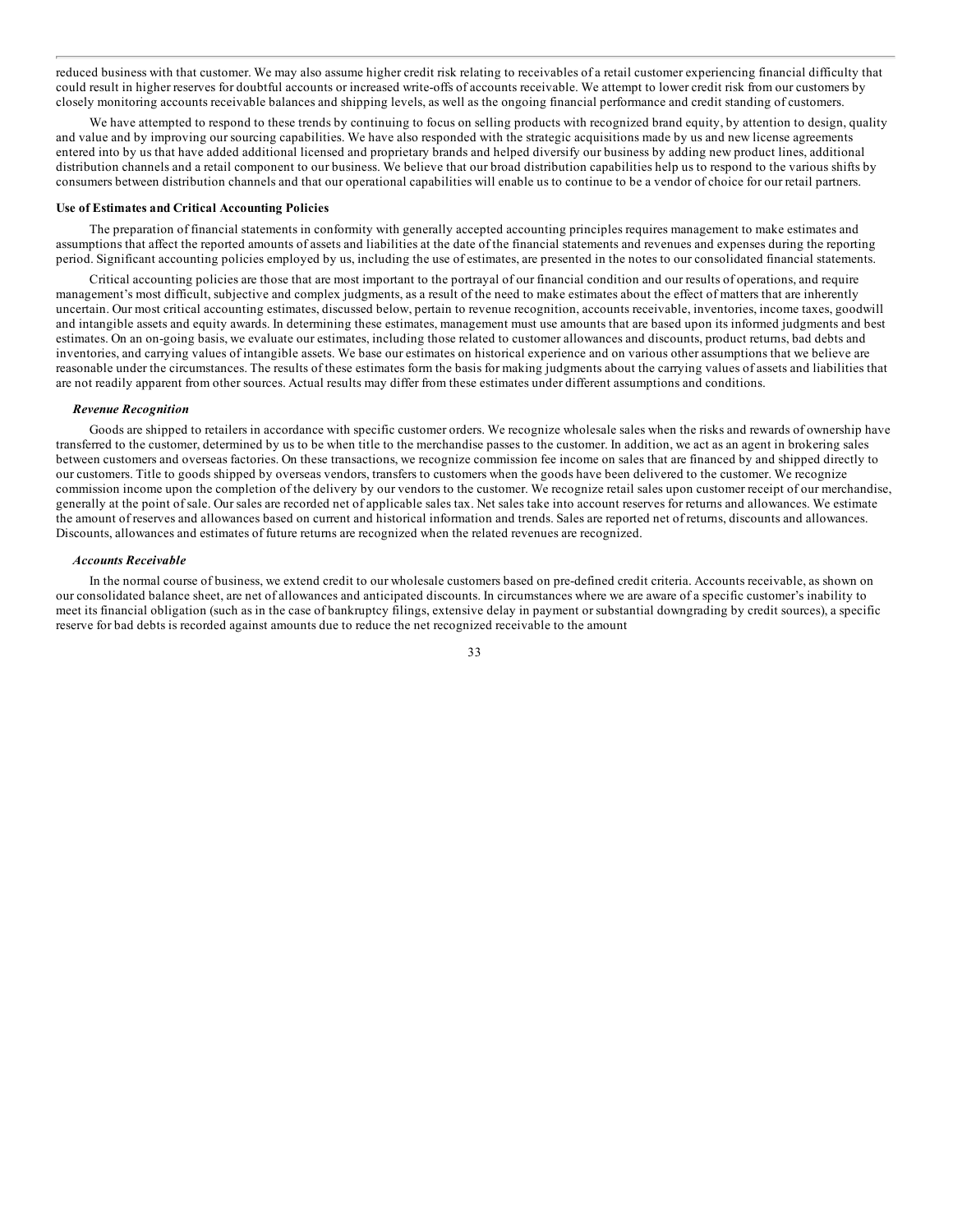reasonably expected to be collected. For all other wholesale customers, an allowance for doubtful accounts is determined through analysis of the aging of accounts receivable at the date of the financial statements, assessments of collectability based on historical trends and an evaluation of the impact of economic conditions.

An allowance for discounts is based on reviews of open invoices where concessions have been extended to customers. Costs associated with allowable deductions for customer advertising expenses are charged to advertising expenses in the selling, general and administrative section of our consolidated statements of income. Costs associated with markdowns and other operational charge backs, net of historical recoveries, are included as a reduction of net sales. All of these are part of the allowances included in accounts receivable. We reserve against known charge backs, as well as for an estimate of potential future deductions by customers. These provisions result from seasonal negotiations with our customers as well as historical deduction trends, net of historical recoveries and the evaluation of current market conditions.

#### *Inventories*

Wholesale inventories are stated at lower of cost (determined by the first-in, first-out method) or market. The cost elements included in inventory consist of all direct costs of merchandise, inbound freight and merchandise acquisition costs such as commissions and import fees. Retail inventories are valued at the lower of cost or market as determined by the retail inventory method. Retail inventory cost includes the cost of merchandise, inbound freight, duty and other merchandise-specific charges.

We continually evaluate the composition of our inventories, assessing slow-turning, ongoing product as well as fashion product from prior seasons. The market value of distressed inventory is based on historical sales trends of our individual product lines, the impact of market trends and economic conditions, expected permanent retail markdowns and the value of current orders for this type of inventory. A provision is recorded to reduce the cost of inventories to the estimated net realizable values, if required.

#### *Income Taxes*

As part of the process of preparing our consolidated financial statements, we are required to estimate our income taxes in each of the jurisdictions in which we operate. This process involves estimating our actual current tax exposure, together with assessing temporary differences resulting from differing treatment of items for tax and accounting purposes. These differences result in deferred tax assets and liabilities, which are included within our consolidated balance sheet.

## *Goodwill and Intangible Assets*

ASC 350 requires that goodwill and intangible assets with an indefinite life be tested for impairment at least annually and are required to be written down when impaired. We perform our test in the fourth fiscal quarter of each year, or more frequently, if events or changes in circumstances indicate the carrying amount of such assets may be impaired. Goodwill and intangible assets with an indefinite life are tested for impairment by comparing the fair value of the reporting unit with its carrying value. Fair value is generally determined using discounted cash flows, market multiples and market capitalization. Significant estimates used in the fair value methodologies include estimates of future cash flows, future short-term and long-term growth rates, weighted average cost of capital and estimates of market multiples of the reportable unit. If these estimates or their related assumptions change in the future, we may be required to record impairment charges for our goodwill and intangible assets with an indefinite life. Our annual impairment test is performed in the fourth quarter each year.

The process of evaluating the potential impairment of goodwill is subjective and requires significant judgment at many points during the analysis. In estimating the fair value of a reporting unit for the purposes of our annual or periodic analyses, we make estimates and judgments about the future cash flows of that reporting unit. Although our cash flow forecasts are based on assumptions that are consistent with our plans and estimates we are using to manage the underlying businesses, there is significant exercise of judgment involved in determining the cash flows attributable to a reporting unit over its estimated remaining useful life. In addition, we make certain judgments about allocating shared assets to the estimated balance sheets of our reporting units. We also consider our and our competitor's market capitalization on the date we perform the analysis. Changes in judgment on these assumptions and estimates could result in a goodwill impairment charge.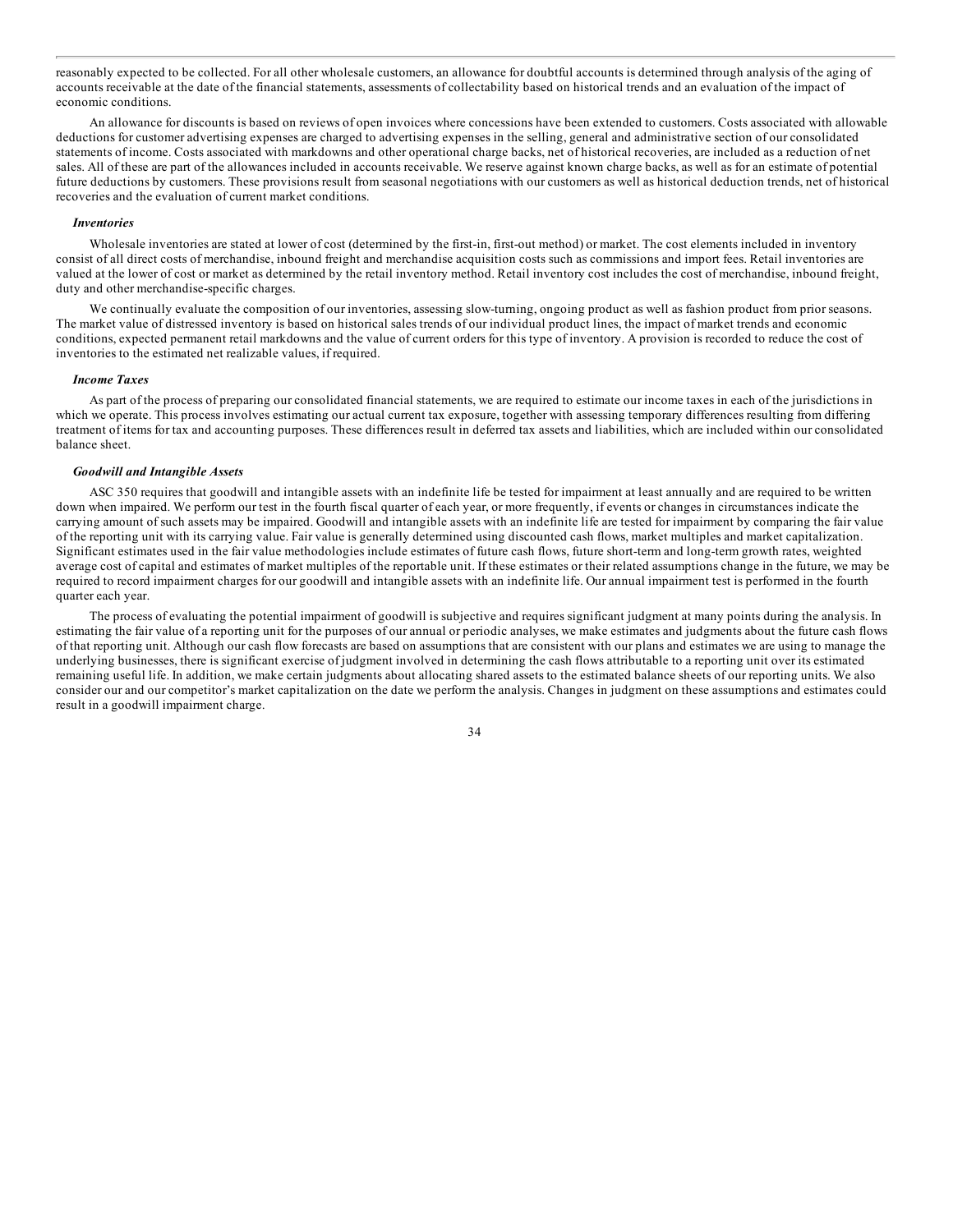We have allocated the purchase price of the companies we acquired to the tangible and intangible assets acquired and liabilities we assumed, based on their estimated fair values. These valuations require management to make significant estimations and assumptions, especially with respect to intangible assets. Critical estimates in valuing intangible assets include future expected cash flows from license agreements, trade names and customer relationships. In addition, other factors considered are the brand awareness and market position of the products sold by the acquired companies and assumptions about the period of time the brand will continue to be used in the combined company's product portfolio. Management's estimates of fair value are based on assumptions believed to be reasonable, but which are inherently uncertain and unpredictable.

If we did not appropriately allocate these components or we incorrectly estimate the useful lives of these components, our computation of amortization expense may not appropriately reflect the actual impact of these costs over future periods, which may affect our results of operations.

Trademarks having finite lives are amortized over their estimated useful lives and measured for impairment when events or circumstances indicate that the carrying value may be impaired.

#### *Equity Awards*

All share-based payments to employees, including grants of restricted stock units and employee stock options, are recognized as compensation expense over the service period (generally the vesting period) in the consolidated financial statements based on their fair values. Restricted stock units that do not have a market condition are valued based on the quoted market price on date of grant. Restricted stock units with a market condition are valued using a valuation expert. Stock options are valued using the Black-Scholes option pricing model. The Black-Scholes model requires subjective assumptions regarding dividend yields, expected volatility, expected life of options and risk-free interest rates. These assumptions reflect management's best estimates. Changes in these inputs and assumptions can materially affect the estimate of fair value and the amount of our compensation expenses for stock options.

<sup>35</sup>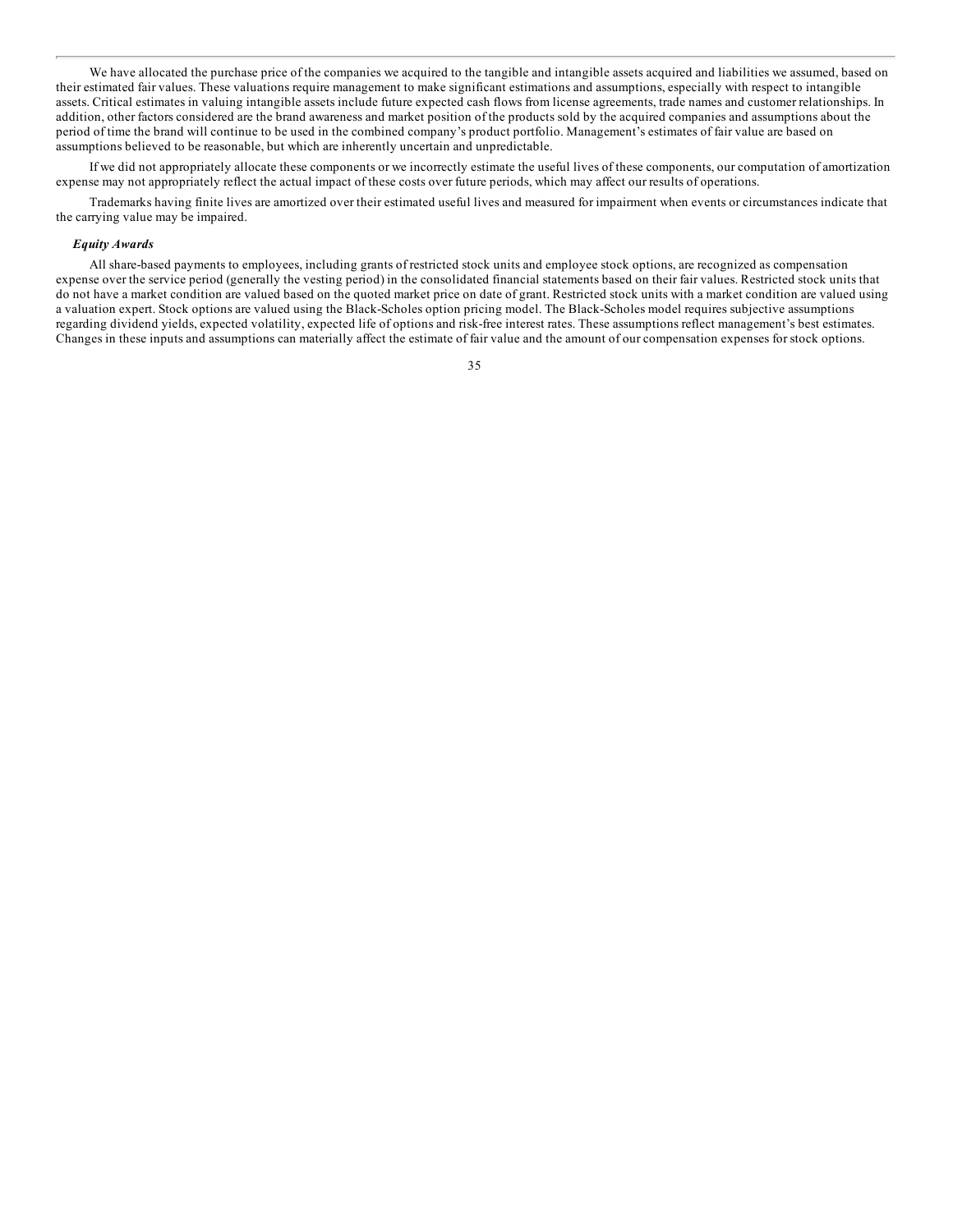#### **Results of Operations**

The following table sets forth selected operating data as a percentage of our net sales for the fiscal years indicated below:

|                                              | 2010          | 2011          | 2012          |
|----------------------------------------------|---------------|---------------|---------------|
| Net sales                                    | 100.0%        | 100.0%        | 100.0%        |
| Cost of goods sold                           | <u>66.7</u>   | 67.0          | 69.9          |
| Gross profit                                 | 33.3          | 33.0          | 30.1          |
| Selling, general and administrative expenses | 25.6          | 23.4          | 22.5          |
| Depreciation and amortization                | $\boxed{0.7}$ | $\boxed{0.5}$ | $\boxed{0.6}$ |
| Operating profit                             | 7.0           | 9.1           | 7.0           |
| Equity loss in joint venture                 |               |               | 0.1           |
| Interest and financing charges, net          | 0.6           | 0.4           | 0.5           |
| Income before income taxes                   | 6.4           | 8.7           | 6.4           |
| Income taxes                                 | 2.4           | 3.4           | 2.4           |
| Net income                                   | $4.0\%$       | $5.3\%$       | 4.0%          |

## *Year ended January 31, 2012 ("fiscal 2012") compared to year ended January 31, 2011 ("fiscal 2011")*

Net sales for fiscal 2012 increased to \$1.23 billion from \$1.06 billion in the prior year. Net sales of wholesale licensed product accounted for 65.5% of our net sales in fiscal 2012 compared to 67.6% of our net sales in fiscal 2011. Excluding net sales in the retail segment, net sales of wholesale licensed product accounted for 75.2% of net sales of wholesale product in fiscal 2012 and 74.6% of net sales of wholesale product in fiscal 2011. Net sales of wholesale licensed product increased to \$840.7 million in fiscal 2012 from \$718.5 million in fiscal 2011. This increase was primarily the result of an increase of \$85.8 million in net sales of Calvin Klein licensed product, mainly due to the introduction of Calvin Klein handbag, accessory and luggage lines, a \$11.9 million increase in net sales of licensed sports apparel and a \$11.1 million increase in net sales of Jessica Simpson dresses.

Net sales of wholesale non-licensed product increased to \$277.6 million in fiscal 2012 from \$244.0 million in fiscal 2011, primarily due to an increase of \$33.7 million in net sales of private label outerwear.

Net sales of our retail operations increased to \$164.3 million in fiscal 2012 from \$142.3 million in fiscal 2011 primarily as a result of an increase in the number of stores in fiscal 2012, as well as a comparative store sales increase of 6.6%. Net sales resulting from new stores opened in fiscal 2012 were approximately \$8.4 million.

Gross profit increased to \$370.7 million, or 30.1% of net sales, for fiscal 2012 from \$351.0 million, or 33.0% of net sales, for fiscal 2011. The gross profit in our wholesale licensed product segment increased to \$223.0 million, or 26.5% of net sales, in fiscal 2012 from \$213.6 million, or 29.7% of net sales, in the prior year. The gross profit in our wholesale non-licensed product segment increased to \$72.1 million in fiscal 2012, or 26% of net sales, from \$70.5 million, or 28.9% of net sales, in fiscal 2011. The gross profit in our retail operations segment increased to \$75.6 million, or 46.0% of net sales, for fiscal 2012 from \$67.0 million, or 47.1% of net sales, for fiscal 2011. We experienced significant increases in wholesale product costs during the year and were not always able to increase selling prices to offset cost increases. The gross margins in all three segments were impacted by promotional activity throughout the year and also by the unseasonably warm weather in our fourth fiscal quarter, which resulted in lower discounted initial selling prices and additional markdown support.

Selling, general and administrative expenses increased to \$277.0 million in fiscal 2012 from \$248.4 million in the prior year. Selling, general and administrative expenses increased primarily as a result of increases in personnel costs (\$8.3 million), advertising and promotion expenses (\$7.2 million) and third party warehousing costs (\$5.2 million). Personnel costs increased primarily as a result of the addition of new product lines as well as an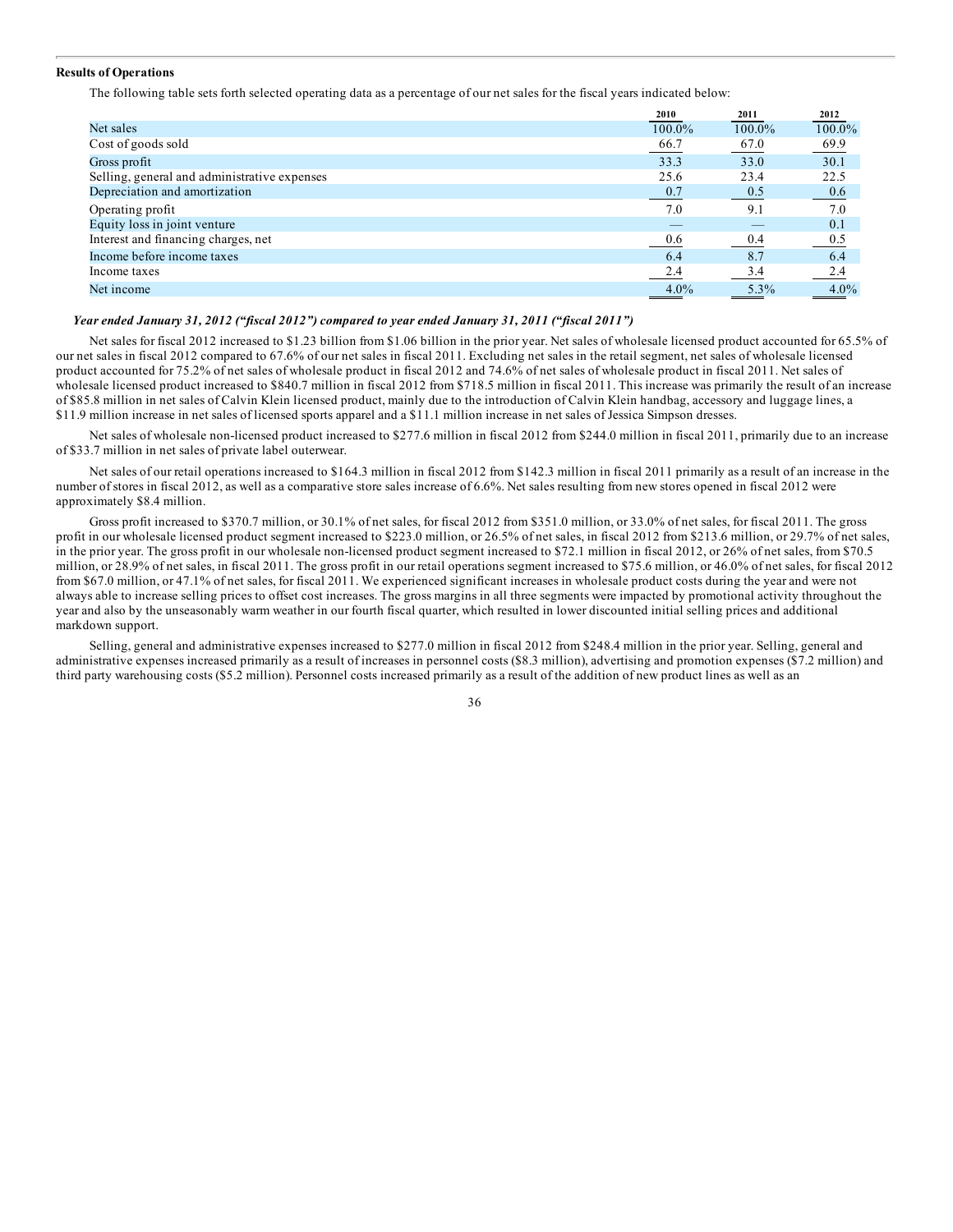increase in personnel to staff additional outlet stores in our retail division, offset in part by reduced bonus payments as a result of lower profitability. Advertising costs increased because sales of licensed product increased and we typically pay an advertising fee under our license agreements based on a percentage of sales of licensed product. We also experienced an increase in advertising chargebacks by customers. Third party warehousing costs increased as a result of our increased shipping volume as well as higher inventory balances compared to last year.

Depreciation and amortization increased to \$7.5 million in fiscal 2012 from \$5.7 million in the prior year primarily as a result of leasehold improvements and fixtures added during fiscal 2011 for the additional showroom and office space we leased.

Equity loss in joint venture of \$1.3 million in fiscal 2012 represents our share of the loss in the joint venture relating to the operation of Vince Camuto outlet stores. As this joint venture commenced operations in the fourth quarter of fiscal 2011, there is no amount for this item in the prior year.

Interest and finance charges, net for fiscal 2012 increased to \$5.7 million from \$4.0 million in the prior year. Our interest charges were higher because of higher average borrowings under our credit facility, primarily as a result of higher inventory levels.

Income tax expense for fiscal 2012 decreased to \$29.6 million from \$36.2 million in the prior year. The effective rate for fiscal 2012 was 37.4% compared to an effective tax rate for fiscal 2011 of 39.0%. The effective tax rate is lower primarily due to foreign tax savings realized during the current period.

#### *Year ended January 31, 2011 ("fiscal 2011") compared to year ended January 31, 2010 ("fiscal 2010")*

Net sales for fiscal 2011 increased to \$1.06 billion from \$800.9 million in the prior year. Net sales of wholesale licensed product accounted for 67.6% of our net sales in fiscal 2011 compared to 65.4% of our net sales in fiscal 2010. Excluding net sales in the retail segment, net sales of wholesale licensed product accounted for 74.6% of net sales of wholesale product in fiscal 2011 and 73.5% of net sales of wholesale product in fiscal 2010. Net sales of wholesale licensed product increased to \$718.5 million in fiscal 2011 from \$523.6 million in fiscal 2010. This increase was primarily the result of an increase of \$143.6 million in net sales of Calvin Klein licensed product, primarily attributable to increased sales of dresses and women's sportswear, as well as increased net sales of \$19.9 million in Guess outerwear and \$16.2 million in Kenneth Cole outerwear.

Net sales of wholesale non-licensed product increased to \$244.0 million in fiscal 2011 from \$188.3 million in fiscal 2010, primarily due to increased net sales of \$32.1 million in private label outerwear, \$12.9 million in our Andrew Marc products and \$10.8 million in our Jessica Howard/Eliza J dresses.

Net sales of our retail operations increased to \$142.3 million in fiscal 2011 from \$126.6 million in fiscal 2010 primarily as a result of various performance improvement initiatives we implemented beginning in fiscal 2010 and continued in fiscal 2011, as well as an increase in the number of stores in fiscal 2011. Net sales resulting from new stores opened in fiscal 2011 were approximately \$5.7 million.

Gross profit increased to \$351.0 million, or 33.0% of net sales, for fiscal 2011 from \$266.9 million, or 33.3% of net sales, in the prior year. The gross profit in our wholesale licensed product segment increased to \$213.6 million, or 29.7% of net sales, for fiscal 2011 from \$156.2 million, or 29.8% of net sales, in the prior year. The gross profit in our wholesale non-licensed product segment increased to \$70.5 million in fiscal 2011, or 28.9% of net sales, from \$53.7 million, or 28.5% of net sales, in fiscal 2010. The gross profit in our retail operations segment increased to \$67.0 million, or 47.1% of net sales, for fiscal 2011 from \$57.0 million, or 45.0% of net sales, for fiscal 2010. The gross profit in our retail operations segment increased primarily as a result of higher initial margins and less markdown activity across all product categories.

Selling, general and administrative expenses increased to \$248.4 million in fiscal 2011 from \$205.3 million in the prior year. Selling, general and administrative expenses increased primarily as a result of increases in personnel costs (\$19.0 million), advertising and promotion expenses (\$6.6 million), facility costs (\$5.4 million) and third party warehousing costs (\$5.1 million). Personnel costs increased primarily as a result of higher bonus payments associated with higher profitability and an increase in headcount. Advertising costs increased because sales of licensed product increased and we typically pay an advertising fee under our license agreements based on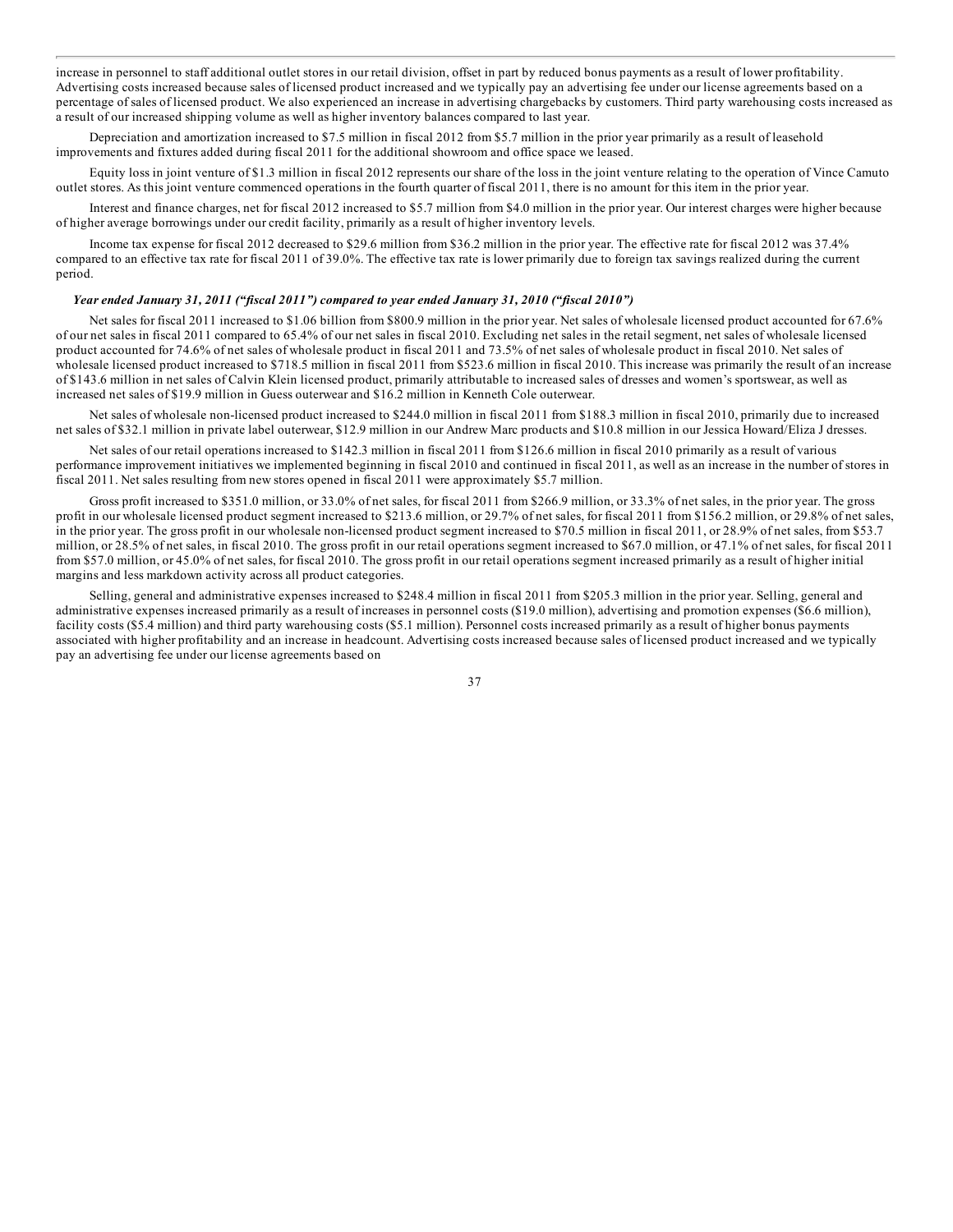a percentage of sales of licensed product. Facility costs increased primarily as a result of rent and related occupancy costs associated with our new warehouse facility space which became fully operational during fiscal 2011 and the additional showroom space we leased. Third party warehousing costs increased as a result of our increased shipping volume.

Depreciation and amortization increased to \$5.7 million in fiscal 2011 from \$5.4 million for the prior year primarily as a result of increased capital expenditures during fiscal 2011 relating to our new office and warehouse leases.

Interest and finance charges, net for fiscal 2011 decreased to \$4.0 million from \$4.7 million in the prior year. Our interest charges were lower primarily due to a lower average loan balance compared to the prior fiscal year as a result of the proceeds received from our public offering in December 2009.

Income tax expense for fiscal 2011 increased to \$36.2 million from \$19.8 million in the prior year. The effective rate for fiscal 2011 was 39.0% compared to an effective tax rate for fiscal 2010 of 38.4%. The effective rate in the prior year was positively impacted by additional net operating losses recorded in connection with the acquisition of Andrew Marc.

#### **Liquidity and Capital Resources**

Our primary operating cash requirements are to fund our seasonal buildup in inventories and accounts receivable, primarily during the second and third fiscal quarters each year. Due to the seasonality of our business, we generally reach our peak borrowings under our asset-based credit facility during our third fiscal quarter. The primary sources to meet our operating cash requirements have been borrowings under this credit facility and cash generated from operations. We also raised cash from an offering of our common stock in December 2009 as described below. We had a net debt position of \$5.4 million at January 31, 2012 compared to cash of \$10.0 million at January 31, 2011.

#### *Public Of ering*

In December 2009, we sold 1,907,010 shares of our common stock, including 207,010 shares sold pursuant to the exercise of the underwriters' overallotment option, at a public offering price of \$19.50 per share. We received net proceeds of \$34.7 million from this offering after payment of the underwriting discount and expenses of the offering. The net proceeds we received were used for general corporate purposes to support the growth of our business.

#### *Financing Agreement*

We have a financing agreement with JPMorgan Chase Bank, N.A., as Agent for a consortium of banks. The financing agreement is a senior secured revolving credit facility. The financing agreement was amended in May 2010 to (a) increase the maximum line of credit from \$250 million to \$300 million, (b) reduce the interest rate on borrowings by 0.25% to, at our option, the prime rate plus 0.50% or LIBOR plus 2.75%, (c) extend the maturity of the loan from July 11, 2011 to July 31, 2013, and (d) revise the maximum senior leverage ratio that we must maintain.

The financing agreement provides for a maximum revolving line of credit of \$300 million. Amounts available under the line are subject to borrowing base formulas and over advances as specified in the financing agreement. Borrowings under the line of credit bear interest, at our option, at the prime rate plus 0.50% (3.75% at March 31, 2012) or LIBOR plus 2.75% (2.99% at March 31, 2012).

The amount borrowed under the line of credit has varied based on our seasonal requirements. The maximum amount outstanding, including open letters of credit, under our line of credit was approximately \$212.5 million in fiscal 2010, \$206.2 million in fiscal 2011 and \$292.2 million in fiscal 2012. At January 31, 2011, there were no direct borrowings outstanding compared to \$30.1 million of outstanding borrowings at January 31, 2012. Our contingent liability under open letters of credit was approximately \$20.1 million at January 31, 2011 and \$11.3 million at January 31, 2012.

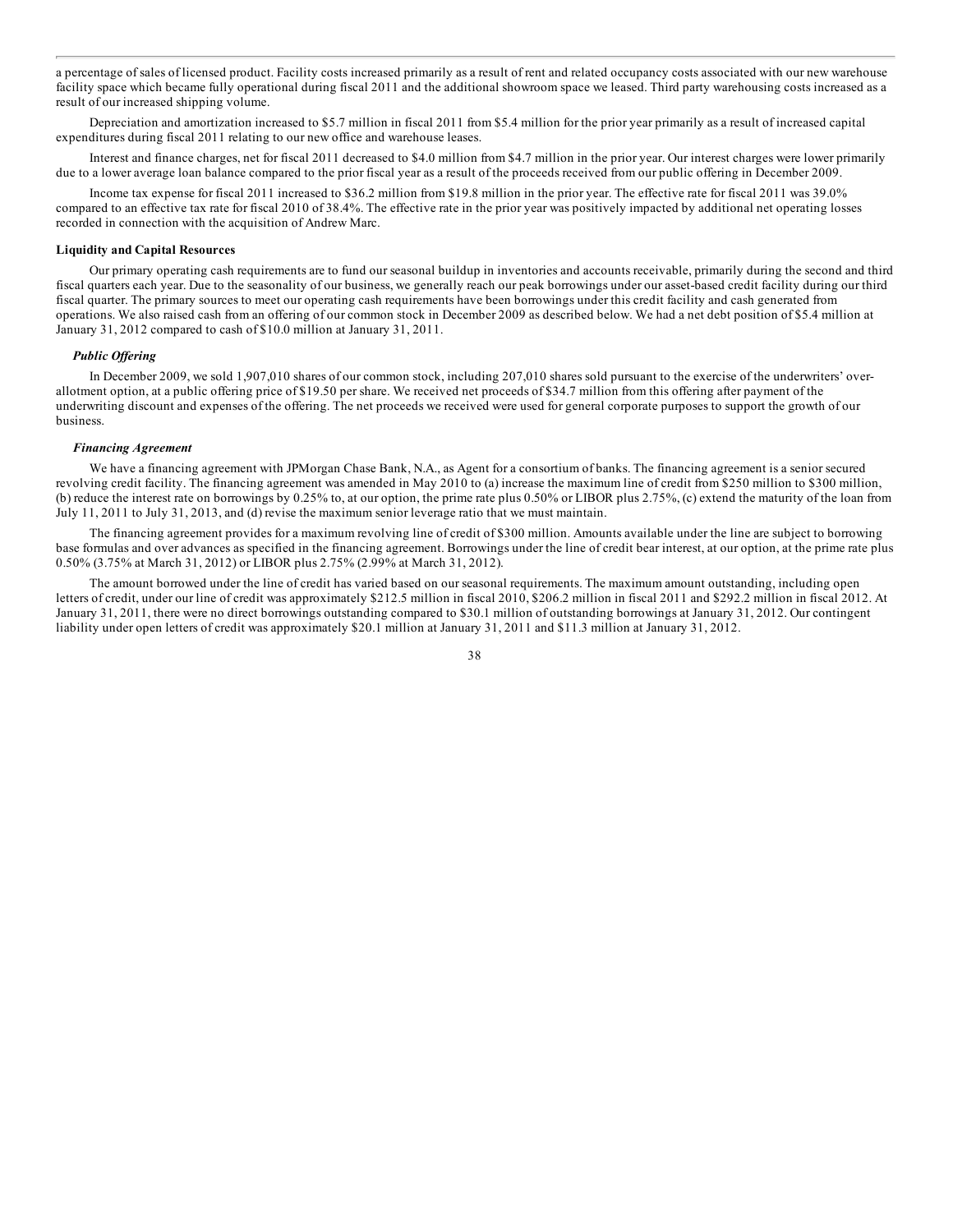The financing agreement requires us, among other things, to maintain a maximum senior leverage ratio and minimum fixed charge coverage ratio, as defined. It also limits payments for cash dividends and stock redemption to \$1.5 million plus an additional amount based on the proceeds of sales of equity securities. As of January 31, 2012, we were in compliance with these covenants. The financing agreement is secured by all of our assets.

#### *Share Repurchase Program*

In September 2011, our board of directors authorized a program to repurchase up to two million shares of our common stock. The timing and actual number of shares repurchased will depend upon a number of factors, including market conditions and prevailing stock prices. Share repurchases may take place on the open market, in privately negotiated transactions or by other means, and would be made in accordance with applicable securities laws. Pursuant to the share repurchase program, during fiscal 2012, we repurchased 125,000 shares of our common stock for an aggregate purchase price of approximately \$2.9 million. Repurchased shares are accounted for as treasury stock at cost and will be held in treasury for future use.

#### *Cash from Operating Activities*

At January 31, 2012, we had cash and cash equivalents of \$24.7 million. We generated \$6.8 million of cash from operating activities in fiscal 2012. Cash was generated primarily from our net income of \$49.6 million, non-cash charges of \$7.5 million for depreciation and amortization, an increase in accounts payable and accrued expenses of \$6.2 million primarily associated with accrued royalty expenses relating to sales of licensed products, a net increase in taxes payable of \$6.0 million and \$5.2 million for non-cash equity-based compensation offset in part by an increase in inventory of \$48.5 million primarily as a result of our purchase of inventory for our most recently added luggage and handbag product lines and the growth in our dress lines and an increase in accounts receivable of \$24.2 million associated with increased fourth quarter net sales.

The main reasons for the change in cash provided by (used in) operations for fiscal 2012 compared to fiscal 2011 is a smaller increase in accounts receivable and inventory at January 31, 2012 compared to January 31, 2011, offset by the relative insignificant change in accounts payable, accrued expenses and other liabilities at January 31, 2012 compared to January 31, 2011, compared to the significant increase in accounts payable and accrued expenses at January 31, 2010 as compared to the prior period.

At January 31, 2011, we had cash and cash equivalents of \$10.0 million. We used \$28.6 million of cash for operating activities in fiscal 2011 primarily from an increase in accounts receivable of \$64.9 million due to increased fourth quarter net sales and an increase in inventory of \$85.1 million primarily due to accelerated receipts to take advantage of early buying opportunities and as a result of the earlier Chinese New Year holiday, offset in part by our net income of \$56.7 million and an increase in accounts payable and accrued expenses of \$63.5 million primarily associated with higher inventory levels.

At January 31, 2010, we had cash and cash equivalents of \$46.8 million. We generated \$44.0 million of cash from operating activities in fiscal 2010. Cash was generated primarily from our net income of \$31.7 million, an increase in accrued expenses of \$10.0 million and non-cash depreciation and amortization charges of \$5.4 million. Accrued expenses increased primarily as a result of higher accrued bonuses associated with higher profitability.

#### *Cash from Investing Activities*

In fiscal 2012, we used \$21.1 million of cash in investing activities, of which \$17.4 million were for capital expenditures and \$3.7 million were for an investment in the joint venture relating to the Vince Camuto outlet stores. The capital expenditures related primarily to build out and renovation costs with respect to the amended and extended leases we entered into in March 2010 relating to our existing and additional showrooms and offices and the addition of new outlet stores.

In fiscal 2011, we used \$19.4 million of cash for investing activities primarily for capital expenditures, which were primarily for the new warehouse facility leased in December 2009, which became fully operational in June 2010, and renovations associated with additional office and showroom space.

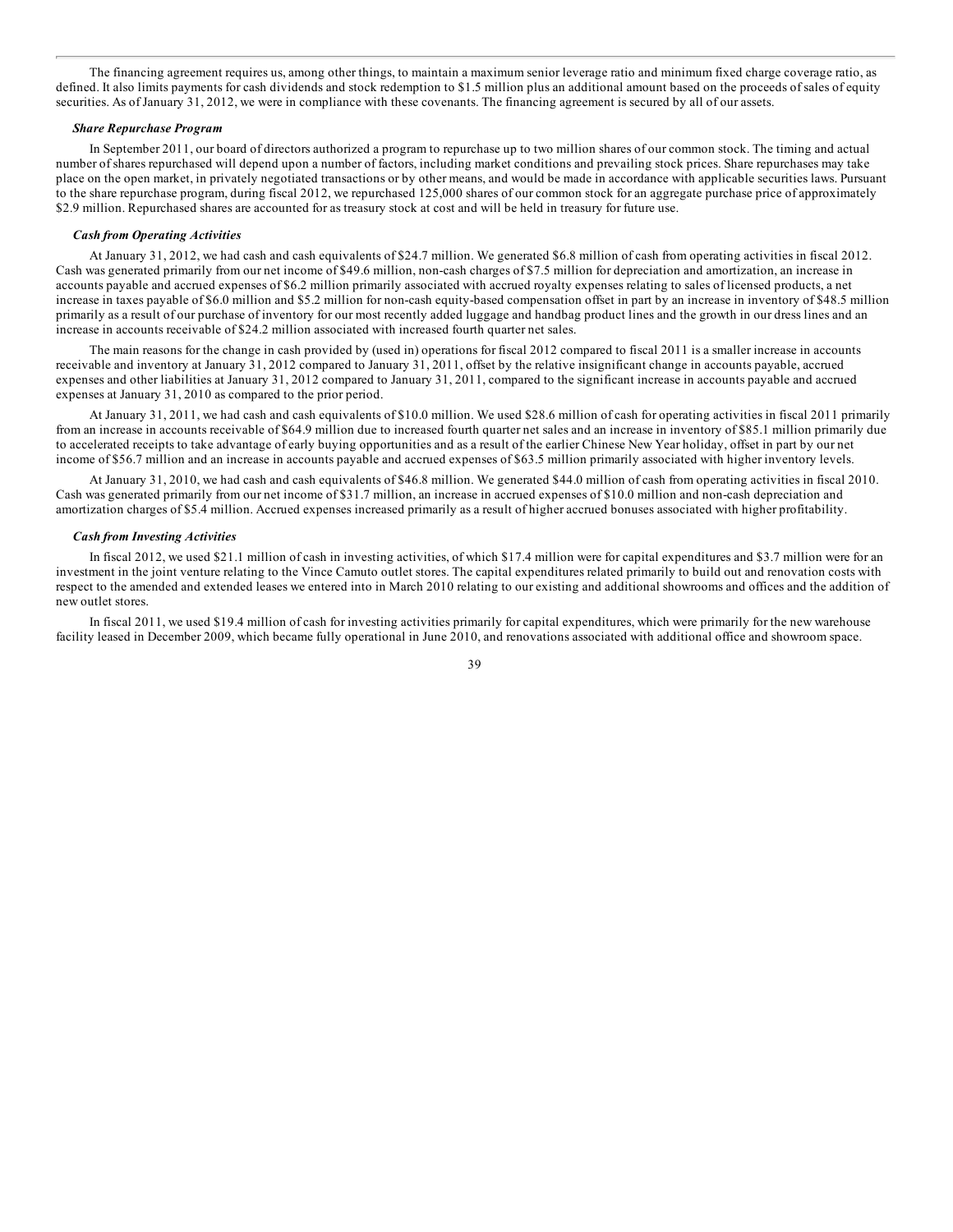In fiscal 2010, we used \$7.0 million of cash for investing activities. We used \$5.5 million of cash in connection with contingent payments earned as a result of the fiscal 2009 operating results of our Marvin Richards and Winlit divisions. Fiscal 2009 was the last year we were obligated to make these payments. We also used \$1.5 million of cash for capital expenditures, primarily for renovating existing showroom space.

#### *Cash from Financing Activities*

Cash flows from financing activities provided \$28.9 million in fiscal 2012 primarily as a result of net proceeds of \$30.1 million of borrowings under our revolving credit facility offset by the use of approximately \$2.9 million to repurchase shares of our common stock. We increased our borrowings primarily to pay for purchases of inventory.

Cash flows from financing activities provided \$11.3 million in fiscal 2011 primarily as a result of \$4.4 million from tax benefits recognized from the vesting or exercise of equity awards, \$4.1 million in proceeds received from the exercise of stock warrants issued in connection with a private placement of our common stock and warrants in 2006 and \$2.8 million in proceeds received from the exercise of stock options.

Cash flows from financing activities provided \$7.4 million in fiscal 2010 primarily as a result of net proceeds of \$34.7 million from our public offering of common stock in December 2009 offset, in part, by repayments of \$29.0 of outstanding borrowings.

#### *Financing Needs*

We believe that our cash on hand and cash generated from operations, together with funds available from our line of credit, are sufficient to meet our expected operating and capital expenditure requirements, as well as to fund any repurchase of shares we elect to make. We may seek to acquire other businesses in order to expand our product offerings. We may need additional financing in order to complete one or more acquisitions. We cannot be certain that we will be able to obtain additional financing, if required, on acceptable terms or at all.

#### **New Accounting Pronouncements**

In December 2011, the Financial Accounting Standards Board ("FASB") issued an Accounting Standards Update ("ASU") ASU 2011-12, "Comprehensive Income (Topic 220): Deferral of the Effective Date for Amendments to the Presentation of Reclassifications of Items Out of Accumulated Other Comprehensive Income in Accounting Standards Update No. 2011-05." ASU 2011-12 defers the specific requirement to present items that are reclassified from accumulated other comprehensive income to net income separately with their respective components of net income and other comprehensive income. ASU 2011-12 did not defer the requirement to report comprehensive income either in a single continuous statement or in two separate but consecutive financial statements. The amendments are effective at the same time as the amendments in ASU 2011-05.

In September 2011, the FASB issued ASU 2011-08, "Intangibles — Goodwill and Other (Topic 350): Testing Goodwill for Impairment." ASU 2011-08 simplifies how entities, both public and nonpublic, test goodwill for impairment and permits an entity to first assess qualitative factors to determine whether it is more likely than not that the fair value of a reporting unit is less than its carrying amount as a basis for determining whether it is necessary to perform the two-step goodwill impairment test described in Topic 350. The amendments are effective for annual and interim goodwill impairment tests performed for fiscal years beginning after December 15, 2011. Early adoption is permitted, including for annual and interim goodwill impairment tests performed as of a date before September 15, 2011, if an entity's financial statements for the most recent annual or interim period have not yet been issued or, for nonpublic entities, have not yet been made available for issuance. The adoption of ASU 2011-08 is not expected to have a material impact on our consolidated financial statements.

In June 2011, the FASB issued ASU 2011-05, Presentation of Comprehensive Income. Under the amendments to Topic 220, Comprehensive Income, an entity has the option to present the total of comprehensive income, the components of net income, and the components of other comprehensive income either in a single continuous statement of comprehensive income or in two separate but consecutive statements. In both choices, an entity is required to present each component of net income along with total net income, each component of other comprehensive income along with a total for other comprehensive income, and a total amount for comprehensive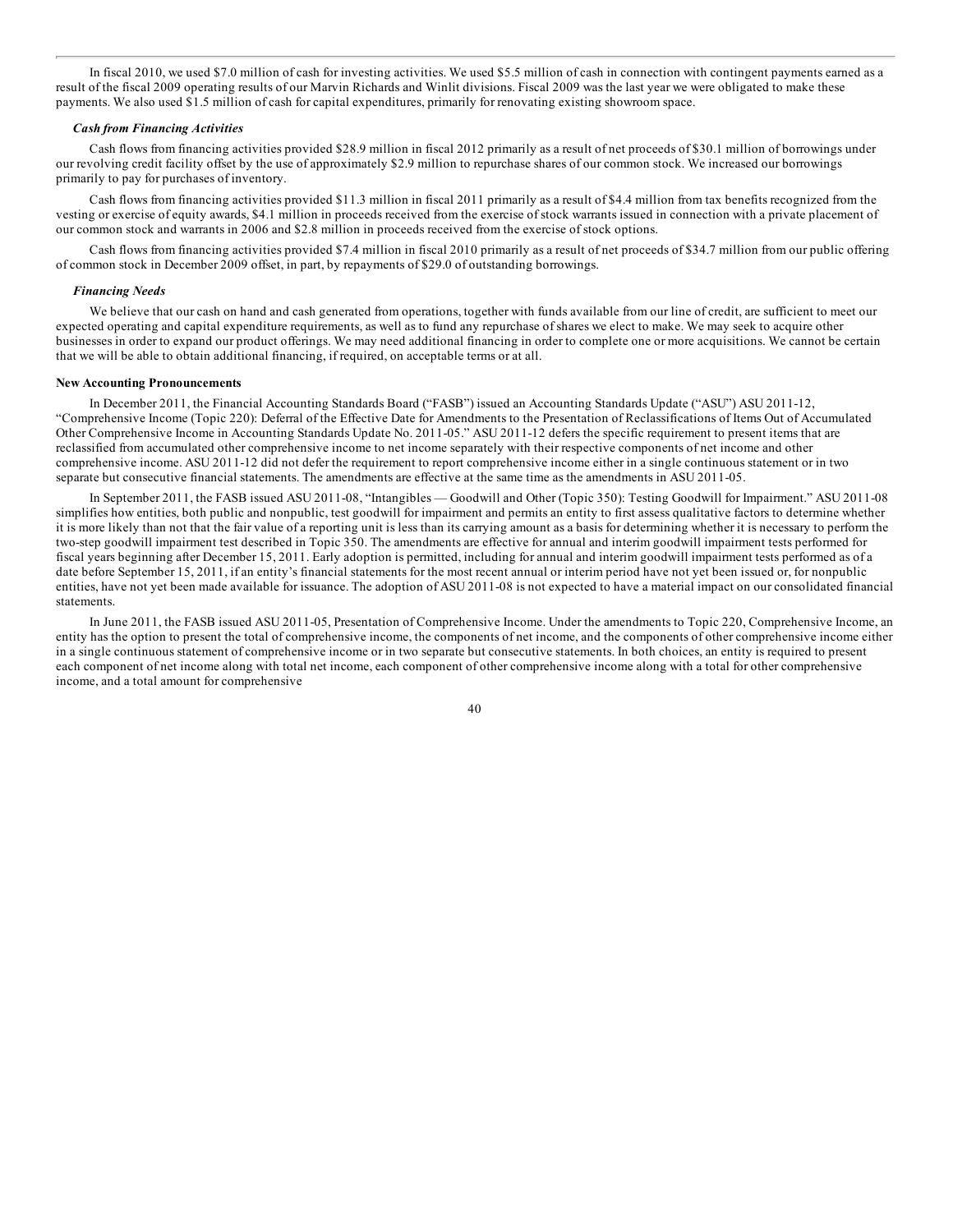income. This eliminates the option to present the components of other comprehensive income as part of the statement of changes in stockholders' equity. The amendments do not change the items that must be reported in other comprehensive income or when an item of other comprehensive income must be reclassified to net income. The guidance in ASU 2011-05 is effective for public companies for fiscal years, and interim periods within those years beginning after December 15, 2011. We do not expect that ASU 2011-05 will have a material impact on our consolidated financial statements.

In May 2011, the FASB issued ASU No. 2011-04, "Fair Value Measurement (Topic 820): Amendments to Achieve Common Fair Value Measurement and Disclosure Requirements in U.S. GAAP and IFRSs." ASU 2011-04 amends Topic 820 to provide common fair value measurement and disclosure requirements in U.S. Generally Accepted Accounting Principles ("U.S. GAAP") and International Financial Reporting Standards. Consequently, the amendments change the wording used to describe many of the requirements in U.S. GAAP for measuring fair value and for disclosing information about fair value measurements, as well as providing guidance on how fair value should be applied where its use is already required or permitted by other standards within U.S. GAAP. ASU No. 2011-04 is to be applied prospectively, and early adoption is not permitted. For public entities, the amendments are effective during interim and annual periods beginning after December 15, 2011. The adoption of ASU No. 2011-04 is not expected to have a material impact on our results of operations or financial position.

#### **Off Balance Sheet Arrangements**

We do not have any "off-balance sheet arrangements" as such term is defined in Item 303 of Regulation S-K of the SEC rules.

#### **Tabular Disclosure of Contractual Obligations**

As of January 31, 2012, our contractual obligations were as follows (in thousands):

|                                |                    |           | <b>Payments Due By Period</b> |                |           |
|--------------------------------|--------------------|-----------|-------------------------------|----------------|-----------|
|                                |                    | Less than | $1-3$                         | $3-5$          | More than |
| <b>Contractual Obligations</b> | Total              | 1 Year    | Years                         | Years          | 5 Years   |
| Operating lease obligations    | \$163,807          | \$24,288  | \$42.141                      | \$32,765       | \$64,613  |
| Minimum royalty payments $(1)$ | 172,476            | 62.236    | 65,379                        | 42,861         | 2,000     |
| Purchase obligations(2)        | <u>10,595</u>      | 10,595    |                               |                |           |
| Total                          | \$346,878<br>_____ | \$97,119  | \$107,520                     | \$75,626<br>—— | \$66,613  |

(1) Includes obligations to pay minimum scheduled royalty, advertising and other required payments under various license agreements.

(2) Includes outstanding trade letters of credit, which represent inventory purchase commitments, which typically mature in less than six months.

### **ITEM 7A.** *QUANTITATIVE AND QUALITATIVE DISCLOSURES ABOUT MARKET RISK.*

#### **Foreign Currency Exchange Rate Risks and Commodity Price Risk**

Our results of operations for the periods discussed have not been significantly affected by foreign currency fluctuation. We negotiate our purchase orders with foreign manufacturers in United States dollars. Thus, notwithstanding any fluctuation in foreign currencies, our cost for any purchase order is not subject to change after the time the order is placed. However, if the value of the United States dollar against local currencies were to decrease, manufacturers might increase their United States dollar prices for products.

We believe that the increase in commodity prices did not have a material effect on our costs and gross margins prior to fiscal 2012. During 2012, we experienced increases in the cost our raw materials, including textiles, wool and leather. We are exposed to market risks for the pricing of our raw materials and are anticipating that the cost of our raw materials will experience moderate increases for 2013 as compared to 2012. To manage the risks of raw material prices, we negotiate the purchase of such materials in advance when possible. We have not, and do not anticipate using, derivative instruments to manage these price exposures.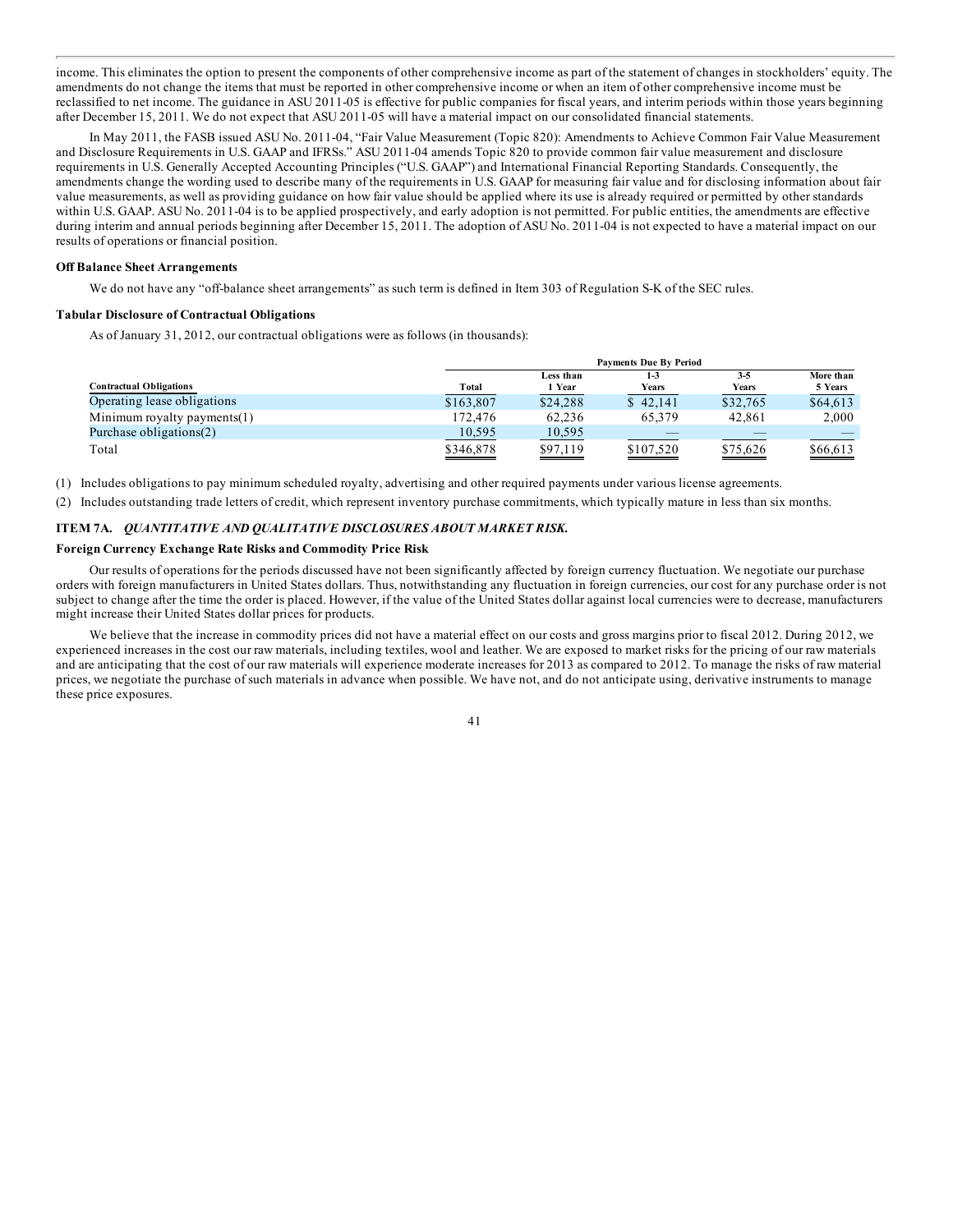#### **Interest Rate Exposure**

We are subject to market risk from exposure to changes in interest rates relating primarily to our line of credit. We borrow under our line of credit to support general corporate purposes, including capital expenditures and working capital needs. We do not expect changes in interest rates to have a material adverse effect on income or cash flows in fiscal 2013. Based on our average borrowings during fiscal 2012, we estimate that each 100 basis point increase in our borrowing rates would result in additional interest expense to us of approximately \$1.2 million.

#### **ITEM 8.** *FINANCIAL STATEMENTS AND SUPPLEMENTARY DATA.*

Financial statements and supplementary data required pursuant to this Item begin on page F-1 of this Report.

## **ITEM 9.** *CHANGES IN AND DISAGREEMENTS WITH ACCOUNTANTS ON ACCOUNTING AND FINANCIAL DISCLOSURE.*

None.

#### **ITEM 9A.** *CONTROLS AND PROCEDURES.*

As of January 31, 2012, our management, including the Chief Executive Officer and Chief Financial Officer, carried out an evaluation of the effectiveness of the design and operation of our disclosure controls and procedures (as such term is defined in Rule 13a-15(e) under the Exchange Act). Based on that evaluation, our Chief Executive Officer and Chief Financial Officer concluded that our disclosure controls and procedures are designed to ensure that information required to be disclosed by us in the reports that we file or submit under the Exchange Act is (i) recorded, processed, summarized and reported, within the time periods specified in the Commission's rules and forms and (ii) accumulated and communicated to our management, including our principal executive and principal financial officers, as appropriate to allow timely decisions regarding required disclosure, and thus, are effective in making known to them material information relating to G-III required to be included in this report.

#### **Changes in Internal Control over Financial Reporting**

During our last fiscal quarter, there were no changes in our internal control over financial reporting that have materially affected, or are reasonably likely to materially affect, our internal control over financial reporting.

#### **Management's Report on Internal Control over Financial Reporting**

Management is responsible for establishing and maintaining an adequate system of internal control over our financial reporting. In order to evaluate the effectiveness of internal control over financial reporting, as required by Section 404 of the Sarbanes-Oxley Act, management has conducted an assessment, including testing, using the criteria on *Internal Control-Integrated Framework,* issued by the Committee of Sponsoring Organizations of the Treadway Commission (COSO). Our system of internal control over financial reporting is designed to provide reasonable assurance regarding the reliability of financial reporting and the preparation and fair presentation of financial statements for external purposes in accordance with accounting principles generally accepted in the United States.

Because of its inherent limitations, internal control over financial reporting may not prevent or detect misstatements. Therefore, even those systems determined to be effective can provide only reasonable assurance with respect to financial statement preparation and presentation. Also, projections of any evaluation of effectiveness of internal control over financial reporting to future periods are subject to the risk that controls may become inadequate because of changes in conditions, or that the degree of compliance with the policies or procedures may deteriorate.

Based on its assessment, management has concluded that we maintained effective internal control over financial reporting as of January 31, 2012, based on criteria in *Internal Control-Integrated Framework,* issued by the COSO.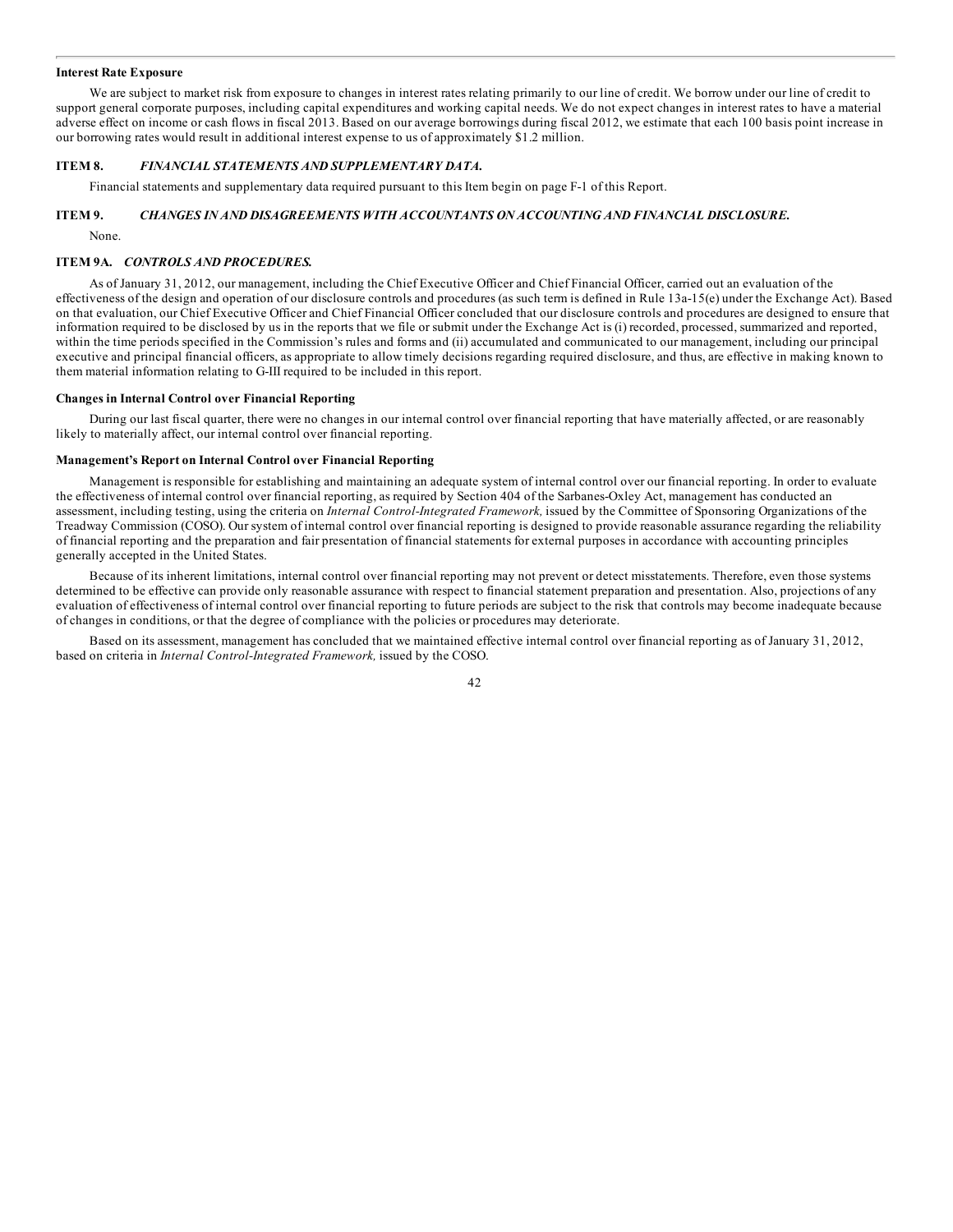Our independent auditors, Ernst & Young LLP, a registered public accounting firm, have audited and reported on our consolidated financial statements and the effectiveness of our internal control over financial reporting. The reports of our independent auditors appear on pages F-2 and F-3 of this Form 10-K and express unqualified opinions on the consolidated financial statements and the effectiveness of our internal control over financial reporting.

# **ITEM 9B.** *OTHER INFORMATION.*

None.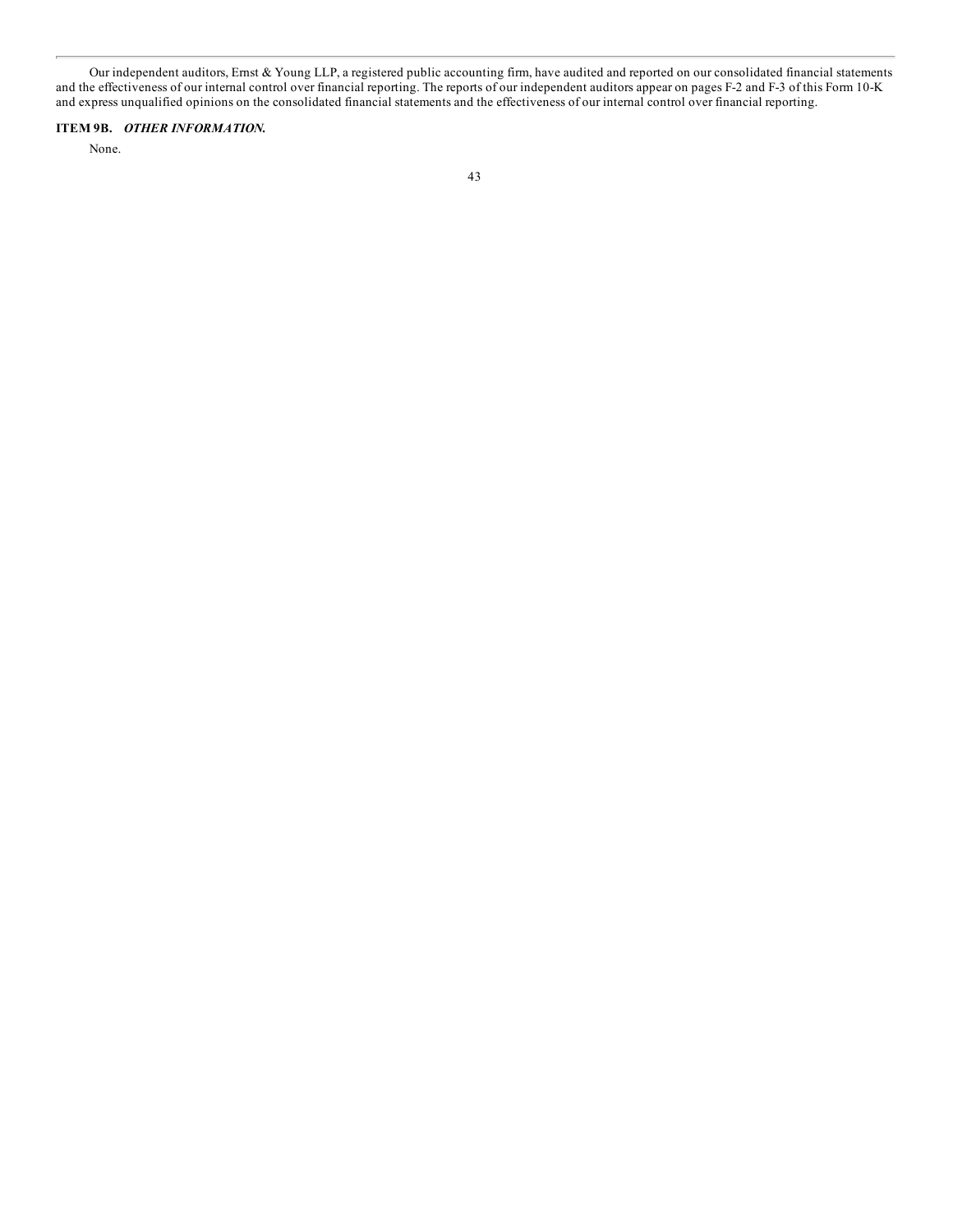### **ITEM 10.** *DIRECTORS, EXECUTIVE OFFICERS AND CORPORATE GOVERNANCE.*

We have adopted a code of ethics and business conduct, or Code of Ethics, which applies to our principal executive officer, principal financial officer, principal accounting officer or controller and persons performing similar functions. Our Code of Ethics is located on our Internet website at www.g-iii.com under the heading "Investor Relations." Any amendments to, or waivers from, a provision of our Code of Ethics that apply to our principal executive officer, principal financial officer, principal accounting officer or controller and persons performing similar functions will be disclosed on our internet website within five business days following such amendment or waiver. The information contained on or connected to our Internet website is not incorporated by reference into this Form 10-K and should not be considered part of this or any other report we file with or furnish to the Securities and Exchange Commission.

The information required by Item 401 of Regulation S-K regarding directors is contained under the heading "Proposal No. 1 — Election of Directors" in our definitive Proxy Statement (the "Proxy Statement") relating to our Annual Meeting of Stockholders to be held on or about June 5, 2012, to be filed pursuant to Regulation 14A of the Securities Exchange Act of 1934 with the Securities and Exchange Commission, and is incorporated herein by reference. For information concerning our executive officers, see "Business-Executive Officers of the Registrant" in Item 1 above in this Report.

The information required by Item 405 of Regulation S-K is contained under the heading "Section 16(a) Beneficial Ownership Reporting Compliance" in our Proxy Statement and is incorporated herein by reference. The information required by Items  $407(c)(3)$ , (d)(4), and (d)(5) of Regulation S-K is contained under the heading "Corporate Governance" in our Proxy Statement and is incorporated herein by reference.

#### **ITEM 11.** *EXECUTIVE COMPENSATION.*

The information required by this Item 11 is contained under the headings "Executive Compensation" and "Compensation Committee Report" in our Proxy Statement and is incorporated herein by reference.

#### **ITEM 12.** *SECURITY OWNERSHIP OF CERTAIN BENEFICIAL OWNERS AND MANAGEMENT AND RELATED STOCKHOLDER MATTERS.*

Security ownership information of certain beneficial owners and management as called for by this Item 12 is incorporated by reference to the information set forth under the heading "Beneficial Ownership of Common Stock by Certain Stockholders and Management" in our Proxy Statement.

#### **Equity Compensation Plan Information**

The following table provides information as of January 31, 2012, the last day of fiscal 2012, regarding securities issued under G-III's equity compensation plans that were in effect during fiscal 2012.

|                                    | <b>Number of Securities to</b><br>be Issued Upon Exercise<br>of Outstanding<br>Options,<br><b>Warrants and Rights</b> | Weighted Average<br><b>Exercise Price of</b><br>Outstanding<br><b>Options, Warrants</b><br>and Rights | <b>Number of Securities Remaining</b><br><b>Available for Future Issuance</b><br><b>Under Equity Compensation</b><br><b>Plans (Excluding Securities)</b><br>Reflected in Column (a)) |
|------------------------------------|-----------------------------------------------------------------------------------------------------------------------|-------------------------------------------------------------------------------------------------------|--------------------------------------------------------------------------------------------------------------------------------------------------------------------------------------|
| <b>Plan Category</b>               | (a)                                                                                                                   | (b)                                                                                                   | (c)                                                                                                                                                                                  |
| Equity compensation plans approved |                                                                                                                       |                                                                                                       |                                                                                                                                                                                      |
| by stockholders                    | 417,722                                                                                                               | 16.59                                                                                                 | 1,409,079                                                                                                                                                                            |
| Equity compensation plans not      |                                                                                                                       |                                                                                                       |                                                                                                                                                                                      |
| approved by stockholders           | N/A                                                                                                                   | N/A                                                                                                   | N/A                                                                                                                                                                                  |
| Total                              | 417,722                                                                                                               | 16.59                                                                                                 | 1,409,079                                                                                                                                                                            |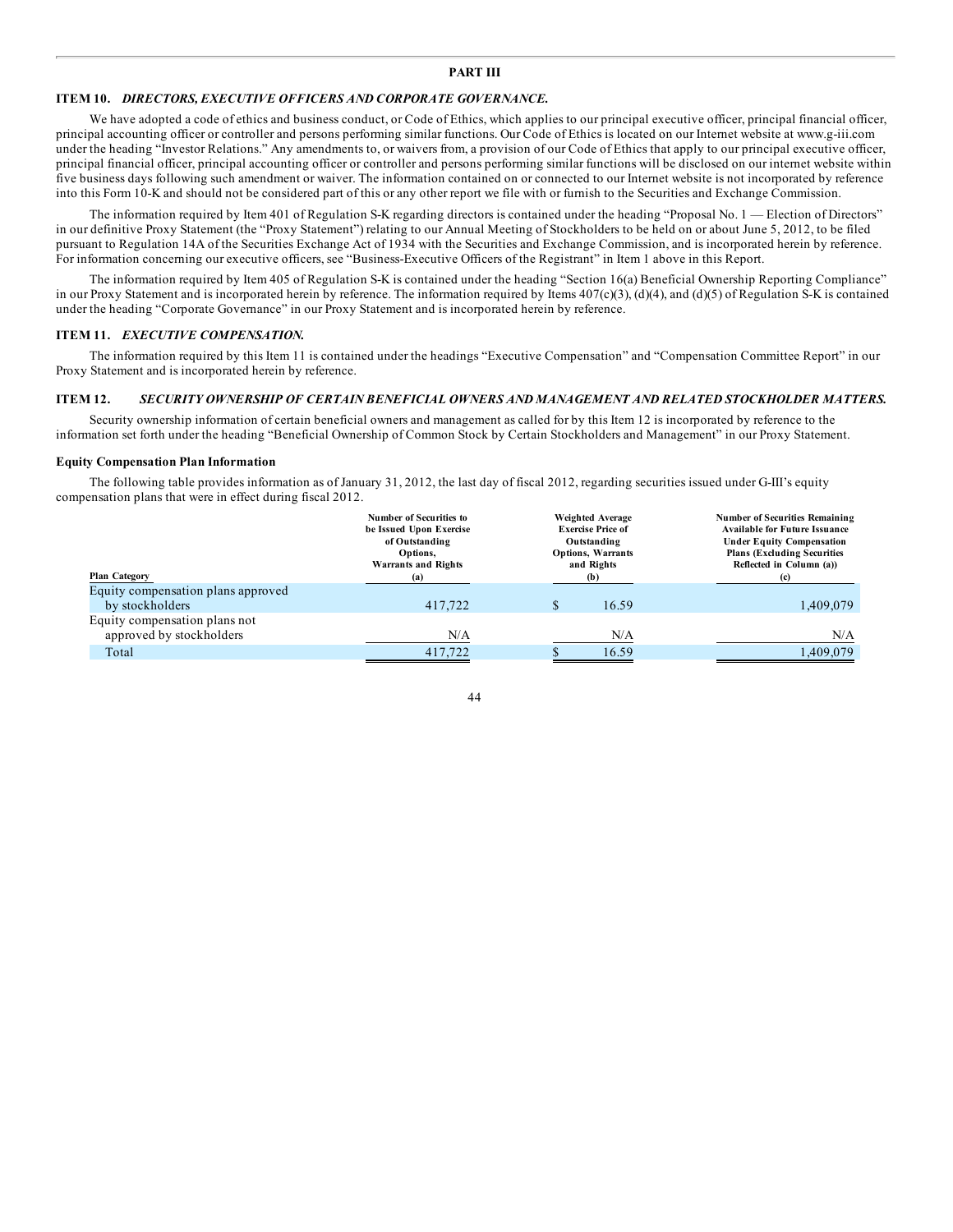### **ITEM 13.** *CERTAINRELATIONSHIPS AND RELATED TRANSACTIONS, AND DIRECTOR INDEPENDENCE.*

The information required by this Item 13 is contained under the headings "Certain Relationships and Related Transactions" and "Corporate Governance" in our Proxy Statement and is incorporated herein by reference.

## **ITEM 14.** *PRINCIPALACCOUNTING FEES AND SERVICES.*

The information required by this Item 14 is contained under the heading "Principal Accounting Fees and Services" in our Proxy Statement and is incorporated herein by reference.

### **PART IV**

## **ITEM 15.** *EXHIBITS AND FINANCIAL STATEMENT SCHEDULES.*

1. Financial Statements.

2. Financial Statement Schedules.

The Financial Statements and Financial Statement Schedules are listed in the accompanying index to consolidated financial statements beginning on page F-1 of this report. All other schedules, for which provision is made in the applicable accounting regulations of the Securities and Exchange Commission are not required under the related instructions, are shown in the financial statements or are not applicable and therefore have been omitted.

3. Exhibits:

(a) The following exhibits filed as part of this report or incorporated herein by reference are management contracts or compensatory plans or arrangements: Exhibits 10.1, 10.1(a), 10.1(b), 10.7, 10.7(a), 10.8, 10.8(a), 10.9, 10.9(a), 10.9(b), 10.9(c), 10.9(d), 10.9(e), 10.9(f), 10.10, 10.11, 10.11(a), 10.11(b) and 10.14.

| 3.1     | Certificate of Incorporation. <sup>1</sup>                                                                                         |
|---------|------------------------------------------------------------------------------------------------------------------------------------|
| 3.1(a)  | Certificate of Amendment of Certificate of Incorporation, dated June 8, 2006.                                                      |
| 3.1(b)  | Certificate of Amendment of Certificate of Incorporation, dated June 7, 2011. 18                                                   |
| 3.2     | By-Laws, as amended, of G-III Apparel Group, Ltd. ("G-III") 20                                                                     |
| 10.1    | Employment Agreement, dated February 1, 1994, between G-III and Morris Goldfarb. 3                                                 |
| 10.1(a) | Amendment, dated October 1, 1999, to the Employment Agreement, dated February 1, 1994, between G-III and Morris Goldfarb. 3        |
| 10.1(b) | Amendment, dated January 28, 2009, to Employment Agreement, dated February 1, 1994, between G-III and Morris Goldfarb. 10          |
| 10.2    | Amended and Restated Financing Agreement, dated as of April 3, 2008 ("Financing Agreement"), by and among The CIT                  |
|         | Group/Commercial Services, Inc., as Agent, the Lenders that are parties thereto, G-III Leather Fashions, Inc., J. Percy For Marvin |
|         | Richards, Ltd., CK Outerwear, LLC, A. Marc & Co., Inc. and Andrew and Suzanne Company Inc. <sup>16</sup>                           |
| 10.2(a) | Joinder and Amendment No. 1, dated July 21, 2008, to Financing Agreement. <sup>11</sup>                                            |
| 10.2(b) | Amendment No. 2, dated April 20, 2009, to Financing Agreement. <sup>12</sup>                                                       |
| 10.2(c) | Amendment No. 3, dated September 11, 2009, to Financing Agreement. <sup>13</sup>                                                   |
| 10.2(d) | Amendment No. 4, dated May 13, 2010, to Financing Agreement. 15                                                                    |
| 10.3    | Lease, dated September 21, 1993, between Hartz Mountain Associates and G-III. 3                                                    |
| 10.3(a) | Lease renewal, dated May 27, 1999, between Hartz Mountain Associates and G-III. <sup>3</sup>                                       |
| 10.3(b) | Lease modification agreement, dated March 10, 2004, between Hartz Mountain Associates and G-III. 4                                 |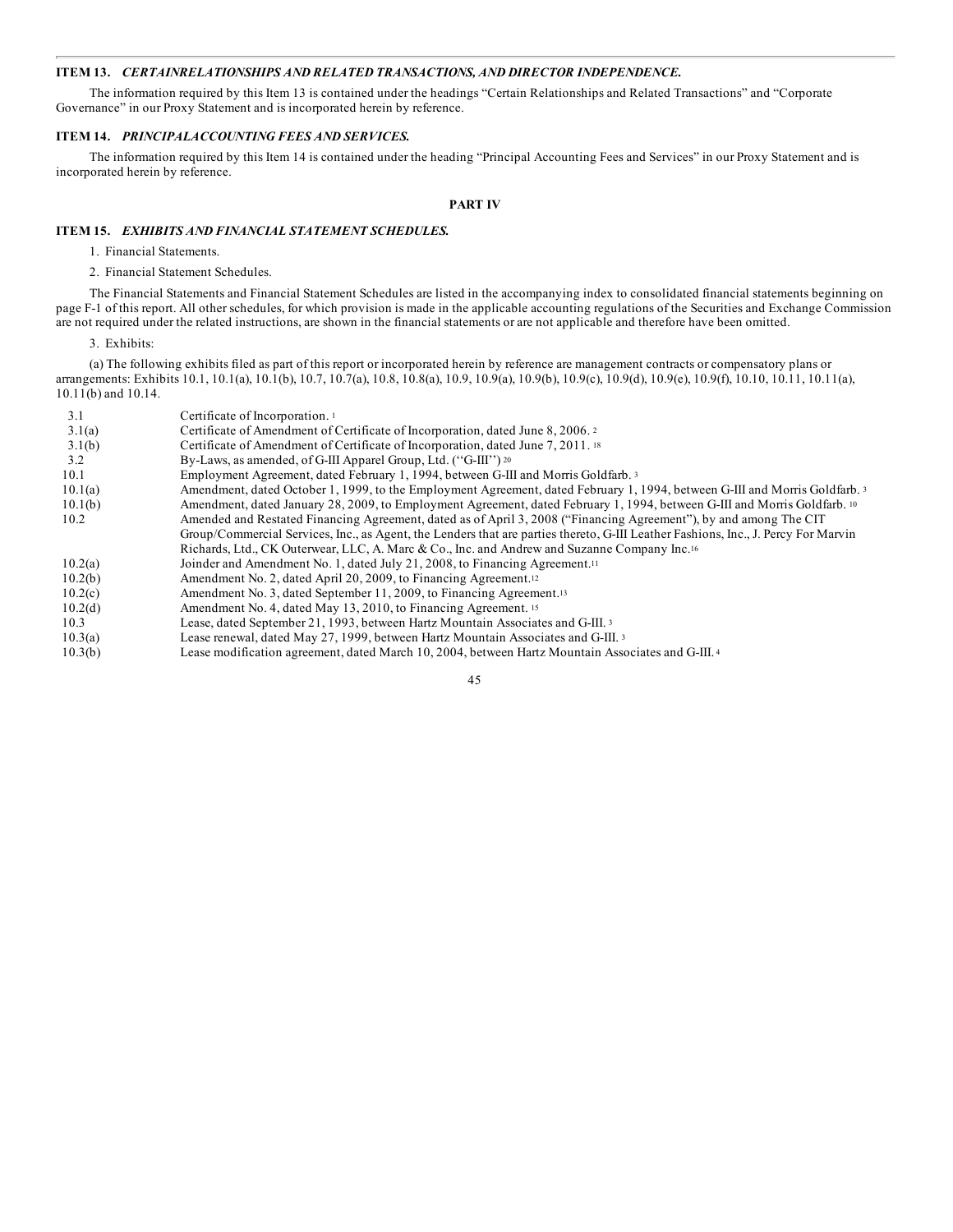| 10.3(c)  | Lease modification agreement, dated February 23, 2005, between Hartz Mountain Associates and G-III.5                                                                                                                                                                                                                          |
|----------|-------------------------------------------------------------------------------------------------------------------------------------------------------------------------------------------------------------------------------------------------------------------------------------------------------------------------------|
| 10.4     | Lease, dated June 1, 1993, between 512 Seventh Avenue Associates ("512") and G-III Leather Fashions, Inc ("G-III Leather")(34th and<br>$35th$ floors). $3$                                                                                                                                                                    |
| 10.4(a)  | Lease amendment, dated July 1, 2000, between 512 and G-III Leather (34th and 35th floors). 3                                                                                                                                                                                                                                  |
| 10.4(b)  | Second Amendment of Lease, dated March 26, 2010, between 500-512 Seventh Avenue Limited Partnership, the successor to 512<br>(collectively, "512") and G-III Leather (34th and 35th floors). <sup>16</sup>                                                                                                                    |
| 10.5     | Lease, dated January 31, 1994, between 512 and G-III(33rd floor). 3                                                                                                                                                                                                                                                           |
| 10.5(a)  | Lease amendment, dated July 1, 2000, between 512 and G-III(33rd floor). 3                                                                                                                                                                                                                                                     |
| 10.5(b)  | Second Amendment of Lease, dated March 26, 2010, between 512 and G-III Leather (33rd floor). <sup>16</sup>                                                                                                                                                                                                                    |
| 10.5(c)  | Second Amendment of Lease, dated March 26, 2010, between 512 and G-III Leather (10th floor). <sup>16</sup>                                                                                                                                                                                                                    |
| 10.5(d)  | Third Amendment of Lease, dated March 26, 2010, between 512 and G-III Leather $(36th, 21st, 22nd, 23rd and 24th floors)$ .                                                                                                                                                                                                    |
| 10.6     | Lease, dated February 10, 2009, between IRET Properties and AM Retail Group, Inc. 16                                                                                                                                                                                                                                          |
| 10.7     | G-III 1997 Stock Option Plan, as amended the "1997 Plan". 4                                                                                                                                                                                                                                                                   |
| 10.7(a)  | Form of Option Agreement for awards made pursuant to the G-III 1997 Plan. <sup>5</sup>                                                                                                                                                                                                                                        |
| 10.8     | G-III 1999 Stock Option Plan for Non-Employee Directors, as amended the "1999 Plan". <sup>6</sup>                                                                                                                                                                                                                             |
| 10.8(a)  | Form of Option Agreement for awards made pursuant to the 1999 Plan. <sup>11</sup>                                                                                                                                                                                                                                             |
| 10.9     | G-III 2005 Amended and Restated Stock Incentive Plan, the "2005 Plan". 16                                                                                                                                                                                                                                                     |
| 10.9(a)  | Form of Option Agreement for awards made pursuant to the 2005 Plan. <sup>11</sup>                                                                                                                                                                                                                                             |
| 10.9(b)  | Form of Restricted Stock Agreement for restricted stock awards made pursuant to the 2005 Plan. 7                                                                                                                                                                                                                              |
| 10.9(c)  | Form of Deferred Stock Award Agreement for restricted stock unit awards made pursuant to the 2005 Plan. 8                                                                                                                                                                                                                     |
| 10.9(d)  | Form of Deferred Stock Award Agreement for April 15, 2009 restricted stock unit grants. <sup>12</sup>                                                                                                                                                                                                                         |
| 10.9(e)  | Form of Deferred Stock Award Agreement for March 17, 2010 restricted stock unit grants. <sup>14</sup>                                                                                                                                                                                                                         |
| 10.9(f)  | Form of Deferred Stock Award Agreement for June 29, 2011 restricted stock unit grants. <sup>19</sup>                                                                                                                                                                                                                          |
| 10.10    | Form of Executive Transition Agreement, as amended. <sup>17</sup>                                                                                                                                                                                                                                                             |
| 10.11    | Employment Agreement, dated as of July 11, 2005, by and between Sammy Aaron and G-III. 16                                                                                                                                                                                                                                     |
| 10.11(a) | Amendment, dated October 3, 2008, to Employment Agreement, dated as of July 11, 2005, by and between Sammy Aaron and G-III. 9                                                                                                                                                                                                 |
| 10.11(b) | Amendment, dated January 28, 2009, to Employment Agreement, dated as of July 11, 2005, by and between Sammy Aaron and G-III.                                                                                                                                                                                                  |
| 10.12    | Lease agreement dated June 29, 2006 between The Realty Associates Fund VI, LP and G-III. <sup>2</sup>                                                                                                                                                                                                                         |
| 10.13    | Lease Agreement, dated December 21, 2009 and effective December 28, 2009, by and between G-III, as Tenant, and Granite South<br>Brunswick LLC, as Landlord. 16                                                                                                                                                                |
| 10.14    | Form of Indemnification Agreement. <sup>16</sup>                                                                                                                                                                                                                                                                              |
| $21*$    | Subsidiaries of G-III.                                                                                                                                                                                                                                                                                                        |
| $23.1*$  | Consent of Independent Registered Public Accounting Firm, Ernst & Young LLP.                                                                                                                                                                                                                                                  |
| $31.1*$  | Certification by Morris Goldfarb, Chief Executive Officer of G-III Apparel Group, Ltd., pursuant to Section 302 of the Sarbanes-Oxley                                                                                                                                                                                         |
|          | Act of 2002, in connection with G-III Apparel Group, Ltd.'s Annual Report on Form 10-K for the fiscal year ended January 31, 2012.                                                                                                                                                                                            |
| $31.2*$  | Certification by Neal S. Nackman, Chief Financial Officer of G-III Apparel Group, Ltd., pursuant to Section 302 of the Sarbanes-Oxley<br>Act of 2002, in connection with G-III Apparel Group, Ltd.'s Annual Report on Form 10-K for the fiscal year ended January 31, 2012.                                                   |
| $32.1**$ | Certification by Morris Goldfarb, Chief Executive Officer of G-III Apparel Group, Ltd., pursuant to 16 U.S.C. Section 1350, as adopted<br>pursuant to Section 906 of the Sarbanes-Oxley Act of 2002, in connection with G-III Apparel Group, Ltd.'s Annual Report on Form<br>10-K for the fiscal year ended January 31, 2012. |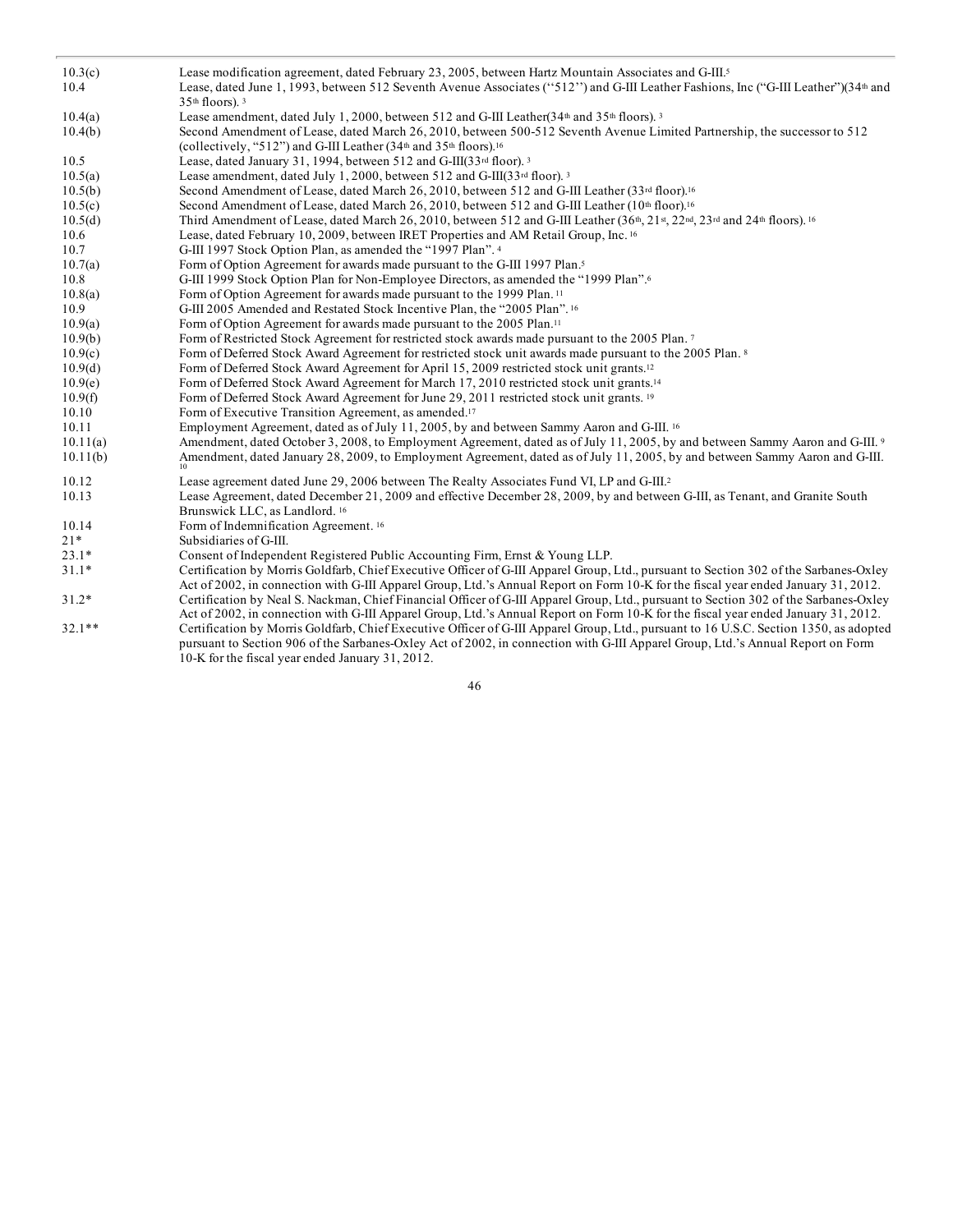| $32.2**$ | Certification by Neal S. Nackman, Chief Financial Officer of G-III Apparel Group, Ltd., pursuant to 16 U.S.C. Section 1350, as adopted |
|----------|----------------------------------------------------------------------------------------------------------------------------------------|
|          | pursuant to Section 906 of the Sarbanes-Oxley Act of 2002, in connection with G-III Apparel Group, Ltd.'s Annual Report on Form 10-    |
|          | K for the year ended January 31, 2012.                                                                                                 |
|          |                                                                                                                                        |

101.INS\*\*\* XBRL Instance Document.

- 101.SCH\*\*\* XBRL Schema Document.<br>101.CAL\*\*\* XBRL Calculation Linkha 101.CAL\*\*\* XBRL Calculation Linkbase Document.<br>101.LAB\*\*\* XBRL Label Linkbase Document.
- 
- 101.LAB\*\*\* XBRL Label Linkbase Document. XBRL Presentation Linkbase Document.
- Filed herewith.
- \*\* Exhibits 32.1 and 32.2 shall not be deemed "filed" for purposes of Section 18 of the Securities Exchange Act of 1934, or otherwise subject to the liability of that Section. Such exhibits shall not be deemed incorporated by reference into any filing under the Securities Act of 1933 or the Securities Exchange Act of 1934.
- \*\*\* Pursuant to Rule 406T of Regulation S-T, the Interactive Data Files on Exhibit 101 hereto are deemed not filed or part of a registration statement or prospectus for purposes of Sections 11 or 12 of the Securities Act of 1933, as amended, are deemed not filed for purposes of Section 18 of the Securities and Exchange Act of 1934, as amended, and otherwise are not subject to liability under those sections.
- (1) Previously filed as an exhibit to G-III's Registration Statement on Form S-1 (no. 33-31906), which exhibit is incorporated herein by reference.
- (2) Previously filed as an exhibit to G-III's Quarterly Report on Form 10-Q for the fiscal quarter ended July 31, 2006, which exhibit is incorporated herein by reference.
- (3) Previously filed as an exhibit to G-III's Annual Report on Form 10-K/A for the fiscal year ended January 31, 2006, which exhibit is incorporated herein by reference.
- (4) Previously filed as an exhibit to G-III's Annual Report on Form 10-K for the fiscal year ended January 31, 2004, which exhibit is incorporated herein by reference.
- (5) Previously filed as an exhibit to G-III's Annual Report on Form 10-K for the fiscal year ended January 31, 2005, which exhibit is incorporated herein by reference.
- (6) Previously filed as an exhibit to G-III's Annual Report on Form 10-K for the fiscal year ended January 31, 2006, filed on May 1, 2006, which exhibit is incorporated herein by reference.
- (7) Previously filed as an exhibit to G-III's Report on Form 8-K filed on June 15, 2005, which exhibit is incorporated herein by reference.
- (8) Previously filed as an exhibit to G-III's Report on Form 8-K filed on July 2, 2008, which exhibit is incorporated herein by reference.
- (9) Previously filed as an exhibit to G-III's Report on Form 8-K filed on October 6, 2008, which exhibit is incorporated herein by reference.
- (10) Previously filed as an exhibit to G-III's Report on Form 8-K filed on February 3, 2009, which exhibit is incorporated herein by reference.
- (11) Previously filed as an exhibit to G-III's Annual Report on Form 10-K for the fiscal year ended January 31, 2009, which exhibit is incorporated herein by reference.
- (12) Previously filed as an exhibit to G-III's Report on Form 8-K filed on April 21, 2009, which is incorporated herein by reference.
- (13) Previously filed as an exhibit to G-III's Report on Form 8-K filed on September 16, 2009, which exhibit is incorporated herein by reference.
- (14) Previously filed as an exhibit to G-III's Report on Form 8-K filed on March 23, 2010, which exhibit is incorporated herein by reference.
- (15) Previously filed as an exhibit to G-III's Quarterly Report on Form 10-Q for the fiscal quarter ended April 30, 2010, which exhibit is incorporated herein by reference.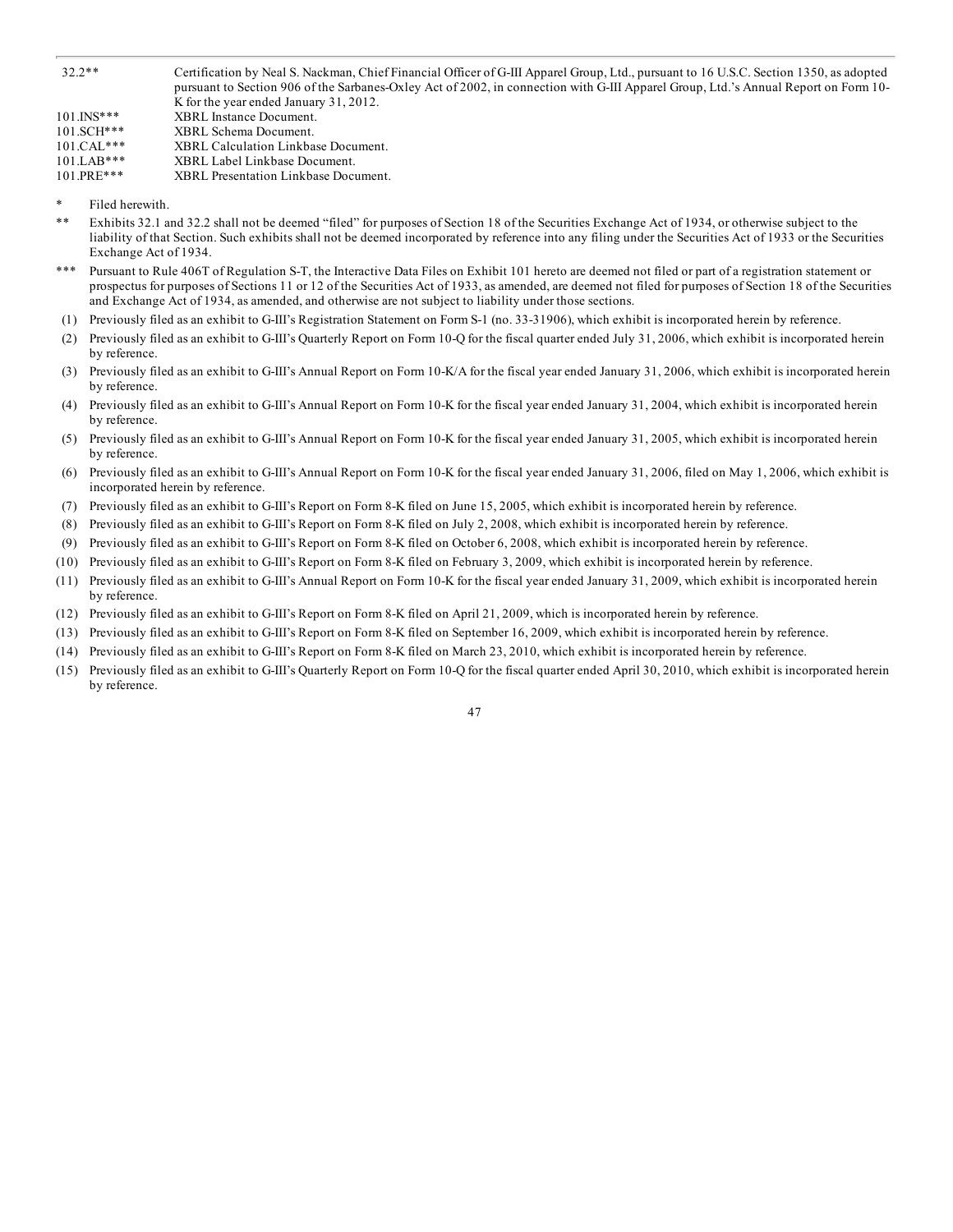- (16) Previously filed as an exhibit to G-III's Quarterly Report on Form 10-Q for the fiscal quarter ended October 31, 2010, which exhibit is incorporated herein by reference.
- (17) Previously filed as an exhibit to G-III's Report on Form 8-K filed on February 16, 2011, which exhibit is incorporated herein by reference.
- (18) Previously filed as an exhibit to G-III's Report on Form 8-K filed on June 9, 2011, which exhibit is incorporated herein by reference.
- (19) Previously filed as an exhibit to G-III's Report on Form 8-K filed on July 1, 2011, which exhibit is incorporated herein by reference.
- (20) Previously filed as an exhibit to G-III's Report on Form 8-K filed on December 9, 2011, which exhibit is incorporated herein by reference.

Exhibits have been included in copies of this Report filed with the Securities and Exchange Commission. We will provide, without charge, a copy of these exhibits to each stockholder upon the written request of any such stockholder. All such requests should be directed to G-III Apparel Group, Ltd., 512 Seventh Avenue, 35th floor, New York, New York 10018, Attention: Mr. Wayne S. Miller, Secretary.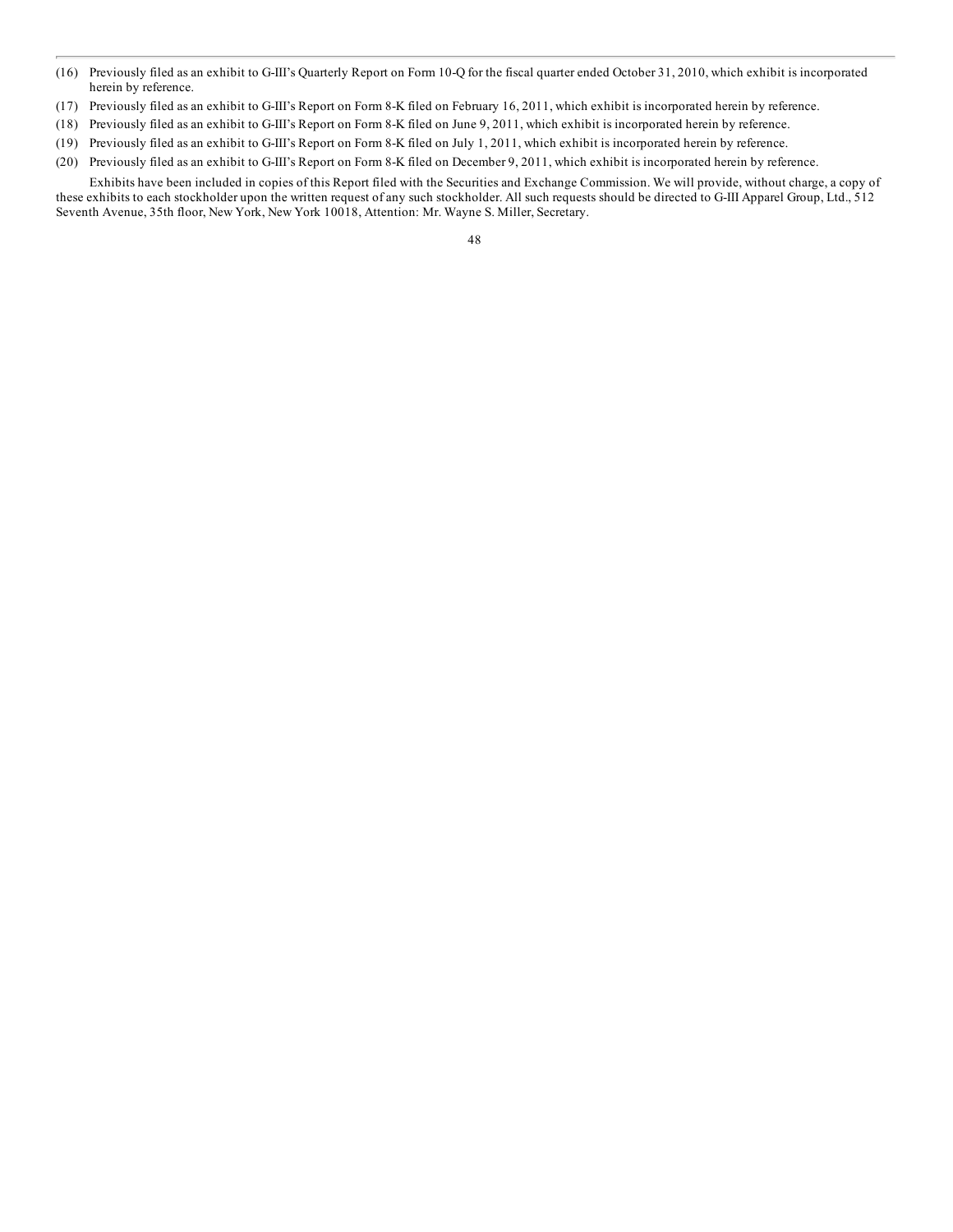**SIGNATURES**

Pursuant to the requirements of Section 13 or 15(d) of the Securities Exchange Act of 1934, the registrant has duly caused this report to be signed on its behalf by the undersigned, thereunto duly authorized.

G-III APPAREL GROUP, LTD.

By: /s/ Morris Goldfarb

Morris Goldfarb, Chief Executive Officer

April 11, 2012

Pursuant to the requirements of the Securities Exchange Act of 1934, this report has been signed below by the following persons on behalf of the registrant and in the capacities and on the dates indicated.

| Signature                                        | Title                                                                                        | Date           |
|--------------------------------------------------|----------------------------------------------------------------------------------------------|----------------|
| Morris Goldfarb<br>$\sqrt{s}$<br>Morris Goldfarb | Director, Chairman of the Board and Chief<br>Executive Officer (principal executive officer) | April 11, 2012 |
| /s/ Neal S. Nackman<br>Neal S. Nackman           | Chief Financial Officer (principal financial and<br>accounting officer)                      | April 11, 2012 |
| /s/ Sammy Aaron<br>Sammy Aaron                   | Director and Vice Chairman                                                                   | April 11, 2012 |
| /s/ Thomas J. Brosig<br>Thomas J. Brosig         | Director                                                                                     | April 11, 2012 |
| /s/ Alan Feller<br>Alan Feller                   | Director                                                                                     | April 11, 2012 |
| /s/ Jeffrey Goldfarb<br>Jeffrey Goldfarb         | Director                                                                                     | April 11, 2012 |
| /s/ $Carl Katz$<br>Carl Katz                     | Director                                                                                     | April 11, 2012 |
| /s/ Laura Pomerantz<br>Laura Pomerantz           | Director                                                                                     | April 11, 2012 |
| /s/ Willem van Bokhorst<br>Willem van Bokhorst   | Director                                                                                     | April 11, 2012 |
| /s/ Cheryl Vitali<br>Cheryl Vitali               | Director                                                                                     | April 11, 2012 |
| Richard White<br>/s/<br>Richard White            | Director                                                                                     | April 11, 2012 |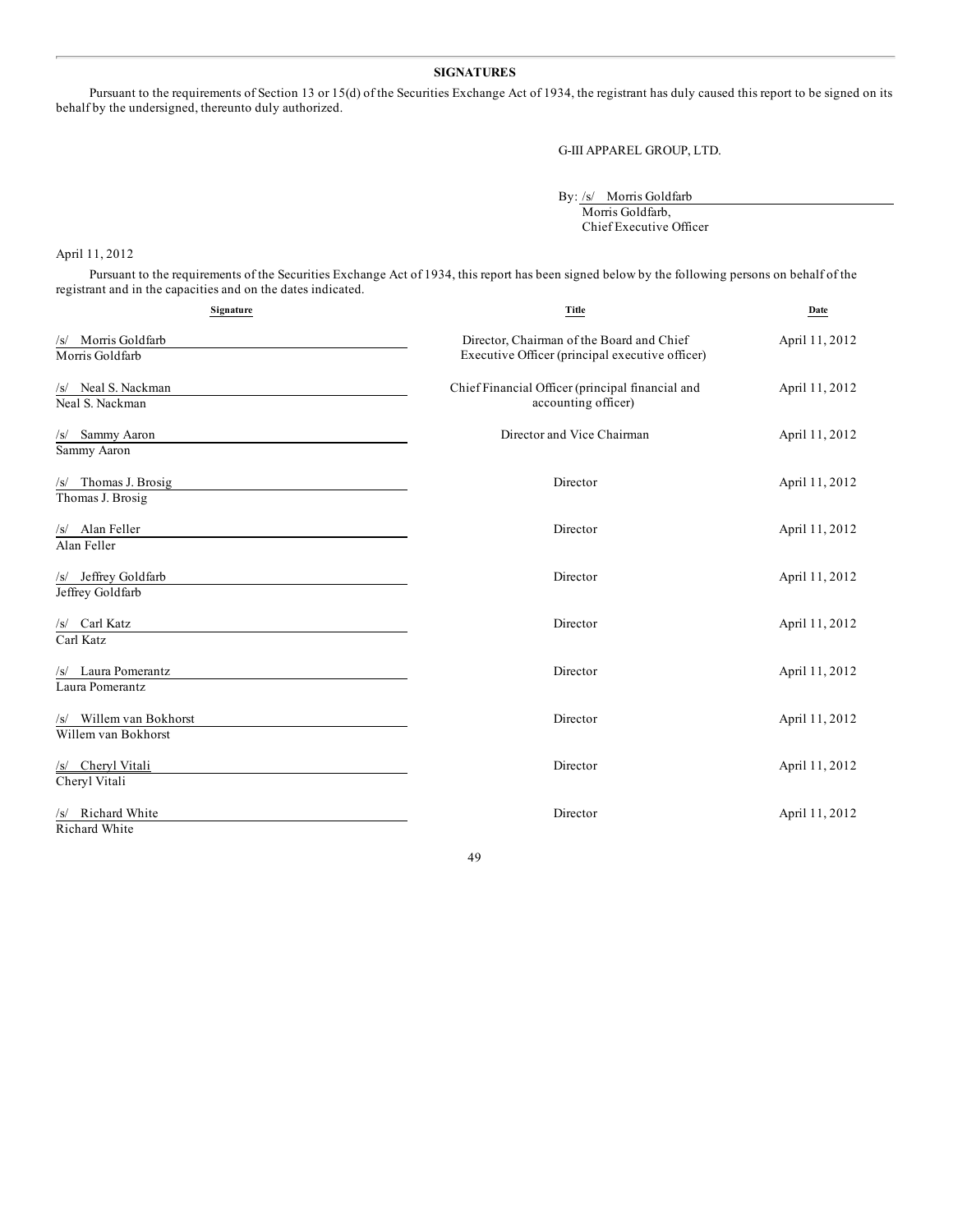### **EXHIBIT INDEX**

21 Subsidiaries of G-III.

- 23.1 Consent of Independent Registered Public Accounting Firm, Ernst & Young LLP.<br>21.1 Certification by Morris Goldfarb. Chief Executive Officer of G-III Apparel Group.
- 31.1 Certification by Morris Goldfarb, Chief Executive Officer of G-III Apparel Group, Ltd., pursuant to Section 302 of the Sarbanes-Oxley Act of 2002, in connection with G-III Apparel Group, Ltd.'s Annual Report on Form 10-K for the fiscal year ended January 31, 2012.
- 31.2 Certification by Neal S. Nackman, Chief Financial Officer of G-III Apparel Group, Ltd., pursuant to Section 302 of the Sarbanes-Oxley Act of 2002, in connection with G-III Apparel Group, Ltd.'s Annual Report on Form 10-K for the fiscal year ended January 31, 2012.
- 32.1 Certification by Morris Goldfarb, Chief Executive Officer of G-III Apparel Group, Ltd., pursuant to 18 U.S.C. Section 1350, as adopted pursuant to Section 906 of the Sarbanes-Oxley Act of 2002, in connection with G-III Apparel Group, Ltd.'s Annual Report on Form 10-K for the fiscal year ended January 31, 2012.
- 32.2 Certification by Neal S. Nackman, Chief Financial Officer of G-III Apparel Group, Ltd., pursuant to 18 U.S.C. Section 1350, as adopted pursuant to Section 906 of the Sarbanes-Oxley Act of 2002, in connection with G-III Apparel Group, Ltd.'s Annual Report on Form 10-K for the fiscal year ended January 31, 2012.
- 101.INS XBRL Instance Document.
- 101.SCH XBRL Schema Document.<br>101.CAL XBRL Calculation Linkba
- 101.CAL XBRL Calculation Linkbase Document.<br>101.LAB XBRL Label Linkbase Document.
- XBRL Label Linkbase Document.
- 101.PRE XBRL Presentation Linkbase Document.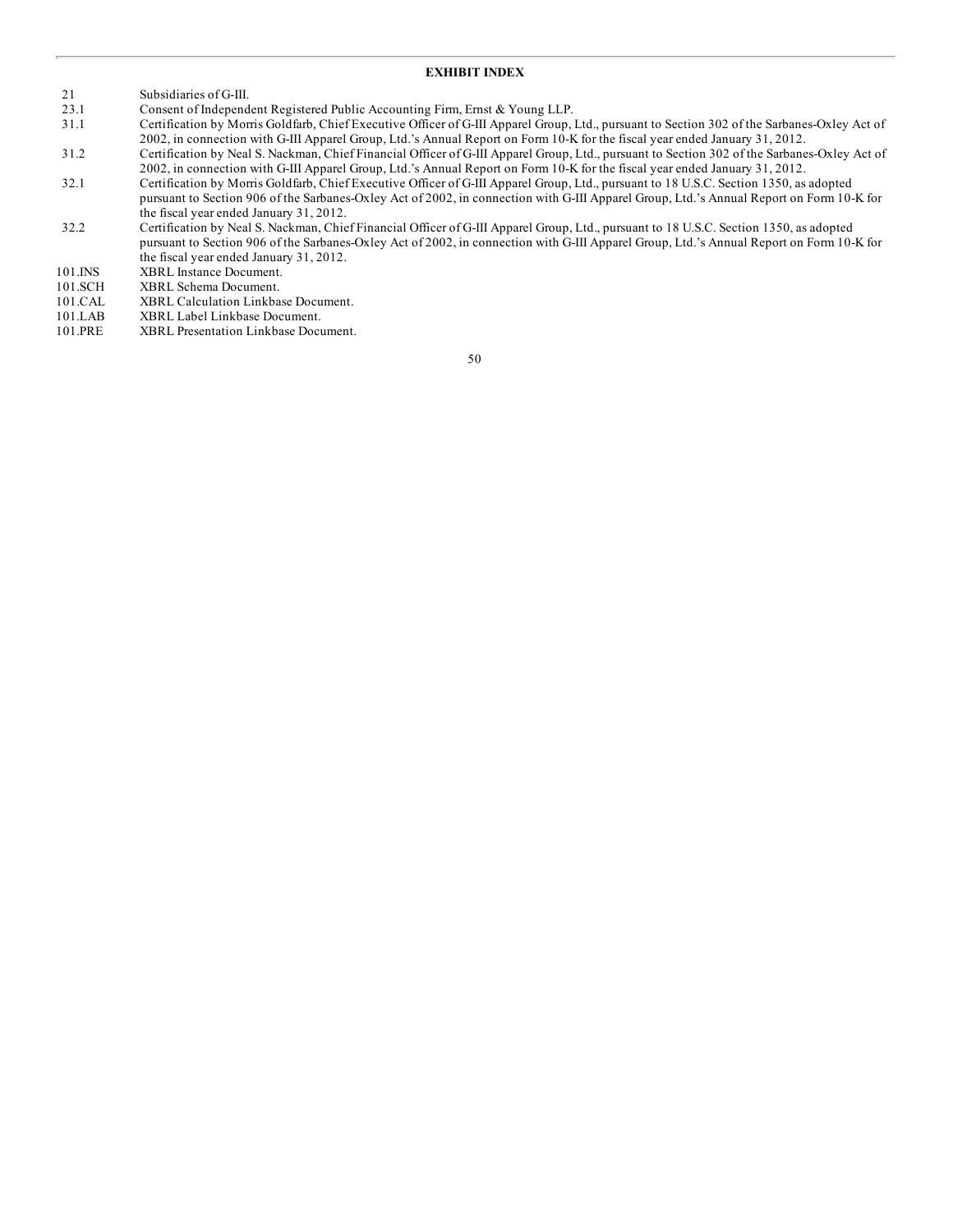## **G-III Apparel Group, Ltd. and Subsidiaries INDEX TO CONSOLIDATED FINANCIAL STATEMENTS AND FINANCIAL STATEMENT SCHEDULE (Item 15(a))**

| Reports of Independent Registered Public Accounting Firm                                      | Page      |
|-----------------------------------------------------------------------------------------------|-----------|
| <b>Financial Statements</b>                                                                   | 2         |
| Consolidated Balance Sheets — January 31, 2012 and 2011                                       | $F-$      |
| Consolidated Statements of Income — Years Ended January 31, 2012, 2011 and 2010               | $F-$      |
|                                                                                               |           |
| Consolidated Statements of Stockholders' Equity — Years Ended January 31, 2012, 2011 and 2010 | $F-$<br>6 |
| Consolidated Statements of Cash Flows — Years Ended January 31, 2012, 2011 and 2010           | $F-$      |
|                                                                                               |           |
| <b>Notes to Consolidated Financial Statements</b>                                             | $F-$      |
| Financial Statement Schedule                                                                  | 8         |
| $II$ — Valuation and Qualifying Accounts                                                      | $S-$      |
|                                                                                               |           |

All other schedules for which provision is made in the applicable regulations of the Securities and Exchange Commission are not required under the related instructions or are inapplicable and, accordingly, are omitted.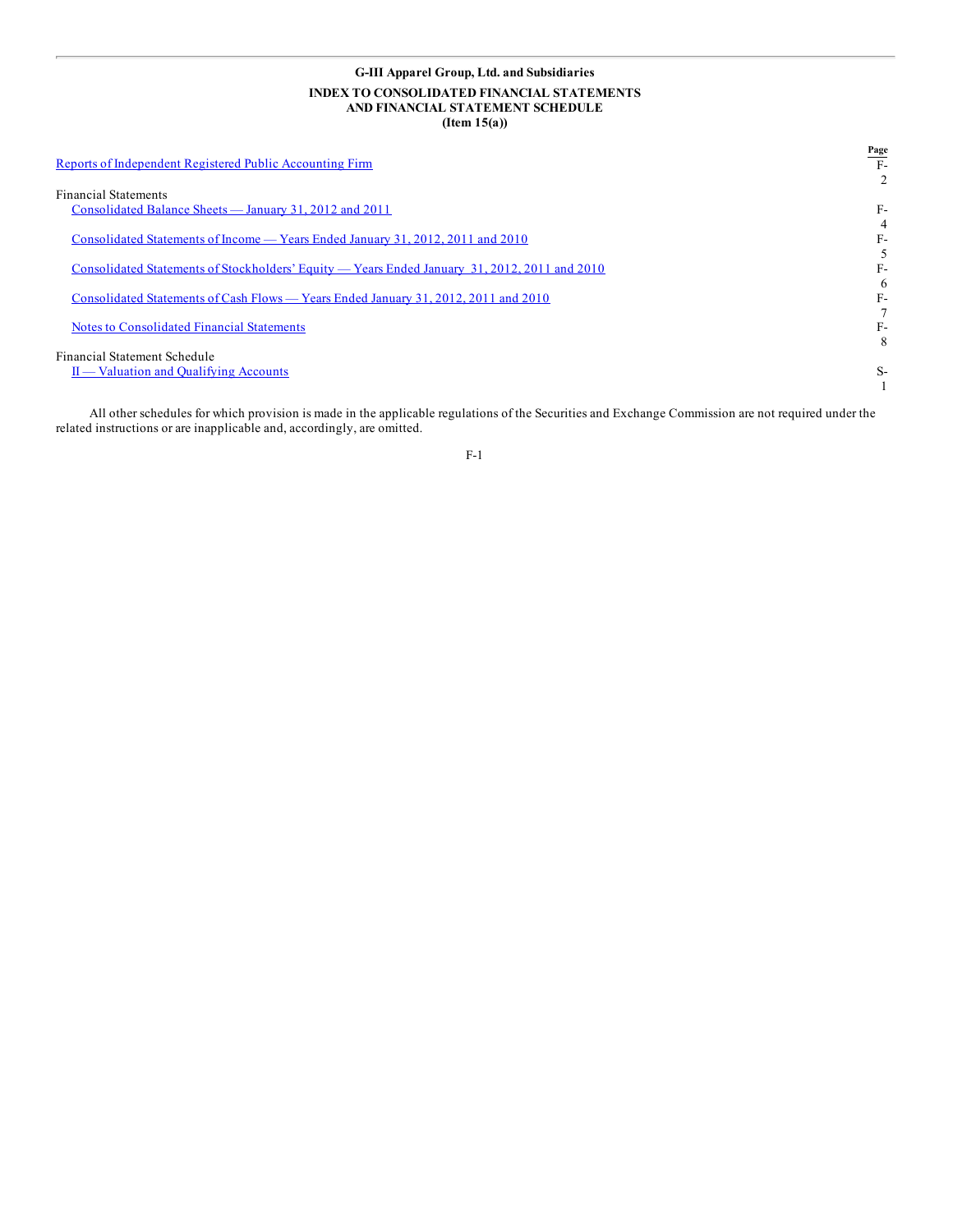#### **REPORT OF INDEPENDENT REGISTERED PUBLIC ACCOUNTING FIRM**

#### <span id="page-51-0"></span>To the Board of Directors and Stockholders of **G-III Apparel Group, Ltd.**

We have audited the accompanying consolidated balance sheets of G-III Apparel Group, Ltd. and subsidiaries as of January 31, 2012 and 2011, and the related consolidated statements of income, stockholders' equity, and cash flows for each of the three years in the period ended January 31, 2012. Our audits also included the financial statement schedule listed in the index at Item 15(a). These financial statements and schedule are the responsibility of the Company's management. Our responsibility is to express an opinion on these financial statements and schedule based on our audits.

We conducted our audits in accordance with the standards of the Public Company Accounting Oversight Board (United States). Those standards require that we plan and perform the audit to obtain reasonable assurance about whether the financial statements are free of material misstatement. An audit includes examining, on a test basis, evidence supporting the amounts and disclosures in the financial statements. An audit also includes assessing the accounting principles used and significant estimates made by management, as well as evaluating the overall financial statement presentation. We believe that our audits provide a reasonable basis for our opinion.

In our opinion, the financial statements referred to above present fairly, in all material respects, the consolidated financial position of G-III Apparel Group, Ltd. and subsidiaries at January 31, 2012 and 2011, and the consolidated results of their operations and their cash flows for each of the three years in the period ended January 31, 2012, in conformity with U.S. generally accepted accounting principles. Also, in our opinion, the related financial statement schedule, when considered in relation to the basic financial statements taken as a whole, presents fairly in all material respects, the information set forth therein.

We also have audited, in accordance with the standards of the Public Company Accounting Oversight Board (United States), G-III Apparel Group, Ltd. and subsidiaries' internal control over financial reporting as of January 31, 2012, based on criteria established in Internal Control — Integrated Framework issued by the Committee of Sponsoring Organizations of the Treadway Commission and our report dated April 11, 2012 expressed an unqualified opinion thereon.

/s/ ERNST & YOUNG LLP

New York, New York April 11, 2012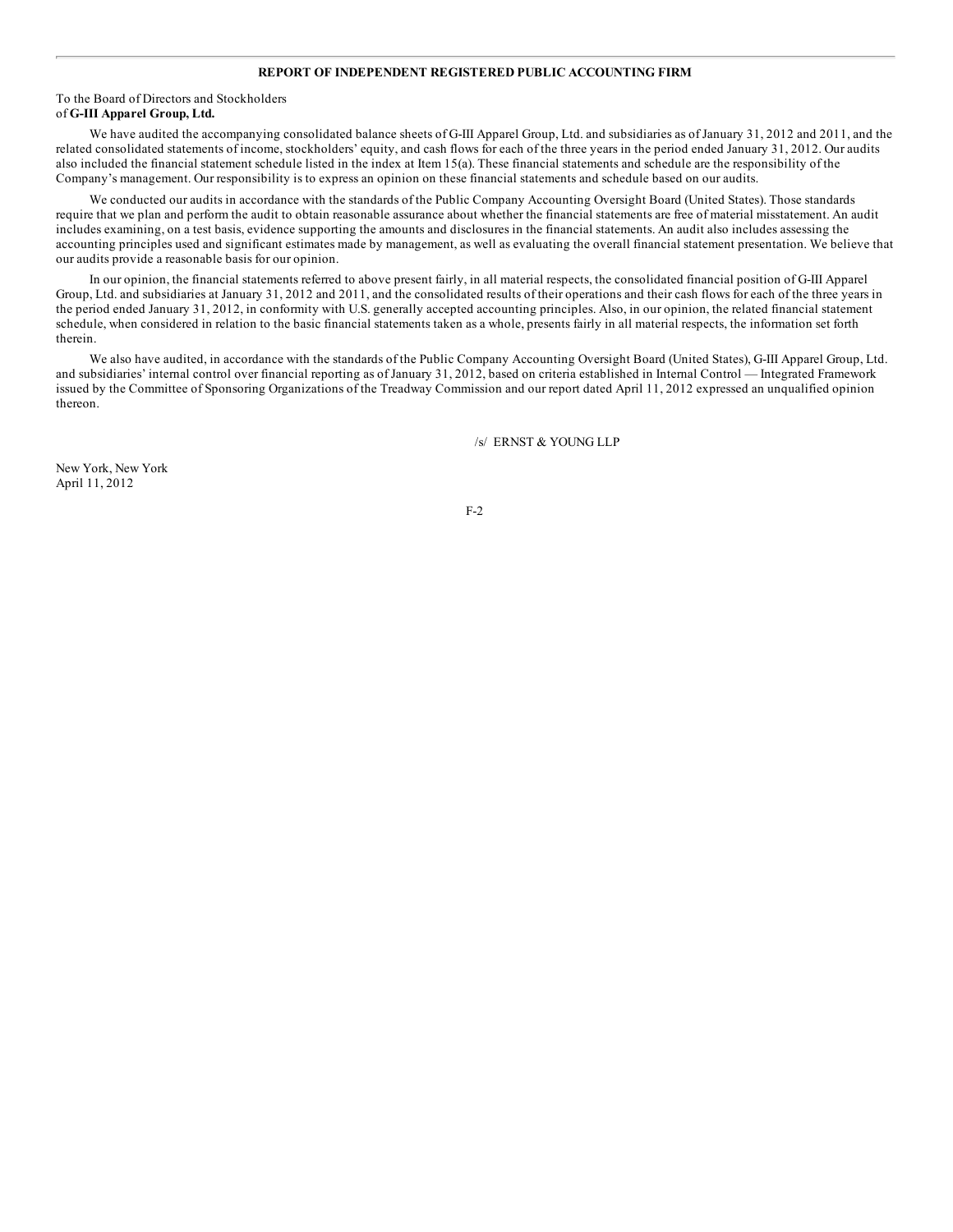#### **REPORT OF INDEPENDENT REGISTERED PUBLIC ACCOUNTING FIRM**

### To the Board of Directors and Stockholders of **G-III Apparel Group, Ltd.**

We have audited G-III Apparel Group Ltd. and subsidiaries internal control over financial reporting as of January 31, 2012, based on criteria established in Internal Control — Integrated Framework issued by the Committee of Sponsoring Organizations of the Treadway Commission (the COSO criteria). G-III Apparel Group Ltd. and subsidiaries management is responsible for maintaining effective internal control over financial reporting, and for its assessment of the effectiveness of internal control over financial reporting included in the accompanying Management's Report on Internal Control over Financial Reporting. Our responsibility is to express an opinion on the Company's internal control over financial reporting based on our audit.

We conducted our audit in accordance with the standards of the Public Company Accounting Oversight Board (United States). Those standards require that we plan and perform the audit to obtain reasonable assurance about whether effective internal control over financial reporting was maintained in all material respects. Our audit included obtaining an understanding of internal control over financial reporting, assessing the risk that a material weakness exists, testing and evaluating the design and operating effectiveness of internal control based on the assessed risk, and performing such other procedures as we considered necessary in the circumstances. We believe that our audit provides a reasonable basis for our opinion.

A company's internal control over financial reporting is a process designed to provide reasonable assurance regarding the reliability of financial reporting and the preparation of financial statements for external purposes in accordance with generally accepted accounting principles. A company's internal control over financial reporting includes those policies and procedures that (1) pertain to the maintenance of records that, in reasonable detail, accurately and fairly reflect the transactions and dispositions of the assets of the company; (2) provide reasonable assurance that transactions are recorded as necessary to permit preparation of financial statements in accordance with generally accepted accounting principles, and that receipts and expenditures of the company are being made only in accordance with authorizations of management and directors of the company; and (3) provide reasonable assurance regarding prevention or timely detection of unauthorized acquisition, use, or disposition of the company's assets that could have a material effect on the financial statements.

Because of its inherent limitations, internal control over financial reporting may not prevent or detect misstatements. Also, projections of any evaluation of effectiveness to future periods are subject to the risk that controls may become inadequate because of changes in conditions, or that the degree of compliance with the policies or procedures may deteriorate.

In our opinion, G-III Apparel Group, Ltd. and subsidiaries maintained, in all material respects, effective internal control over financial reporting as of January 31, 2012, based on the COSO criteria.

We also have audited, in accordance with the standards of the Public Company Accounting Oversight Board (United States), the consolidated balance sheets of G-III Apparel Group, Ltd. and subsidiaries as of January 31, 2012 and 2011, and the related consolidated statements of income, stockholders' equity, and cash flows for each of the three years in the period ended January 31, 2012 of G-III Apparel Group, Ltd. and subsidiaries, and our report dated April 11, 2012 expressed an unqualified opinion thereon.

Ernst & Young LLP

New York, New York April 11, 2012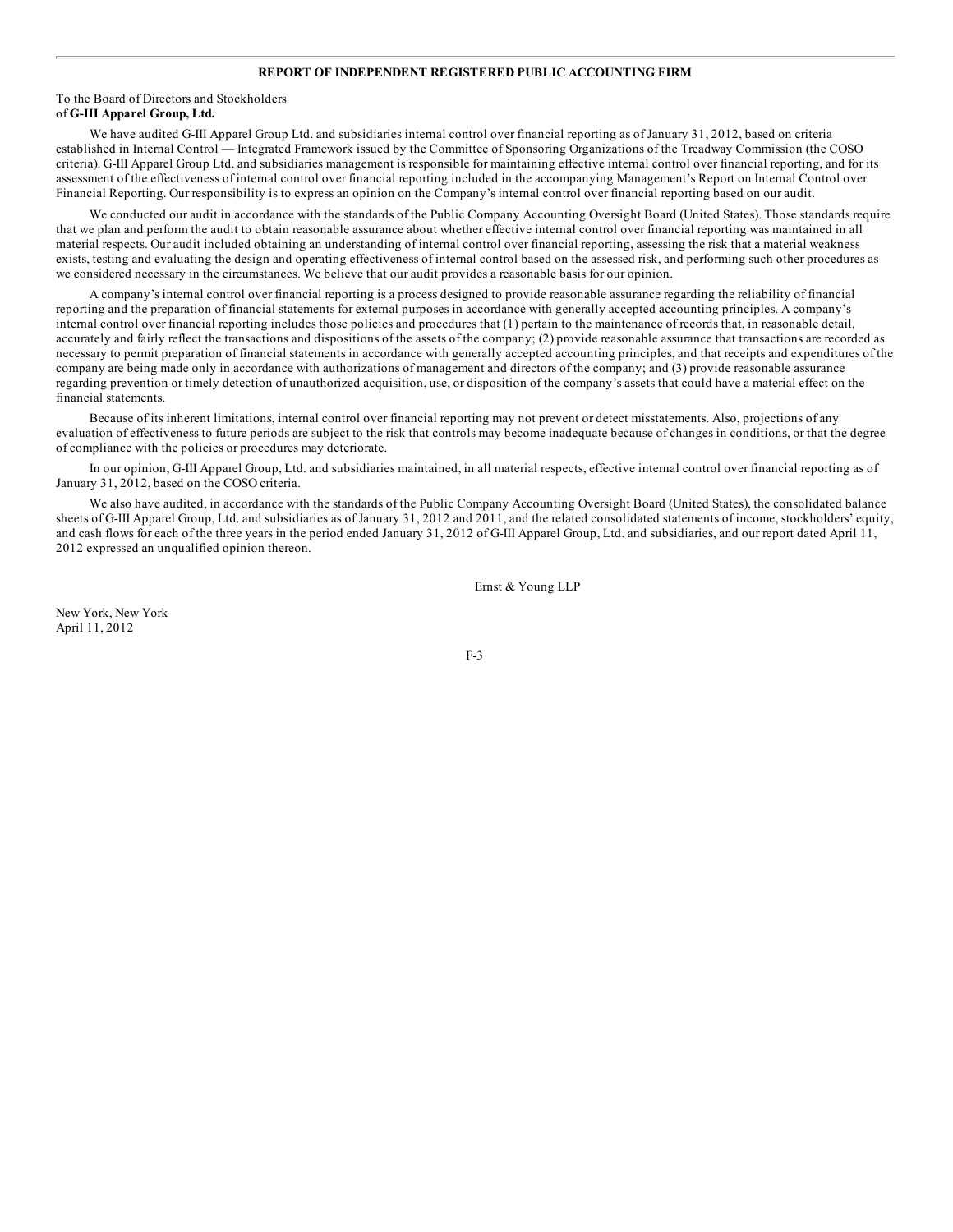# **G-III Apparel Group, Ltd. and Subsidiaries CONSOLIDATED BALANCE SHEETS January 31,**

<span id="page-53-0"></span>

|                                                                                                                        | 2012           | 2011<br>(In thousands, except share<br>and per share amounts) |
|------------------------------------------------------------------------------------------------------------------------|----------------|---------------------------------------------------------------|
| <b>ASSETS</b>                                                                                                          |                |                                                               |
| <b>CURRENT ASSETS</b>                                                                                                  |                |                                                               |
| Cash and cash equivalents                                                                                              | \$24,660       | \$10,045                                                      |
| Accounts receivable, net of allowance for doubtful accounts and sales discounts of \$34,436 and \$32,174, respectively | 162,510        | 138,341                                                       |
| Inventories                                                                                                            | 253.521        | 204,995                                                       |
| Deferred income taxes                                                                                                  | 9.559          | 10,035                                                        |
| Prepaid expenses and other current assets                                                                              | 14,528         | 13,390                                                        |
| Total current assets                                                                                                   | 464,778        | 376,806                                                       |
| <b>INVESTMENT IN JOINT VENTURE</b>                                                                                     | 2,419          | 40                                                            |
| PROPERTY AND EQUIPMENT, NET                                                                                            | 33,365         | 22,556                                                        |
| DEFERRED INCOME TAXES                                                                                                  |                | 1,803                                                         |
| <b>OTHER ASSETS</b>                                                                                                    | 1.830          | 2,133                                                         |
| <b>INTANGIBLES, NET</b>                                                                                                | 17,611         | 18,483                                                        |
| <b>GOODWILL</b>                                                                                                        | 26,100         | 26,100                                                        |
|                                                                                                                        | \$546,103      | \$447,921                                                     |
| LIABILITIES AND STOCKHOLDERS' EQUITY                                                                                   |                |                                                               |
| <b>CURRENT LIABILITIES</b>                                                                                             |                |                                                               |
| Notes payable                                                                                                          | \$ 30,050      | \$                                                            |
| Income taxes payable                                                                                                   | 6.212          | 41                                                            |
| Accounts payable                                                                                                       | 96,727         | 103,012                                                       |
| Accrued expenses                                                                                                       | 43,530         | 34,259                                                        |
| Total current liabilities                                                                                              | 176.519        | 137,312                                                       |
| DEFERRED INCOME TAXES                                                                                                  | 1,289          |                                                               |
| OTHER NON- CURRENT LIABILITIES                                                                                         | 10,323         | 7,115                                                         |
| <b>TOTAL LIABILITIES</b>                                                                                               | 188.131        | 144,427                                                       |
| STOCKHOLDERS' EQUITY                                                                                                   |                |                                                               |
| Preferred stock; 1,000,000 shares authorized; No shares issued and outstanding                                         |                |                                                               |
| Common stock - \$.01 par value; 80,000,000 and 40,000,000 shares authorized; 20,279,132 and 20,056,132 shares          |                |                                                               |
| issued                                                                                                                 | 203            | 201                                                           |
| Additional paid-in capital                                                                                             | 160.102        | 152,340                                                       |
| Accumulated other comprehensive income (loss)                                                                          | $\overline{4}$ | (19)                                                          |
| Retained earnings                                                                                                      | 201.562        | 151,942                                                       |
| Common stock held in treasury, at cost - 492,225 and 367,225 shares                                                    | (3,899)        | (970)                                                         |
|                                                                                                                        | 357,972        | 303,494                                                       |
|                                                                                                                        | \$546.103      | \$447,921                                                     |

The accompanying notes are an integral part of these statements.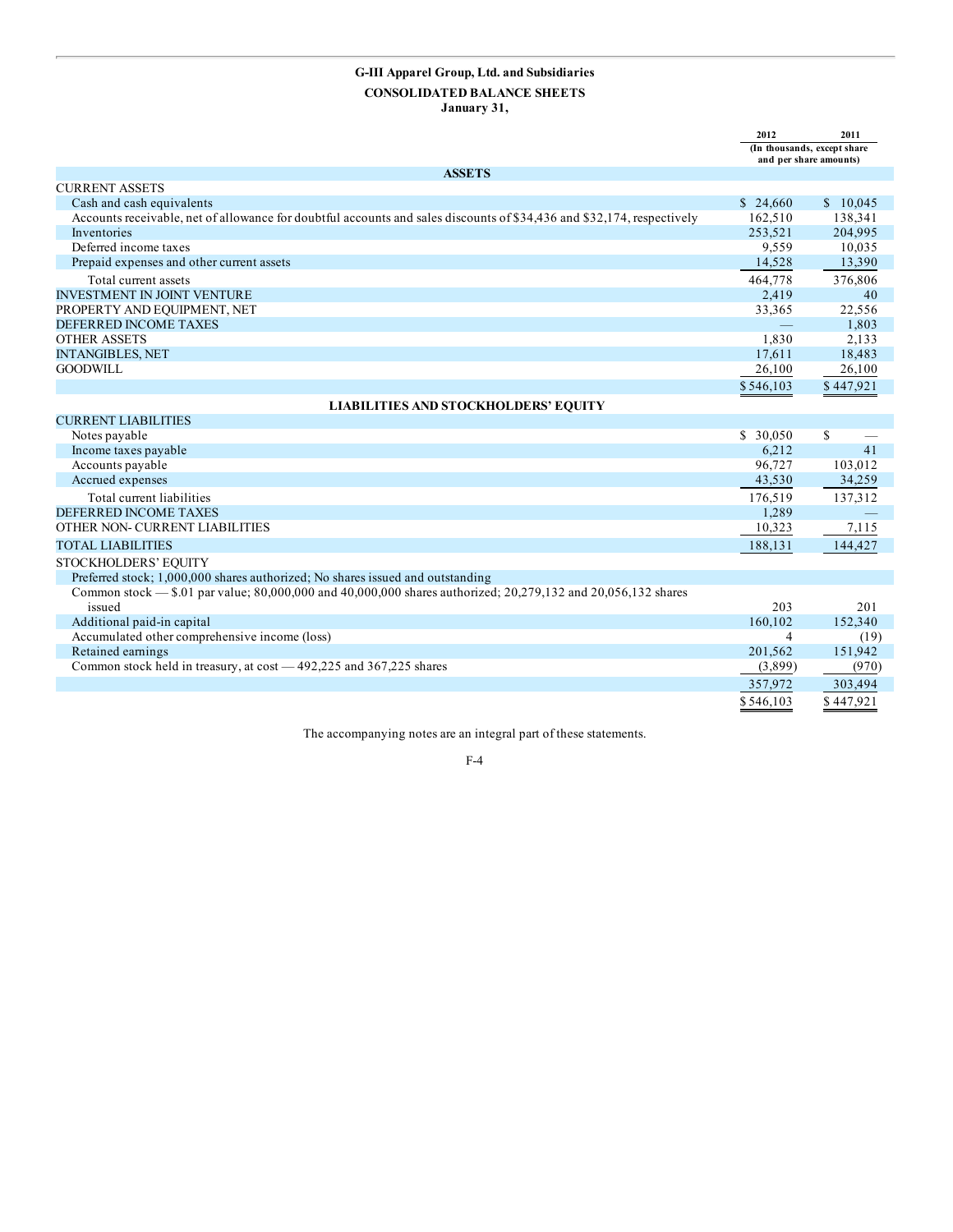# **G-III Apparel Group, Ltd. and Subsidiaries CONSOLIDATED STATEMENTS OF INCOME**

<span id="page-54-0"></span>

|                                               |             | Year Ended January 31,                   |           |  |
|-----------------------------------------------|-------------|------------------------------------------|-----------|--|
|                                               | 2012        | 2011                                     | 2010      |  |
|                                               |             | (In thousands, except per share amounts) |           |  |
| Net sales                                     | \$1,231,201 | \$1,063,404                              | \$800,864 |  |
| Cost of goods sold                            | 860,485     | 712,359                                  | 533,996   |  |
| Gross profit                                  | 370,716     | 351,045                                  | 266,868   |  |
| Selling, general and administrative expenses  | 277,019     | 248,380                                  | 205,281   |  |
| Depreciation and amortization                 | 7,473       | 5,733                                    | 5,380     |  |
| Operating profit                              | 86,224      | 96,932                                   | 56,207    |  |
| Equity loss in joint venture                  | 1,271       |                                          |           |  |
| Interest and financing charges, net           | 5,713       | 4,027                                    | 4,705     |  |
| Income before income taxes                    | 79,240      | 92,905                                   | 51,502    |  |
| Income tax expense                            | 29,620      | 36,223                                   | 19,784    |  |
| Net income                                    | 49,620      | 56,682                                   | \$31,718  |  |
| <b>NET INCOME PER COMMON SHARE:</b>           |             |                                          |           |  |
| Basic:                                        |             |                                          |           |  |
| Net income per common share                   | 2.51        | S<br>2.96                                | 1.87      |  |
| Weighted average number of shares outstanding | 19,796      | 19,175                                   | 16,990    |  |
| Diluted:                                      |             |                                          |           |  |
| Net income per common share                   | 2.46        | 2.88<br>\$                               | 1.83      |  |
| Weighted average number of shares outstanding | 20,192      | 19,705                                   | 17,358    |  |

The accompanying notes are an integral part of these statements.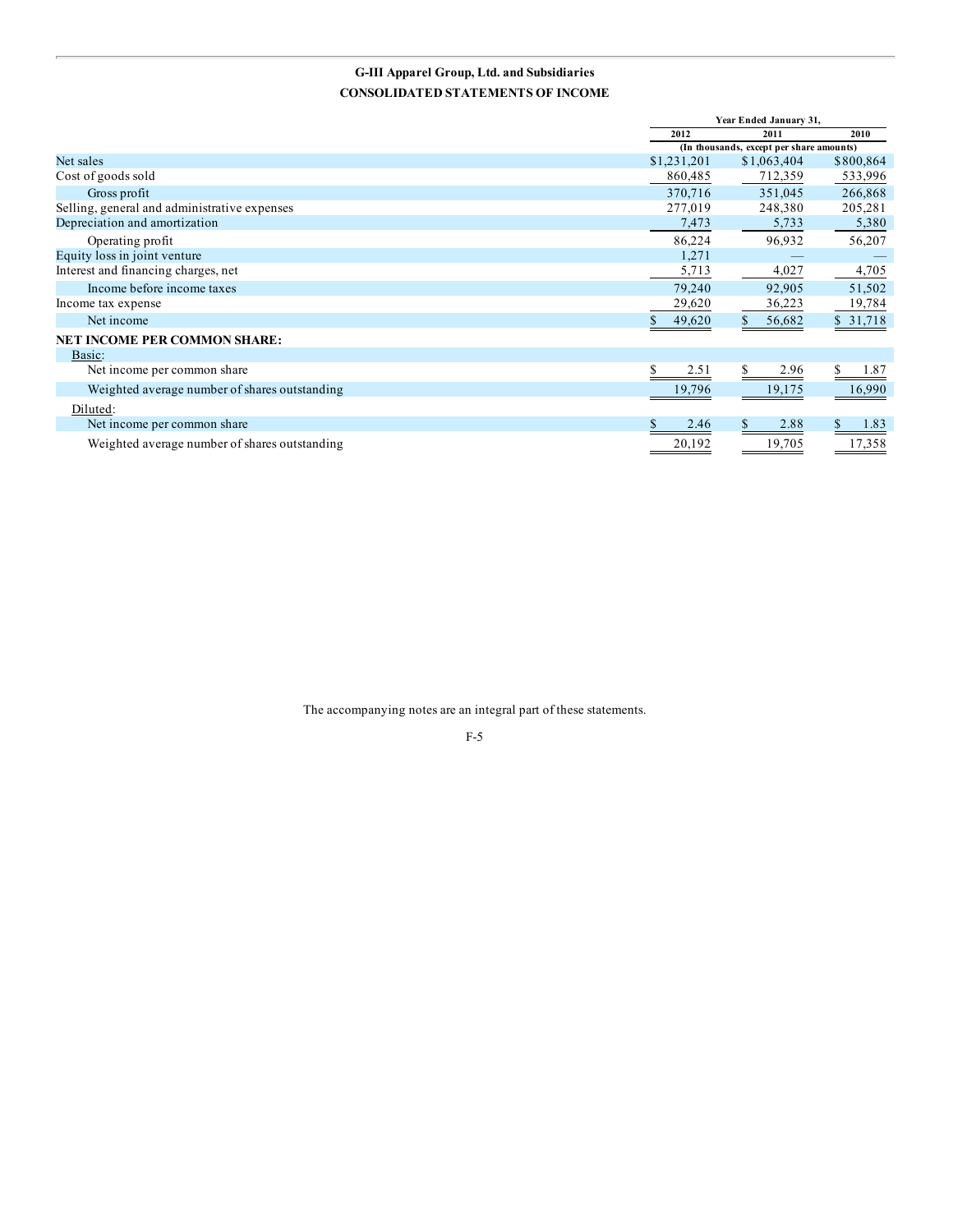# **G-III Apparel Group, Ltd. and Subsidiaries CONSOLIDATED STATEMENTS OF STOCKHOLDERS' EQUITY**

<span id="page-55-0"></span>

|                                                       |                      | <b>Additional</b> | Accumulated<br>Other  |                            | Common                |           |
|-------------------------------------------------------|----------------------|-------------------|-----------------------|----------------------------|-----------------------|-----------|
|                                                       | Common               | Paid-in           | Comprehensive<br>Loss | Retained                   | <b>Stock Held</b>     |           |
|                                                       | <b>Stock</b>         | Capital           |                       | Earnings                   | in Treasury           | Total     |
| Balance as of January 31, 2009                        | <sup>\$</sup><br>171 | \$99,486          | $\mathbb{S}$          | (In thousands)<br>\$63,542 | $\mathbb{S}$<br>(970) | \$162,229 |
| Equity awards exercised/vested                        | 2                    | 1,186             |                       |                            |                       | 1,188     |
| Tax benefit from exercise/vesting of equity awards    |                      | 859               |                       |                            |                       | 859       |
| Taxes paid for net share settlements                  |                      | (296)             |                       |                            |                       | (296)     |
| Amortization of share-based compensation              |                      | 1,891             |                       |                            |                       | 1,891     |
| Shares issued in connection with public offering, net | 19                   | 34,638            |                       |                            |                       | 34,657    |
| Effect of exchange rate changes                       |                      |                   | (36)                  |                            |                       | (36)      |
|                                                       |                      |                   |                       |                            |                       |           |
| Net income                                            |                      |                   |                       | 31,718                     |                       | 31,718    |
| Balance as of January 31, 2010                        | 192                  | 137,764           | (36)                  | 95,260                     | (970)                 | 232,210   |
| Equity awards exercised/vested                        | 5                    | 2,781             |                       |                            |                       | 2,786     |
| Tax benefit from exercise/vesting of equity awards    |                      | 4,356             |                       |                            |                       | 4,356     |
| Amortization of share-based compensation              |                      | 3,314             |                       |                            |                       | 3,314     |
| Stock warrants exercised                              | 4                    | 4,125             |                       |                            |                       | 4,129     |
| Effect of exchange rate changes                       |                      |                   | 17                    |                            |                       | 17        |
|                                                       |                      |                   |                       |                            |                       |           |
| Net income                                            |                      |                   |                       | 56,682                     |                       | 56,682    |
| Balance as of January 31, 2011                        | 201                  | 152,340           | (19)                  | 151,942                    | (970)                 | 303,494   |
| Equity awards exercised/vested                        | $\overline{2}$       | 617               |                       |                            |                       | 619       |
| Tax benefit from exercise/vesting of equity awards    |                      | 1,945             |                       |                            |                       | 1,945     |
| Amortization of share-based compensation              |                      | 5,200             |                       |                            |                       | 5,200     |
| Effect of exchange rate changes                       |                      |                   | 23                    |                            |                       | 23        |
|                                                       |                      |                   |                       |                            |                       |           |
| Net income                                            |                      |                   |                       | 49,620                     |                       | 49,620    |
| Treasury share purchase                               |                      |                   |                       |                            | (2,929)               | (2,929)   |
| Balance as of January 31, 2012                        | 203<br>\$            | \$160,102         | \$<br>4               | \$201,562                  | (3,899)               | \$357,972 |

The accompanying notes are an integral part of these statements.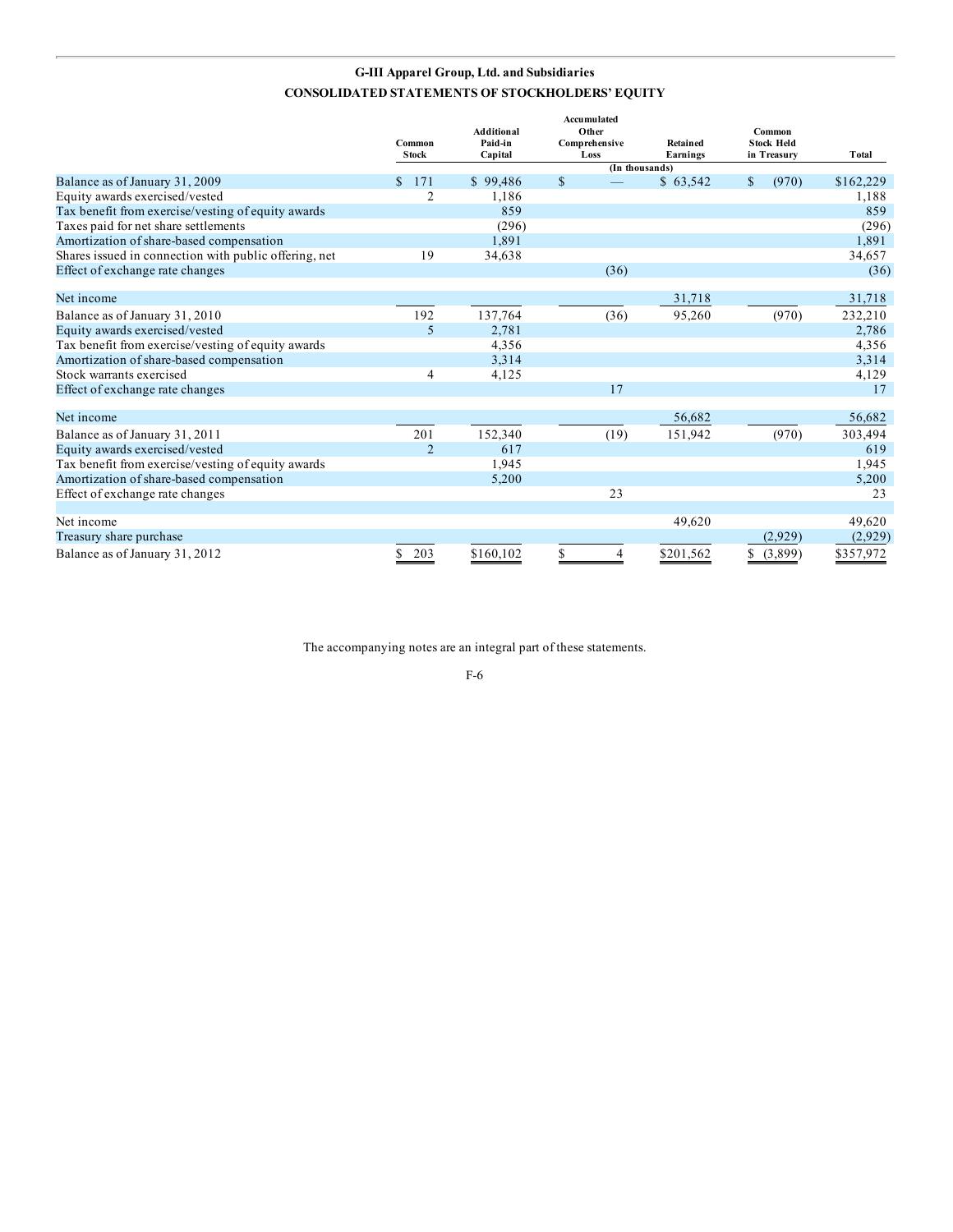# **G-III Apparel Group, Ltd. and Subsidiaries CONSOLIDATED STATEMENTS OF CASH FLOWS**

<span id="page-56-0"></span>

|                                                                                             |                          | Year Ended January 31,   |           |
|---------------------------------------------------------------------------------------------|--------------------------|--------------------------|-----------|
|                                                                                             | 2012                     | 2011                     | 2010      |
|                                                                                             |                          | (In thousands)           |           |
| Cash flows from operating activities                                                        |                          |                          |           |
| Net income                                                                                  | \$49,620                 | \$56,682                 | \$31,718  |
| Adjustments to reconcile net income to net cash provided by (used) in operating activities: |                          |                          |           |
| Depreciation and amortization                                                               | 7,473                    | 5,733                    | 5,380     |
| Equity based compensation                                                                   | 5,200                    | 3.314                    | 1,891     |
| Tax benefit from exercise/vesting of equity awards                                          | 809                      | $\overline{\phantom{0}}$ |           |
| Deferred financing charges                                                                  | 425                      | 844                      | 591       |
| Equity loss in joint venture                                                                | 1,271                    |                          |           |
| Deferred income taxes                                                                       | 3,568                    | 6,125                    | (2,984)   |
| Changes in operating assets and liabilities:                                                |                          |                          |           |
| Accounts receivable, net                                                                    | (24,169)                 | (64, 885)                | (3,761)   |
| Inventories                                                                                 | (48,526)                 | (85, 118)                | (3,265)   |
| Income taxes, net                                                                           | 6,171                    | (10, 833)                | 5,652     |
| Prepaid expenses and other current assets                                                   | (1,324)                  | (2.935)                  | (375)     |
| Other assets, net                                                                           | 64                       | (1,055)                  | (456)     |
| Accounts payable, accrued expenses and other liabilities                                    | 6,194                    | 63,479                   | 9,608     |
| Net cash provided by (used in) operating activities                                         | 6,776                    | (28, 649)                | 43,999    |
| Cash flows from investing activities                                                        |                          |                          |           |
| Investment in equity of joint venture                                                       | (3,650)                  |                          |           |
| Capital expenditures                                                                        | (17, 410)                | (19, 407)                | (1, 477)  |
| Contingent purchase price paid                                                              | $\overline{\phantom{0}}$ |                          | (5,541)   |
| Net cash used in investing activities                                                       | (21,060)                 | (19, 407)                | (7,018)   |
| Cash flows from financing activities                                                        |                          |                          |           |
| Proceeds from (repayment of) notes payable, net                                             | 30,050                   |                          | (29, 048) |
| Proceeds from sale of common stock, net                                                     |                          | $\qquad \qquad -$        | 34,657    |
| Proceeds from exercise of stock warrants                                                    |                          | 4,129                    |           |
| Proceeds from exercise of equity awards                                                     | 619                      | 2,786                    | 1,188     |
| Stock repurchase                                                                            | (2,929)                  |                          |           |
| Excess tax benefit from exercise/vesting of equity awards                                   | 1.136                    | 4,356                    | 859       |
| Taxes paid for net share settlements                                                        |                          |                          | (296)     |
| Net cash provided by financing activities                                                   | 28,876                   | 11,271                   | 7,360     |
| Effect of exchange rate changes                                                             | 23                       | 17                       | (36)      |
| Net increase (decrease) in cash and cash equivalents                                        | 14,615                   | (36, 768)                | 44,305    |
| Cash and cash equivalents at beginning of year                                              | 10,045                   | 46,813                   | 2,508     |
| Cash and cash equivalents at end of year                                                    | \$24,660                 | \$10,045                 | \$46,813  |
| Supplemental disclosures of cash flow information:                                          |                          |                          |           |
| Cash paid during the year for:                                                              |                          |                          |           |
| Interest                                                                                    | \$5,228                  | \$4,145                  | \$5,002   |
| Income taxes                                                                                | 18,243                   | 36,548                   | 8,085     |

The accompanying notes are an integral part of these statements.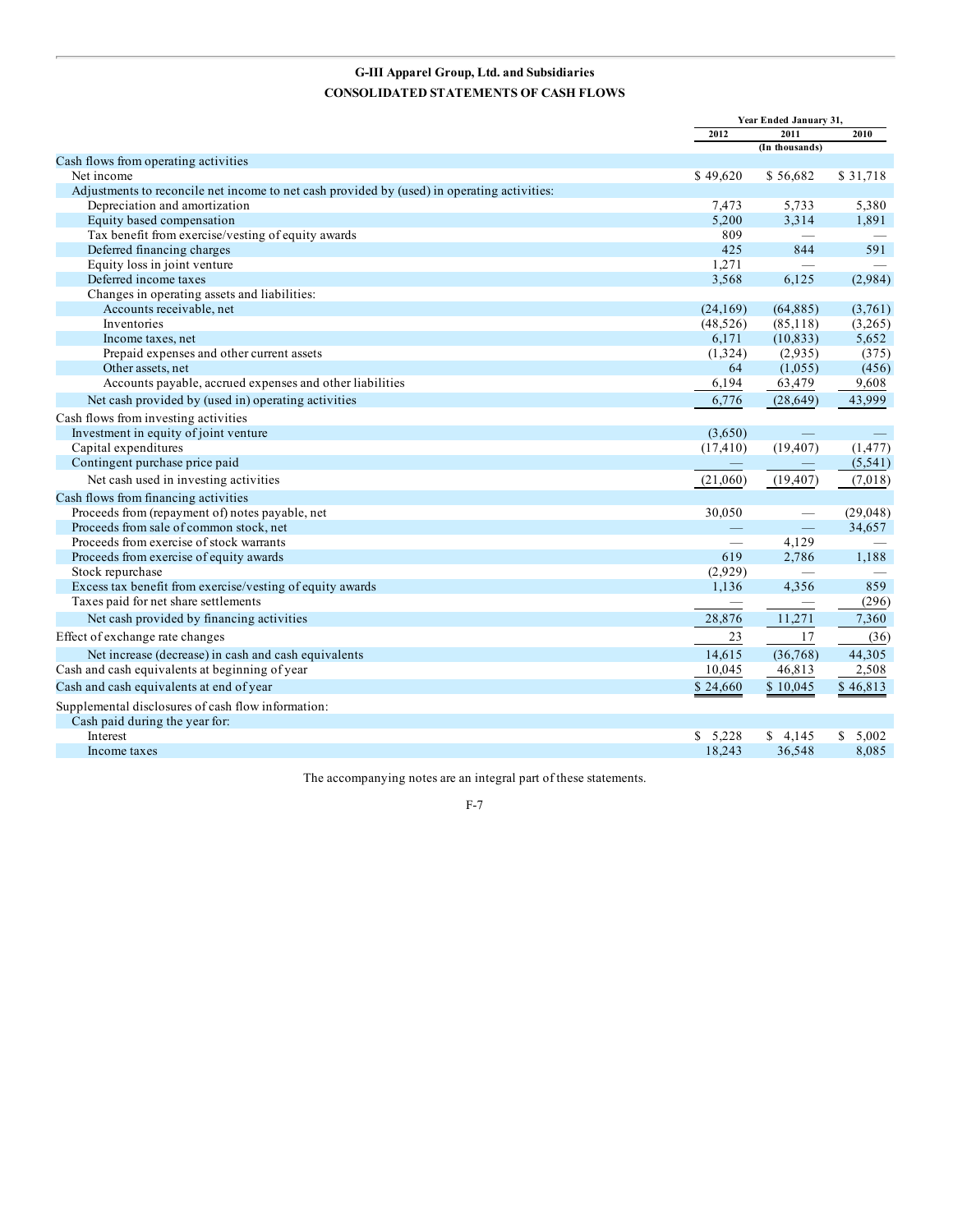## **G-III Apparel Group, Ltd. and Subsidiaries NOTES TO CONSOLIDATED FINANCIAL STATEMENTS January 31, 2012, 2011 and 2010**

### <span id="page-57-0"></span>**NOTE A — SIGNIFICANT ACCOUNTING POLICIES**

A summary of the significant accounting policies consistently applied in the preparation of the accompanying consolidated financial statements follows:

#### *1. Business Activity and Principles of Consolidation*

As used in these financial statements, the term "Company" or "G-III" refers to G-III Apparel Group, Ltd. and its subsidiaries. The Company designs, manufactures and markets an extensive range of apparel, including outerwear, dresses, sportswear, women's suits and women's performance wear, as well as luggage and women's handbags, small leather goods and cold weather accessories which is sold to retailers primarily in the United States. The Company also operates outlet stores.

The Company consolidates the accounts of all its wholly-owned subsidiaries. All material intercompany balances and transactions have been eliminated.

Investments in entities that the Company does not control but has the ability to exercise significant influence are accounted for using the equity method of accounting. Equity method investments are recorded initially at cost in the Consolidated Balance Sheets. Those amounts are adjusted to recognize the Company's proportional share of the investee's earnings after the date of the investment. The Company's share of net income or loss of these investments is included in the Consolidated Statements of Income.

During the third quarter of fiscal 2011, the Company formed a joint venture with The Camuto Group to operate footwear and accessory outlet stores under the name "Vince Camuto." Both companies share equally in the capital costs of the joint venture. We are accounting for our share of this joint venture under the equity method. Results of operations of the joint venture are included in the retail segment.

References to fiscal years refer to the year ended or ending on January 31 of that year.

### *2. Cash Equivalents*

The Company considers all highly liquid investments purchased with a maturity of three months or less to be cash equivalents.

#### *3. Revenue Recognition*

Goods are shipped to retailers in accordance with specific customer orders. The Company recognizes wholesale sales when the risks and rewards of ownership have transferred to the customer, determined by the Company to be when title to the merchandise passes to the customer. In addition, the Company acts as an agent in brokering sales between customers and overseas factories. On these transactions, the Company recognizes commission fee income on sales that are financed by and shipped directly to the customers. Title to goods shipped by overseas vendors, transfers to customers when the goods have been delivered to the customer.

The Company recognizes commission income upon the completion of the delivery by its vendors to the customer. The Company recognizes retail sales upon customer receipt of the merchandise generally at the point of sale. The Company's sales are recorded net of applicable sales taxes. Both wholesale and retail store revenues are shown net of returns, discounts and other allowances.

### *4. Returns and Allowances*

The Company reserves against known chargebacks, as well as for an estimate of potential future deductions and returns by customers. The Company establishes these reserves for returns and allowances based on current and historical information and trends. Allowances are established for trade discounts, markdowns, customer advertising agreements and operational chargebacks. Estimated costs associated with allowable deductions for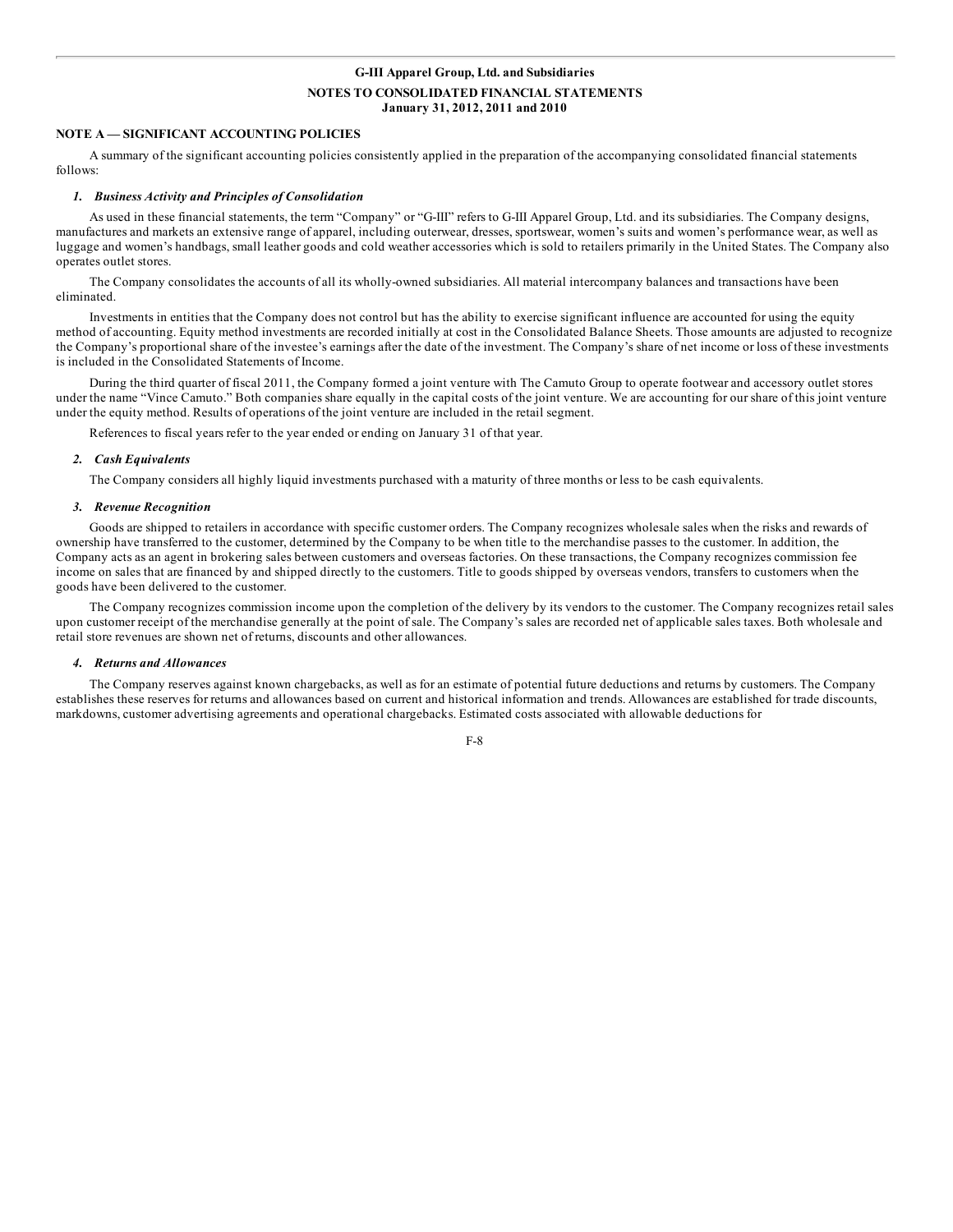customer advertising expenses are reflected as selling, general and administrative expenses. Estimated costs associated with trade discounts and markdowns, and reserves for returns are reflected as a reduction of net sales. All of these reserves are part of the allowances netted against accounts receivable.

The Company estimates an allowance for doubtful accounts based on the creditworthiness of its customers as well as general economic conditions. Consequently, an adverse change in those factors could affect the Company's estimate. The Company writes off uncollectible trade receivables once collection efforts have been exhausted.

#### *5. Inventories*

Wholesale inventories are stated at the lower of cost (determined by the first-in, first-out method) or market. Retail inventories are valued at the lower of cost or market as determined by the retail inventory method.

### *6. Goodwill and Other Intangibles*

Goodwill represents the excess of purchase price over the fair value of net assets acquired in business combinations accounted for under the purchase method of accounting. Goodwill and intangible assets deemed to have indefinite lives are not amortized, but are subject to annual impairment tests, using a test combining a discounted cash flow approach and a market approach. Other intangibles with determinable lives, including license agreements, trademarks, customer lists and non-compete agreements are amortized on a straight-line basis over the estimated useful lives of the assets (currently ranging from 5 to 15 years). Impairment losses, if any, on intangible assets with finite lives are recorded when indicators of impairment are present and the discounted cash flows estimated to be derived from those assets are less than the assets' carrying amounts.

#### *7. Depreciation and Amortization*

Depreciation and amortization are provided for by straight-line methods in amounts sufficient to relate the cost of depreciable assets to operations over their estimated useful lives.

The following are the estimated lives of the Company's fixed assets:

| Machinery and equipment                                                                                                                         | 4 to 5 years |
|-------------------------------------------------------------------------------------------------------------------------------------------------|--------------|
| Furniture and fixtures                                                                                                                          | 3 to 5 years |
| Computer equipment and software                                                                                                                 | 2 to 3 years |
| Leasehold improvements are amortized over the lease term of the respective leases or the useful lives of the improvement, whichever is shorter. |              |

#### *8. Impairment of Long-Lived Assets*

In accordance with Statements of Financial Accounting Standards ASC Topic 360, Property, Plant and Equipment, the Company annually evaluates the carrying value of its long-lived assets to determine whether changes have occurred that would suggest that the carrying amount of such assets may not be recoverable based on the estimated future undiscounted cash flows of the businesses to which the assets relate. Any impairment loss would be equal to the amount by which the carrying value of the assets exceeded its fair value.

#### *9. Income Taxes*

The Company accounts for income taxes and uncertain tax positions in accordance with ASC Topic 740 – Income Taxes. ASC 740 prescribes a recognition threshold and measurement attribute for the financial statement recognition and measurement of a tax position taken or expected to be taken in a return, as well as guidance on de-recognition, classification, interest and penalties and financial statement reporting disclosures.

Deferred income taxes reflect the tax effects of temporary differences between the carrying amounts of assets and liabilities for financial reporting purposes and the amounts used for income tax purposes.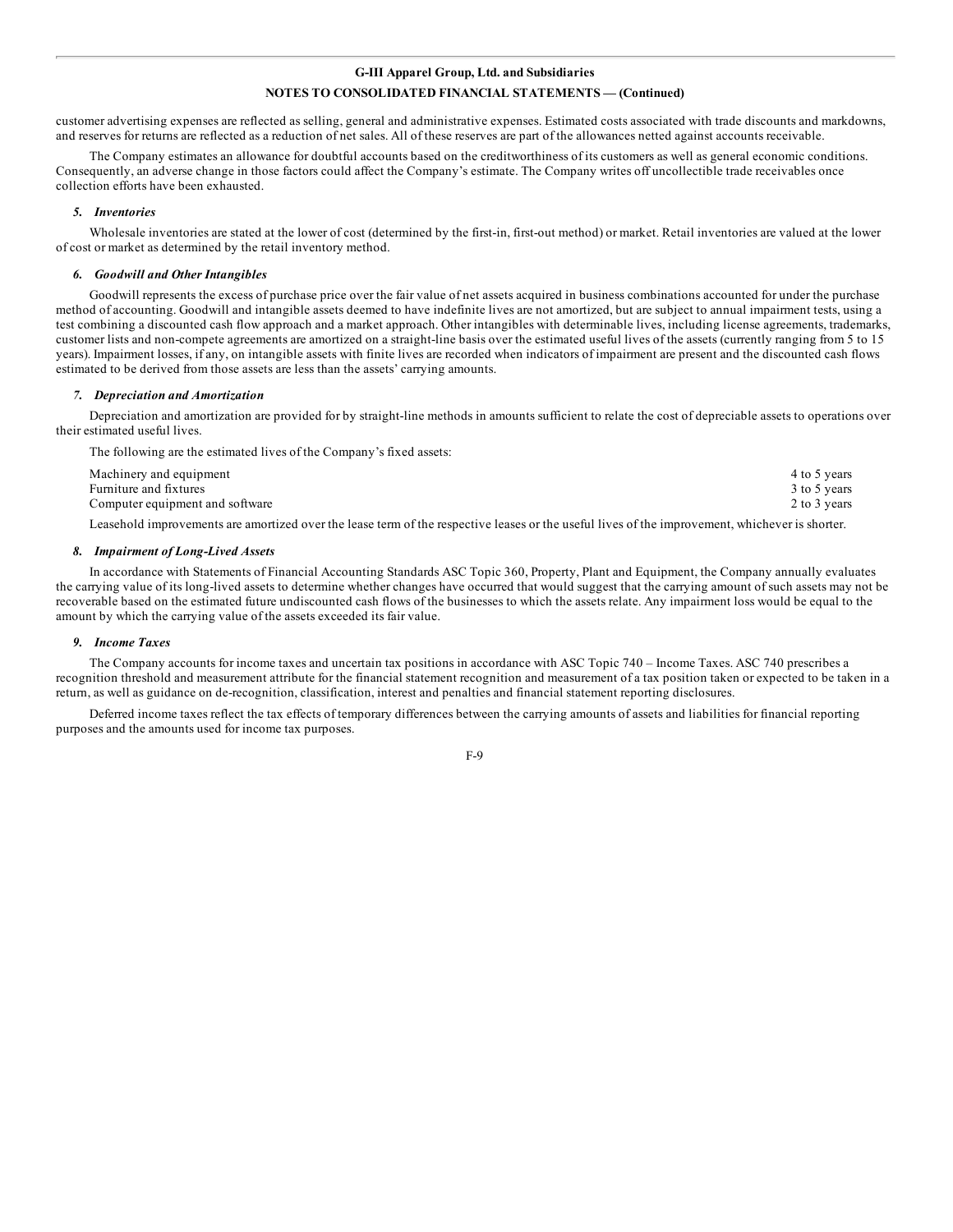### *10. Net Income Per Common Share*

Basic net income per common share has been computed using the weighted average number of common shares outstanding during each period. Diluted net income per share, when applicable, is computed using the weighted average number of common shares and potential dilutive common shares, consisting of stock options, stock purchase warrants and unvested restricted stock awards, outstanding during the period. Approximately 20,000 shares for the years ended January 31, 2012 and 2011 and 407,850 shares for the year ended January 31, 2010 have been excluded from the diluted per share calculation as their inclusion would be been anti-dilutive. The Company issued 223,000, 488,428 and 222,692 shares of common stock in connection with the exercise or vesting of equity awards during the years ended January 31, 2012, 2011 and 2010, respectively. In December 2010, the Company also issued 375,000 shares of common stock in connection with the exercise of all of its outstanding warrants.

A reconciliation between basic and diluted net income per share is as follows:

|                                                           |          | Year Ended January 31,                   |          |  |  |
|-----------------------------------------------------------|----------|------------------------------------------|----------|--|--|
|                                                           | 2012     | 2011                                     |          |  |  |
|                                                           |          | (In thousands, except per share amounts) |          |  |  |
| Net income                                                | \$49,620 | \$56,682                                 | \$31,718 |  |  |
| Basic net income per share:                               |          |                                          |          |  |  |
| Basic common shares                                       | 19,796   | 19,175                                   | 16,990   |  |  |
| Basic net income per share                                | 2.51     | 2.96                                     | 1.87     |  |  |
| Diluted net income per share:                             |          |                                          |          |  |  |
| Basic common shares                                       | 19,796   | 19,175                                   | 16,990   |  |  |
| Stock options, stock warrants and restricted stock awards | 396      | 530                                      | 368      |  |  |
| Diluted common shares                                     | 20,192   | 19,705                                   | 17,358   |  |  |
| Diluted net income per share                              | 2.46     | 2.88                                     | 1.83     |  |  |

#### *11. Equity Award Compensation*

ASC Topic 718, Compensation — Stock Compensation, requires all share-based payments to employees, including grants of employee stock options and restricted stock awards, to be recognized as compensation expense over the service period (generally the vesting period) based on their fair values. The impact of forfeitures that may occur prior to vesting is estimated and considered in the amount recognized.

It is the Company's policy to grant stock options at prices not less than the fair market value on the date of the grant. Option terms, vesting and exercise periods vary, except that the term of an option may not exceed ten years.

Restricted stock awards generally vest over a four or five year period and certain awards that have been granted also include a market condition that provides for the award to vest only after the Company's stock price trades above a predetermined market level for a period of twenty consecutive trading days. All awards are expensed on a straight line basis.

### *12. Cost of Goods Sold*

Cost of goods sold includes the expenses incurred to acquire, produce and prepare inventory for sale, including product costs, warehouse staff wages, freight in, import costs, packaging materials, the cost of operating our overseas offices and royalty expense. Our gross margins may not be directly comparable to those of our competitors, as income statement classifications of certain expenses may vary by company.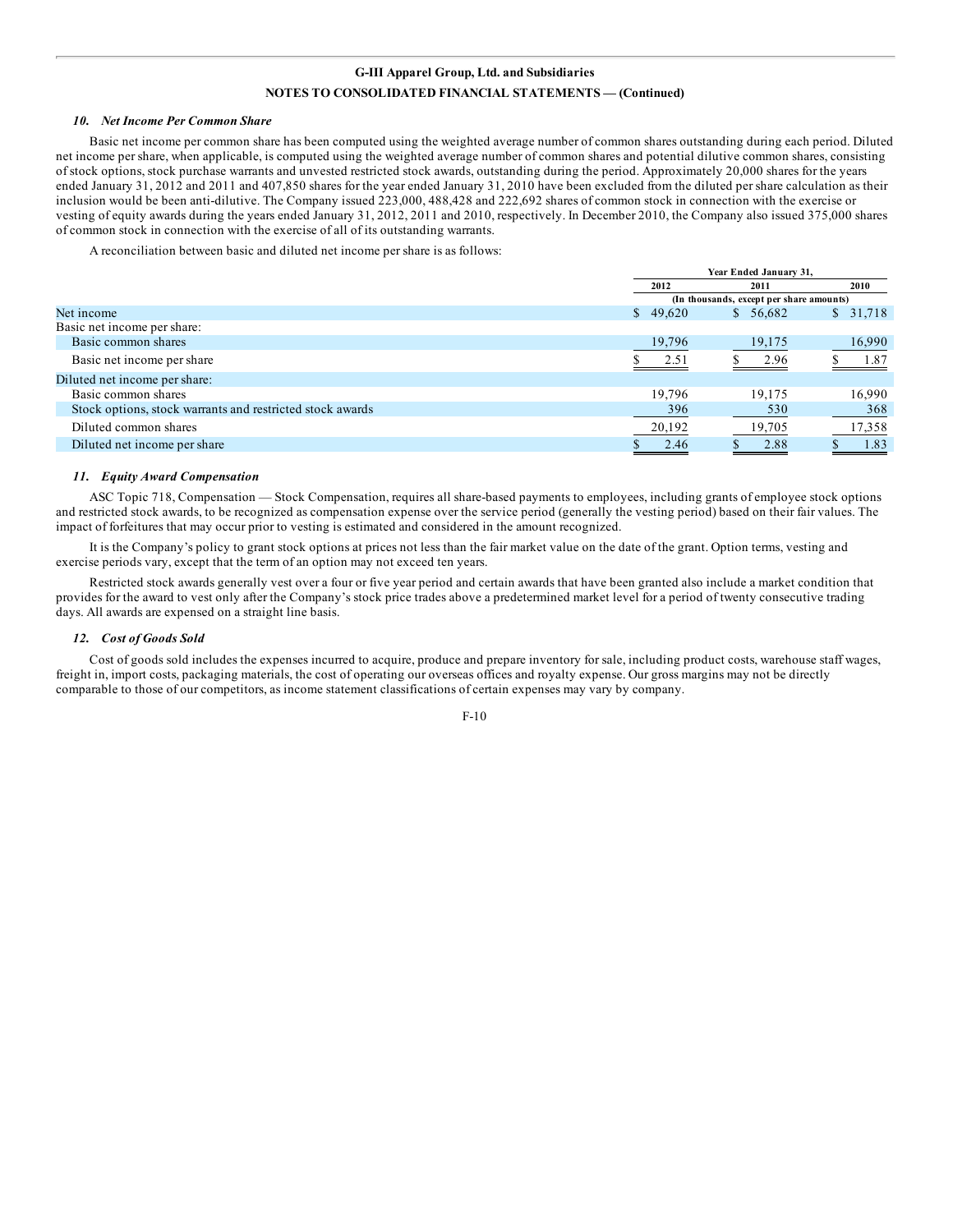### *13. Shipping and Handling Costs*

Shipping and handling costs for wholesale operations consist of warehouse facility costs, third party warehousing, freight out costs, and warehouse supervisory wages and are included in selling, general and administrative expense. Wholesale shipping and handling costs included in selling, general and administrative expenses were \$44.9 million, \$38.1 million and \$26.1 million for the years ended January 31, 2012, 2011 and 2010, respectively.

### *14. Advertising Costs*

The Company expenses advertising costs as incurred and includes these costs in selling, general and administrative expense. Advertising paid as a percentage of sales under license agreements are expensed in the period in which the sales occur or are accrued to meet guaranteed minimum requirements under license agreements. Advertising expense was \$43.8 million, \$36.4 million and \$29.8 million for the years ended January 31, 2012, 2011 and 2010, respectively. Prepaid advertising, which represents advance payments to licensors for minimum guaranteed payments for advertising under our licensing agreements, was \$3.9 million and \$4.2 million at January 31, 2012 and 2011, respectively.

### *15. Use of Estimates*

In preparing financial statements in conformity with accounting principles generally accepted in the United States, management is required to make estimates and assumptions that affect the reported amounts of assets and liabilities, the disclosure of contingent assets and liabilities at the date of the financial statements, and the reported amounts of revenues and expenses during the reporting period. Actual results could differ from those estimates.

### *16. Fair Value of Financial Instruments*

The carrying amount of the Company's variable rate debt approximates the fair value, as interest rates change with the market rates. Furthermore, the carrying value of all other financial instruments potentially subject to valuation risk (principally consisting of cash, accounts receivable and accounts payable) also approximates fair value due to the short-term nature of their maturity.

### *17. Foreign Currency Translation*

The financial statements of subsidiaries outside the United States are measured using local currency as the functional currency. Assets and liabilities are translated at the rates of exchange at the balance sheet date. Income and expense items are translated at average monthly rates of exchange. Gains and losses from foreign currency transactions of these subsidiaries are included in net earnings.

### *18. Ef ects of Recently Issued Accounting Pronouncements*

In December 2011, the Financial Accounting Standards Board ("FASB") issued an Accounting Standards Update ("ASU") ASU 2011-12, "Comprehensive Income (Topic 220): Deferral of the Effective Date for Amendments to the Presentation of Reclassifications of Items Out of Accumulated Other Comprehensive Income in Accounting Standards Update No. 2011-05." ASU 2011-12 defers the specific requirement to present items that are reclassified from accumulated other comprehensive income to net income separately with their respective components of net income and other comprehensive income. ASU 2011-12 did not defer the requirement to report comprehensive income either in a single continuous statement or in two separate but consecutive financial statements. The Company's other comprehensive income represents foreign currency translation adjustments. The amendments are effective at the same time as the amendments in ASU 2011-05. The adoption of ASU 2011-12 is not expected to have a material impact on the Company's consolidated financial statements.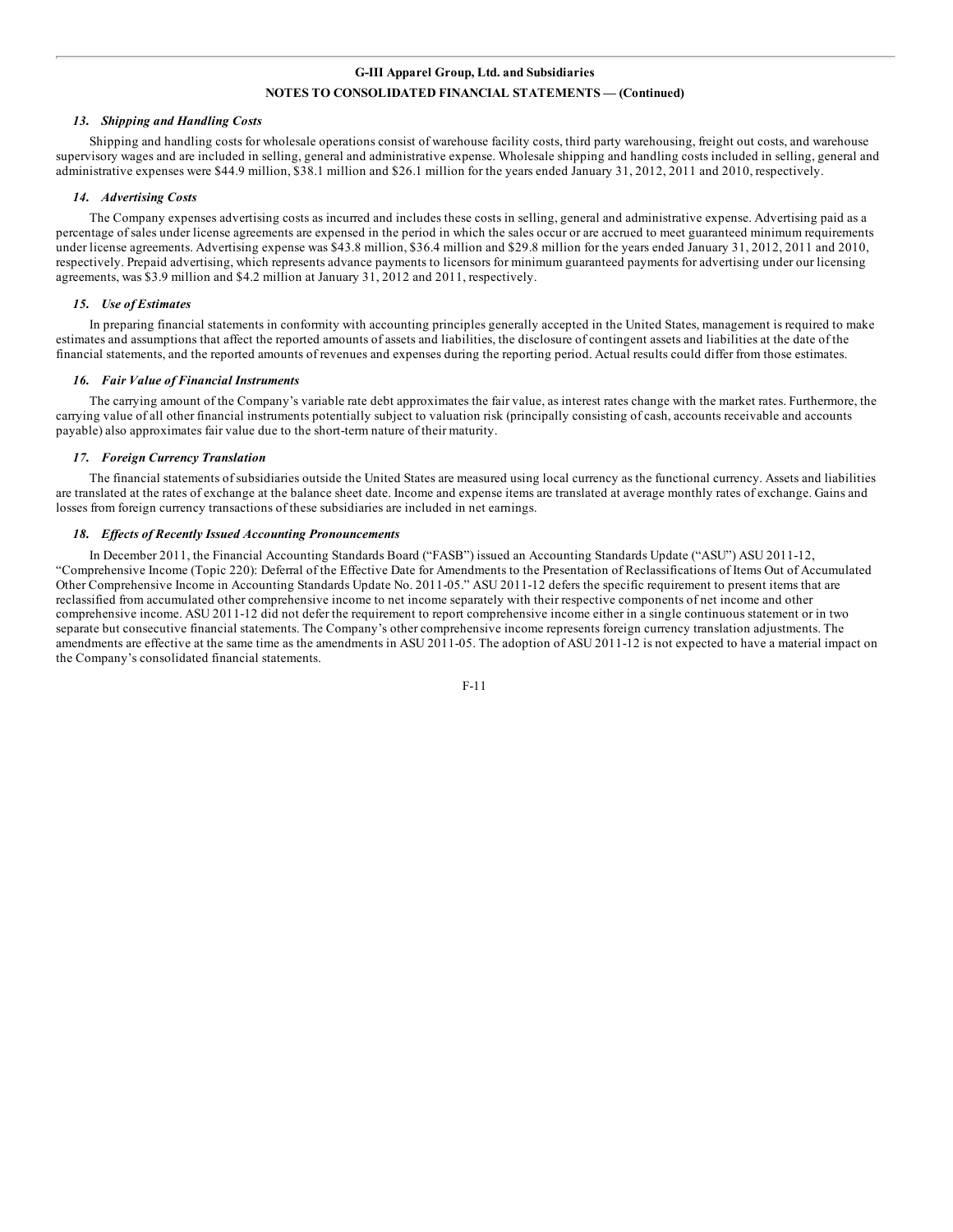In September 2011, the FASB issued ASU 2011-08, "Intangibles — Goodwill and Other (Topic 350): Testing Goodwill for Impairment." ASU 2011-08 simplifies how entities, both public and nonpublic, test goodwill for impairment and permits an entity to first assess qualitative factors to determine whether it is more likely than not that the fair value of a reporting unit is less than its carrying amount as a basis for determining whether it is necessary to perform the two-step goodwill impairment test described in Topic 350. The amendments are effective for annual and interim goodwill impairment tests performed for fiscal years beginning after December 15, 2011. Early adoption is permitted, including for annual and interim goodwill impairment tests performed as of a date before September 15, 2011, if an entity's financial statements for the most recent annual or interim period have not yet been issued or, for nonpublic entities, have not yet been made available for issuance. The adoption of ASU 2011-08 is not expected to have a material impact on the Company's consolidated financial statements.

In June 2011, the FASB issued ASU 2011-05, Presentation of Comprehensive Income. Under the amendments to Topic 220, Comprehensive Income, an entity has the option to present the total of comprehensive income, the components of net income, and the components of other comprehensive income either in a single continuous statement of comprehensive income or in two separate but consecutive statements. In both choices, an entity is required to present each component of net income along with total net income, each component of other comprehensive income along with a total for other comprehensive income, and a total amount for comprehensive income. This eliminates the option to present the components of other comprehensive income as part of the statement of changes in stockholders' equity. The amendments do not change the items that must be reported in other comprehensive income or when an item of other comprehensive income must be reclassified to net income. The guidance in ASU 2011-05 is effective for public companies for fiscal years, and interim periods within those years beginning after December 15, 2011. The Company expects that ASU 2011-05 will not have a material impact on the Company's consolidated financial statements.

In May 2011, the FASB issued ASU No. 2011-04, "Fair Value Measurement (Topic 820): Amendments to Achieve Common Fair Value Measurement and Disclosure Requirements in U.S. GAAP and IFRSs." ASU 2011-04 amends Topic 820 to provide common fair value measurement and disclosure requirements in U.S. Generally Accepted Accounting Principles ("U.S. GAAP") and International Financial Reporting Standards. Consequently, the amendments change the wording used to describe many of the requirements in U.S. GAAP for measuring fair value and for disclosing information about fair value measurements, as well as providing guidance on how fair value should be applied where its use is already required or permitted by other standards within U.S. GAAP. ASU No. 2011-04 is to be applied prospectively, and early adoption is not permitted. For public entities, the amendments are effective during interim and annual periods beginning after December 15, 2011. The adoption of ASU No. 2011-04 is not expected to have a material impact on the Company's results of operations or financial position.

### **NOTE B — INVENTORIES**

Inventories consist of:

|                                   |           | January 31,    |
|-----------------------------------|-----------|----------------|
|                                   | 2012      | 2011           |
|                                   |           | (In thousands) |
| Finished goods                    | \$244,884 | \$199,292      |
| Raw materials and work-in-process | 8,637     | 5,703          |
|                                   | \$253,521 | \$204,995      |

Raw materials of \$8.1 million and \$5.3 million, net of allowances, were maintained in China at January 31, 2012 and 2011, respectively.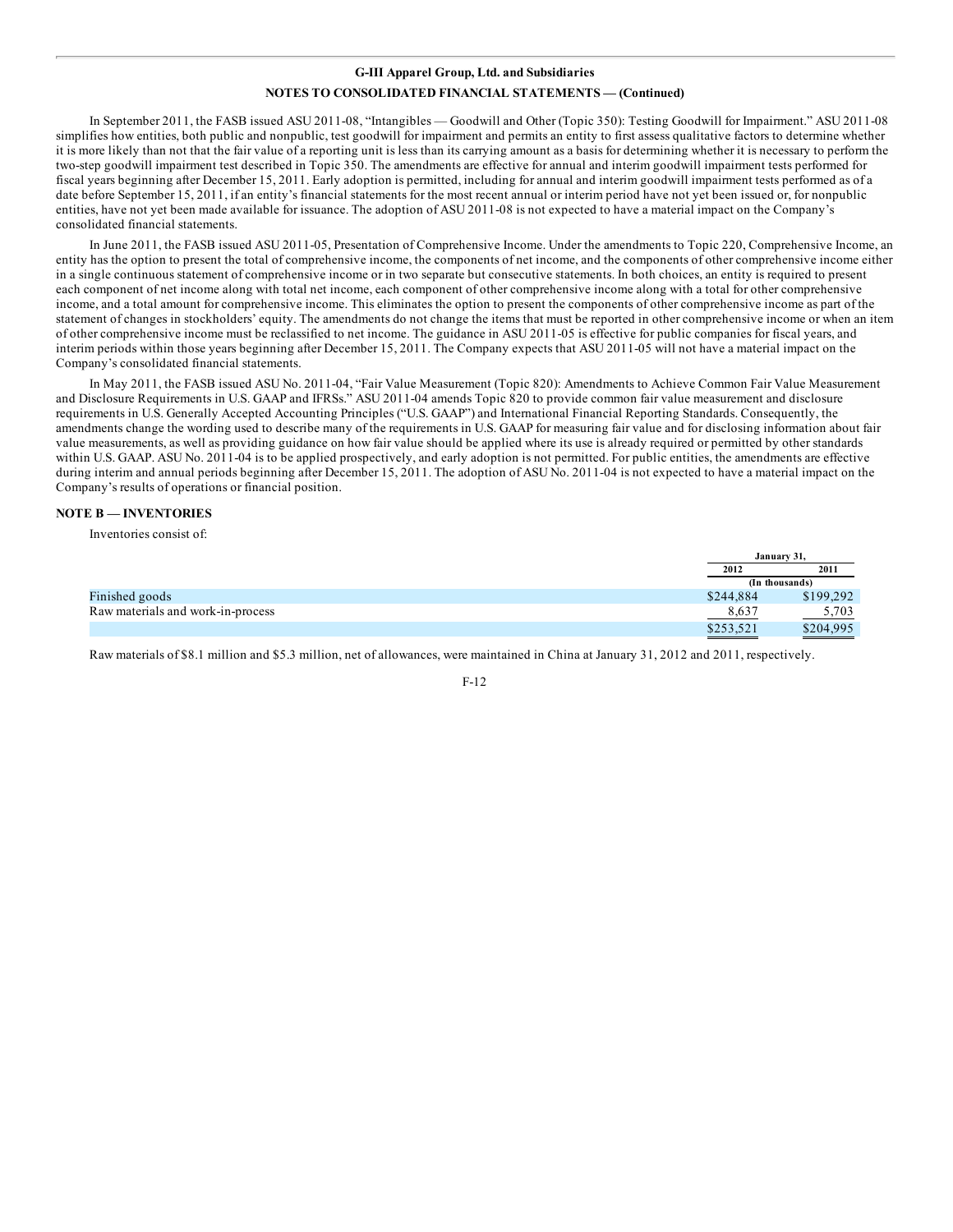# **NOTE C — PROPERTY AND EQUIPMENT**

Property and equipment at cost consist of:

|                               |          | January 31,    |
|-------------------------------|----------|----------------|
|                               | 2012     | 2011           |
|                               |          | (In thousands) |
| Machinery and equipment       | \$1,655  | \$1,442        |
| Leasehold improvements        | 35,335   | 26,445         |
| Furniture and fixtures        | 11,889   | 5,060          |
| Computer equipment            | 3,949    | 2,994          |
|                               | 52,828   | 35,941         |
| Less accumulated depreciation | 19,463   | 13,385         |
|                               | \$33,365 | \$22,556       |

The Company had fixed asset disposals of approximately \$523,000 in fiscal 2012. Disposals in prior years were not significant. Depreciation expense amounted to \$6.6 million, \$4.4 million and \$3.8 million for the years ended January 31, 2012, 2011 and 2010, respectively.

## **NOTE D — ACQUISITIONS AND INTANGIBLES**

Intangible assets consist of:

|                                        |                       |          | January 31,    |
|----------------------------------------|-----------------------|----------|----------------|
|                                        | <b>Estimated Life</b> | 2012     | 2011           |
|                                        |                       |          | (In thousands) |
| Gross carrying amounts                 |                       |          |                |
| Licenses                               | $3.5 - 5.5$ years     | \$12,573 | \$12,573       |
| Trademarks                             | 8 - 12 years          | 2,194    | 2,194          |
| Customer relationships                 | $5 - 15$ years        | 5,900    | 5,900          |
| Non-compete agreements                 | $3.5 - 4.0$ years     | 1,058    | 1,058          |
| Subtotal                               |                       | 21,725   | 21,725         |
| Accumulated amortization               |                       |          |                |
| Licenses                               |                       | 12,533   | 12,493         |
| <b>Trademarks</b>                      |                       | 1,374    | 1,072          |
| Customer relationships                 |                       | 2,359    | 1,859          |
| Non-compete agreements                 |                       | 1,058    | 1,028          |
| Subtotal                               |                       | 17,324   | 16,452         |
| Net                                    |                       |          |                |
| Licenses                               |                       | 40       | 80             |
| <b>Trademarks</b>                      |                       | 820      | 1,122          |
| Customer relationships                 |                       | 3,541    | 4,041          |
| Non-compete agreements                 |                       |          | 30             |
| Subtotal                               |                       | 4,401    | 5,273          |
| Unamortized intangible assets          |                       |          |                |
| Goodwill (Deductible for tax purposes) |                       | 26,100   | 26,100         |
| Trademark                              |                       | 13,210   | 13,210         |
| Subtotal                               |                       | 39,310   | 39,310         |
| Total intangible assets, net           |                       | \$43,711 | \$44,583       |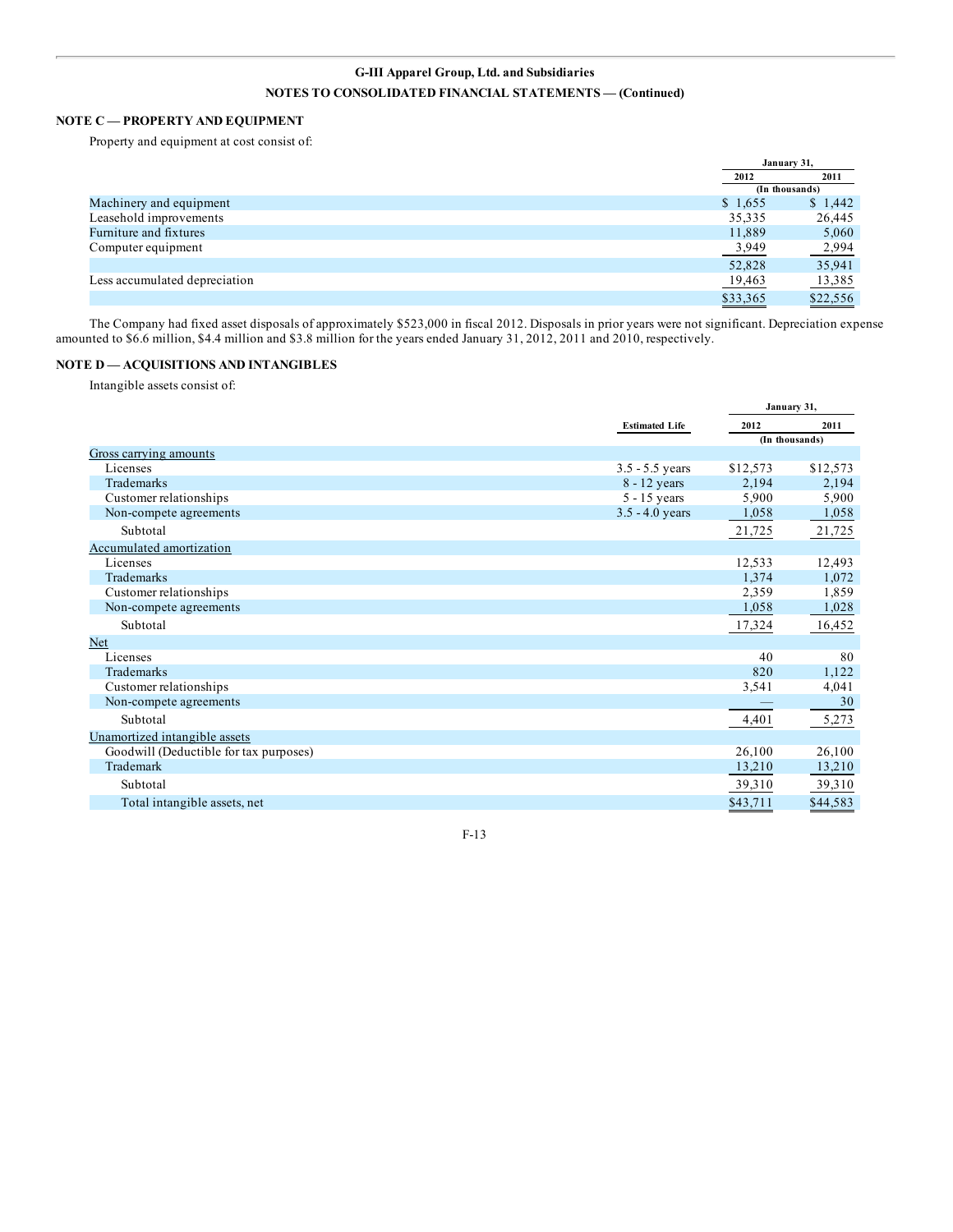Intangible amortization expense amounted to approximately \$900,000, \$1.3 million and \$1.6 million for the years ended January 31, 2012, 2011 and 2010, respectively.

The estimated intangible amortization expense for the next five years is as follows:

| <b>Year Ending January 31,</b> |   | <b>Amortization Expense</b> |
|--------------------------------|---|-----------------------------|
|                                |   | (In thousands)              |
| 2013                           | D | 759                         |
| 2014                           |   | 559                         |
| 2015                           |   | 559                         |
| 2016                           |   | 430                         |
| 2017                           |   | 386                         |

Goodwill represents the excess of the purchase price and related costs over the value assigned to net tangible and identifiable intangible assets of businesses acquired and accounted for under the purchase method. The Company reviews and tests its goodwill and intangible assets with indefinite lives for impairment at least annually, or more frequently if events or changes in circumstances indicate that the carrying amount of such assets may be impaired. We perform our test in the fourth fiscal quarter of each year using a combination of a discounted cash flow analysis and a market approach. The discounted cash flow approach requires that certain assumptions and estimates be made regarding industry economic factors and future profitability. The market approach estimates the fair value based on comparisons with the market values and market multiples of earnings and revenues of similar public companies.

Trademarks having finite lives are amortized over their estimated useful lives and measured for impairment when events or circumstances indicate that the carrying value may be impaired.

Goodwill has been allocated to the reporting segments based upon the relative fair values of the licenses (wholesale licensed product segment) and trademarks (wholesale non-licensed product segment) acquired. The carrying amount of goodwill in the wholesale licensed product segment was \$26.1 million for the years ended January 31, 2012 and 2011.

#### **NOTE E — NOTES PAYABLE**

The Company has a financing agreement with JPMorgan Chase Bank, N.A. as Agent for a consortium of banks. The financing agreement is a senior secured revolving credit facility. The financing agreement was amended in May 2010 to (a) increase the maximum line of credit from \$250 million to \$300 million, (b) reduce the interest rate on borrowings by 0.25% to, at the Company's option, the prime rate plus 0.50% or LIBOR plus 2.75%, (c) extend the maturity of the loan from July 11, 2011 to July 31, 2013, and (d) revise the maximum senior leverage ratio that must be maintained. Amounts available under this facility are subject to borrowing base formulas and over advances as specified in the financing agreement. At January 31, 2012, the Company had outstanding borrowings of \$30.1 million compared to no direct borrowings outstanding at January 31, 2011.

The financing agreement requires the Company, among other things, to maintain a maximum senior leverage ratio and minimum fixed charge coverage ratio, as defined, and also limits payments for cash dividends and stock redemptions. As of January 31, 2012, the Company was in compliance with these covenants. The financing agreement is secured by all of the Company's assets.

The weighted average interest rate for amounts borrowed under the credit facility was 3.1% and 3.4% for the years ended January 31, 2012 and 2011, respectively. The Company was contingently liable under letters of credit in the amount of approximately \$11.3 million and \$20.1 million at January 31, 2012 and 2011, respectively.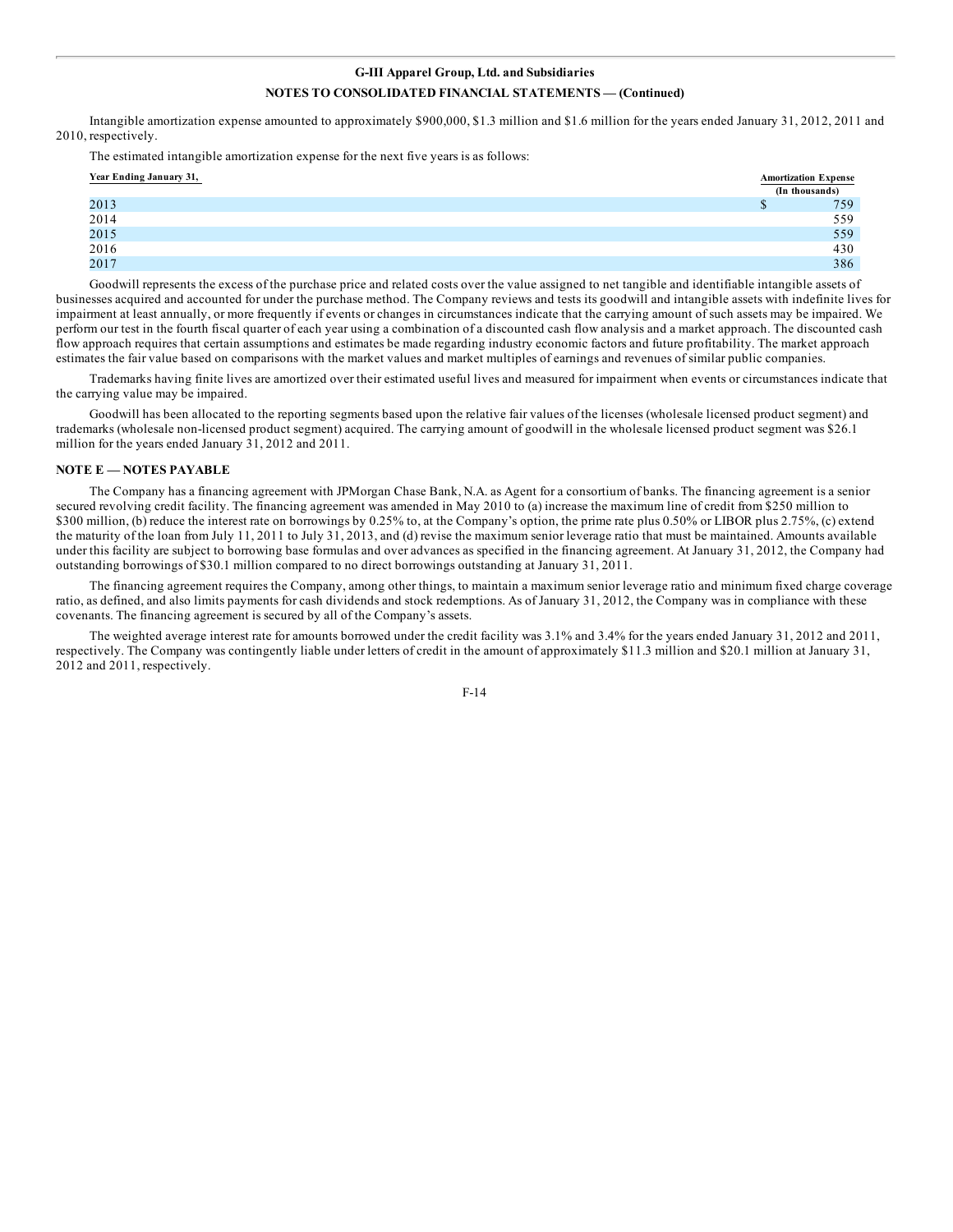# **NOTE F — INCOME TAXES**

The income tax provision is comprised of the following:

|                                   |          | Year Ended January 31, |          |  |  |
|-----------------------------------|----------|------------------------|----------|--|--|
|                                   | 2012     | 2011                   | 2010     |  |  |
|                                   |          | (In thousands)         |          |  |  |
| Current                           |          |                        |          |  |  |
| Federal                           | \$19,206 | \$24,705               | \$18,608 |  |  |
| State and city                    | 4.449    | 5,368                  | 4,152    |  |  |
| Foreign                           | 2,396    | 25                     |          |  |  |
|                                   | 26,051   | 30,098                 | 22,768   |  |  |
| Deferred tax benefit              | 3,569    | 6,125                  | (2,984)  |  |  |
| Income tax expense                | \$29,620 | \$36,223               | \$19,784 |  |  |
| Income (loss) before income taxes |          |                        |          |  |  |
| <b>United States</b>              | \$64,940 | \$92,933               | \$51,454 |  |  |
| Non-United States                 | 14,300   | (28)                   | 48       |  |  |
|                                   | \$79,240 | \$92,905               | \$51,502 |  |  |

The significant components of the Company's net deferred tax asset at January 31, 2012 and 2011 are summarized as follows:

|                                              | 2012    | 2011           |
|----------------------------------------------|---------|----------------|
|                                              |         | (In thousands) |
| Deferred tax assets                          |         |                |
| Compensation                                 | \$1,995 | \$2,307        |
| Provision for bad debts and sales allowances | 7,474   | 7,676          |
| Inventory write-downs                        | 1,964   | 2,033          |
| Deferred tax assets, current                 | 11,433  | 12,016         |
| Compensation                                 | 2,859   | 1,685          |
| Depreciation and amortization                |         | 4,493          |
| Straight-line lease                          | 2,596   | 1,798          |
| Supplemental employee retirement plan        | 405     | 317            |
| Net operating loss                           | 242     |                |
| Other                                        | 193     | 11             |
| Deferred tax assets, non-current             | 6,295   | 8,304          |
| Total deferred tax assets                    | 17,728  | 20,320         |
| Deferred tax liabilities                     |         |                |
| Prepaid expenses and other, current          | (1,874) | (1,981)        |
| Depreciation and amortization, non-current   | (1,140) |                |
| Intangibles, non-current                     | (6,444) | (6,501)        |
| Net deferred tax assets                      | \$8,270 | \$11,838       |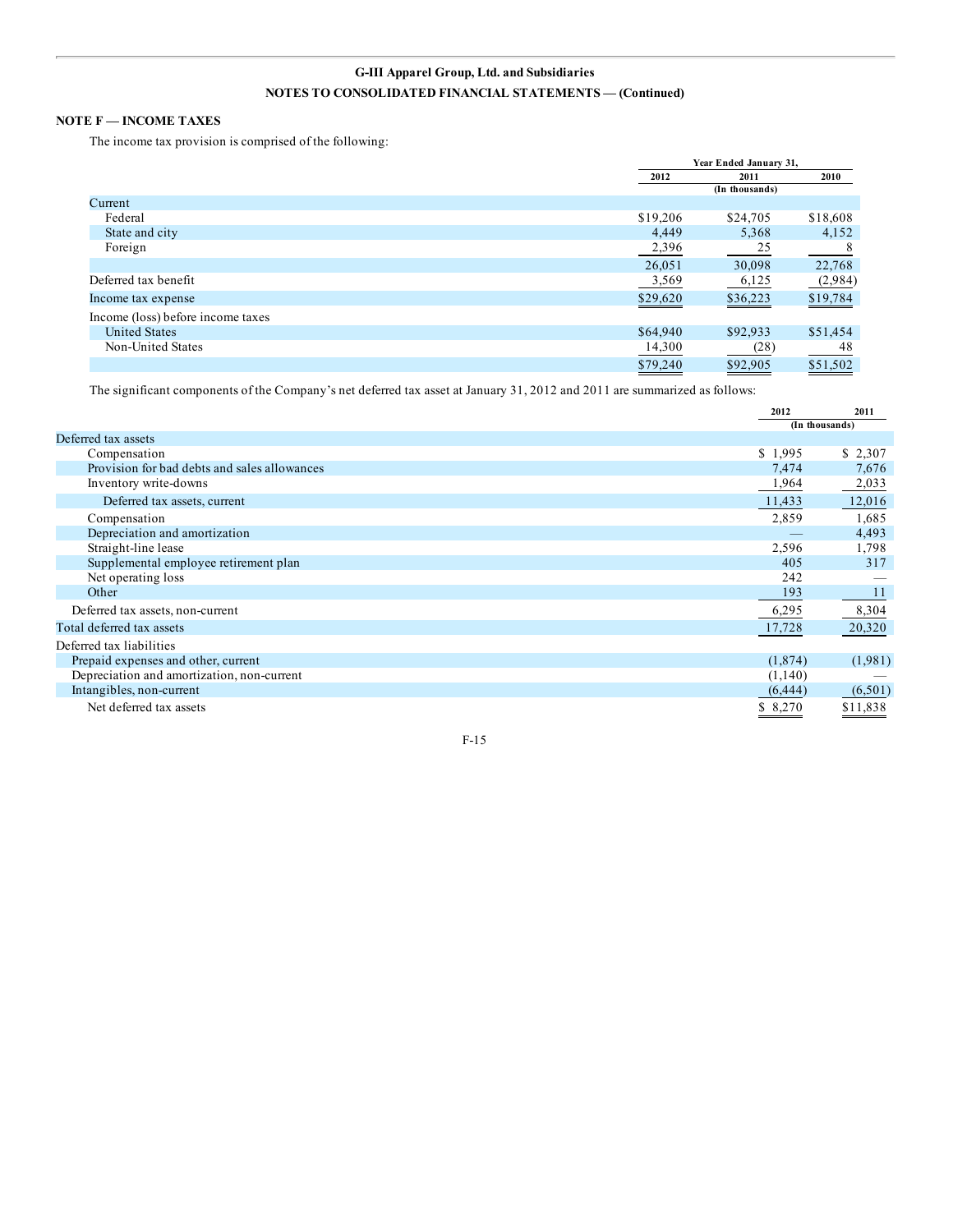The following is a reconciliation of the statutory federal income tax rate to the effective rate reported in the financial statements for the years ended January 31:

|                                                           | 2012  | 2011                     | <b>2010</b>  |
|-----------------------------------------------------------|-------|--------------------------|--------------|
| Provision for Federal income taxes at the statutory rate  | 35.0% | 35.0%                    | 35.0%        |
| State and local income taxes, net of Federal tax benefit  | 3.3   | 4.9                      | 4.9          |
| Permanent differences resulting in Federal taxable income | 5.5   | 0.4                      | 0.5          |
| Foreign tax rate differential                             | (3.4) | $\overline{\phantom{m}}$ |              |
| Foreign tax credit                                        | (2.5) |                          |              |
| Other, net                                                | (0.5) | (1.3)                    | (2.0)        |
| Actual provision for income taxes                         | 37.4% | 39.0%                    | 38.4%<br>___ |

The Company accounts for uncertain income tax positions in accordance with ASC Topic 740 Income Taxes. As of January 31, 2012, the Company had no material unrecognized tax benefits. The Company files income tax returns in the U.S. federal jurisdiction and various state and foreign jurisdictions. The Company is currently under audit by various state and local jurisdiction for the years ended January 31, 2008 through January 31, 2011. As of January 31, 2012, the federal tax examination for the year ended January 31, 2009 has been concluded with no change.

The Company's policy on classification is to include interest in "interest and financing charges" and penalties in "selling, general and administrative expense" in the accompanying Consolidated Statements of Income. The Company and certain of its subsidiaries are subject to U.S. Federal income tax as well as income tax of multiple state, local, and foreign jurisdictions. U.S. Federal income tax returns have been examined through January 31, 2009.

Undistributed earnings of the Company's foreign subsidiaries amounted to approximately \$13.6 million at January 31, 2012. Those earnings are considered indefinitely reinvested and, accordingly, no provision for U.S. income taxes has been provided thereon. Upon distribution of those earnings in the form of dividends or otherwise, the Company would be subject to both U.S. income taxes (subject to an adjustment for foreign tax credits) and withholding taxes payable to the various foreign countries, as applicable.

## **NOTE G — COMMITMENTS AND CONTINGENCIES**

### *Lease Agreements*

The Company leases warehousing, executive and sales facilities, retail stores, equipment and vehicles under operating leases with options to renew at varying terms. Leases with provisions for increasing rents have been accounted for on a straight-line basis over the life of the lease.

Certain leases provide for contingent rents, which are determined as a percentage of gross sales. The Company records a contingent rent liability in accrued expenses on the Consolidated Balance Sheets and the corresponding rent expense on the Consolidated Statements of Income when management determines that achieving the specified levels during the fiscal year is probable.

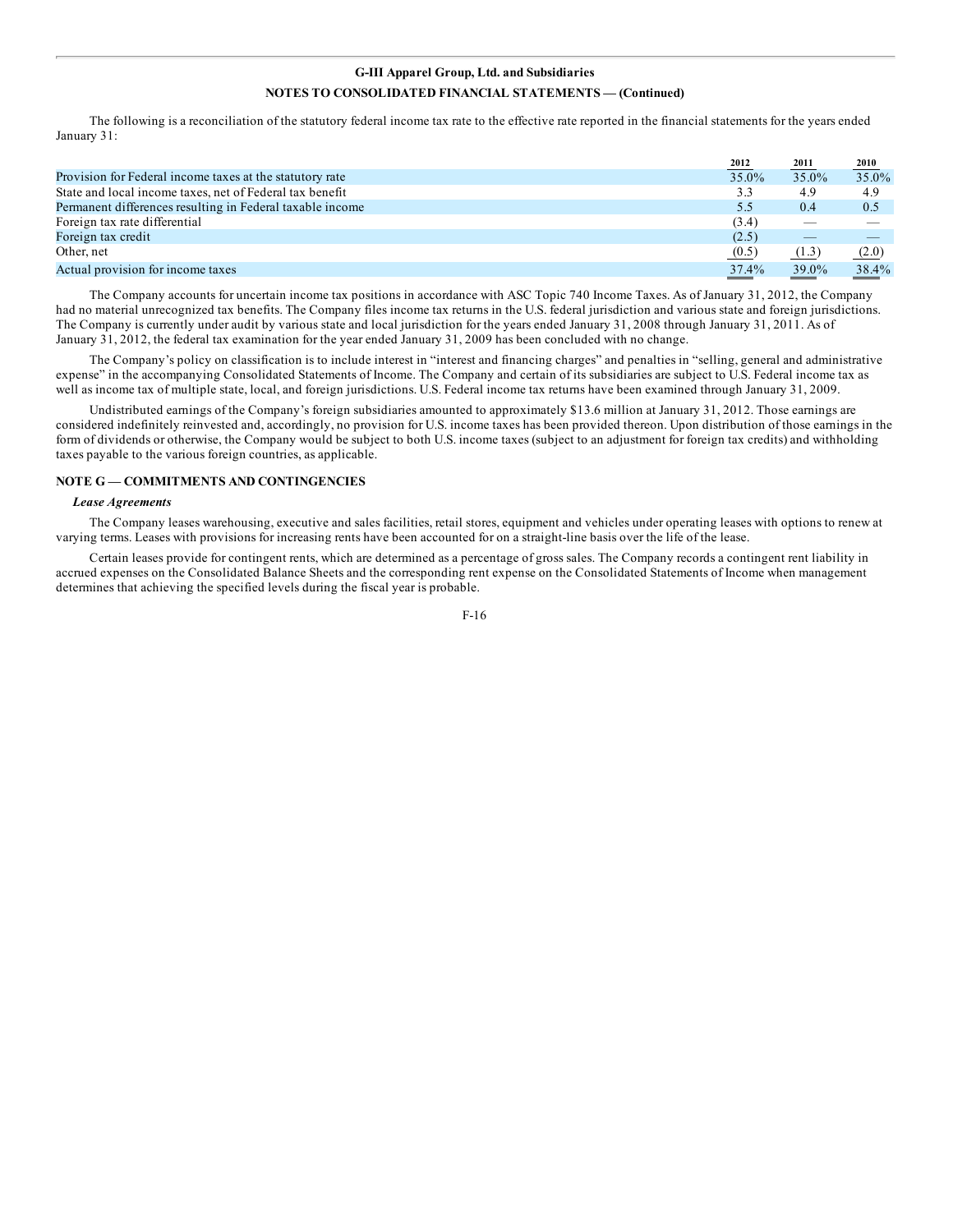The following schedule sets forth the future minimum rental payments for operating leases having non-cancelable lease periods in excess of one year at January 31, 2012:

|                         |           | <b>Operating Leases</b> |           |
|-------------------------|-----------|-------------------------|-----------|
|                         |           | (In thousands)          |           |
| Year Ending January 31, | Wholesale | Retail                  | Total     |
| 2013                    | \$10,131  | \$14,157                | \$24,288  |
| 2014                    | 10.276    | 12,859                  | 23,135    |
| 2015                    | 7,225     | 11,781                  | 19,006    |
| 2016                    | 7,327     | 9,880                   | 17,207    |
| 2017                    | 7.372     | 8,186                   | 15,558    |
| Thereafter              | 43,263    | 21,350                  | 64,613    |
|                         | \$85,594  | \$78,213                | \$163,807 |

Rent expense on the above operating leases for the years ended January 31, 2012, 2011 and 2010 was approximately \$25.9 million, \$22.4 million and \$20.7 million, respectively.

### *License Agreements*

The Company has entered into license agreements that provide for royalty payments ranging from 4% to 19% of net sales of licensed products as set forth in the agreements. The Company incurred royalty expense (included in cost of goods sold) of approximately \$68.7 million, \$56.8 million and \$44.4 million for the years ended January 31, 2012, 2011 and 2010, respectively. Contractual advertising expense, which is normally based on a percentage of net sales, associated with certain license agreements (included in selling, general and administrative expense) was \$22.9 million, \$18.8 million and \$14.0 million for the years ended January 31, 2012, 2011 and 2010, respectively. Based on minimum sales requirements, future minimum royalty and advertising payments required under these agreements are:

| Year Ending January 31, | Amount         |
|-------------------------|----------------|
|                         | (In thousands) |
| 2013                    | 62,236<br>S    |
|                         | 37,220         |
| $\frac{2014}{2015}$     | 28,159         |
| $\frac{2016}{2017}$     | 24,460         |
|                         | 18,401         |
|                         | 170,476<br>S   |

## **NOTE H — STOCKHOLDERS' EQUITY**

#### *Public Of ering*

On December 21, 2009, the Company completed a public offering of 1,700,000 shares of common stock at a public offering price of \$19.50 per share. The Company received net proceeds of \$30.9 million from this offering after payment of the underwriting discount and expenses of the offering. On December 30, 2009, the Company received additional net proceeds of \$3.8 million in connection with the sale of 207,010 shares of common stock pursuant to the exercise of the underwriters' overallotment option.

#### *Share Repurchase Program*

In September 2011, the Company's board of directors authorized a program to repurchase up to two million shares of its common stock. The timing and actual number of shares repurchased will depend upon a number of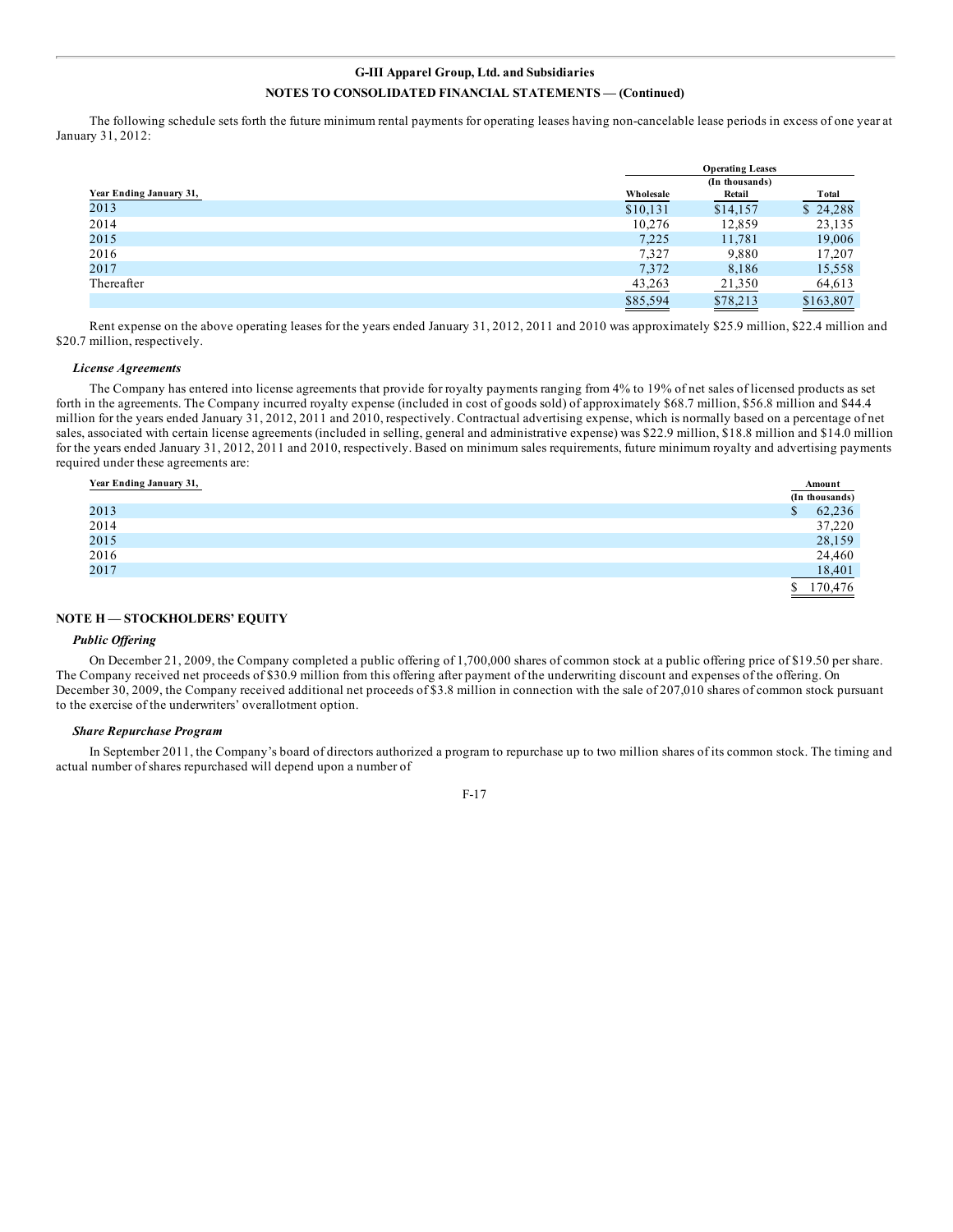factors, including market conditions and prevailing stock prices. Share repurchases may take place on the open market, in privately negotiated transactions or by other means, and would be made in accordance with applicable securities laws. Pursuant to the share repurchase program, during fiscal 2012, the Company repurchased 125,000 shares of its common stock for an aggregate purchase price of approximately \$2.9 million. Repurchased shares are accounted for as treasury stock at cost and will be held in treasury for future use.

#### *Stock Plans*

As of January 31, 2012, the Company has 1,409,079 shares available for grant under its stock plans. The plans provide for the grant of equity and cash awards, including stock options, restricted stock awards and other stock unit awards to directors, officers and employees. It is the Company's policy to grant stock options at prices not less than the fair market value on the date of the grant. Option terms, vesting and exercise periods vary, except that the term of an option may not exceed ten years. Restricted stock unit awards vest over a three to five year period and generally include a price vesting market condition in addition to the time vesting condition.

### *Stock Options*

Information regarding all stock options for fiscal 2012, 2011 and 2010 is as follows:

|                                                | 2012          |                                                 | 2011          |                                                 | 2010          |                                                 |
|------------------------------------------------|---------------|-------------------------------------------------|---------------|-------------------------------------------------|---------------|-------------------------------------------------|
|                                                | <b>Shares</b> | Weighted<br>Average<br><b>Exercise</b><br>Price | <b>Shares</b> | Weighted<br>Average<br><b>Exercise</b><br>Price | <b>Shares</b> | Weighted<br>Average<br><b>Exercise</b><br>Price |
| Stock options outstanding at beginning of year | 514.190       | \$14.54                                         | 817,050       | \$11.23                                         | 1,003,750     | \$10.33                                         |
| Exercised                                      | (60, 668)     | \$10.21                                         | (339,010)     | \$8.23                                          | (189, 250)    | \$6.28                                          |
| Granted                                        | 40,000        | \$27.13                                         | 38,000        | \$29.59                                         | 18,000        | \$11.10                                         |
| Cancelled or forfeited                         | (75,800)      | \$13.35                                         | (1,850)       | \$18.40                                         | (15, 450)     | \$12.87                                         |
| Stock options outstanding at end of year       | 417,722       | \$16.59                                         | 514,190       | \$14.54                                         | 817,050       | \$11.23                                         |
| Exercisable                                    | 245,556       | \$14.18                                         | 260,990       | \$12.32                                         | 471,950       | 8.82<br>S.                                      |

The following table summarizes information about stock options outstanding:

| <b>Range of Exercise Prices</b> | Number<br>Outstanding<br>as of<br>January 31,<br>2012 | Weighted<br>Average<br>Remaining<br><b>Contractual Life</b> | Weighted<br>Average<br><b>Exercise</b><br>Price | Number<br>Exercisable<br>as of<br>January 31,<br>2012 | Weighted<br>Average<br><b>Exercise</b><br>Price |
|---------------------------------|-------------------------------------------------------|-------------------------------------------------------------|-------------------------------------------------|-------------------------------------------------------|-------------------------------------------------|
| $$3.00 - $8.00$                 | 59.857                                                | 1.56                                                        | \$5.45                                          | 59.857                                                | \$5.45                                          |
| $$8.01 - $12.00$                | 47,000                                                | 5.53                                                        | \$10.34                                         | 16.200                                                | \$9.38                                          |
| $$12.01 - $16.00$               | 87,100                                                | 6.13                                                        | \$14.03                                         | 51,500                                                | \$13.88                                         |
| $$16.01 - $40.00$               | 223,765                                               | 6.39                                                        | \$21.88                                         | 117,999                                               | \$19.40                                         |
|                                 | 417,722                                               |                                                             |                                                 | 245,556                                               |                                                 |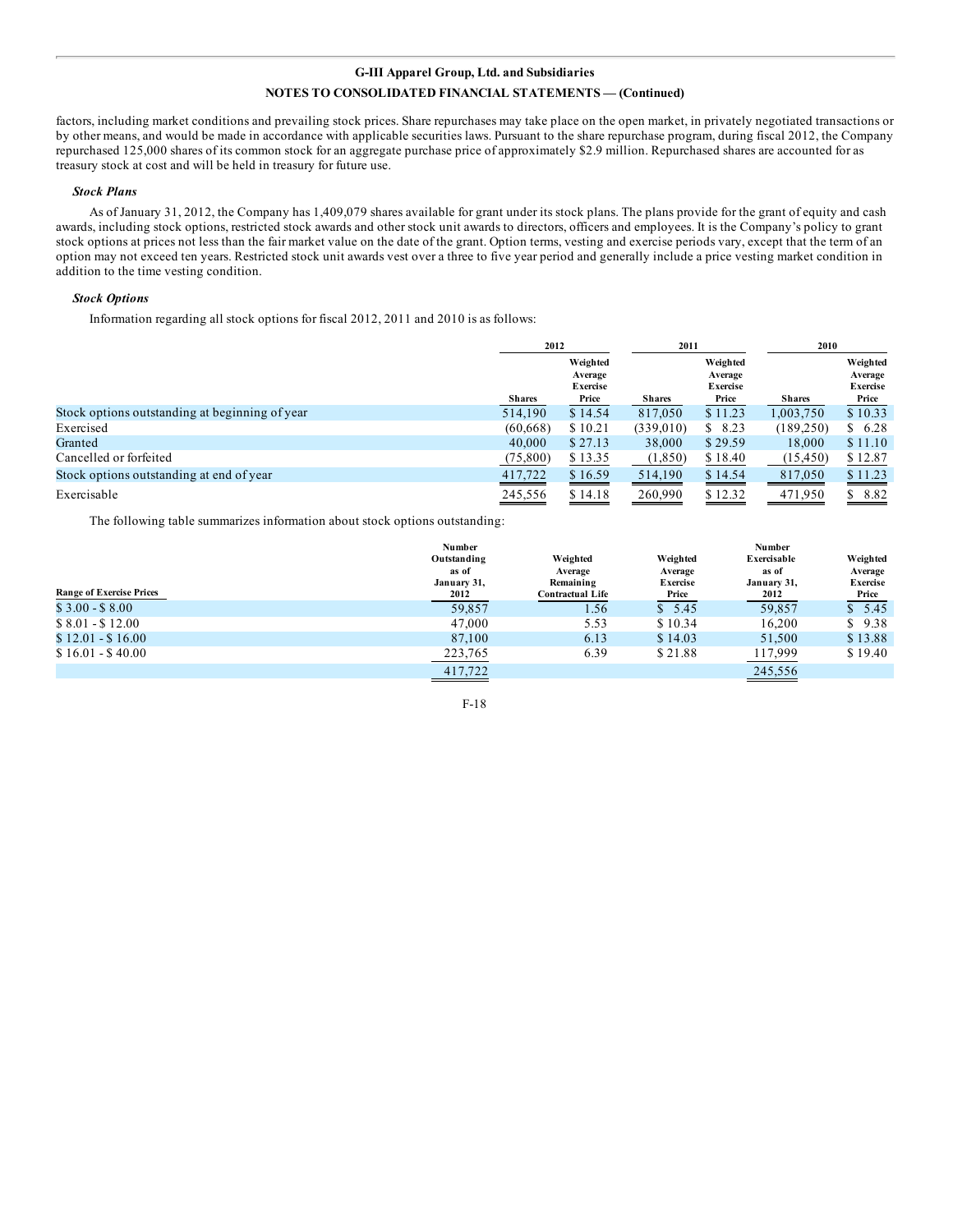The fair value of stock options was estimated using the Black-Scholes option-pricing model. This model requires the input of subjective assumptions that will usually have a significant impact on the fair value estimate. The following table summarizes the weighted average assumptions used in the Black-Scholes option pricing model for grants in fiscal 2012, 2011 and 2010, respectively:

|                                 | 2012    | 2011            | 2010         |
|---------------------------------|---------|-----------------|--------------|
| Expected stock price volatility | 68.5%   | 64.1%           | 56.5%        |
| Expected lives of options       |         |                 |              |
| Directors and officers          | 7 years | 7 years         | <i>vears</i> |
| Employees                       | 6 years | 6 years         | n/a          |
| Risk-free interest rate         | $1.2\%$ | $2.3\% - 3.4\%$ | 3.5%         |
| Expected dividend yield         | 0%      | $0\%$           | 0%           |

The weighted average volatility for the current period was developed using historical volatility for periods equal to the expected term of the options.

The risk-free interest rate was developed using the U.S. Treasury yield curve for periods equal to the expected term of the options on the grant date. An increase in the risk-free interest rate will increase stock compensation expense.

The dividend yield is a ratio that estimates the expected dividend payments to shareholders. The Company has not declared a cash dividend and has estimated dividend yield at 0%.

The expected term of stock option grants was developed after considering vesting schedules, life of the option, and historical experience. An increase in the expected holding period will increase stock compensation expense.

The Company is required to recognize stock-based compensation based on the number of awards that are ultimately expected to vest. As a result, for most awards, recognized stock compensation was reduced for estimated forfeitures prior to vesting primarily based on an historical annual forfeiture rate. Estimated forfeitures will be reassessed in subsequent periods and may change based on new facts and circumstances.

The weighted average remaining term for stock options outstanding was 5.6 years at January 31, 2012. The aggregate intrinsic value at January 31, 2012 was \$3.0 million for stock options outstanding and \$2.2 million for stock options exercisable. The intrinsic value for stock options is calculated based on the exercise price of the underlying awards and the market price of our common stock as of January 31, 2012, the reporting date.

Proceeds received from the exercise of stock options were approximately \$620,000 and \$2.8 million during the years ended January 31, 2012 and 2011, respectively. The intrinsic value of stock options exercised was \$1.4 million and \$6.8 million for the years ended January 31, 2012 and 2011, respectively. A portion of this amount is currently deductible for tax purposes.

The Company recognized approximately \$798,000 and \$987,000 in compensation expense for the years ended January 31, 2012 and 2011, respectively, related to equity option award grants. As of January 31, 2012, approximately \$1.3 million related to unrecognized stock compensation related to unvested option awards (net of estimated forfeitures) is expected to be recognized through the year ending January 31, 2017.

The weighted average fair value at date of grant for options granted during fiscal 2012, 2011 and 2010 was \$12.97, \$18.01 and \$6.67 per option, respectively.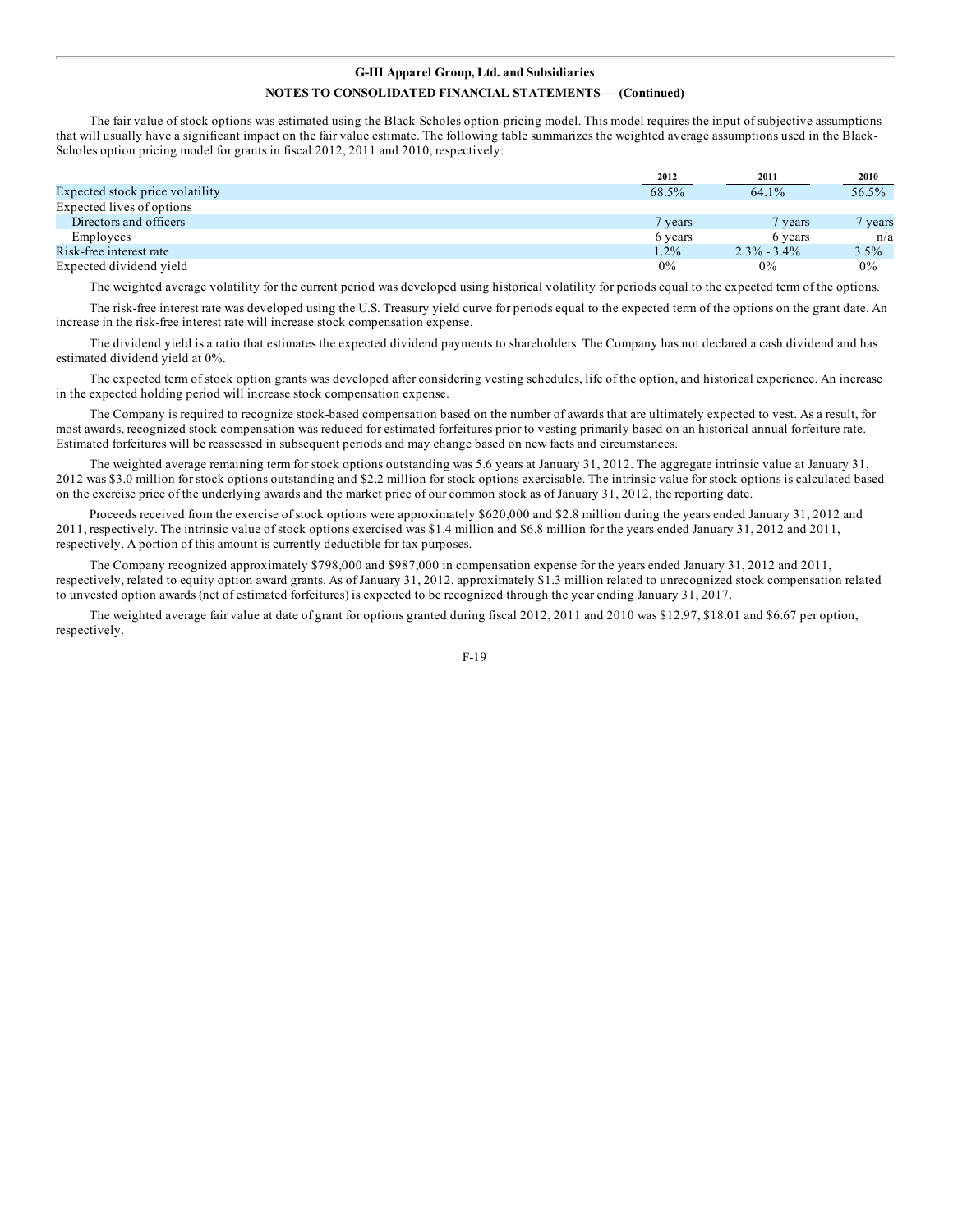## *Restricted Stock*

|                                 | Awards<br>Outstanding | <b>Weighted Average</b><br><b>Grant Date Fair Value</b> |       |
|---------------------------------|-----------------------|---------------------------------------------------------|-------|
| Unvested as of January 31, 2010 | 522,250               |                                                         | 8.08  |
| Granted                         | 286,050               |                                                         | 21.28 |
| Vested                          | (149, 418)            | Ф                                                       | 7.87  |
| Unvested as of January 31, 2011 | 658.882               |                                                         | 13.86 |
| Granted                         | 437,850               |                                                         | 30.80 |
| Vested                          | (162, 332)            |                                                         | 9.16  |
| Canceled                        | (8,500)               | \$                                                      | 24.03 |
| Unvested as of January 31, 2012 | 925,900               |                                                         | 22.60 |

The Company recognized \$4.4 million and \$2.5 million in compensation expense for the years ended January 31, 2012 and 2011, respectively, related to restricted stock grants. At January 31, 2012 and 2011, unrecognized costs related to the restricted stock units totaled approximately \$16.0 million and \$7.0 million, respectively.

### *Stock Warrants*

In connection with its private placement in July 2006, the Company issued five year warrants to purchase an aggregate of up to 375,000 shares of its Common Stock at an exercise price of \$11.00 per share, subject to adjustment upon the occurrence of specified events, including customary weighted average price anti-dilution adjustments. These warrants were exercised on December 30, 2010. As a result, the Company received proceeds of \$4.1 million.

### **NOTE I — MAJOR CUSTOMERS**

One customer accounted for 18.7%, 17.3% and 16.8% of the Company's net sales for the years ended January 31, 2012, 2011 and 2010, respectively. A second customer accounted for 12.3%, 12.4% and 8.8% of the Company's net sales for the years ended January 31, 2012, 2011 and 2010, respectively.

## **NOTE J — EMPLOYEE BENEFIT PLANS**

The Company maintains a 401(k) plan and trust for nonunion employees. At the discretion of the Company, the Company may elect to match 50% of employee contributions up to 3% of the participant's compensation. The Company made matching contributions of approximately \$869,000 \$853,000 and \$800,000 for the years ended January 31, 2012, January 31, 2011 and 2010, respectively.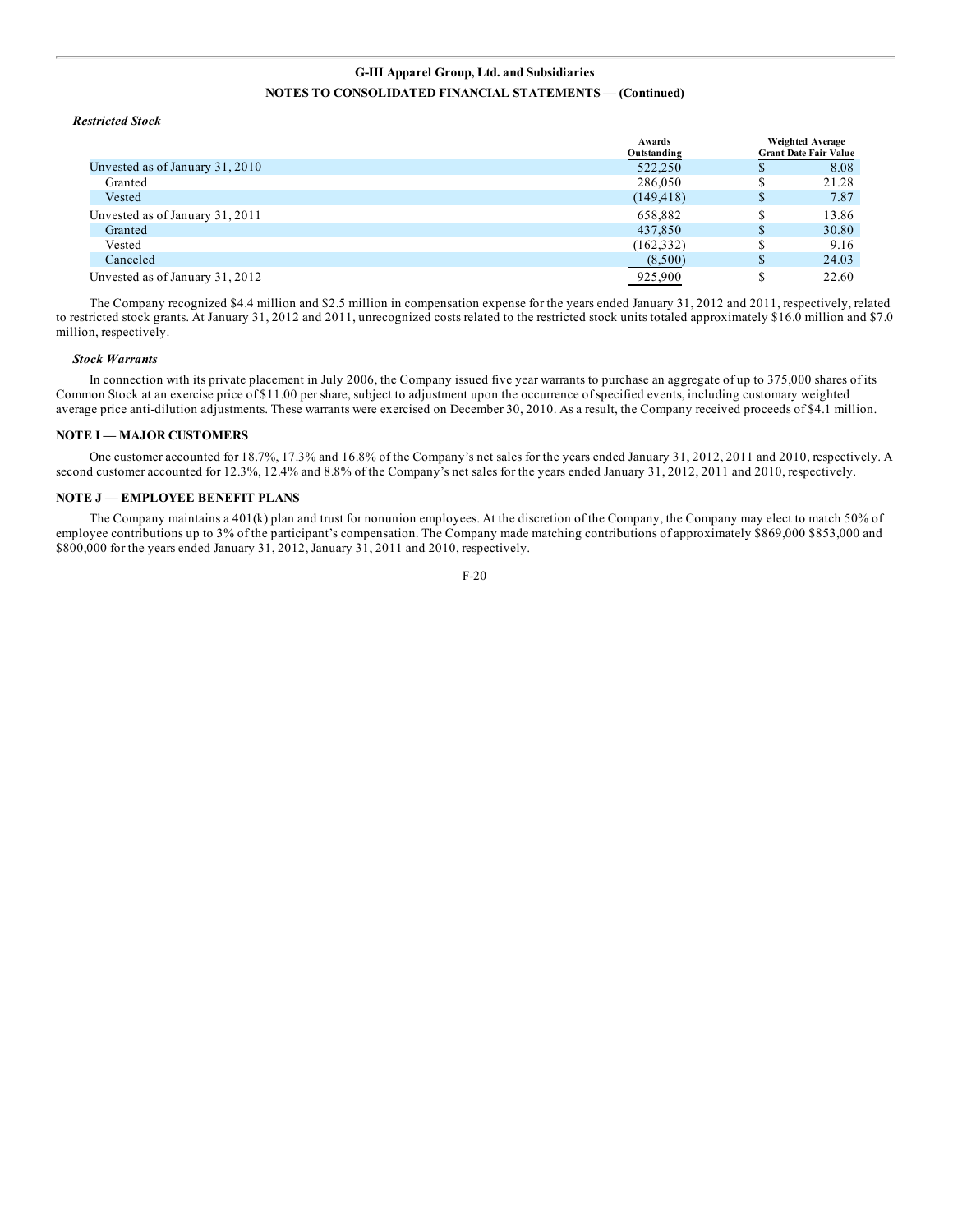# **NOTE K — SEGMENTS**

The Company's reportable segments are business units that offer products through different channels of distribution and are managed separately. The Company operates in three segments; wholesale licensed product, wholesale non-licensed product and retail operations. There is substantial intersegment cooperation, cost allocations and sharing of assets. As a result, the Company does not represent that these segments, if operated independently, would report the operating results set forth in the table below. The following information, in thousands, is presented for the fiscal years ended:

|                                     |                       | <b>January 31, 2012</b>       |                     |                                               |                      |  |
|-------------------------------------|-----------------------|-------------------------------|---------------------|-----------------------------------------------|----------------------|--|
|                                     | Wholesale<br>Licensed | Wholesale<br>Non-<br>Licensed | Retail              | Elimination(1)                                | Total                |  |
| Net sales                           | \$840,717             | \$277,615                     | \$164,343           | $\mathbb{S}$<br>(51, 474)                     | \$1,231,201          |  |
| Cost of goods sold                  | 617,716               | 205,504                       | 88,739              | (51, 474)                                     | 860,485              |  |
| Gross profit                        | 223,001               | 72,111                        | 75,604              |                                               | 370,716              |  |
| Selling, general and administrative | 164,070               | 42,295                        | 70,654              |                                               | 277,019              |  |
| Depreciation and amortization       | 1,360                 | 4,126                         | 1,987               |                                               | 7,473                |  |
| Operating profit                    | 57,571                | \$25,690                      | 2,963               |                                               | 86,224               |  |
|                                     |                       | <b>January 31, 2011</b>       |                     |                                               |                      |  |
|                                     |                       |                               |                     |                                               |                      |  |
|                                     | Wholesale             | Wholesale<br>Non-             |                     |                                               |                      |  |
| Net sales                           | Licensed<br>\$718,537 | Licensed<br>\$244,031         | Retail<br>\$142,292 | Elimination(1)<br>$\mathbb{S}^-$<br>(41, 456) | Total<br>\$1,063,404 |  |
| Cost of goods sold                  | 504,935               | 173,578                       | 75,302              | (41, 456)                                     | 712,359              |  |
| Gross profit                        | 213,602               | 70,453                        | 66,990              |                                               | 351,045              |  |
| Selling, general and administrative | 142,510               | 42,521                        | 63,349              |                                               | 248,380              |  |
| Depreciation and amortization       | 719                   | 3,615                         | 1,399               |                                               | 5,733                |  |

|                                     |           | <b>January 31, 2010</b> |           |                |               |  |
|-------------------------------------|-----------|-------------------------|-----------|----------------|---------------|--|
|                                     |           | Wholesale               |           |                |               |  |
|                                     | Wholesale | Non-                    |           |                |               |  |
|                                     | Licensed  | Licensed                | Retail    | Elimination(1) | Total         |  |
| Net sales                           | \$523,606 | \$188,318               | \$126,608 | (37,668)       | 800,864<br>S. |  |
| Cost of goods sold                  | 367,416   | 134,600                 | 69,648    | (37,668)       | 533,996       |  |
| Gross profit                        | 156,190   | 53,718                  | 56,960    |                | 266,868       |  |
| Selling, general and administrative | 111.075   | 35,099                  | 59,107    |                | 205.281       |  |
| Depreciation and amortization       | 837       | 3,338                   | 1,205     |                | 5,380         |  |
| Operating profit (loss)             | 44,278    | \$15,281                | (3,352)   |                | 56,207        |  |

(1) Represents intersegment sales to the Company's retail operations.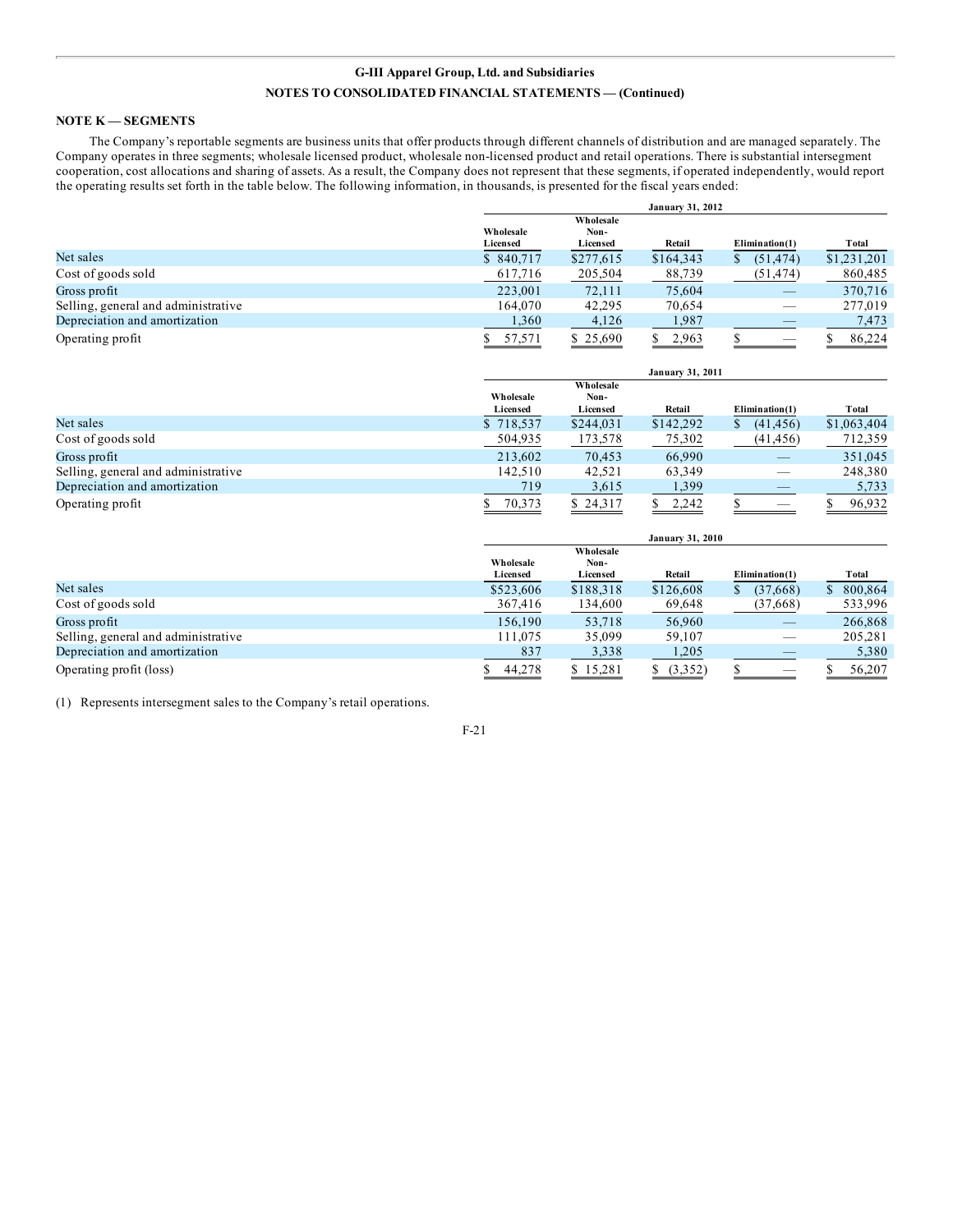The Company allocates overhead to its business segments on various bases, which include units shipped, space utilization, inventory levels, and relative sales levels, among other factors. The method of allocation is consistent on a year-to-year basis.

|                      | 2012           |                   | 2011        |            |           | 2010          |
|----------------------|----------------|-------------------|-------------|------------|-----------|---------------|
|                      |                | <b>Long-Lived</b> |             | Long-Lived |           | Long-Lived    |
| Geographic Region    | Revenues       | Assets            | Revenues    | Assets     | Revenues  | <b>Assets</b> |
|                      | (In thousands) |                   |             |            |           |               |
|                      |                |                   |             |            |           |               |
| <b>United States</b> | \$1,185,800    | \$ 87,103         | \$1,025,763 | \$ 77,042  | \$782,285 | \$65,677      |
| Non-United States    | 45,401         | 51                | 37,641      | 574        | 18,579    | 184           |
|                      | \$1,231,201    | \$ 87,620         | \$1,063,404 | \$ 77,616  | \$800,864 | \$65,861      |

Capital expenditures for locations outside of the United States were not significant in each of the fiscal years ended January 31, 2012, 2011 and 2010. For the year ended January 31, 2012, capital expenditures were \$10.7 million and \$6.7 million for the wholesale and retail segments, respectively. For the year ended January 31, 2011, capital expenditures were \$16.6 million and \$2.8 million for the wholesale and retail segments, respectively.

Included in finished goods inventory at January 31, 2012 are approximately \$170.4 million, \$35.2 million and \$39.3 million of inventories for wholesale licensed product, wholesale non-licensed product and retail operations, respectively. Included in finished goods inventory at January 31, 2011 are approximately \$135.3 million, \$32.8 million and \$31.2 million of inventories for wholesale licensed product, wholesale non-licensed product and retail operations, respectively. Substantially all other assets are commingled.

## **NOTE L — QUARTERLY FINANCIAL DATA (UNAUDITED)**

Summarized quarterly financial data in thousands, except per share amounts, for the fiscal years ended January 31, 2012 and 2011 are as follows:

|                                    |                   | <b>Ouarter Ended</b>    |                     |                     |  |
|------------------------------------|-------------------|-------------------------|---------------------|---------------------|--|
|                                    | April 30,<br>2011 | <b>July 31,</b><br>2011 | October 31,<br>2011 | January 31,<br>2012 |  |
| January 31, 2012                   |                   |                         |                     |                     |  |
| Net sales                          | \$196,871         | \$229,975               | \$510,009           | \$294,346           |  |
| Gross profit                       | 59,455            | 65,571                  | 162,275             | 83,415              |  |
| Net income/(loss)                  | (520)             | 1,565                   | 43,555              | 5,020               |  |
| Net income/(loss) per common share |                   |                         |                     |                     |  |
| Basic                              | (0.03)            | 0.08                    | 2.19                | 0.25                |  |
| Diluted                            | (0.03)            | 0.08                    | 2.16                | 0.25                |  |

|                                    |                   | <b>Ouarter Ended</b>    |                     |                     |  |
|------------------------------------|-------------------|-------------------------|---------------------|---------------------|--|
|                                    | April 30,<br>2010 | <b>July 31,</b><br>2010 | October 31,<br>2010 | January 31,<br>2011 |  |
| January 31, 2011                   |                   |                         |                     |                     |  |
| Net sales                          | \$154,278         | \$188,960               | \$450,002           | \$270,164           |  |
| Gross profit                       | 49,037            | 60,754                  | 153,947             | 87,307              |  |
| Net income/(loss)                  | (1,372)           | 2,999                   | 42,722              | 12,333              |  |
| Net income/(loss) per common share |                   |                         |                     |                     |  |
| Basic                              | (0.07)            | 0.16                    | 2.22                | 0.63                |  |
| Diluted                            | \$<br>(0.07)      | 0.15                    | 2.16                | 0.62                |  |

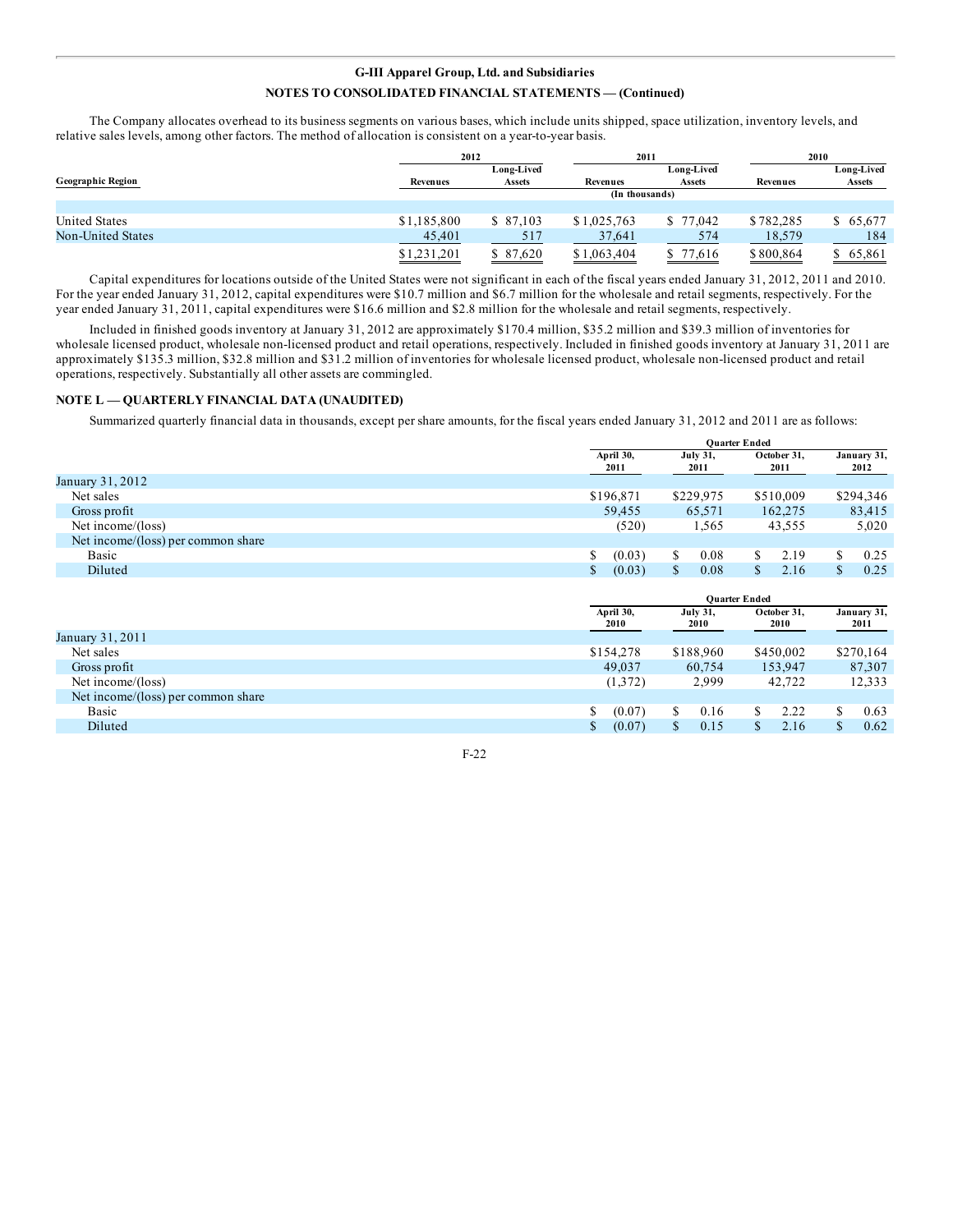## **G-III Apparel Group, Ltd. and Subsidiaries SCHEDULE II — VALUATION AND QUALIFYING ACCOUNTS Years ended January 31, 2012, 2011 and 2010**

| <b>Description</b>              | <b>Balance</b> at<br><b>Beginning</b><br>of Period | Charged to<br>Costs and<br><b>Expenses</b> | <b>Deductions</b><br>(a) | <b>Balance</b> at<br>End of<br>Period |
|---------------------------------|----------------------------------------------------|--------------------------------------------|--------------------------|---------------------------------------|
|                                 |                                                    | (In thousands)                             |                          |                                       |
| Year ended January 31, 2012     |                                                    |                                            |                          |                                       |
| Deducted from asset accounts    |                                                    |                                            |                          |                                       |
| Allowance for doubtful accounts | \$1,350                                            | \$.<br>643                                 | $\mathbb{S}^-$<br>510    | \$1,483                               |
| Reserve for sales allowances(b) | 30,824                                             | 77,764                                     | 75,635                   | 32,953                                |
|                                 | \$32,174                                           | \$78,407                                   | \$76,145                 | \$34,436                              |
| Year ended January 31, 2011     |                                                    |                                            |                          |                                       |
| Deducted from asset accounts    |                                                    |                                            |                          |                                       |
| Allowance for doubtful accounts | \$1,589                                            | \$.<br>371                                 | S.<br>610                | \$1,350                               |
| Reserve for sales allowances(b) | 27,503                                             | 60,329                                     | 57,008                   | 30,824                                |
|                                 | \$29,092                                           | \$60,700                                   | \$57,618                 | \$32,174                              |
| Year ended January 31, 2010     |                                                    |                                            |                          |                                       |
| Deducted from asset accounts    |                                                    |                                            |                          |                                       |
| Allowance for doubtful accounts | \$1,525                                            | \$.<br>672                                 | \$.<br>608               | \$1,589                               |
| Reserve for sales allowances(b) | 19,464                                             | 57,150                                     | 49,111                   | 27,503                                |
|                                 | \$20,989                                           | \$57.822                                   | \$49,719                 | \$29,092                              |

(a) Accounts written off as uncollectible, net of recoveries.

(b) See Note A in the accompanying Notes to Consolidated Financial Statements for a description of sales allowances.

S-1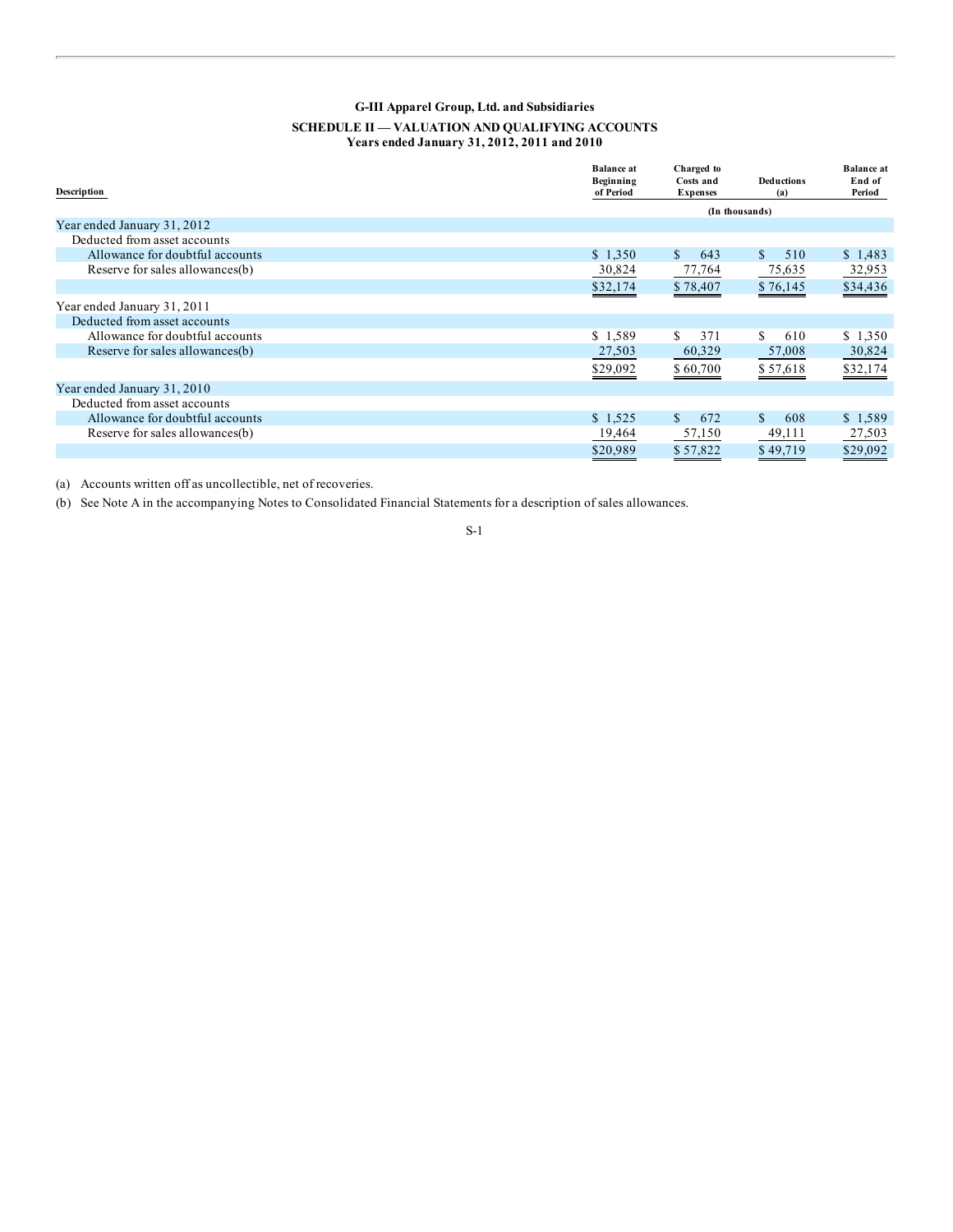# **Exhibit 21**

## **Subsidiaries of G-III**

G-III Leather Fashions, Inc. New York AM Retail Group, Inc.<br>
ev for Marvin Richards, Ltd. 
and the Communication of the Communication Communication Communication Communication Communication Communication Communication Communication Communication Communication J. Percy for Marvin Richards, Ltd. New York CK Outerwear, LLC New York<br>
We assure Suzanne Company Inc. Andrew & Suzanne Company Inc.<br>
AM Apparel Holdings, Inc.<br>
Delaware AM Apparel Holdings, Inc. **Delaware** Delaware **Delaware** G-III Apparel Canada ULC and the contract of the British Columbia, Canada VM Retail Ventures, LLC Delaware G-III Hong Kong Ltd. Hong Kong Kostroma Ltd.

NAME OF SUBSIDIARY JURISDICTION OF ORGANIZATION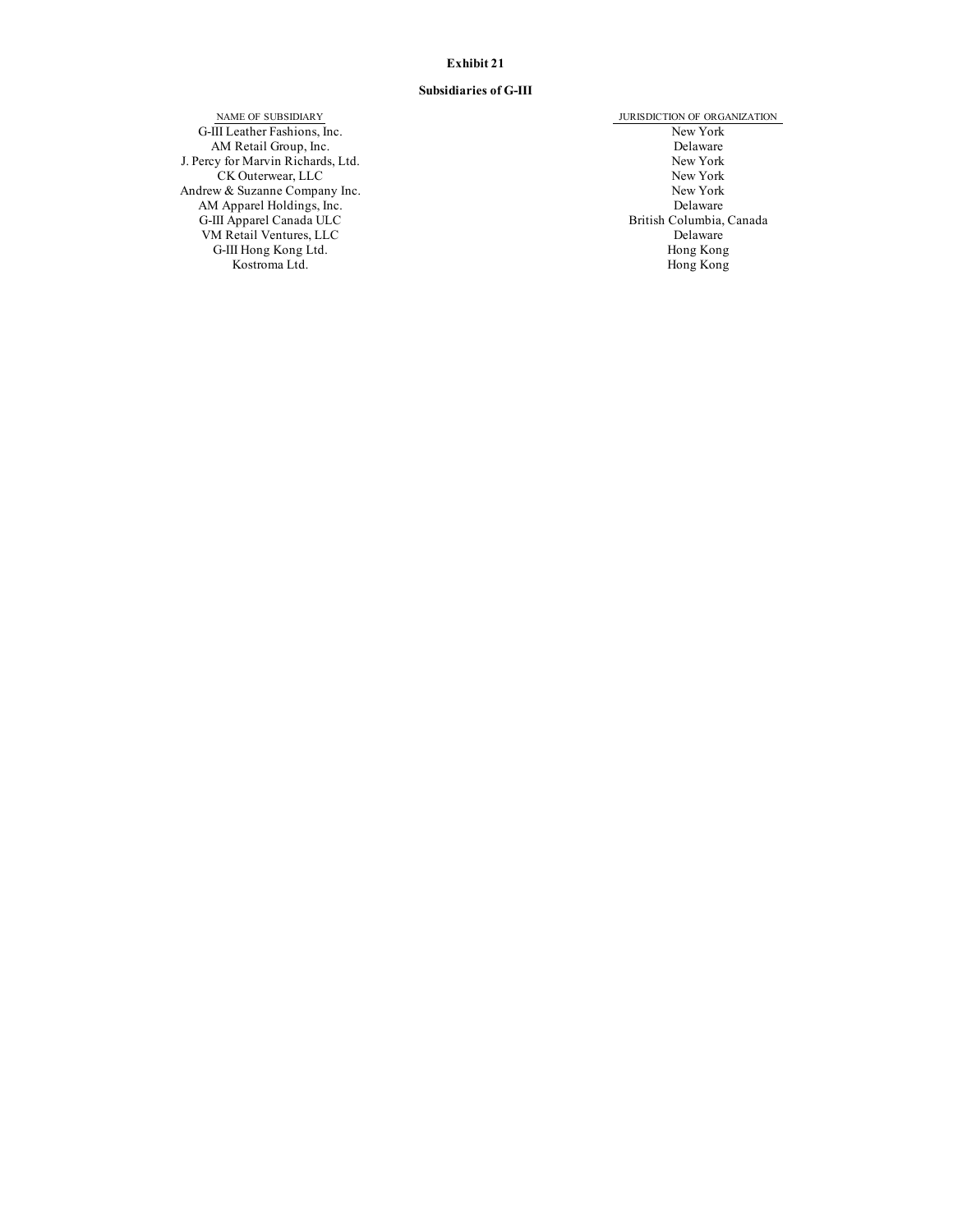## **Exhibit 23.1**

#### **Consent of Independent Registered Public Accounting Firm**

We consent to the incorporation by reference in the following Registration Statements:

- (1) Registration Statement (Form S-8 No. 333-51765) of G-III Apparel Group, Ltd.,
- (2) Registration Statement (Form S-8 No. 333-80937) of G-III Apparel Group, Ltd.,
- (3) Registration Statement (Form S-8 No. 333-39298) of G-III Apparel Group, Ltd.,
- (4) Registration Statement (Form S-8 No. 333-115010) of G-III Apparel Group, Ltd.,
- (5) Registration Statement (Form S-8 No. 333-125804) of G-III Apparel Group, Ltd.,
- (6) Registration Statement (Form S-8 No. 333-143974) of G-III Apparel Group, Ltd.,
- (7) Registration Statement (Form S-8 No. 333-160056) of G-III Apparel Group, Ltd.,
- (8) Registration Statement (Form S-3 No. 333-162675) of G-III Apparel Group, Ltd.

of our reports dated April 11, 2012, with respect to the consolidated financial statements and schedule of G-III Apparel Group, Ltd. and subsidiaries and the effectiveness of internal control over financial reporting of G-III Apparel Group, Ltd. and subsidiaries, included in this Annual Report (Form 10-K) of G-III Apparel Group, Ltd. and subsidiaries for the year ended January 31, 2012.

/s/ Ernst & Young

New York, New York April 11, 2012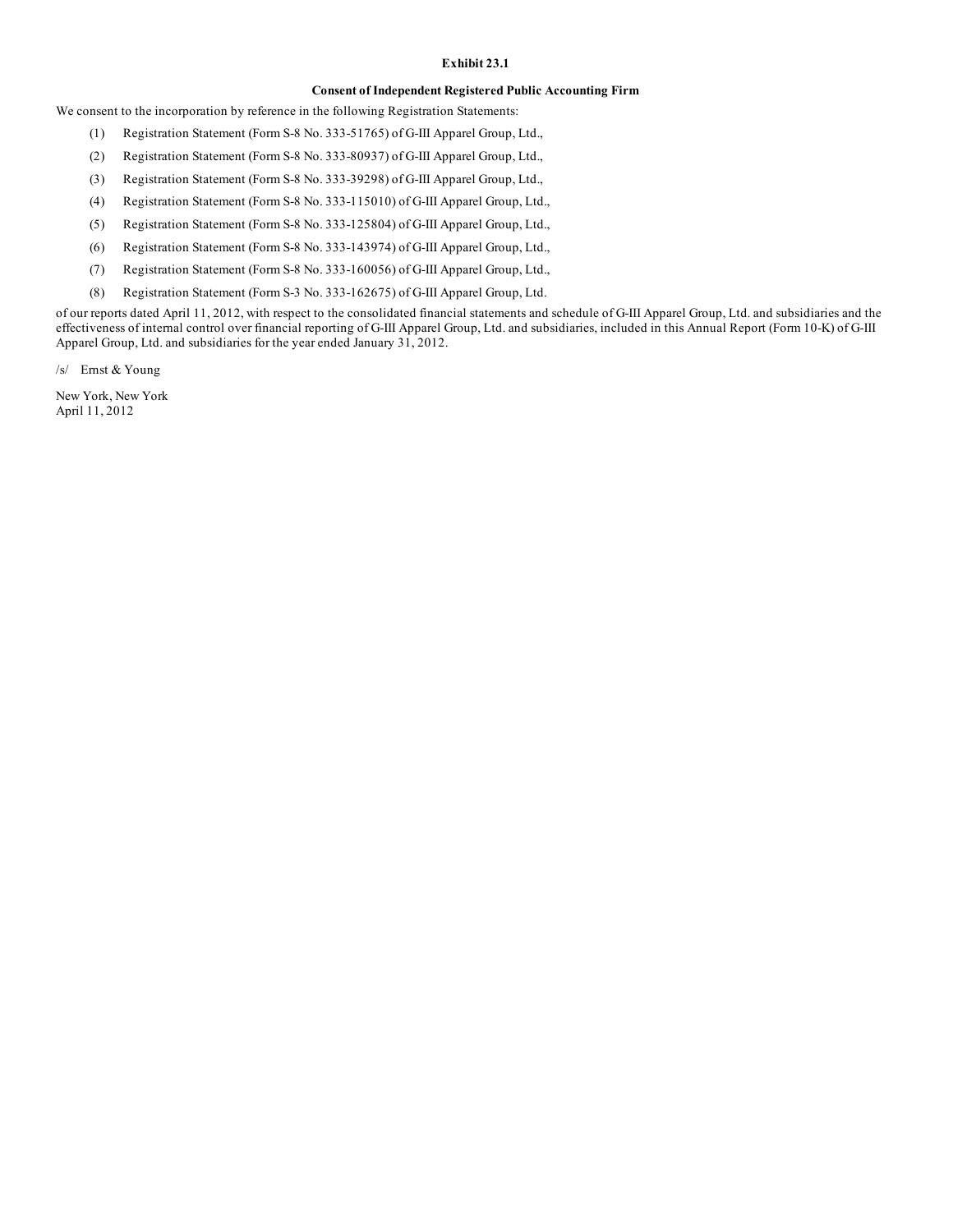#### 302 CERTIFICATION

I, Morris Goldfarb, certify that:

1. I have reviewed this Annual Report on Form 10-K of G-III Apparel Group, Ltd.;

2. Based on my knowledge, this report does not contain any untrue statement of a material fact or omit to state a material fact necessary to make the statements made, in light of the circumstances under which such statements were made, not misleading with respect to the period covered by this report;

3. Based on my knowledge, the financial statements, and other financial information included in this report, fairly present in all material respects the financial condition, results of operations and cash flows of the registrant as of, and for, the periods presented in this report;

4. The registrant's other certifying officer and I are responsible for establishing and maintaining disclosure controls and procedures (as defined in Exchange Act Rules 13a-15(e) and 15d-15(e)) and internal control over financial reporting (as defined in Exchange Act Rules 13a-15(f) and 15d-15(f)) for the registrant and have:

(a) Designed such disclosure controls and procedures, or caused such disclosure controls and procedures to be designed under our supervision, to ensure that material information relating to the registrant, including its consolidated subsidiaries, is made known to us by others within those entities, particularly during the period in which this report is being prepared;

(b) Designed such internal control over financial reporting, or caused such internal control over financial reporting to be designed under our supervision, to provide reasonable assurance regarding the reliability of financial reporting and the preparation of financial statements for external purposes in accordance with generally accepted accounting principles;

(c) Evaluated the effectiveness of the registrant's disclosure controls and procedures and presented in this report our conclusions about the effectiveness of the disclosure controls and procedures, as of the end of the period covered by this report based on such evaluation; and

(d) Disclosed in this report any change in the registrant's internal control over financial reporting that occurred during the registrant's most recent fiscal quarter (the registrant's fourth fiscal quarter in the case of an annual report) that has materially affected, or is reasonably likely to materially affect, the registrant's internal control over financial reporting; and

5. The registrant's other certifying officer and I have disclosed, based on our most recent evaluation of internal control over financial reporting, to the registrant's auditors and the audit committee of the registrant's board of directors (or persons performing the equivalent functions):

(a) All significant deficiencies and material weaknesses in the design or operation of internal control over financial reporting which are reasonably likely to adversely affect the registrant's ability to record, process, summarize and report financial information; and

(b) Any fraud, whether or not material, that involves management or other employees who have a significant role in the registrant's internal control over financial reporting.

Date: April 11, 2012

/s/ Morris Goldfarb

Morris Goldfarb Chief Executive Officer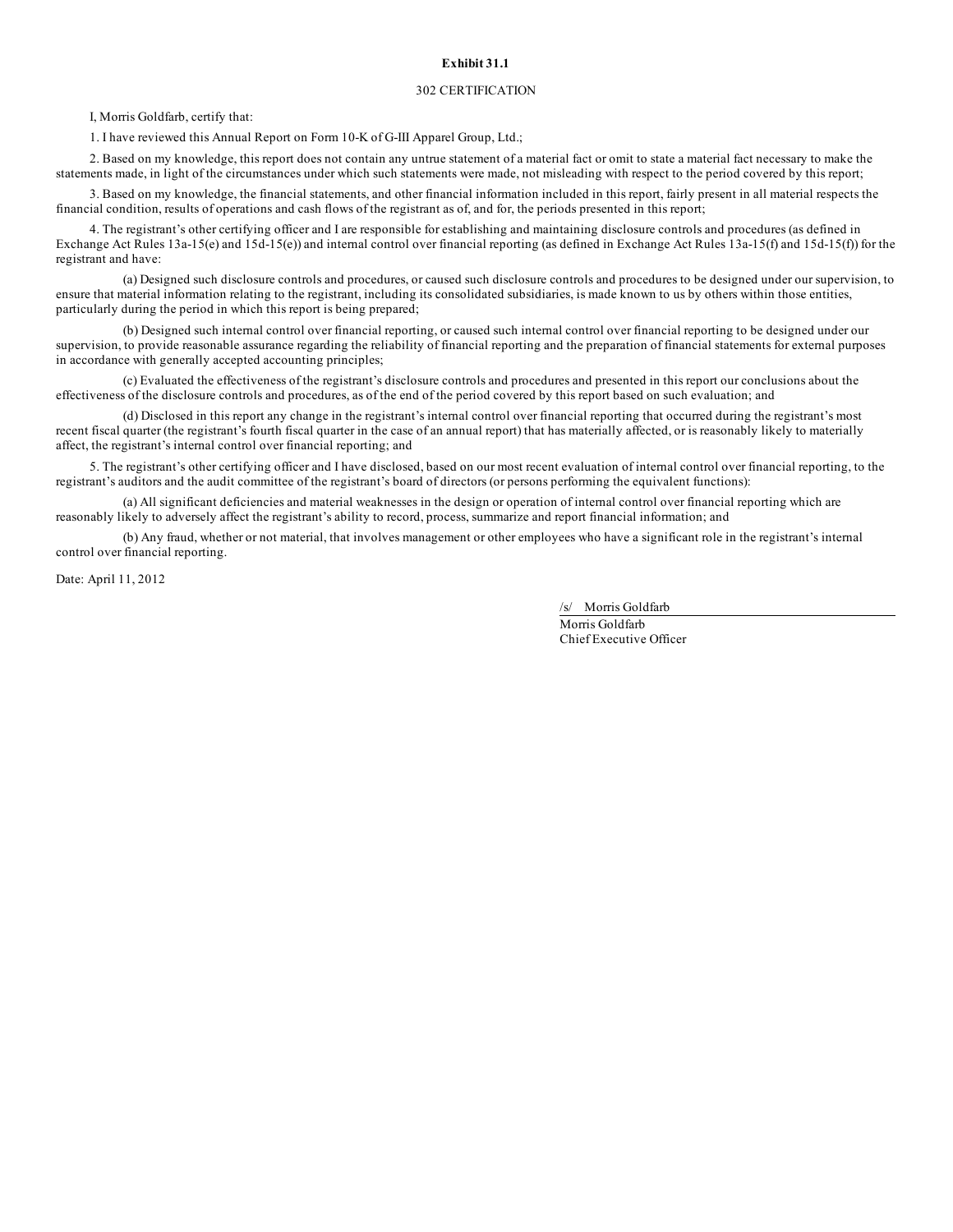#### 302 CERTIFICATION

I, Neal S. Nackman, certify that:

1. I have reviewed this Annual Report on Form 10-K of G-III Apparel Group, Ltd.;

2. Based on my knowledge, this report does not contain any untrue statement of a material fact or omit to state a material fact necessary to make the statements made, in light of the circumstances under which such statements were made, not misleading with respect to the period covered by this report;

3. Based on my knowledge, the financial statements, and other financial information included in this report, fairly present in all material respects the financial condition, results of operations and cash flows of the registrant as of, and for, the periods presented in this report;

4. The registrant's other certifying officer and I are responsible for establishing and maintaining disclosure controls and procedures (as defined in Exchange Act Rules 13a-15(e) and 15d-15(e)) and internal control over financial reporting (as defined in Exchange Act Rules 13a-15(f) and 15d-15(f)) for the registrant and have:

(a) Designed such disclosure controls and procedures, or caused such disclosure controls and procedures to be designed under our supervision, to ensure that material information relating to the registrant, including its consolidated subsidiaries, is made known to us by others within those entities, particularly during the period in which this report is being prepared;

(b) Designed such internal control over financial reporting, or caused such internal control over financial reporting to be designed under our supervision, to provide reasonable assurance regarding the reliability of financial reporting and the preparation of financial statements for external purposes in accordance with generally accepted accounting principles;

(c) Evaluated the effectiveness of the registrant's disclosure controls and procedures and presented in this report our conclusions about the effectiveness of the disclosure controls and procedures, as of the end of the period covered by this report based on such evaluation; and

(d) Disclosed in this report any change in the registrant's internal control over financial reporting that occurred during the registrant's most recent fiscal quarter (the registrant's fourth fiscal quarter in the case of an annual report) that has materially affected, or is reasonably likely to materially affect, the registrant's internal control over financial reporting; and

5. The registrant's other certifying officer and I have disclosed, based on our most recent evaluation of internal control over financial reporting, to the registrant's auditors and the audit committee of the registrant's board of directors (or persons performing the equivalent functions):

(a) All significant deficiencies and material weaknesses in the design or operation of internal control over financial reporting which are reasonably likely to adversely affect the registrant's ability to record, process, summarize and report financial information; and

(b) Any fraud, whether or not material, that involves management or other employees who have a significant role in the registrant's internal control over financial reporting.

Date: April 11, 2012

Neal S. Nackman

Neal S. Nackman Chief Financial Officer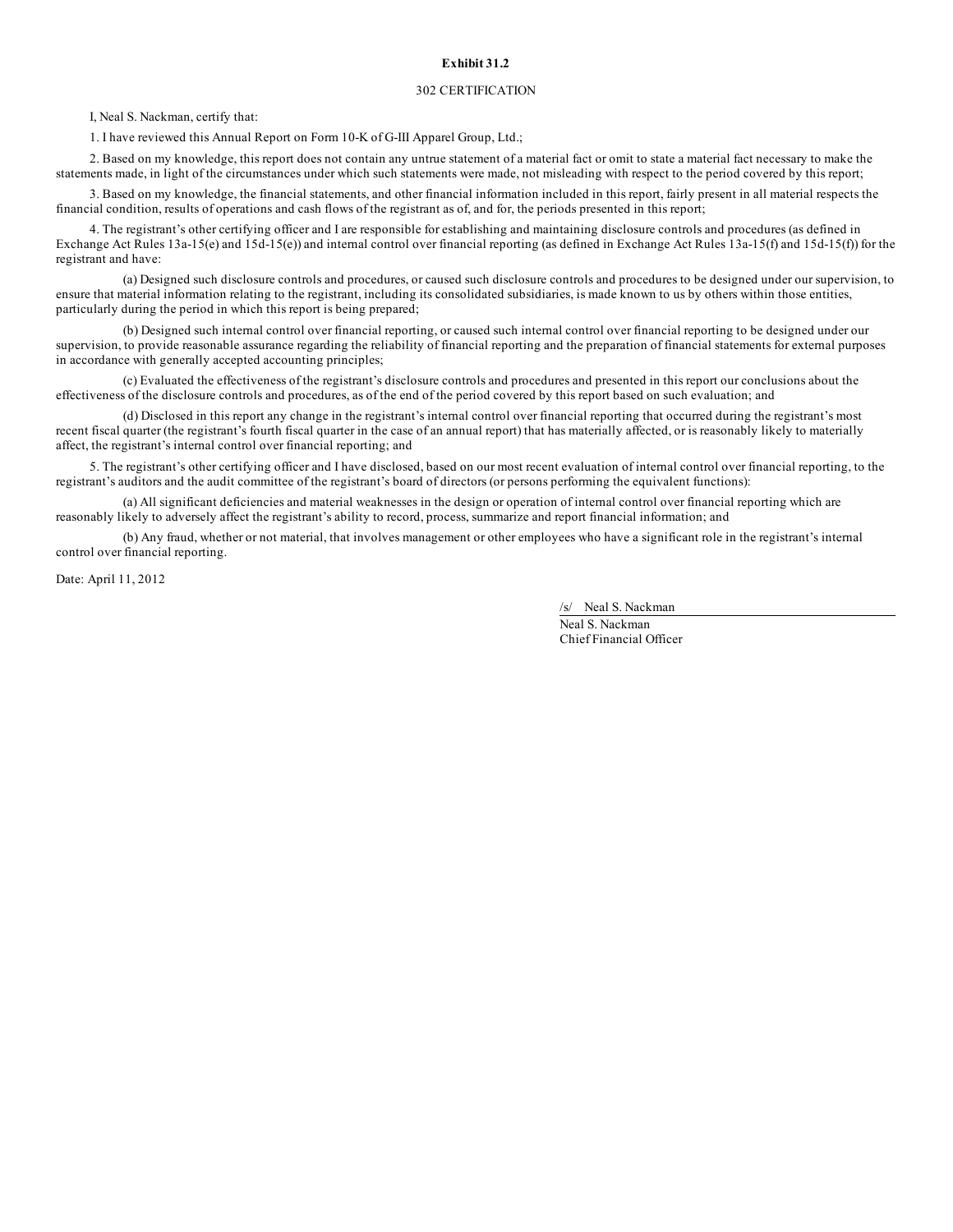### **Exhibit 32.1**

#### CERTIFICATION PURSUANT TO 18 U.S.C. SECTION 1350, AS ADOPTED PURSUANT TO SECTION 906 OF THE SARBANES-OXLEY ACT OF 2002

In connection with the Annual Report of G-III Apparel Group, Ltd. (the "Company") on Form 10-K for the fiscal year ended January 31, 2012 (the "Report"), I, Morris Goldfarb, Chief Executive Officer of the Company, certify, pursuant to 18 U.S.C. § 1350, as adopted pursuant to § 906 of the Sarbanes-Oxley Act of 2002, that:

To my knowledge, (i) the Report fully complies with the requirements of section  $13(a)$  or  $15(d)$  of the Securities Exchange Act of 1934 and (ii) the information contained in the Report fairly presents, in all material respects, the financial condition and results of operations of the Company.

/s/ Morris Goldfarb

Morris Goldfarb Chief Executive Officer

April 11, 2012

A signed original of this written statement required by Section 906 has been provided to the Company and will be retained by the Company and furnished to the Securities and Exchange Commission or its staff upon request.